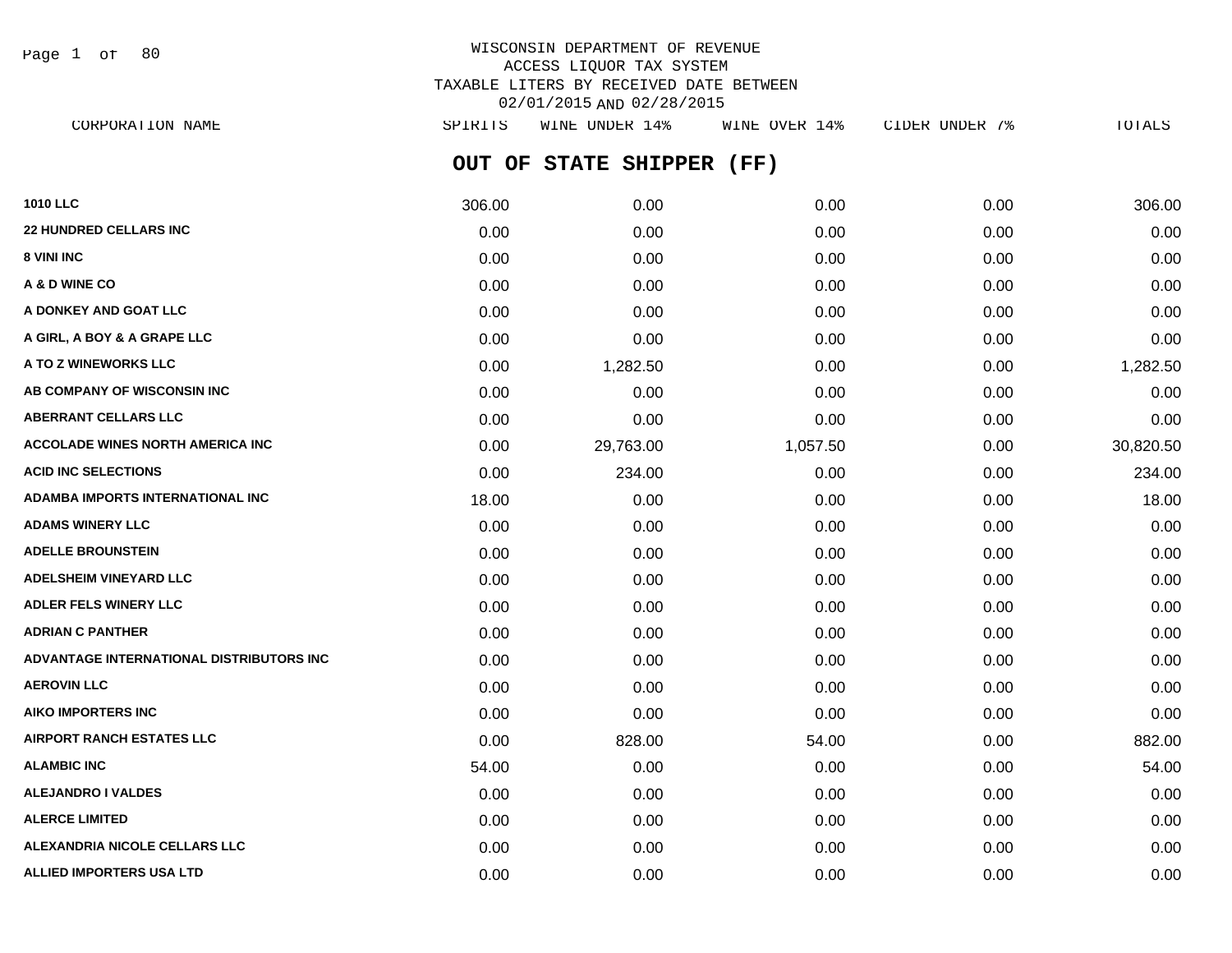Page 2 of 80

| CORPORATION NAME                       | SPIRITS | WINE UNDER 14% | WINE OVER 14% | CIDER UNDER 7% | TOTALS    |
|----------------------------------------|---------|----------------|---------------|----------------|-----------|
| <b>ALLIED WINE CORP</b>                | 0.00    | 0.00           | 0.00          | 0.00           | 0.00      |
| <b>ALLORO VINEYARD INC</b>             | 0.00    | 0.00           | 0.00          | 0.00           | 0.00      |
| <b>ALLTECH'S BEVERAGE DIVISION LLC</b> | 157.50  | 0.00           | 0.00          | 0.00           | 157.50    |
| <b>ALOY &amp; SONS INC</b>             | 0.00    | 0.00           | 0.00          | 0.00           | 0.00      |
| <b>ALPHA &amp; OMEGA WINERY LLC</b>    | 0.00    | 0.00           | 0.00          | 0.00           | 0.00      |
| ALPHA MARKETING NETWORK INC            | 0.00    | 0.00           | 0.00          | 0.00           | 0.00      |
| <b>ALTAMAR BRANDS LLC</b>              | 22.50   | 0.00           | 0.00          | 0.00           | 22.50     |
| <b>ALTAMURA WINERY INC</b>             | 0.00    | 0.00           | 0.00          | 0.00           | 0.00      |
| <b>ALTITUDE SPIRITS INC</b>            | 0.00    | 0.00           | 0.00          | 0.00           | 0.00      |
| <b>AMAVI CELLARS LLC</b>               | 0.00    | 0.00           | 0.00          | 0.00           | 0.00      |
| <b>AMERICAN BEVERAGE CORP</b>          | 0.00    | 4,855.00       | 0.00          | 0.00           | 4,855.00  |
| <b>AMERICAN ESTATES WINES INC</b>      | 0.00    | 0.00           | 0.00          | 0.00           | 0.00      |
| AMERICAN NORTHWEST DISTRIBUTORS INC    | 0.00    | 0.00           | 0.00          | 0.00           | 0.00      |
| AMERICAN VINTAGE BEVERAGE INC.         | 0.00    | 0.00           | 0.00          | 0.00           | 0.00      |
| AMERICAN WINE TRADE INC                | 0.00    | 108.00         | 0.00          | 0.00           | 108.00    |
| <b>AMICUS CELLARS LLC</b>              | 0.00    | 675.00         | 0.00          | 0.00           | 675.00    |
| <b>AMIR PEAY</b>                       | 0.00    | 0.00           | 0.00          | 0.00           | 0.00      |
| <b>AMUSE BOUCHE LLC</b>                | 0.00    | 0.00           | 0.00          | 0.00           | 0.00      |
| ANCHOR DISTILLING COMPANY LLC          | 852.00  | 0.00           | 0.00          | 0.00           | 852.00    |
| <b>ANCIEN WINES INC</b>                | 0.00    | 0.00           | 0.00          | 0.00           | 0.00      |
| <b>ANDERS-LANE ARTISAN WINES LP</b>    | 0.00    | 0.00           | 0.00          | 0.00           | 0.00      |
| ANDERSON DISTRIBUTING CO INC           | 0.00    | 0.00           | 0.00          | 0.00           | 0.00      |
| ANDERSONS CONN VALLEY WINERY INC       | 0.00    | 0.00           | 0.00          | 0.00           | 0.00      |
| <b>ANDREW T BECKSTOFFER</b>            | 0.00    | 0.00           | 0.00          | 0.00           | 0.00      |
| <b>ANHEUSER-BUSCH COMPANIES LLC</b>    | 0.00    | 0.00           | 0.00          | 26,643.70      | 26,643.70 |
| <b>ANNA GOLDBLAT</b>                   | 0.00    | 0.00           | 0.00          | 0.00           | 0.00      |
| <b>ANNE HUBATCH</b>                    | 0.00    | 0.00           | 0.00          | 0.00           | 0.00      |
| <b>ANTHONY M TRUCHARD</b>              | 0.00    | 0.00           | 63.00         | 0.00           | 63.00     |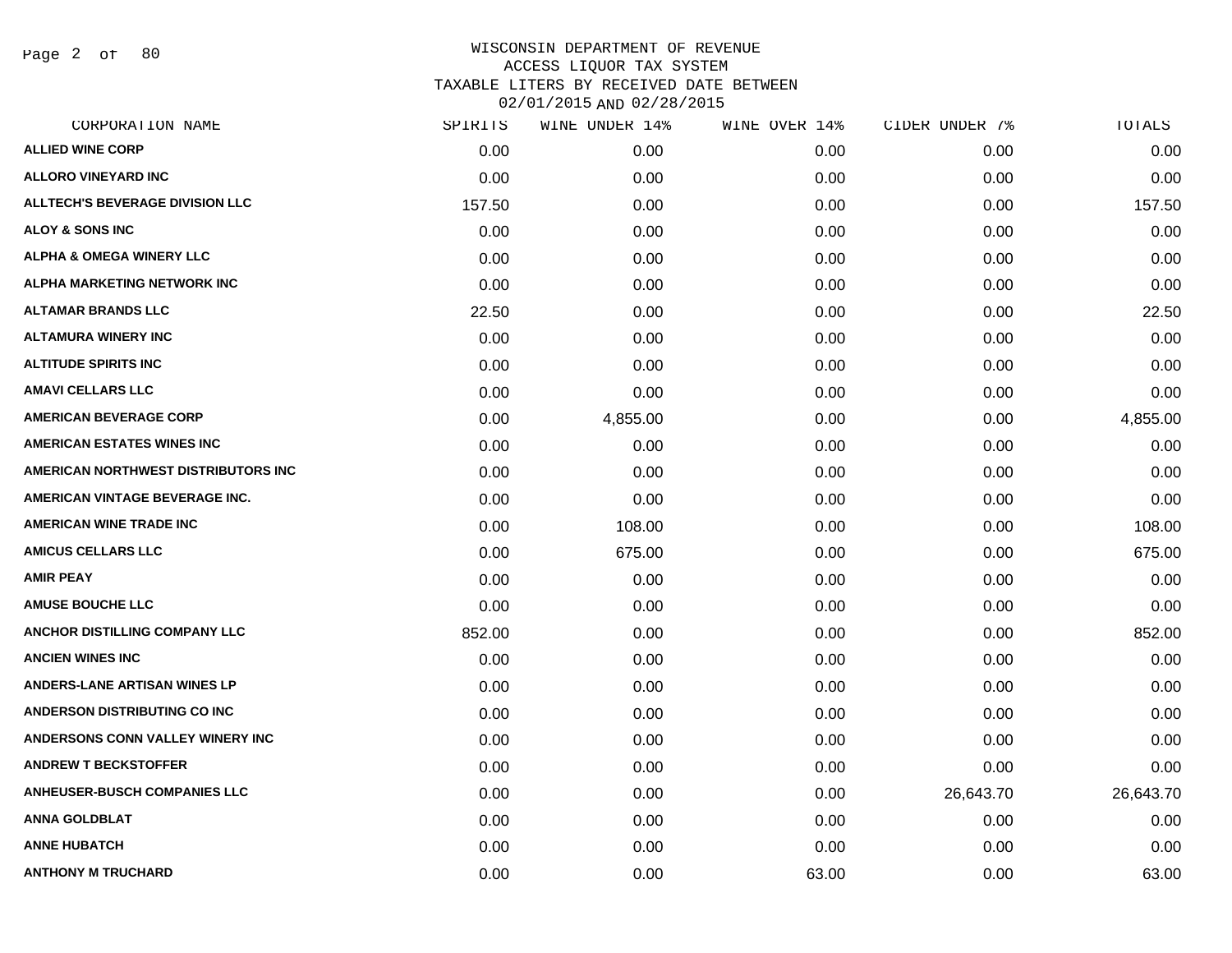| CORPORATION NAME                                | SPIRITS   | WINE UNDER 14% | WINE OVER 14% | CIDER UNDER 7% | TOTALS     |
|-------------------------------------------------|-----------|----------------|---------------|----------------|------------|
| <b>ANTHONY ROAD WINE CO INC</b>                 | 0.00      | 0.00           | 0.00          | 0.00           | 0.00       |
| <b>APOSTROPHE BRANDS LLC</b>                    | 1,386.00  | 0.00           | 0.00          | 0.00           | 1,386.00   |
| <b>AQUA PUMPKIN INC</b>                         | 0.00      | 0.00           | 0.00          | 0.00           | 0.00       |
| <b>ARBOR VINEYARDS INC</b>                      | 0.00      | 63.00          | 0.00          | 0.00           | 63.00      |
| <b>ARCHANA A DAVE</b>                           | 0.00      | 0.00           | 0.00          | 0.00           | 0.00       |
| AREL GROUP WINE & SPIRITS INC                   | 0.00      | 0.00           | 0.00          | 0.00           | 0.00       |
| <b>ARETE WINES LLC</b>                          | 0.00      | 0.00           | 0.00          | 0.00           | 0.00       |
| <b>ARMIDA WINERY INC</b>                        | 0.00      | 0.00           | 126.00        | 0.00           | 126.00     |
| <b>ARNOT-ROBERTS LLC</b>                        | 0.00      | 0.00           | 0.00          | 0.00           | 0.00       |
| <b>ARTISANAL IMPORTS INC</b>                    | 0.00      | 0.00           | 0.00          | 0.00           | 0.00       |
| <b>ASCENT WINES INC</b>                         | 0.00      | 0.00           | 0.00          | 0.00           | 0.00       |
| <b>ASV WINES INC</b>                            | 0.00      | 1,008.00       | 0.00          | 0.00           | 1,008.00   |
| <b>ATHENEE IMPORTERS &amp; DISTRIBUTORS LTD</b> | 9.00      | 0.00           | 0.00          | 0.00           | 9.00       |
| <b>AUGUST WINE GROUP LLC</b>                    | 0.00      | 0.00           | 0.00          | 0.00           | 0.00       |
| <b>AUTHENTIC BEVERAGE MANAGEMENT LLC</b>        | 9.01      | 0.00           | 0.00          | 0.00           | 9.01       |
| <b>AV BRANDS INC</b>                            | 524.40    | 378.00         | 738.00        | 0.00           | 1,640.40   |
| AVV WINERY CO LLC                               | 0.00      | 0.00           | 265.50        | 0.00           | 265.50     |
| AW DIRECT INC                                   | 0.00      | 0.00           | 0.00          | 0.00           | 0.00       |
| <b>AXIOS INC</b>                                | 0.00      | 0.00           | 0.00          | 0.00           | 0.00       |
| <b>B &amp; I OVERSEAS TRADING INC</b>           | 0.00      | 0.00           | 0.00          | 0.00           | 0.00       |
| <b>B R COHN WINERY INC</b>                      | 0.00      | 0.00           | 0.00          | 0.00           | 0.00       |
| <b>B UNITED INTERNATIONAL INC</b>               | 0.00      | 0.00           | 180.31        | 9.01           | 189.32     |
| <b>B. NEKTAR LLC</b>                            | 0.00      | 813.75         | 90.00         | 0.00           | 903.75     |
| <b>BACARDI USA INC</b>                          | 98,009.10 | 904.25         | 1,377.00      | 0.00           | 100,290.35 |
| <b>BACCHUS TECHNOLOGIES LLC</b>                 | 0.00      | 754.50         | 207.00        | 0.00           | 961.50     |
| <b>BADGER MOUNTAIN INC</b>                      | 0.00      | 1,358.98       | 0.00          | 0.00           | 1,358.98   |
| <b>BAJA WINES LLC</b>                           | 0.00      | 0.00           | 0.00          | 0.00           | 0.00       |
| <b>BALCONES DISTILLING LLC</b>                  | 0.00      | 0.00           | 0.00          | 0.00           | 0.00       |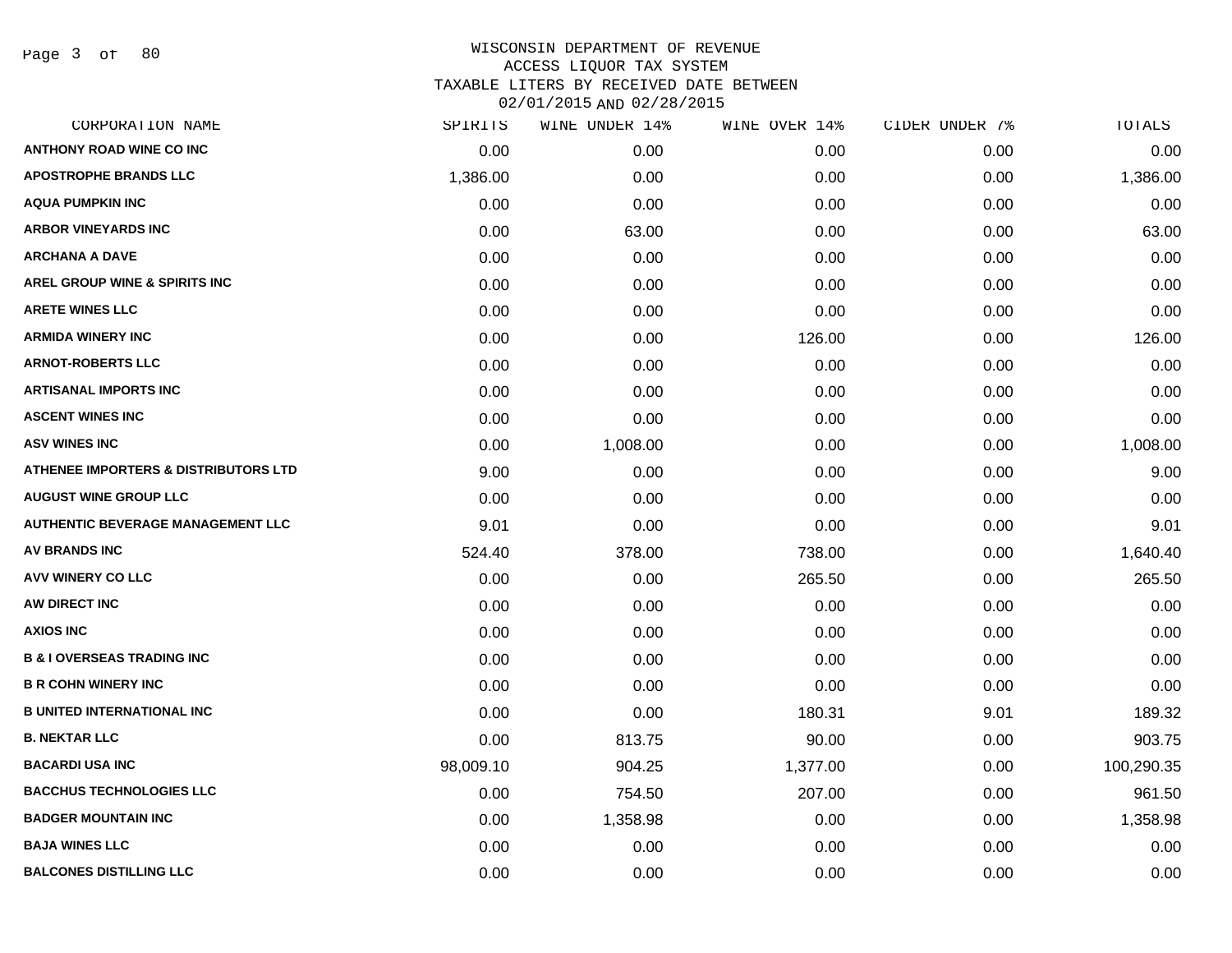Page 4 of 80

| CORPORATION NAME                           | SPIRITS | WINE UNDER 14% | WINE OVER 14% | CIDER UNDER 7% | TOTALS   |
|--------------------------------------------|---------|----------------|---------------|----------------|----------|
| <b>BALIUS CELLARS LLC</b>                  | 0.00    | 0.00           | 0.00          | 0.00           | 0.00     |
| <b>BALLAST POINT SPIRITS LLC</b>           | 0.00    | 0.00           | 0.00          | 0.00           | 0.00     |
| <b>BALLENTINE VINEYARDS INC</b>            | 0.00    | 0.00           | 0.00          | 0.00           | 0.00     |
| <b>BANFI PRODUCTS CORPORATION</b>          | 0.00    | 0.00           | 0.00          | 0.00           | 0.00     |
| <b>BANSHEE WINES LLC</b>                   | 0.00    | 924.75         | 511.50        | 0.00           | 1,436.25 |
| <b>BANVILLE &amp; JONES WINE MERCHANTS</b> | 0.00    | 774.00         | 0.00          | 0.00           | 774.00   |
| <b>BANZAI BEVERAGE CORPORATION</b>         | 0.00    | 0.00           | 0.00          | 0.00           | 0.00     |
| <b>BARGETTOS SANTA CRUZ WINERY INC</b>     | 0.00    | 0.00           | 0.00          | 0.00           | 0.00     |
| <b>BARLOW VINEYARDS LLC</b>                | 0.00    | 0.00           | 0.00          | 0.00           | 0.00     |
| <b>BARNARD GRIFFIN INC</b>                 | 0.00    | 0.00           | 0.00          | 0.00           | 0.00     |
| <b>BARNETT VINEYARDS LP</b>                | 0.00    | 0.00           | 0.00          | 0.00           | 0.00     |
| <b>BATCH 206 DISTILLERY LLC</b>            | 0.00    | 0.00           | 0.00          | 0.00           | 0.00     |
| <b>BAUM WINE IMPORTS INC</b>               | 48.00   | 4,039.70       | 67.50         | 0.00           | 4,155.20 |
| <b>BAVARIAN LION WINERY LLC</b>            | 0.00    | 0.00           | 0.00          | 0.00           | 0.00     |
| <b>BAYWOOD CELLARS INC</b>                 | 0.00    | 0.00           | 0.00          | 0.00           | 0.00     |
| <b>BEATBOX BEVERAGES LLC</b>               | 0.00    | 0.00           | 0.00          | 0.00           | 0.00     |
| <b>BEATBOX BEVERAGES LLC</b>               | 0.00    | 0.00           | 0.00          | 0.00           | 0.00     |
| <b>BEAUX FRERES LLC</b>                    | 0.00    | 0.00           | 0.00          | 0.00           | 0.00     |
| <b>BEDFORD BRANDS LTD</b>                  | 0.00    | 303.00         | 0.00          | 0.00           | 303.00   |
| <b>BENDISTILLERY INC</b>                   | 0.00    | 0.00           | 0.00          | 0.00           | 0.00     |
| <b>BENESSERE VINEYARDS LTD</b>             | 0.00    | 0.00           | 0.00          | 0.00           | 0.00     |
| <b>BENNETT LANE WINERY LLC</b>             | 0.00    | 0.00           | 0.00          | 0.00           | 0.00     |
| <b>BENOVIA WINERY LLC</b>                  | 0.00    | 0.00           | 0.00          | 0.00           | 0.00     |
| <b>BENTON-LANE LLC</b>                     | 0.00    | 252.00         | 0.00          | 0.00           | 252.00   |
| <b>BERGSTROM WINES LLC</b>                 | 0.00    | 63.00          | 0.00          | 0.00           | 63.00    |
| <b>BERNARDUS LLC</b>                       | 0.00    | 0.00           | 0.00          | 0.00           | 0.00     |
| BETHEL HEIGHTS VINEYARD INC                | 0.00    | 0.00           | 0.00          | 0.00           | 0.00     |
| <b>BETTER BRANDS BEV CO LLC</b>            | 0.00    | 0.00           | 0.00          | 0.00           | 0.00     |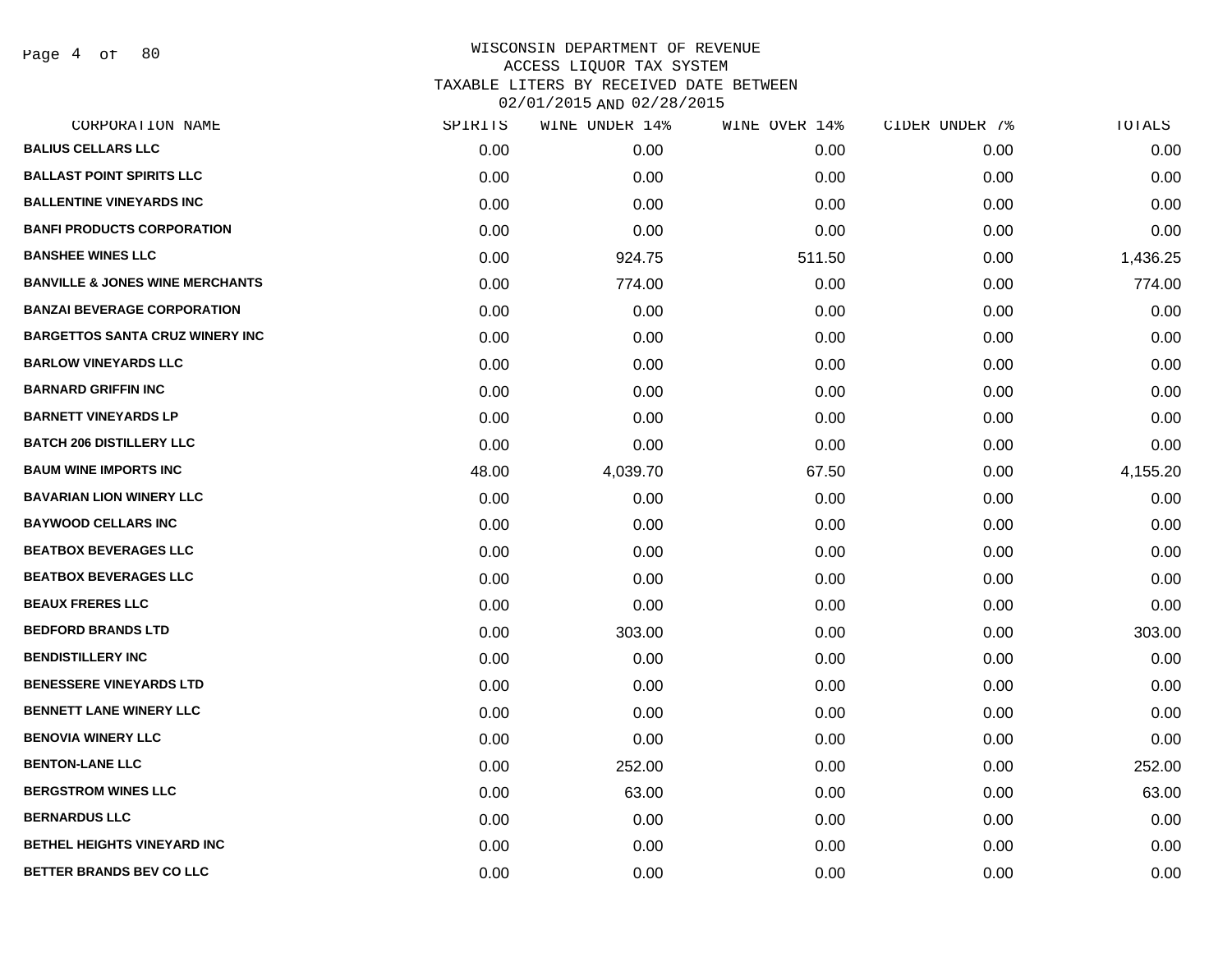# WISCONSIN DEPARTMENT OF REVENUE ACCESS LIQUOR TAX SYSTEM

TAXABLE LITERS BY RECEIVED DATE BETWEEN

| CORPORATION NAME                                | SPIRITS | WINE UNDER 14% | WINE OVER 14% | CIDER UNDER 7% | TOTALS     |
|-------------------------------------------------|---------|----------------|---------------|----------------|------------|
| BETTER BRANDS INTERNATIONAL                     | 0.00    | 486.00         | 189.00        | 0.00           | 675.00     |
| <b>BETZ CELLARS LLC</b>                         | 0.00    | 0.00           | 0.00          | 0.00           | 0.00       |
| <b>BF ACQUISITION LTD</b>                       | 71.25   | 675.00         | 0.00          | 0.00           | 746.25     |
| <b>BGA INTERNATIONAL USA INC</b>                | 0.00    | 0.00           | 0.00          | 0.00           | 0.00       |
| <b>BIAGIO CRU &amp; ESTATE WINES LLC</b>        | 0.00    | 603.00         | 0.00          | 0.00           | 603.00     |
| BIEN NACIDO VINEYARDS OF RANCHO TEPUSQUET<br>LP | 0.00    | 0.00           | 0.00          | 0.00           | 0.00       |
| <b>BIG EASY BLENDS LLC</b>                      | 0.00    | 0.00           | 0.00          | 0.00           | 0.00       |
| <b>BILTMORE ESTATE WINE COMPANY</b>             | 0.00    | 504.00         | 0.00          | 0.00           | 504.00     |
| <b>BLACK ROCK SPIRITS LLC</b>                   | 42.00   | 0.00           | 0.00          | 0.00           | 42.00      |
| <b>BLACKBIRD VINEYARDS LLC</b>                  | 0.00    | 0.00           | 76.50         | 0.00           | 76.50      |
| <b>BLACKBURN ENTERPRISES LLC</b>                | 0.00    | 36.00          | 18.00         | 0.00           | 54.00      |
| <b>BLAUM BROS DISTILLING CO LLC</b>             | 0.00    | 0.00           | 0.00          | 0.00           | 0.00       |
| <b>BLUE RIDGE DISTILLING CO INC</b>             | 0.00    | 0.00           | 0.00          | 0.00           | 0.00       |
| <b>BLUE SKY VINTNERS LLC</b>                    | 0.00    | 0.00           | 0.00          | 0.00           | 0.00       |
| <b>BNA WINE GROUP LLC</b>                       | 0.00    | 0.00           | 0.00          | 0.00           | 0.00       |
| <b>BNP DISTRIBUTING CO INC</b>                  | 0.00    | 0.00           | 0.00          | 0.00           | 0.00       |
| <b>BOB C BEVERAGES LLC</b>                      | 0.00    | 0.00           | 0.00          | 0.00           | 0.00       |
| <b>BOEGER WINERY INC</b>                        | 0.00    | 0.00           | 0.00          | 0.00           | 0.00       |
| <b>BOGLE VINEYARDS INC</b>                      | 0.00    | 4,032.00       | 1,260.00      | 0.00           | 5,292.00   |
| <b>BONANNO VINTNERS LLC</b>                     | 0.00    | 0.00           | 0.00          | 0.00           | 0.00       |
| <b>BONNY DOON WINERY INC</b>                    | 0.00    | 116.00         | 0.00          | 0.00           | 116.00     |
| <b>BOSTON BEER CORPORATION</b>                  | 0.00    | 0.00           | 0.00          | 176,632.54     | 176,632.54 |
| <b>BOUCHAINE VINEYARDS INC</b>                  | 0.00    | 0.00           | 0.00          | 0.00           | 0.00       |
| <b>BRASSFIELD ESTATE WINERY LLC</b>             | 0.00    | 0.00           | 0.00          | 0.00           | 0.00       |
| <b>BRAZOS WINE IMPORTS LLC</b>                  | 0.00    | 549.00         | 54.00         | 0.00           | 603.00     |
| <b>BREWER-CLIFTON LLC</b>                       | 0.00    | 0.00           | 0.00          | 0.00           | 0.00       |
| <b>BRIAN PEARSON</b>                            | 0.00    | 0.00           | 0.00          | 0.00           | 0.00       |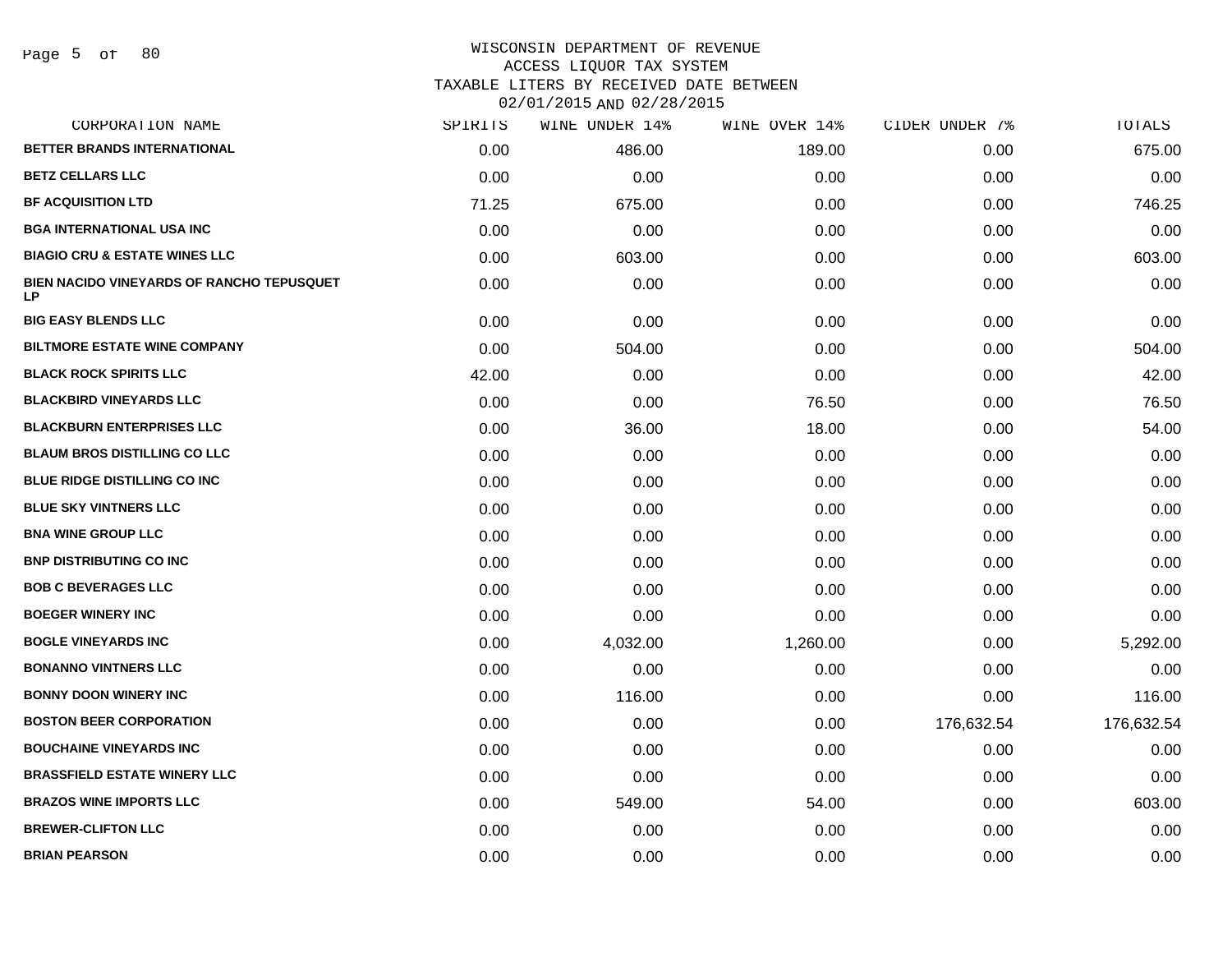## WISCONSIN DEPARTMENT OF REVENUE

#### ACCESS LIQUOR TAX SYSTEM

TAXABLE LITERS BY RECEIVED DATE BETWEEN

| CORPORATION NAME                               | SPIRITS    | WINE UNDER 14% | WINE OVER 14% | CIDER UNDER 7% | TOTALS     |
|------------------------------------------------|------------|----------------|---------------|----------------|------------|
| <b>BRIDGEVIEW VINEYARDS INC</b>                | 0.00       | 741.00         | 0.00          | 0.00           | 741.00     |
| <b>BRIGGS HILL INVESTMENTS</b>                 | 0.00       | 0.00           | 0.00          | 0.00           | 0.00       |
| <b>BROADBENT SELECTIONS INC</b>                | 0.00       | 660.00         | 157.50        | 0.00           | 817.50     |
| <b>BRONCO WINE COMPANY</b>                     | 0.00       | 63,600.73      | 567.00        | 0.00           | 64,167.73  |
| <b>BROTHERS INTERNATIONAL FOOD CORPORATION</b> | 0.00       | 0.00           | 0.00          | 0.00           | 0.00       |
| <b>BROWN-FORMAN CORPORATION</b>                | 216,481.20 | 11,309.07      | 558.00        | 0.00           | 228,348.27 |
| <b>BRUTOCAO CELLARS LP</b>                     | 0.00       | 63.00          | 0.00          | 0.00           | 63.00      |
| <b>BUEHLER VINEYARDS INC</b>                   | 0.00       | 189.00         | 0.00          | 0.00           | 189.00     |
| <b>BULGARIAN MASTER VINTNERS LLC</b>           | 0.00       | 0.00           | 0.00          | 0.00           | 0.00       |
| <b>BULLY HILL VINEYARDS INC</b>                | 0.00       | 0.00           | 0.00          | 0.00           | 0.00       |
| <b>BURGESS CELLARS INC</b>                     | 0.00       | 0.00           | 63.00         | 0.00           | 63.00      |
| <b>BUZZBALLZ LLC</b>                           | 2,304.00   | 0.00           | 0.00          | 0.00           | 2,304.00   |
| <b>BYRON T DOOLEY</b>                          | 0.00       | 0.00           | 0.00          | 0.00           | 0.00       |
| <b>C &amp; C WINE SERVICES INC</b>             | 0.00       | 0.00           | 0.00          | 0.00           | 0.00       |
| <b>C MONDAVI &amp; SONS</b>                    | 0.00       | 14,256.00      | 864.00        | 0.00           | 15,120.00  |
| <b>CA'MOMI WINERY LLC</b>                      | 0.00       | 0.00           | 0.00          | 0.00           | 0.00       |
| <b>CABERNET CORP</b>                           | 0.00       | 1,053.00       | 0.00          | 0.00           | 1,053.00   |
| <b>CAIN CELLARS INC</b>                        | 0.00       | 0.00           | 0.00          | 0.00           | 0.00       |
| <b>CAL VIN ENTERPRISES CORPORATION</b>         | 0.00       | 0.00           | 0.00          | 0.00           | 0.00       |
| <b>CALCAREOUS VINEYARD LLC</b>                 | 0.00       | 0.00           | 0.00          | 0.00           | 0.00       |
| <b>CALERA WINE COMPANY LP</b>                  | 0.00       | 0.00           | 0.00          | 0.00           | 0.00       |
| <b>CALIFORNIA CIDER COMPANY</b>                | 0.00       | 0.00           | 0.00          | 0.00           | 0.00       |
| <b>CALIFORNIA NATURAL PRODUCTS INC</b>         | 0.00       | 108.00         | 0.00          | 0.00           | 108.00     |
| <b>CALIFORNIA VINEYARDS INC</b>                | 0.00       | 0.00           | 0.00          | 0.00           | 0.00       |
| <b>CALISTOGA PARTNERS LP</b>                   | 0.00       | 0.00           | 0.00          | 0.00           | 0.00       |
| <b>CALLUNA VINEYARDS LLC</b>                   | 0.00       | 0.00           | 0.00          | 0.00           | 0.00       |
| <b>CAMARDA CORP</b>                            | 0.00       | 0.00           | 0.00          | 0.00           | 0.00       |
| <b>CANNON RIVER WINERY LLC</b>                 | 0.00       | 0.00           | 0.00          | 0.00           | 0.00       |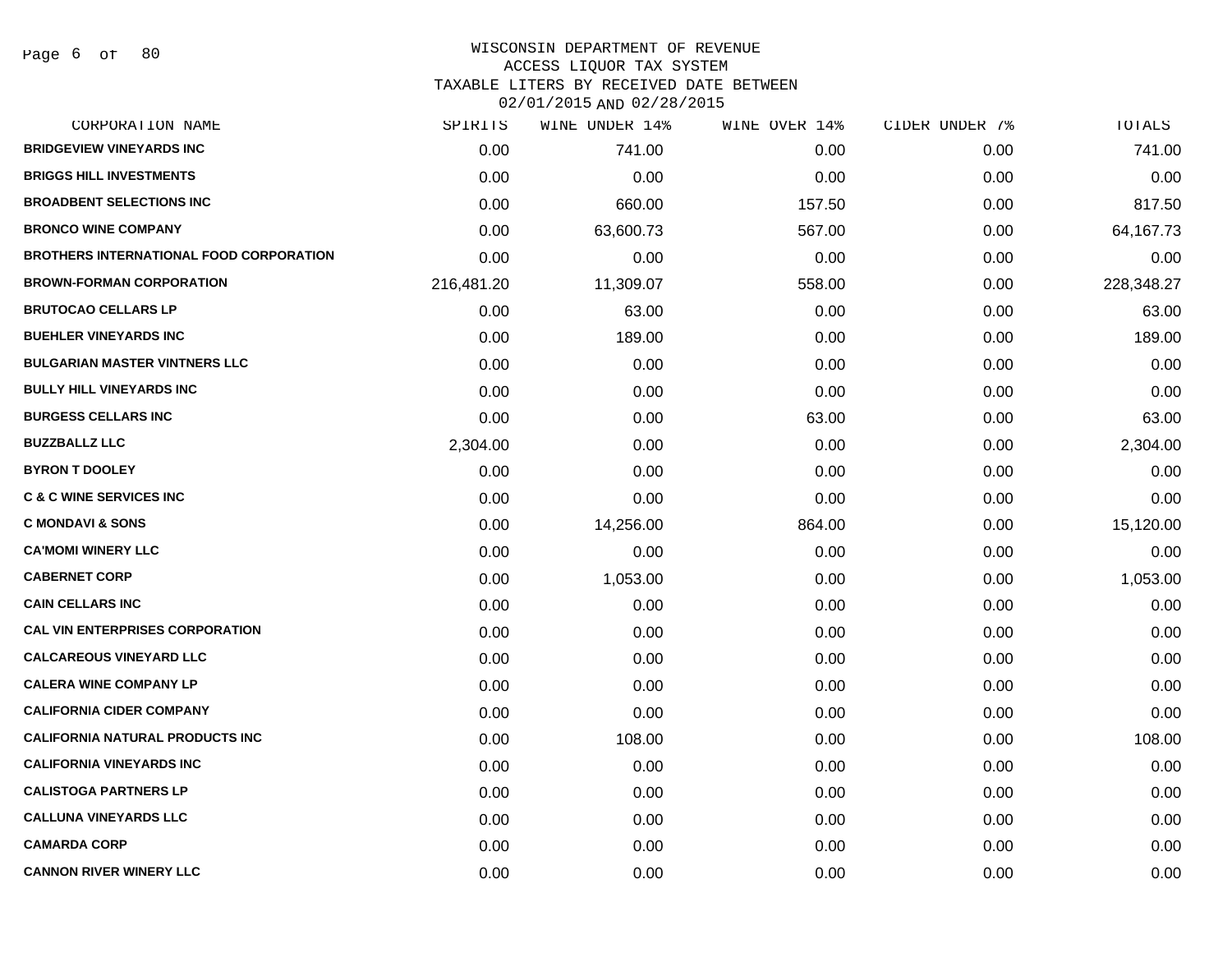Page 7 of 80

| CORPORATION NAME                            | SPIRITS   | WINE UNDER 14% | WINE OVER 14% | CIDER UNDER 7% | TOTALS    |
|---------------------------------------------|-----------|----------------|---------------|----------------|-----------|
| <b>CANNON WINES LIMITED</b>                 | 0.00      | 0.00           | 0.00          | 0.00           | 0.00      |
| <b>CAPE CLASSICS INC</b>                    | 0.00      | 954.00         | 207.00        | 0.00           | 1,161.00  |
| <b>CARDWELL HILL CELLARS LLC</b>            | 0.00      | 0.00           | 0.00          | 0.00           | 0.00      |
| <b>CARIBBEAN DISTILLERS LLC</b>             | 0.00      | 0.00           | 0.00          | 0.00           | 0.00      |
| <b>CARIBBEAN SPIRITS INC</b>                | 216.00    | 0.00           | 0.00          | 0.00           | 216.00    |
| <b>CARL JEPPSON COMPANY</b>                 | 108.00    | 0.00           | 0.00          | 0.00           | 108.00    |
| <b>CARL THOMA</b>                           | 0.00      | 0.00           | 0.00          | 0.00           | 0.00      |
| <b>CARLSON VINEYARDS INC</b>                | 0.00      | 0.00           | 0.00          | 0.00           | 0.00      |
| <b>CAROLE MINOGUE</b>                       | 225.00    | 0.00           | 0.00          | 0.00           | 225.00    |
| <b>CAROLINA DISTRIBUTION LLC</b>            | 0.00      | 0.00           | 0.00          | 0.00           | 0.00      |
| <b>CARRIAGE HOUSE IMPORTS, LTD.</b>         | 0.00      | 0.00           | 0.00          | 0.00           | 0.00      |
| <b>CASTLE BRANDS USA CORP</b>               | 3,135.00  | 0.00           | 0.00          | 0.00           | 3,135.00  |
| <b>CASTORO CELLARS</b>                      | 0.00      | 378.00         | 0.00          | 0.00           | 378.00    |
| <b>CECILE GIRAUD</b>                        | 0.00      | 0.00           | 0.00          | 0.00           | 0.00      |
| <b>CEDAR KNOLL VINEYARDS INC</b>            | 0.00      | 0.00           | 0.00          | 0.00           | 0.00      |
| <b>CELEBRATION DISTILLATION CORPORATION</b> | 0.00      | 0.00           | 0.00          | 0.00           | 0.00      |
| <b>CELLAR DOOR SELECTIONS LLC</b>           | 0.00      | 0.00           | 0.00          | 0.00           | 0.00      |
| <b>CELLARS INTERNATIONAL INC</b>            | 0.00      | 0.00           | 0.00          | 0.00           | 0.00      |
| <b>CELLO VIA INC</b>                        | 0.00      | 0.00           | 0.00          | 0.00           | 0.00      |
| <b>CHAPPELLET WINERY INC</b>                | 0.00      | 0.00           | 126.00        | 0.00           | 126.00    |
| <b>CHAPTER 24 VINEYARDS LLC</b>             | 0.00      | 0.00           | 0.00          | 0.00           | 0.00      |
| <b>CHARBAUT AMERICA INC</b>                 | 0.00      | 0.00           | 0.00          | 0.00           | 0.00      |
| <b>CHARLES &amp; MARTHA BARRA</b>           | 0.00      | 0.00           | 0.00          | 0.00           | 0.00      |
| <b>CHARLES JACQUIN ET CIE INC</b>           | 13,558.31 | 0.00           | 170.90        | 0.00           | 13,729.21 |
| <b>CHARLES NEAL SELECTIONS INC</b>          | 0.00      | 342.00         | 0.00          | 0.00           | 342.00    |
| <b>CHARLES REININGER LLC</b>                | 0.00      | 0.00           | 0.00          | 0.00           | 0.00      |
| <b>CHATEAU DIANA LLC</b>                    | 0.00      | 567.00         | 1,422.00      | 0.00           | 1,989.00  |
| <b>CHATEAU JULIEN INC</b>                   | 0.00      | 0.00           | 0.00          | 0.00           | 0.00      |
|                                             |           |                |               |                |           |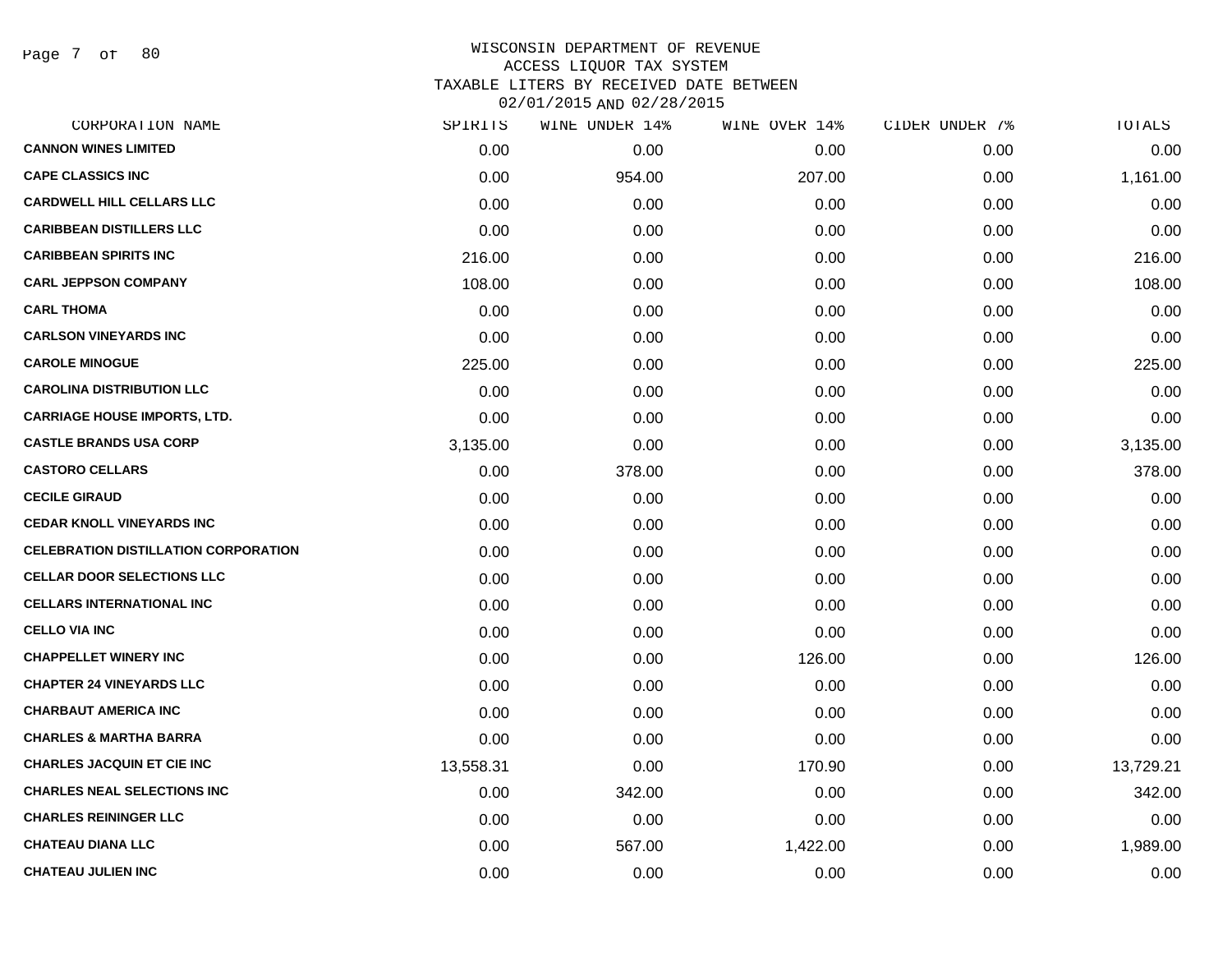Page 8 of 80

| CORPORATION NAME                             | SPIRITS   | WINE UNDER 14% | WINE OVER 14% | CIDER UNDER 7% | TOTALS     |
|----------------------------------------------|-----------|----------------|---------------|----------------|------------|
| <b>CHATHAM IMPORTS INC</b>                   | 0.00      | 0.00           | 0.00          | 0.00           | 0.00       |
| <b>CHEHALEM INC</b>                          | 0.00      | 63.00          | 0.00          | 0.00           | 63.00      |
| <b>CHICAGO DISTILLING COMPANY LLC</b>        | 0.00      | 0.00           | 0.00          | 0.00           | 0.00       |
| <b>CHOYA UMESHU USA INC</b>                  | 0.00      | 63.00          | 69.00         | 0.00           | 132.00     |
| <b>CHRISTIAN P SCHAEFER</b>                  | 0.00      | 3,321.00       | 0.00          | 0.00           | 3,321.00   |
| <b>CHRISTINE M JEZZINI</b>                   | 0.00      | 0.00           | 0.00          | 0.00           | 0.00       |
| <b>CHRISTOPHER J FLOOD</b>                   | 0.00      | 0.00           | 0.00          | 0.00           | 0.00       |
| <b>CHRISTOPHER M JAMES</b>                   | 0.00      | 0.00           | 0.00          | 0.00           | 0.00       |
| <b>CLAAR CELLARS LLC</b>                     | 0.00      | 0.00           | 0.00          | 0.00           | 0.00       |
| <b>CLARA STREET COMPANY</b>                  | 0.00      | 0.00           | 0.00          | 0.00           | 0.00       |
| <b>CLASSIC WINE IMPORTS INC</b>              | 94.50     | 0.00           | 0.00          | 0.00           | 94.50      |
| <b>CLASSICAL WINES FROM SPAIN LTD</b>        | 0.00      | 0.00           | 0.00          | 0.00           | 0.00       |
| <b>CLENDENENLINDQUIST VINTNERS</b>           | 0.00      | 321.00         | 0.00          | 0.00           | 321.00     |
| <b>CLINE CELLARS INC</b>                     | 0.00      | 756.00         | 378.00        | 0.00           | 1,134.00   |
| <b>CLINT PROPERTIES INC</b>                  | 0.00      | 0.00           | 0.00          | 0.00           | 0.00       |
| <b>CLOS DU VAL WINE CO LTD</b>               | 0.00      | 63.00          | 126.00        | 0.00           | 189.00     |
| <b>COCKTAIL CRAFTERS LLC</b>                 | 0.00      | 0.00           | 0.00          | 0.00           | 0.00       |
| <b>CODY T WRIGHT</b>                         | 0.00      | 0.00           | 0.00          | 0.00           | 0.00       |
| <b>COHO WINES LLC</b>                        | 0.00      | 0.00           | 0.00          | 0.00           | 0.00       |
| <b>CONSTELLATION BRANDS INC</b>              | 84,290.40 | 327,334.65     | 9,318.00      | 0.00           | 420,943.05 |
| <b>CONWAY VINEYARDS INC</b>                  | 0.00      | 0.00           | 0.00          | 0.00           | 0.00       |
| <b>COPA CACHACA CORPORATION</b>              | 0.00      | 0.00           | 0.00          | 0.00           | 0.00       |
| <b>COPAIN WINE CELLARS LLC</b>               | 0.00      | 0.00           | 0.00          | 0.00           | 0.00       |
| <b>COPPER &amp; KINGS AMERICAN BRANDY CO</b> | 378.00    | 0.00           | 0.00          | 0.00           | 378.00     |
| <b>COPPER CANE LLC</b>                       | 0.00      | 5,287.50       | 1,512.00      | 0.00           | 6,799.50   |
| <b>CORA IMPORTS LTD</b>                      | 0.00      | 0.00           | 0.00          | 0.00           | 0.00       |
| <b>CORK ALLIANCE INC</b>                     | 0.00      | 0.00           | 0.00          | 0.00           | 0.00       |
| <b>CORNER CREEK DISTILLERY CO</b>            | 0.00      | 0.00           | 0.00          | 0.00           | 0.00       |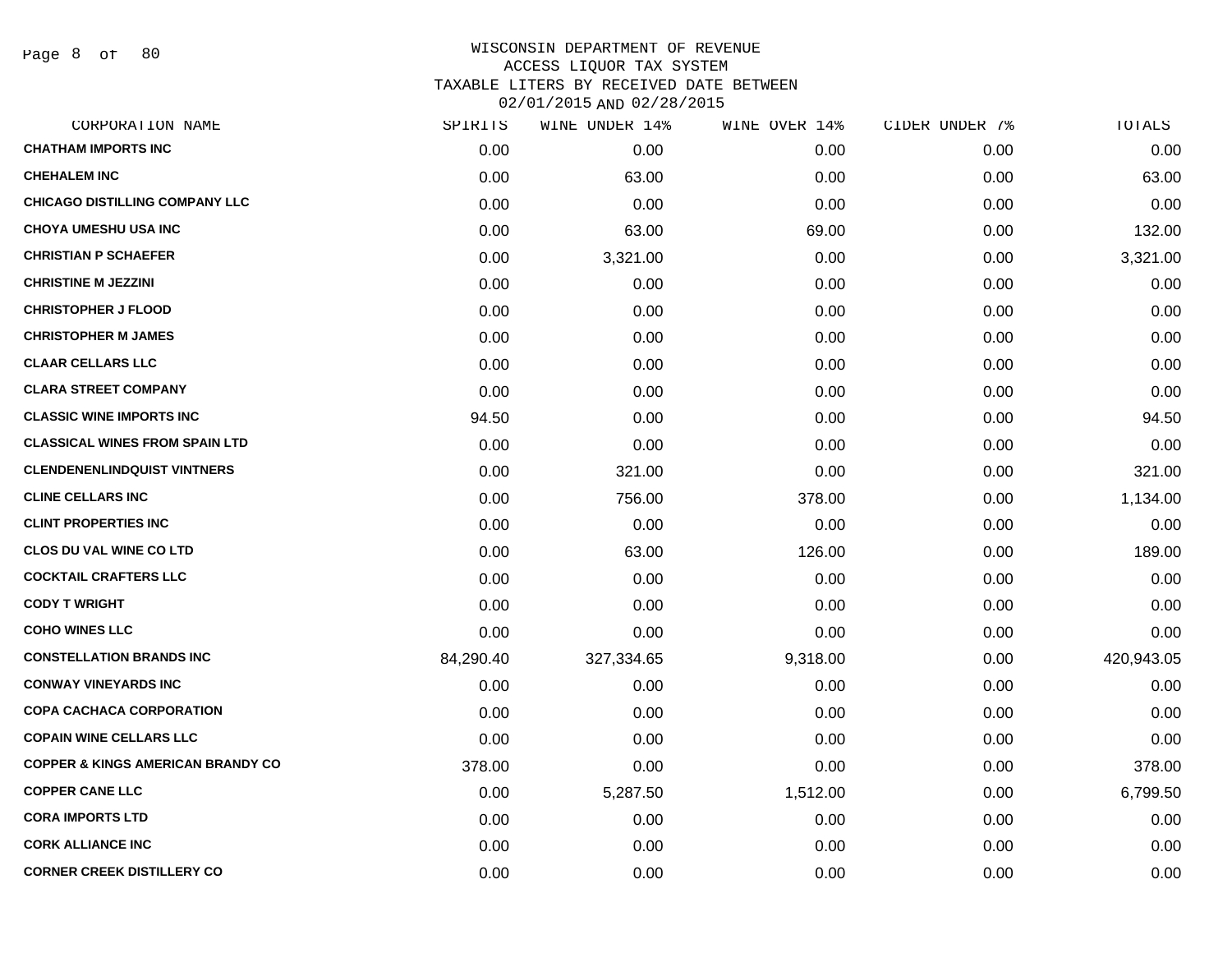Page 9 of 80

| CORPORATION NAME                              | SPIRITS   | WINE UNDER 14% | WINE OVER 14% | CIDER UNDER 7% | TOTALS    |
|-----------------------------------------------|-----------|----------------|---------------|----------------|-----------|
| <b>CORNERSTONE CELLARS INC</b>                | 0.00      | 0.00           | 0.00          | 0.00           | 0.00      |
| <b>COUP DE FOUDRE LLC</b>                     | 0.00      | 0.00           | 0.00          | 0.00           | 0.00      |
| <b>COURAGEOUS INC</b>                         | 0.00      | 0.00           | 0.00          | 0.00           | 0.00      |
| <b>CRACOVIA INC</b>                           | 220.50    | 0.00           | 63.00         | 0.00           | 283.50    |
| <b>CRAIG JAFFURS</b>                          | 0.00      | 0.00           | 0.00          | 0.00           | 0.00      |
| <b>CREATIVE WINE CONCEPTS INC</b>             | 0.00      | 0.00           | 441.00        | 0.00           | 441.00    |
| <b>CREW WINE COMPANY LLC</b>                  | 0.00      | 1,038.00       | 0.00          | 0.00           | 1,038.00  |
| <b>CRIBARI VINEYARDS INC</b>                  | 0.00      | 0.00           | 0.00          | 0.00           | 0.00      |
| <b>CRIMSON WINE GROUP LTD</b>                 | 0.00      | 0.00           | 0.00          | 0.00           | 0.00      |
| <b>CRISPIN CIDER COMPANY</b>                  | 0.00      | 0.00           | 0.00          | 0.00           | 0.00      |
| <b>CRISTOM VINEYARDS INC</b>                  | 0.00      | 0.00           | 0.00          | 0.00           | 0.00      |
| <b>CROWLEY WINES LLC</b>                      | 0.00      | 0.00           | 0.00          | 0.00           | 0.00      |
| <b>CROWN POINT WINERY LLC</b>                 | 0.00      | 0.00           | 0.00          | 0.00           | 0.00      |
| <b>CROWN VALLEY WINERY INC</b>                | 13,144.50 | 0.00           | 0.00          | 0.00           | 13,144.50 |
| <b>CULT OF 8</b>                              | 0.00      | 1,512.00       | 522.00        | 0.00           | 2,034.00  |
| <b>CULTIVATE WINES LLC</b>                    | 0.00      | 0.00           | 0.00          | 0.00           | 0.00      |
| <b>CURIOUS VINE LLC</b>                       | 0.00      | 0.00           | 0.00          | 0.00           | 0.00      |
| <b>CUSHMAN WINERY CORPORATION</b>             | 0.00      | 0.00           | 0.00          | 0.00           | 0.00      |
| <b>CUVAISON INC</b>                           | 0.00      | 0.00           | 54.00         | 0.00           | 54.00     |
| <b>D &amp; D VINEYARDS INC</b>                | 0.00      | 0.00           | 0.00          | 0.00           | 0.00      |
| <b>D &amp; J F CELLARS INC</b>                | 0.00      | 63.00          | 0.00          | 0.00           | 63.00     |
| <b>D'ANDREA WINE &amp; LIQUOR IMPORTS INC</b> | 0.00      | 0.00           | 0.00          | 0.00           | 0.00      |
| <b>D.G.L. DISTRIBUTORS, INC</b>               | 0.00      | 0.00           | 0.00          | 0.00           | 0.00      |
| <b>DAN CAREY</b>                              | 0.00      | 0.00           | 0.00          | 0.00           | 0.00      |
| <b>DANCING COYOTE WINES</b>                   | 0.00      | 0.00           | 0.00          | 0.00           | 0.00      |
| <b>DANIEL SCHOENFELD</b>                      | 0.00      | 90.00          | 63.00         | 0.00           | 153.00    |
| <b>DAOU VINEYARDS LLC</b>                     | 0.00      | 0.00           | 0.00          | 0.00           | 0.00      |
| DAQUINO ITALIAN IMPORTING CO INC              | 0.00      | 0.00           | 0.00          | 0.00           | 0.00      |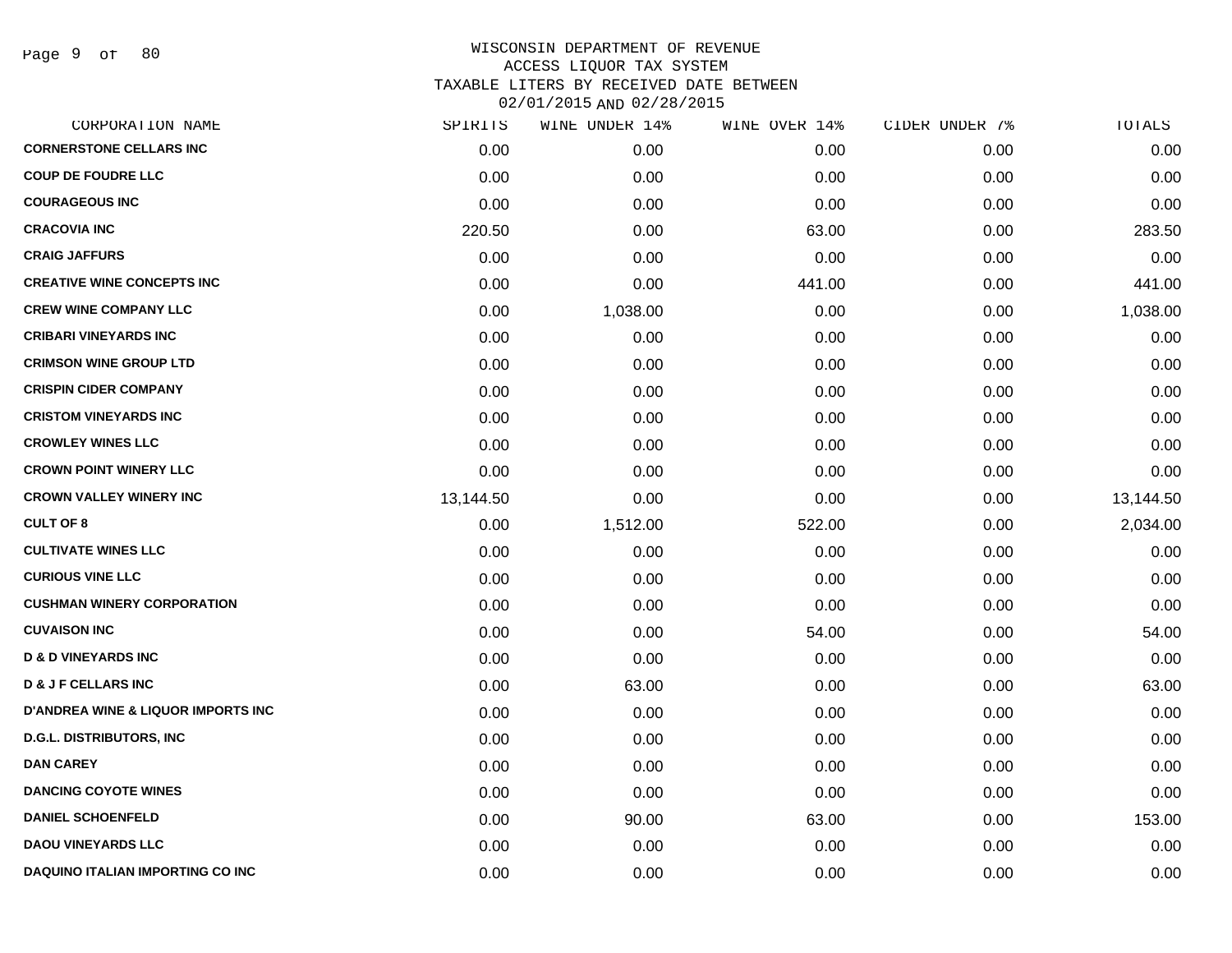Page 10 of 80

| SPIRITS    | WINE UNDER 14% | WINE OVER 14% | CIDER UNDER 7% | TOTALS     |
|------------|----------------|---------------|----------------|------------|
| 0.00       | 0.00           | 63.00         | 0.00           | 63.00      |
| 0.00       | 0.00           | 0.00          | 0.00           | 0.00       |
| 0.00       | 0.00           | 0.00          | 0.00           | 0.00       |
| 319.50     | 0.00           | 0.00          | 0.00           | 319.50     |
| 0.00       | 39.00          | 48.00         | 0.00           | 87.00      |
| 0.00       | 0.00           | 0.00          | 0.00           | 0.00       |
| 0.00       | 0.00           | 0.00          | 0.00           | 0.00       |
| 0.00       | 0.00           | 0.00          | 0.00           | 0.00       |
| 0.00       | 441.00         | 31.50         | 0.00           | 472.50     |
| 0.00       | 1,512.00       | 0.00          | 0.00           | 1,512.00   |
| 0.00       | 104,133.00     | 11,853.00     | 0.00           | 115,986.00 |
| 0.00       | 0.00           | 0.00          | 0.00           | 0.00       |
| 400.50     | 0.00           | 0.00          | 0.00           | 400.50     |
| 0.00       | 0.00           | 0.00          | 0.00           | 0.00       |
| 0.00       | 0.00           | 0.00          | 0.00           | 0.00       |
| 0.00       | 0.00           | 0.00          | 0.00           | 0.00       |
| 1,294.50   | 6,025.46       | 279.00        | 0.00           | 7,598.96   |
| 231,177.60 | 0.00           | 0.00          | 0.00           | 231,177.60 |
| 0.00       | 12,249.00      | 711.00        | 0.00           | 12,960.00  |
| 0.00       | 0.00           | 0.00          | 0.00           | 0.00       |
| 0.00       | 0.00           | 0.00          | 0.00           | 0.00       |
| 0.00       | 0.00           | 0.00          | 0.00           | 0.00       |
| 0.00       | 0.00           | 0.00          | 0.00           | 0.00       |
| 0.00       | 0.00           | 126.00        | 0.00           | 126.00     |
| 0.00       | 0.00           | 171.00        | 0.00           | 171.00     |
| 0.00       | 270.00         | 0.00          | 0.00           | 270.00     |
| 0.00       | 891.79         | 0.00          | 0.00           | 891.79     |
| 0.00       | 0.00           | 0.00          | 0.00           | 0.00       |
|            |                |               |                |            |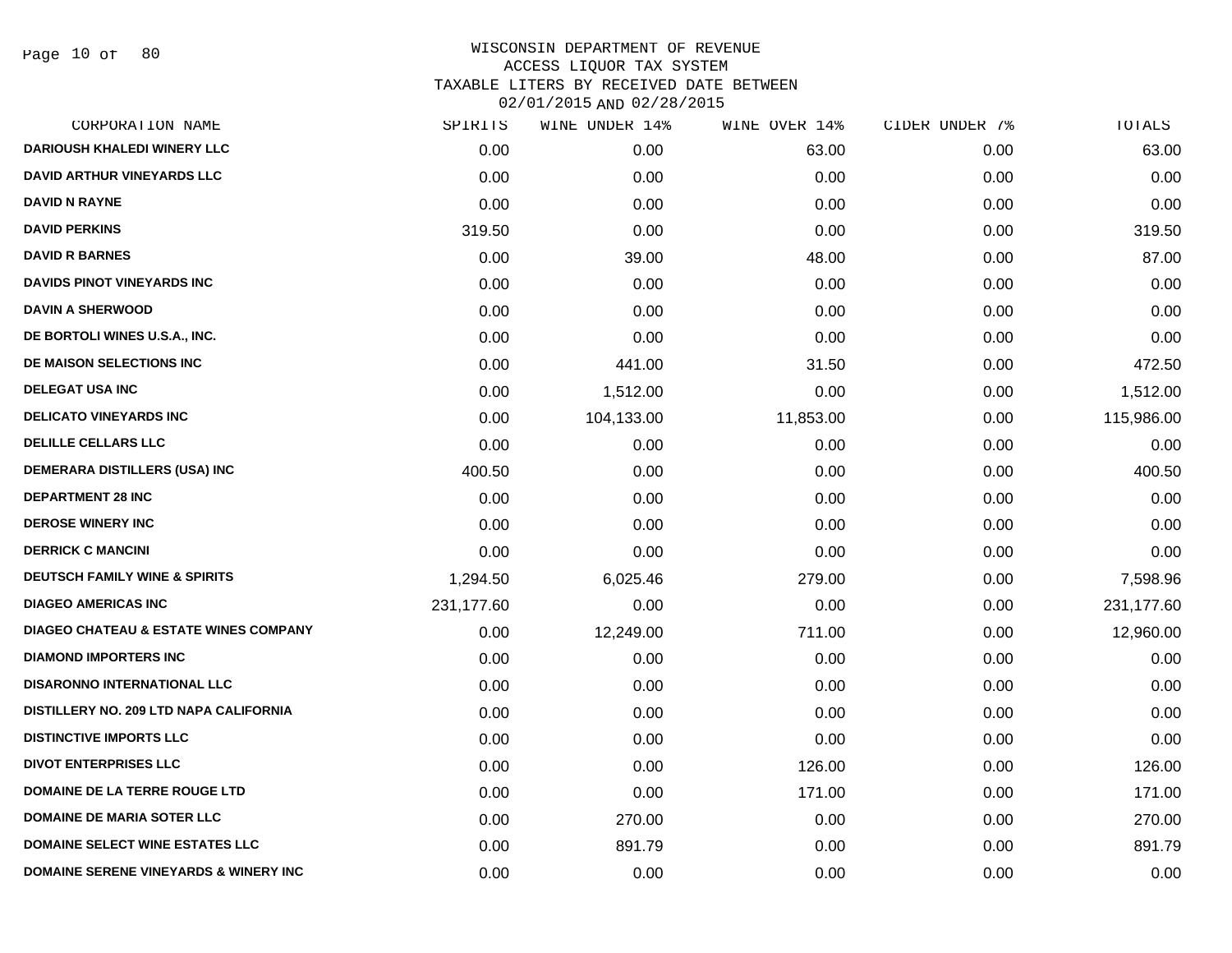#### WISCONSIN DEPARTMENT OF REVENUE ACCESS LIQUOR TAX SYSTEM

TAXABLE LITERS BY RECEIVED DATE BETWEEN

| CORPORATION NAME                                                         | SPIRITS    | WINE UNDER 14% | WINE OVER 14% | CIDER UNDER 7% | TOTALS     |
|--------------------------------------------------------------------------|------------|----------------|---------------|----------------|------------|
| <b>DOMAINE ST GEORGE</b>                                                 | 0.00       | 0.00           | 0.00          | 0.00           | 0.00       |
| <b>DOMENICO PETRALIA</b>                                                 | 0.00       | 648.00         | 0.00          | 0.00           | 648.00     |
| <b>DON RAMON INC</b>                                                     | 0.00       | 0.00           | 0.00          | 0.00           | 0.00       |
| <b>DON SEBASTIANI &amp; SONS INTERNATIONAL WINE</b><br><b>NEGOCIANTS</b> | 0.00       | 12,375.00      | 0.00          | 0.00           | 12,375.00  |
| <b>DOUBLE DIAMOND DISTILLERY LLC</b>                                     | 0.00       | 0.00           | 0.00          | 0.00           | 0.00       |
| <b>DOYNA LTD</b>                                                         | 0.00       | 0.00           | 0.00          | 0.00           | 0.00       |
| <b>DREYER WINE LLC</b>                                                   | 0.00       | 369.00         | 0.00          | 0.00           | 369.00     |
| <b>DREYFUS ASHBY INC</b>                                                 | 0.00       | 756.00         | 37.50         | 0.00           | 793.50     |
| <b>DRINKS AMERICAS INC</b>                                               | 0.00       | 0.00           | 0.00          | 0.00           | 0.00       |
| DRY CREEK VINEYARD INC                                                   | 0.00       | 0.00           | 4.20          | 0.00           | 4.20       |
| DRY FLY DISTILLING INC                                                   | 0.00       | 0.00           | 0.00          | 0.00           | 0.00       |
| <b>DUCKHORN WINE COMPANY</b>                                             | 0.00       | 2,709.00       | 1,336.50      | 0.00           | 4,045.50   |
| DUGGANS DISTILLERS PRODUCTS CORPORATION                                  | 2,430.00   | 0.00           | 0.00          | 0.00           | 2,430.00   |
| <b>DUMOL INC</b>                                                         | 0.00       | 54.00          | 126.00        | 0.00           | 180.00     |
| <b>DUNHAM CELLARS LLC</b>                                                | 0.00       | 0.00           | 0.00          | 0.00           | 0.00       |
| <b>DUNN VINEYARDS LLC</b>                                                | 0.00       | 279.00         | 0.00          | 0.00           | 279.00     |
| DUTTON GOLDFIELD WINERY LLC                                              | 0.00       | 0.00           | 0.00          | 0.00           | 0.00       |
| DV SPIRITS LLC                                                           | 0.00       | 0.00           | 0.00          | 0.00           | 0.00       |
| <b>E &amp; J GALLO WINERY</b>                                            | 102,582.30 | 825,495.80     | 30,487.50     | 0.00           | 958,565.60 |
| <b>EAGLE EYE IMPORTS LLC</b>                                             | 0.00       | 126.00         | 0.00          | 0.00           | 126.00     |
| <b>EAGLES LANDING WINERY LLC</b>                                         | 0.00       | 357.00         | 0.00          | 0.00           | 357.00     |
| <b>EASTERN LIQUORS USA INC</b>                                           | 0.00       | 0.00           | 0.00          | 0.00           | 0.00       |
| <b>EAUX DE VIE INC</b>                                                   | 0.00       | 0.00           | 0.00          | 0.00           | 0.00       |
| <b>EBERLE WINERY LP</b>                                                  | 0.00       | 63.00          | 0.00          | 0.00           | 63.00      |
| <b>ECLIPSE ASSETS LLC</b>                                                | 0.00       | 0.00           | 0.00          | 0.00           | 0.00       |
| <b>ECOSUR GROUP LLC</b>                                                  | 0.00       | 540.00         | 0.00          | 0.00           | 540.00     |
| <b>EGELHOFF WINES INC</b>                                                | 0.00       | 0.00           | 0.00          | 0.00           | 0.00       |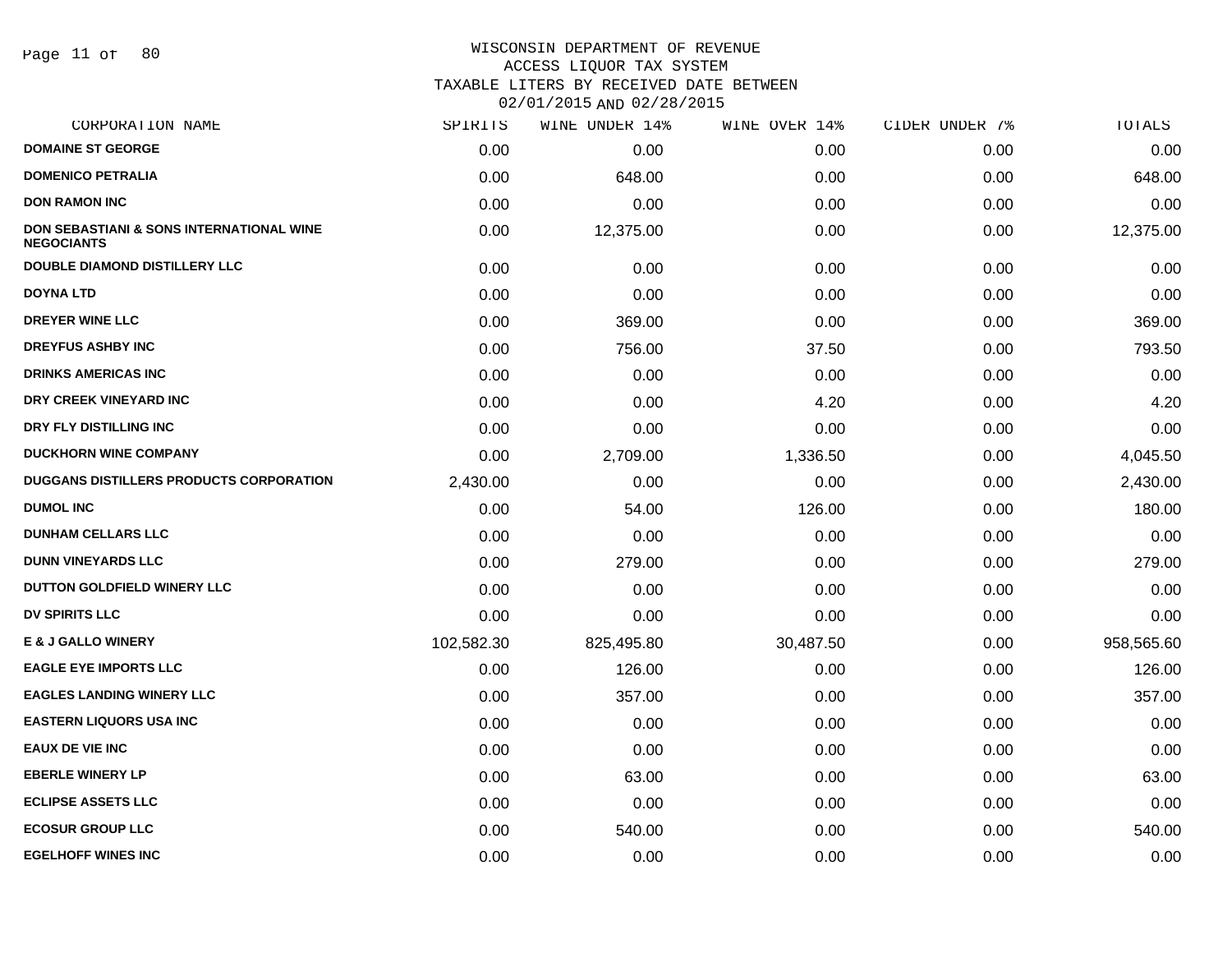| CORPORATION NAME                            | SPIRITS | WINE UNDER 14% | WINE OVER 14% | CIDER UNDER 7% | TOTALS   |
|---------------------------------------------|---------|----------------|---------------|----------------|----------|
| <b>EHREN JORDAN WINE CELLARS LLC</b>        | 0.00    | 90.00          | 0.00          | 0.00           | 90.00    |
| <b>EIGHT BOTTLES LLC</b>                    | 0.00    | 522.00         | 18.00         | 0.00           | 540.00   |
| <b>ELK COVE VINEYARDS INC</b>               | 0.00    | 0.00           | 0.00          | 0.00           | 0.00     |
| <b>ELV HOLDINGS INC</b>                     | 0.00    | 0.00           | 0.00          | 0.00           | 0.00     |
| <b>ELYSE WINERY LLC</b>                     | 0.00    | 0.00           | 0.00          | 0.00           | 0.00     |
| EMCO CHEMICAL DISTRIBUTORS, INC.            | 0.00    | 0.00           | 0.00          | 0.00           | 0.00     |
| <b>EMILIO GUGLIELMO WINERY INC</b>          | 0.00    | 0.00           | 0.00          | 0.00           | 0.00     |
| <b>EMPSON USA INC</b>                       | 0.00    | 9,574.74       | 22.50         | 0.00           | 9,597.24 |
| <b>ENOS VINEYARDS INC</b>                   | 0.00    | 0.00           | 0.00          | 0.00           | 0.00     |
| <b>ENOTEC IMPORTS INC</b>                   | 0.00    | 818.92         | 130.48        | 0.00           | 949.40   |
| <b>ENOVATION BRANDS INC</b>                 | 0.00    | 0.00           | 0.00          | 0.00           | 0.00     |
| <b>EPIC VENTURES INC</b>                    | 90.00   | 63.00          | 0.00          | 0.00           | 153.00   |
| <b>EPICUREAN WINES LLC</b>                  | 0.00    | 0.00           | 76.50         | 0.00           | 76.50    |
| <b>ERIC TRUMP WINE MANUFACTURING LLC</b>    | 0.00    | 0.00           | 0.00          | 0.00           | 0.00     |
| <b>ESSER WINES LLC</b>                      | 0.00    | 0.00           | 0.00          | 0.00           | 0.00     |
| <b>EUGENE WINE CELLARS LLC</b>              | 0.00    | 0.00           | 0.00          | 0.00           | 0.00     |
| <b>EUROBREW INC</b>                         | 0.00    | 0.00           | 0.00          | 0.00           | 0.00     |
| <b>EUROPEAN IMPORTS &amp; EXPORTS LLC</b>   | 0.00    | 0.00           | 0.00          | 0.00           | 0.00     |
| <b>EUROPEAN WINE IMPORTS INC</b>            | 0.00    | 315.00         | 0.00          | 0.00           | 315.00   |
| <b>EVAKI INC</b>                            | 0.00    | 0.00           | 0.00          | 0.00           | 0.00     |
| EVESHAM WOOD VINEYARD AND WINERY LLC        | 0.00    | 0.00           | 0.00          | 0.00           | 0.00     |
| <b>EXCELSIOR WINE COMPANY LLC</b>           | 0.00    | 0.00           | 0.00          | 0.00           | 0.00     |
| <b>F KORBEL &amp; BROS INC</b>              | 0.00    | 0.00           | 0.00          | 0.00           | 0.00     |
| <b>F&amp;F FINE WINES INTERNATIONAL INC</b> | 0.00    | 0.00           | 0.00          | 0.00           | 0.00     |
| F.X. MAGNER SELECTIONS, INC.                | 0.00    | 0.00           | 0.00          | 0.00           | 0.00     |
| <b>FANTIS IMPORTS INC</b>                   | 0.00    | 0.00           | 0.00          | 0.00           | 0.00     |
| <b>FASEL SHENSTONE LLC</b>                  | 0.00    | 0.00           | 0.00          | 0.00           | 0.00     |
| <b>FAT GAUCHO WINES LLC</b>                 | 0.00    | 0.00           | 0.00          | 0.00           | 0.00     |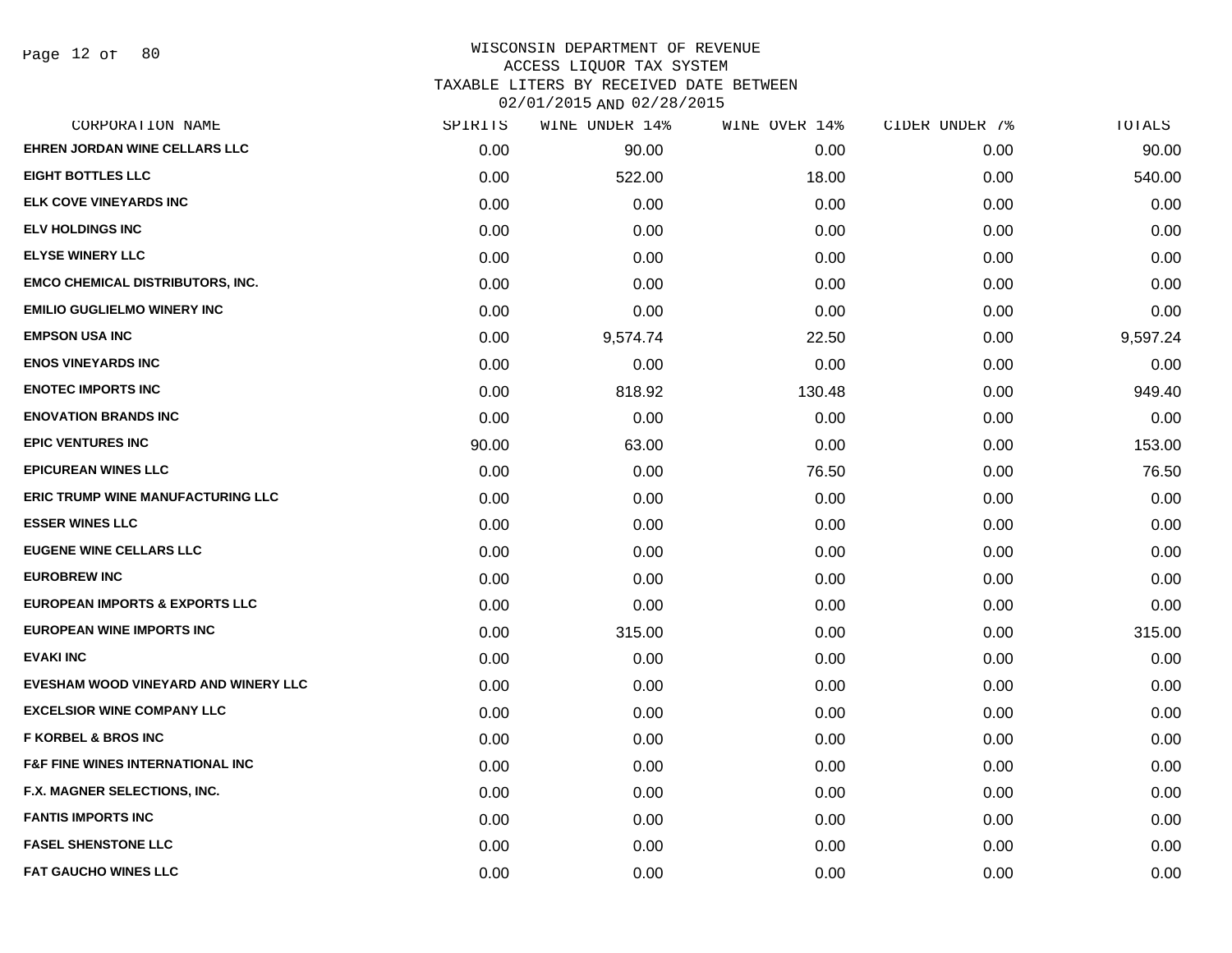Page 13 of 80

#### WISCONSIN DEPARTMENT OF REVENUE ACCESS LIQUOR TAX SYSTEM TAXABLE LITERS BY RECEIVED DATE BETWEEN

| CORPORATION NAME                                 | SPIRITS   | WINE UNDER 14% | WINE OVER 14% | CIDER UNDER 7% | TOTALS    |
|--------------------------------------------------|-----------|----------------|---------------|----------------|-----------|
| <b>FERRARI CARANO VINEYARDS &amp; WINERY LLC</b> | 0.00      | 450.00         | 324.00        | 0.00           | 774.00    |
| <b>FETZER VINEYARDS</b>                          | 0.00      | 10,187.52      | 1,102.50      | 0.00           | 11,290.02 |
| <b>FEW SPIRITS LLC</b>                           | 247.50    | 0.00           | 0.00          | 0.00           | 247.50    |
| <b>FIDDLEHEAD CELLARS LP</b>                     | 0.00      | 0.00           | 0.00          | 0.00           | 0.00      |
| FIELD STONE WINERY & VINEYARD INC                | 0.00      | 0.00           | 0.00          | 0.00           | 0.00      |
| <b>FIFTH GENERATION INC</b>                      | 23,517.00 | 0.00           | 0.00          | 0.00           | 23,517.00 |
| FIJI WATER COMPANY HOLDINGS LLC                  | 0.00      | 0.00           | 144.00        | 0.00           | 144.00    |
| <b>FIRE HOUSE LLC</b>                            | 0.00      | 0.00           | 0.00          | 0.00           | 0.00      |
| <b>FIRESTEED CORPORATION</b>                     | 0.00      | 33.29          | 0.00          | 0.00           | 33.29     |
| <b>FISHER VINEYARDS</b>                          | 0.00      | 0.00           | 0.00          | 0.00           | 0.00      |
| <b>FJN FINE WINES LLC</b>                        | 0.00      | 0.00           | 0.00          | 0.00           | 0.00      |
| <b>FLAVOR SEEKERS LLC</b>                        | 0.00      | 0.00           | 0.00          | 0.00           | 0.00      |
| <b>FLORA SPRINGS WINE COMPANY</b>                | 0.00      | 0.00           | 0.00          | 0.00           | 0.00      |
| <b>FN CELLARS LLC</b>                            | 0.00      | 0.00           | 22.50         | 0.00           | 22.50     |
| <b>FOLEY FAMILY WINES INC</b>                    | 0.00      | 2,232.00       | 1,174.50      | 0.00           | 3,406.50  |
| <b>FOLIO WINE COMPANY LLC</b>                    | 0.00      | 13,699.50      | 1,324.50      | 0.00           | 15,024.00 |
| FORT ROSS VINEYARD & WINERY LLC                  | 0.00      | 0.00           | 0.00          | 0.00           | 0.00      |
| <b>FOUR BEARS WINERY LLC</b>                     | 0.00      | 0.00           | 0.00          | 0.00           | 0.00      |
| <b>FOUR ROSES DISTILLERY LLC</b>                 | 1,477.50  | 0.00           | 0.00          | 0.00           | 1,477.50  |
| <b>FOWLES WINE USA INC</b>                       | 0.00      | 1,161.00       | 126.00        | 0.00           | 1,287.00  |
| <b>FOXEN VINEYARD INC</b>                        | 0.00      | 0.00           | 0.00          | 0.00           | 0.00      |
| <b>FRANCIS COPPOLA WINERY LLC</b>                | 0.00      | 2,258.88       | 756.00        | 0.00           | 3,014.88  |
| <b>FRANK FAMILY VINEYARDS LLC</b>                | 0.00      | 0.00           | 630.00        | 0.00           | 630.00    |
| <b>FRANK LIN DISTILLERS PRODUCTS LTD</b>         | 5,915.92  | 0.00           | 0.00          | 0.00           | 5,915.92  |
| <b>FRED C SCHERRER</b>                           | 0.00      | 0.00           | 0.00          | 0.00           | 0.00      |
| <b>FREDERICK WILDMAN &amp; SONS LTD</b>          | 130.50    | 3,568.50       | 463.50        | 0.00           | 4,162.50  |
| <b>FREIXENET USA INC</b>                         | 0.00      | 2,596.44       | 0.00          | 0.00           | 2,596.44  |
| <b>FREY VINEYARDS LTD</b>                        | 0.00      | 2.205.00       | 0.00          | 0.00           | 2,205.00  |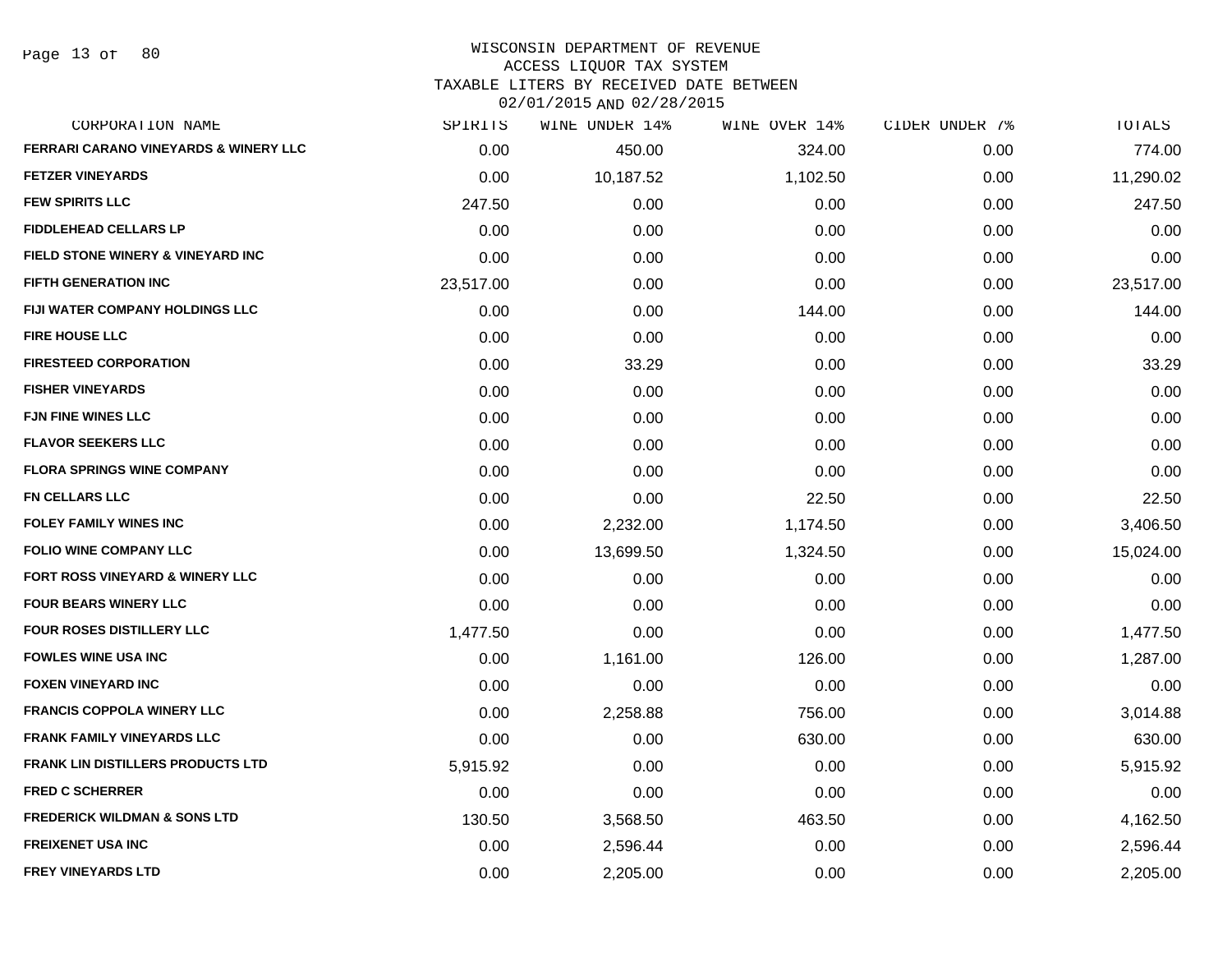Page 14 of 80

| CORPORATION NAME                                    | SPIRITS  | WINE UNDER 14% | WINE OVER 14% | CIDER UNDER 7% | TOTALS   |
|-----------------------------------------------------|----------|----------------|---------------|----------------|----------|
| <b>FRIEND WINE MARKETING</b>                        | 0.00     | 900.00         | 0.00          | 0.00           | 900.00   |
| <b>FRIENDS BEVERAGE GROUP LLC</b>                   | 0.00     | 0.00           | 0.00          | 0.00           | 0.00     |
| <b>FRITZ CELLARS INC</b>                            | 0.00     | 0.00           | 0.00          | 0.00           | 0.00     |
| <b>FROGS LEAP WINERY</b>                            | 0.00     | 342.00         | 0.00          | 0.00           | 342.00   |
| <b>FRONTIER CORPORATION</b>                         | 0.00     | 270.00         | 0.00          | 0.00           | 270.00   |
| FRUIT OF THE VINES INC                              | 0.00     | 252.02         | 0.00          | 0.00           | 252.02   |
| <b>FRUITFUL ENDEAVOR LLC</b>                        | 0.00     | 0.00           | 0.00          | 0.00           | 0.00     |
| FULL THROTTLE SLOON SHINE LLC                       | 0.00     | 0.00           | 0.00          | 0.00           | 0.00     |
| <b>G K SKAGGS INC</b>                               | 0.00     | 0.00           | 0.00          | 0.00           | 0.00     |
| G.S.W.C. INC.                                       | 0.00     | 0.00           | 869.00        | 126.00         | 995.00   |
| <b>GAMBA VINEYARDS AND WINERY LLC</b>               | 0.00     | 0.00           | 0.00          | 0.00           | 0.00     |
| <b>GAMBLE FAMILY VINEYARDS LLC</b>                  | 0.00     | 0.00           | 0.00          | 0.00           | 0.00     |
| <b>GENERATIONS OF SONOMA LLC</b>                    | 0.00     | 0.00           | 0.00          | 0.00           | 0.00     |
| <b>GEORGE BOZIC JR</b>                              | 1,833.00 | 924.00         | 0.00          | 0.00           | 2,757.00 |
| <b>GERBER, GERBER &amp; GERBER DISCLAIMER TRUST</b> | 0.00     | 135.00         | 0.00          | 0.00           | 135.00   |
| <b>GF WINES LLC</b>                                 | 0.00     | 0.00           | 0.00          | 0.00           | 0.00     |
| <b>GIBSON WINE COMPANY</b>                          | 0.00     | 0.00           | 810.00        | 0.00           | 810.00   |
| <b>GILBERT CELLARS LLC</b>                          | 0.00     | 0.00           | 0.00          | 0.00           | 0.00     |
| <b>GLOBAL VINEYARD IMPORTERS INC</b>                | 0.00     | 594.00         | 0.00          | 0.00           | 594.00   |
| <b>GLUNZ FAMILY WINERY &amp; CELLARS INC</b>        | 0.00     | 756.00         | 0.00          | 0.00           | 756.00   |
| <b>GMS WINERY LLC</b>                               | 0.00     | 279.00         | 36.00         | 0.00           | 315.00   |
| <b>GNEKOW FAMILY WINERY LLC</b>                     | 0.00     | 36.00          | 504.00        | 0.00           | 540.00   |
| <b>GOLDSCHMIDT VINEYARDS LLC</b>                    | 0.00     | 0.00           | 0.00          | 0.00           | 0.00     |
| <b>GOOSE RIDGE LLC</b>                              | 0.00     | 133.14         | 567.00        | 0.00           | 700.14   |
| <b>GOPOUCH BEVERAGES LLC</b>                        | 0.00     | 0.00           | 0.00          | 0.00           | 0.00     |
| <b>GORDON BROTHERS CELLARS INC</b>                  | 0.00     | 315.00         | 0.00          | 0.00           | 315.00   |
| <b>GOTHIC WINE LLC</b>                              | 0.00     | 0.00           | 0.00          | 0.00           | 0.00     |
| <b>GRAHAM BARNES DISTILLING INC</b>                 | 0.00     | 0.00           | 0.00          | 0.00           | 0.00     |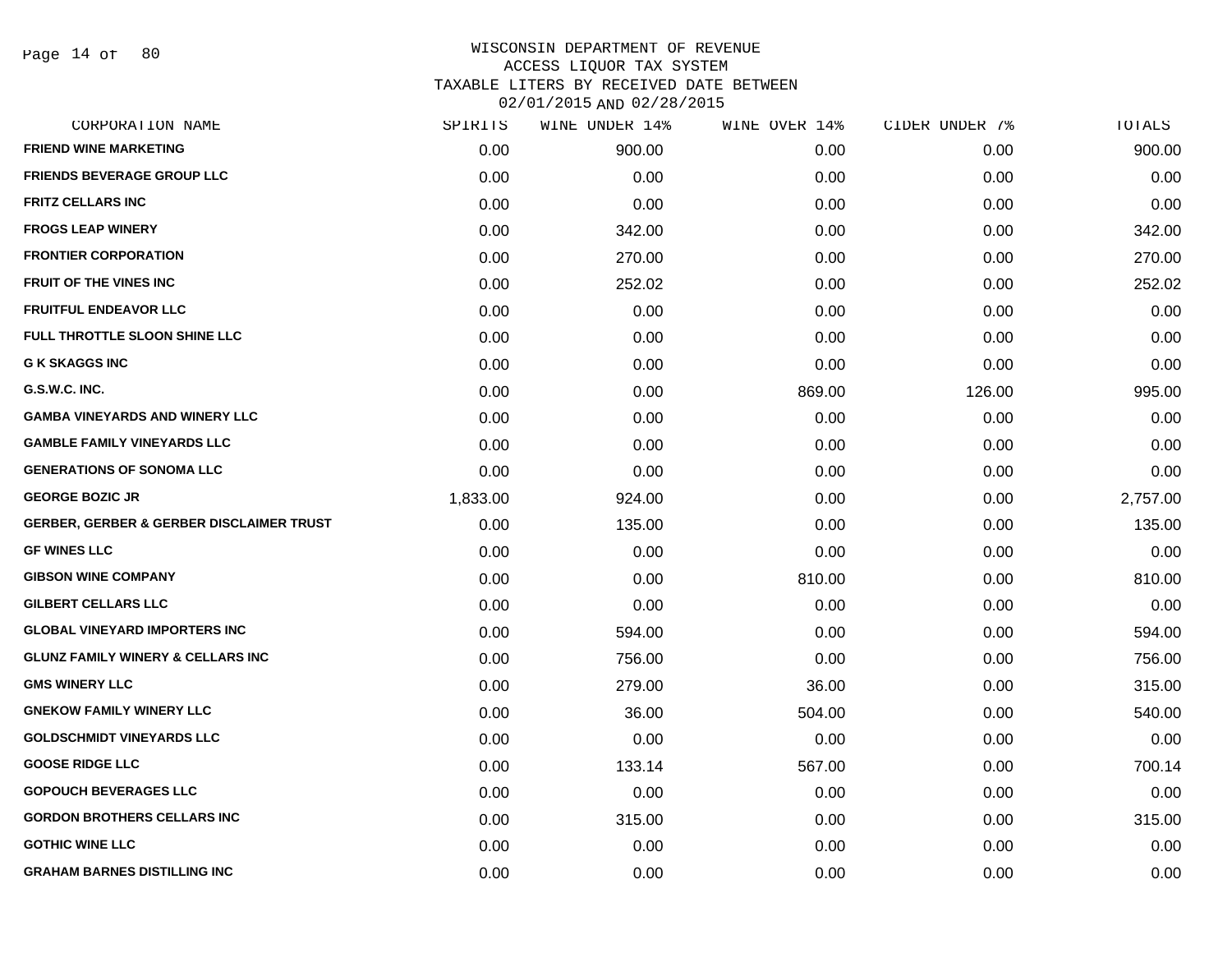Page 15 of 80

#### WISCONSIN DEPARTMENT OF REVENUE ACCESS LIQUOR TAX SYSTEM TAXABLE LITERS BY RECEIVED DATE BETWEEN

| CORPORATION NAME                           | SPIRITS    | WINE UNDER 14% | WINE OVER 14% | CIDER UNDER 7% | TOTALS     |
|--------------------------------------------|------------|----------------|---------------|----------------|------------|
| <b>GRAPE VISIONS LLC</b>                   | 0.00       | 126.00         | 360.00        | 0.00           | 486.00     |
| <b>GRAPES OF SPAIN INC</b>                 | 0.00       | 504.00         | 0.00          | 0.00           | 504.00     |
| <b>GREAT DOMAINS &amp; ESTATES LLC</b>     | 0.00       | 0.00           | 0.00          | 0.00           | 0.00       |
| <b>GREG &amp; PAM HARRINGTON WINES LLC</b> | 0.00       | 0.00           | 0.00          | 0.00           | 0.00       |
| <b>GREGORY GRAZIANO</b>                    | 0.00       | 0.00           | 72.00         | 0.00           | 72.00      |
| <b>GRGICH HILLS CELLAR</b>                 | 0.00       | 0.00           | 126.00        | 0.00           | 126.00     |
| <b>GROTH VINEYARDS &amp; WINERY LLC</b>    | 0.00       | 0.00           | 0.00          | 0.00           | 0.00       |
| <b>H<sub>2</sub> VINO LLC</b>              | 0.00       | 0.00           | 0.00          | 0.00           | 0.00       |
| <b>HAAS BROTHERS INC</b>                   | 0.00       | 0.00           | 0.00          | 0.00           | 0.00       |
| <b>HAHN FAMILY WINES</b>                   | 0.00       | 0.00           | 1,930.50      | 0.00           | 1,930.50   |
| <b>HALBY MARKETING INC</b>                 | 0.00       | 1,259.99       | 0.00          | 0.00           | 1,259.99   |
| <b>HALCYON SYNDICATE LTD LLC</b>           | 0.00       | 855.00         | 0.00          | 0.00           | 855.00     |
| <b>HALL WINES LLC</b>                      | 0.00       | 0.00           | 63.00         | 0.00           | 63.00      |
| <b>HAMEL FAMILY WINES LLC</b>              | 0.00       | 0.00           | 0.00          | 0.00           | 0.00       |
| <b>HAND PICKED SELECTIONS INC</b>          | 0.00       | 378.00         | 0.00          | 0.00           | 378.00     |
| <b>HARDY USA LTD</b>                       | 58.50      | 0.00           | 0.00          | 0.00           | 58.50      |
| <b>HARLAN ESTATE WINERY INC</b>            | 0.00       | 0.00           | 0.00          | 0.00           | 0.00       |
| <b>HARRIS &amp; HARRIS</b>                 | 0.00       | 0.00           | 0.00          | 0.00           | 0.00       |
| <b>HARTWELL VINEYARDS LLC</b>              | 0.00       | 0.00           | 0.00          | 0.00           | 0.00       |
| <b>HDD LLC</b>                             | 0.00       | 504.00         | 0.00          | 0.00           | 504.00     |
| <b>HEAVEN HILL DISTILLERIES INC</b>        | 193,960.20 | 1,368.00       | 828.00        | 0.00           | 196,156.20 |
| <b>HEINEKEN USA INCORPORATED</b>           | 0.00       | 0.00           | 0.00          | 28,394.28      | 28,394.28  |
| <b>HEITZ WINE CELLARS</b>                  | 0.00       | 0.00           | 0.00          | 0.00           | 0.00       |
| <b>HEMISPHERE WINE COMPANY INC</b>         | 0.00       | 0.00           | 0.00          | 0.00           | 0.00       |
| <b>HENDRY PREMIUM IMPORTS INC</b>          | 0.00       | 126.00         | 0.00          | 0.00           | 126.00     |
| <b>HENRIOT INC</b>                         | 0.00       | 216.00         | 0.00          | 0.00           | 216.00     |
| <b>HERITAGE LINK BRANDS LLC</b>            | 0.00       | 117.00         | 0.00          | 0.00           | 117.00     |
| <b>HERITAGE WINE CELLARS LTD</b>           | 0.00       | 1,476.00       | 0.00          | 0.00           | 1,476.00   |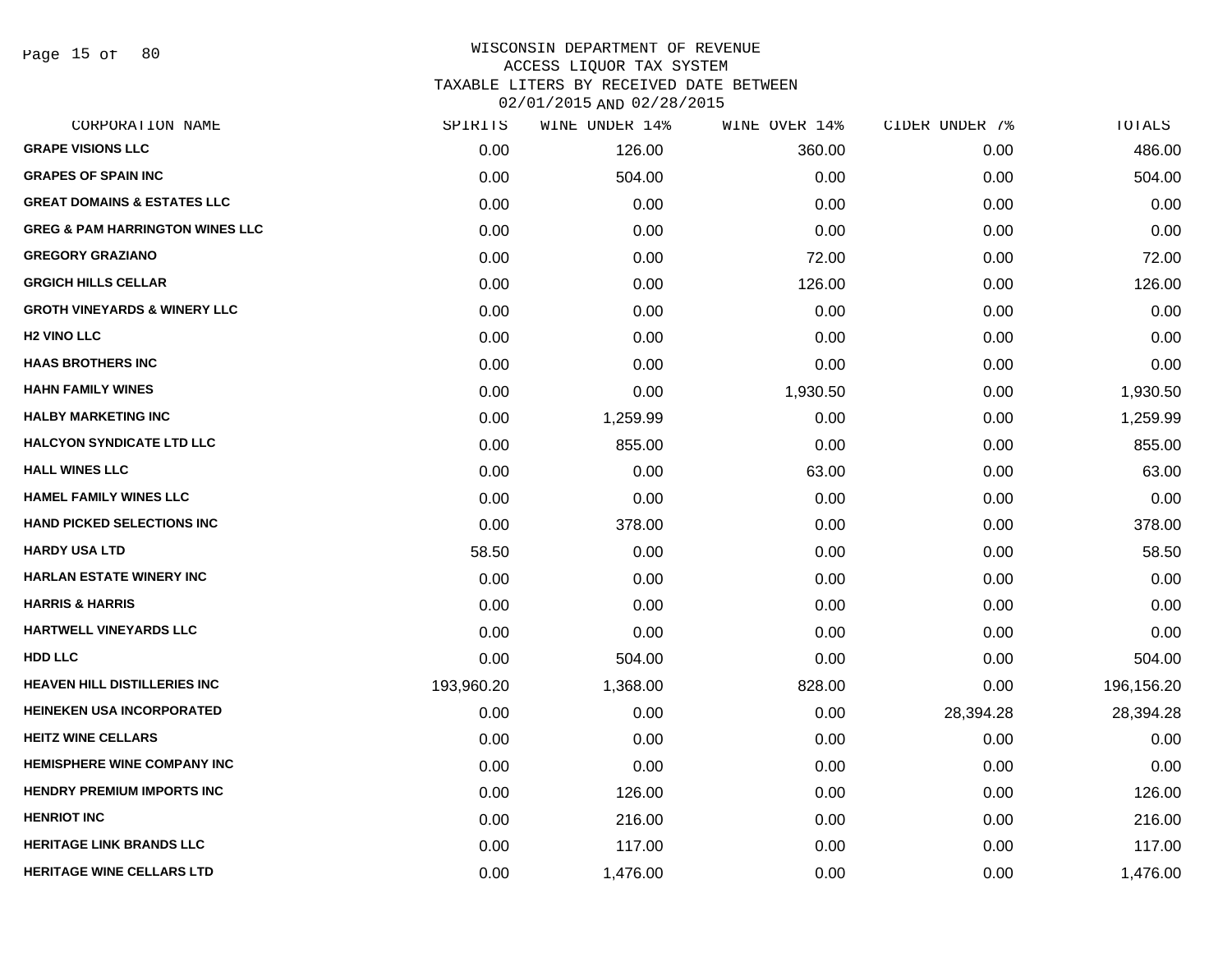| CORPORATION NAME                                                 | SPIRITS  | WINE UNDER 14% | WINE OVER 14% | CIDER UNDER 7% | TOTALS   |
|------------------------------------------------------------------|----------|----------------|---------------|----------------|----------|
| <b>HERMAN STORY WINES INC</b>                                    | 0.00     | 0.00           | 0.00          | 0.00           | 0.00     |
| <b>HERON WINES INC</b>                                           | 0.00     | 0.00           | 0.00          | 0.00           | 0.00     |
| <b>HEYDAY CORPORATION</b>                                        | 0.00     | 396.00         | 18.00         | 0.00           | 414.00   |
| <b>HIDALGO IMPORTS LLC</b>                                       | 0.00     | 0.00           | 0.00          | 0.00           | 0.00     |
| HILL ESTATES INC                                                 | 0.00     | 0.00           | 0.00          | 0.00           | 0.00     |
| <b>HIRSCH WINERY LLC</b>                                         | 0.00     | 0.00           | 0.00          | 0.00           | 0.00     |
| <b>HONIG VINEYARD AND WINERY LLC</b>                             | 0.00     | 135.00         | 0.00          | 0.00           | 135.00   |
| <b>HOOD RIVER DISTILLERS INC</b>                                 | 0.00     | 0.00           | 0.00          | 0.00           | 0.00     |
| <b>HOOD RIVER DISTILLERS INC</b>                                 | 2,538.00 | 0.00           | 0.00          | 0.00           | 2,538.00 |
| <b>HOPE WINE LLC</b>                                             | 0.00     | 468.00         | 0.00          | 0.00           | 468.00   |
| <b>HUNEEUS VINTNERS LLC</b>                                      | 0.00     | 1,449.00       | 987.00        | 0.00           | 2,436.00 |
| <b>HUSCH VINEYARDS INC</b>                                       | 0.00     | 0.00           | 0.00          | 0.00           | 0.00     |
| <b>HYATT FARM PARTNERSHIP</b>                                    | 0.00     | 0.00           | 0.00          | 0.00           | 0.00     |
| <b>IDEAL WINE &amp; SPIRITS CO INC</b>                           | 0.00     | 0.00           | 0.00          | 0.00           | 0.00     |
| <b>ILLYRIAN IMPORT INC</b>                                       | 0.00     | 0.00           | 0.00          | 0.00           | 0.00     |
| <b>IMPERIAL BRANDS INC</b>                                       | 1,900.50 | 0.00           | 0.00          | 0.00           | 1,900.50 |
| <b>IMPEX BEVERAGES INC</b>                                       | 0.00     | 0.00           | 0.00          | 0.00           | 0.00     |
| IN AGAVE WE TRUST LLC                                            | 270.00   | 0.00           | 0.00          | 0.00           | 270.00   |
| <b>INDIGENOUS SELECTIONS LLC</b>                                 | 9.00     | 287.25         | 93.00         | 0.00           | 389.25   |
| <b>INDIGO WINE GROUP LLC</b>                                     | 0.00     | 1,224.00       | 0.00          | 0.00           | 1,224.00 |
| <b>INDIO SPIRITS INC</b>                                         | 0.00     | 0.00           | 0.00          | 0.00           | 0.00     |
| <b>INTERNATIONAL BEVERAGE COMPANY INC</b>                        | 283.50   | 0.00           | 0.00          | 0.00           | 283.50   |
| <b>INTERNATIONAL BEVERAGE HOLDINGS LIMITED USA</b><br><b>INC</b> | 477.00   | 0.00           | 0.00          | 0.00           | 477.00   |
| <b>INTERNATIONAL SPIRITS AND WINES LLC</b>                       | 0.00     | 0.00           | 0.00          | 0.00           | 0.00     |
| <b>INTERNATIONAL SPIRITS LLC</b>                                 | 0.00     | 0.00           | 0.00          | 0.00           | 0.00     |
| <b>INTERNATIONAL VINES INC</b>                                   | 0.00     | 441.00         | 0.00          | 0.00           | 441.00   |
| <b>INTERSECT BEVERAGE LLC</b>                                    | 0.00     | 0.00           | 0.00          | 0.00           | 0.00     |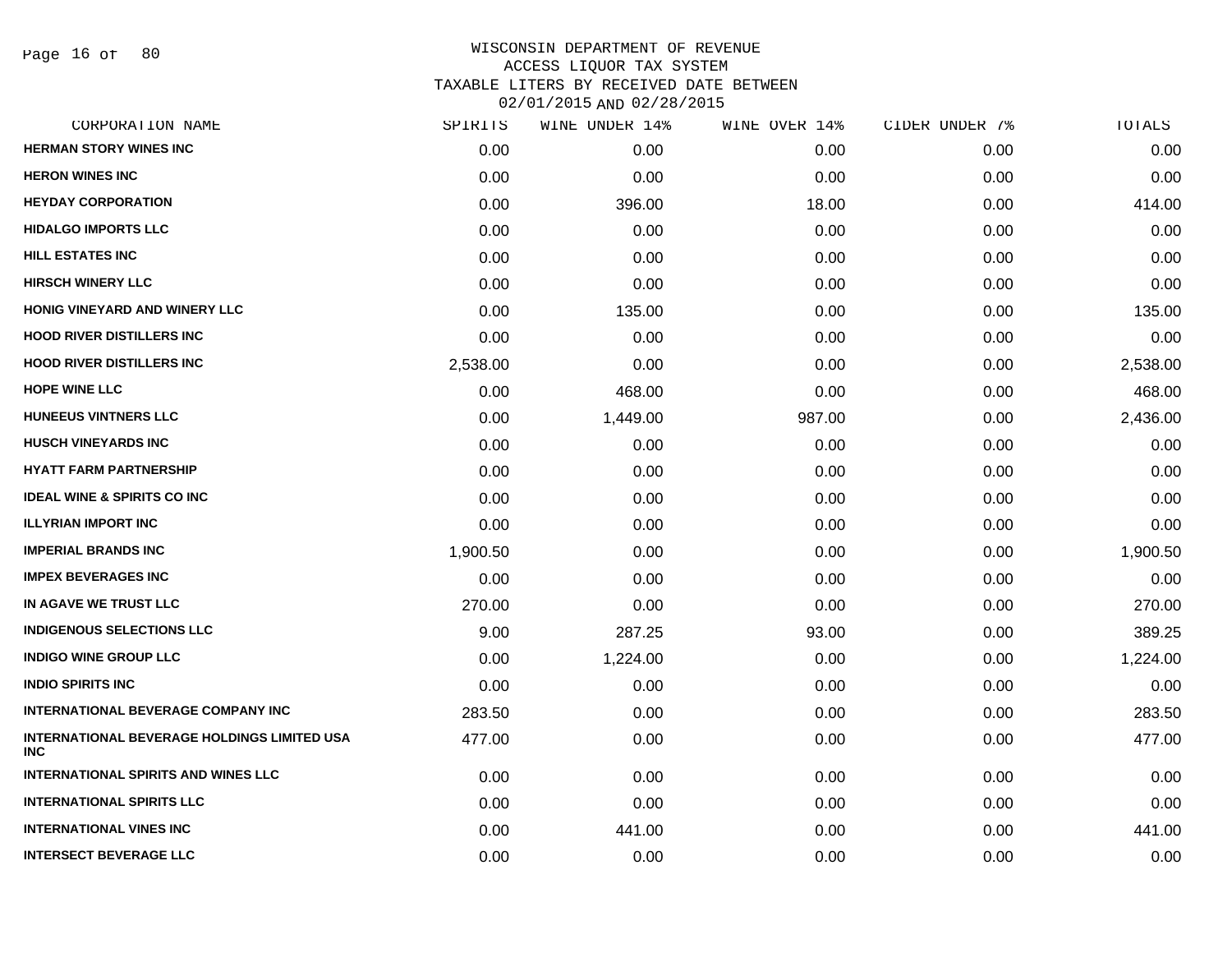Page 17 of 80

| CORPORATION NAME                      | SPIRITS | WINE UNDER 14% | WINE OVER 14% | CIDER UNDER 7% | TOTALS   |
|---------------------------------------|---------|----------------|---------------|----------------|----------|
| <b>INTERTRADE USA COMPANY</b>         | 0.00    | 0.00           | 0.00          | 0.00           | 0.00     |
| <b>INVESTOR'S OF AMERICA LP</b>       | 0.00    | 0.00           | 0.00          | 0.00           | 0.00     |
| <b>IRON HORSE VINEYARDS LP</b>        | 0.00    | 0.00           | 0.00          | 0.00           | 0.00     |
| <b>J &amp; J IMPORTERS LLC</b>        | 0.00    | 0.00           | 0.00          | 0.00           | 0.00     |
| <b>J K WILLIAMS DISTILLING LLC</b>    | 121.50  | 0.00           | 0.00          | 0.00           | 121.50   |
| <b>J LOHR WINERY CORP</b>             | 0.00    | 7,249.50       | 81.00         | 0.00           | 7,330.50 |
| <b>J PEDRONCELLI WINERY</b>           | 0.00    | 27.00          | 36.00         | 0.00           | 63.00    |
| <b>J VINEYARDS &amp; WINERY LLC</b>   | 0.00    | 630.00         | 0.00          | 0.00           | 630.00   |
| <b>J-NH WINE GROUP LLC</b>            | 0.00    | 0.00           | 0.00          | 0.00           | 0.00     |
| <b>J3 WINE PARTNERS LLC</b>           | 0.00    | 0.00           | 0.00          | 0.00           | 0.00     |
| <b>JACK POUST &amp; COMPANY INC</b>   | 0.00    | 756.00         | 22.50         | 0.00           | 778.50   |
| <b>JACKSON FAMILY ENTERPRISES INC</b> | 0.00    | 3,244.50       | 639.00        | 0.00           | 3,883.50 |
| JACUZZI FAMILY VINEYARDS LLC          | 0.00    | 0.00           | 0.00          | 0.00           | 0.00     |
| <b>JAE IMPORTS LLC</b>                | 0.00    | 0.00           | 0.00          | 0.00           | 0.00     |
| <b>JAM CELLARS INC</b>                | 0.00    | 0.00           | 0.00          | 0.00           | 0.00     |
| <b>JAMES E COSMA</b>                  | 0.00    | 3,582.00       | 0.00          | 0.00           | 3,582.00 |
| <b>JAMES L LAMBERT</b>                | 0.00    | 0.00           | 0.00          | 0.00           | 0.00     |
| <b>JAMES MORONEY INC</b>              | 0.00    | 0.00           | 0.00          | 0.00           | 0.00     |
| <b>JAMES RICKER</b>                   | 0.00    | 6,786.00       | 22.50         | 0.00           | 6,808.50 |
| JAPAN PRESTIGE SAKE INTERNATIONAL INC | 0.00    | 0.00           | 147.10        | 0.00           | 147.10   |
| <b>JARED BURNS</b>                    | 0.00    | 378.00         | 0.00          | 0.00           | 378.00   |
| <b>JARVIS</b>                         | 0.00    | 0.00           | 0.00          | 0.00           | 0.00     |
| <b>JASON J AND MOLLY N DREW</b>       | 0.00    | 0.00           | 0.00          | 0.00           | 0.00     |
| <b>JAX VINEYARDS LLC</b>              | 0.00    | 27.00          | 108.00        | 0.00           | 135.00   |
| <b>JAY J HEMINWAY</b>                 | 0.00    | 0.00           | 0.00          | 0.00           | 0.00     |
| <b>JAY MIDWEST INC</b>                | 63.00   | 0.00           | 59.50         | 0.00           | 122.50   |
| <b>JB GEORGE LLC</b>                  | 0.00    | 0.00           | 0.00          | 0.00           | 0.00     |
| <b>JC CELLARS INC</b>                 | 0.00    | 0.00           | 0.00          | 0.00           | 0.00     |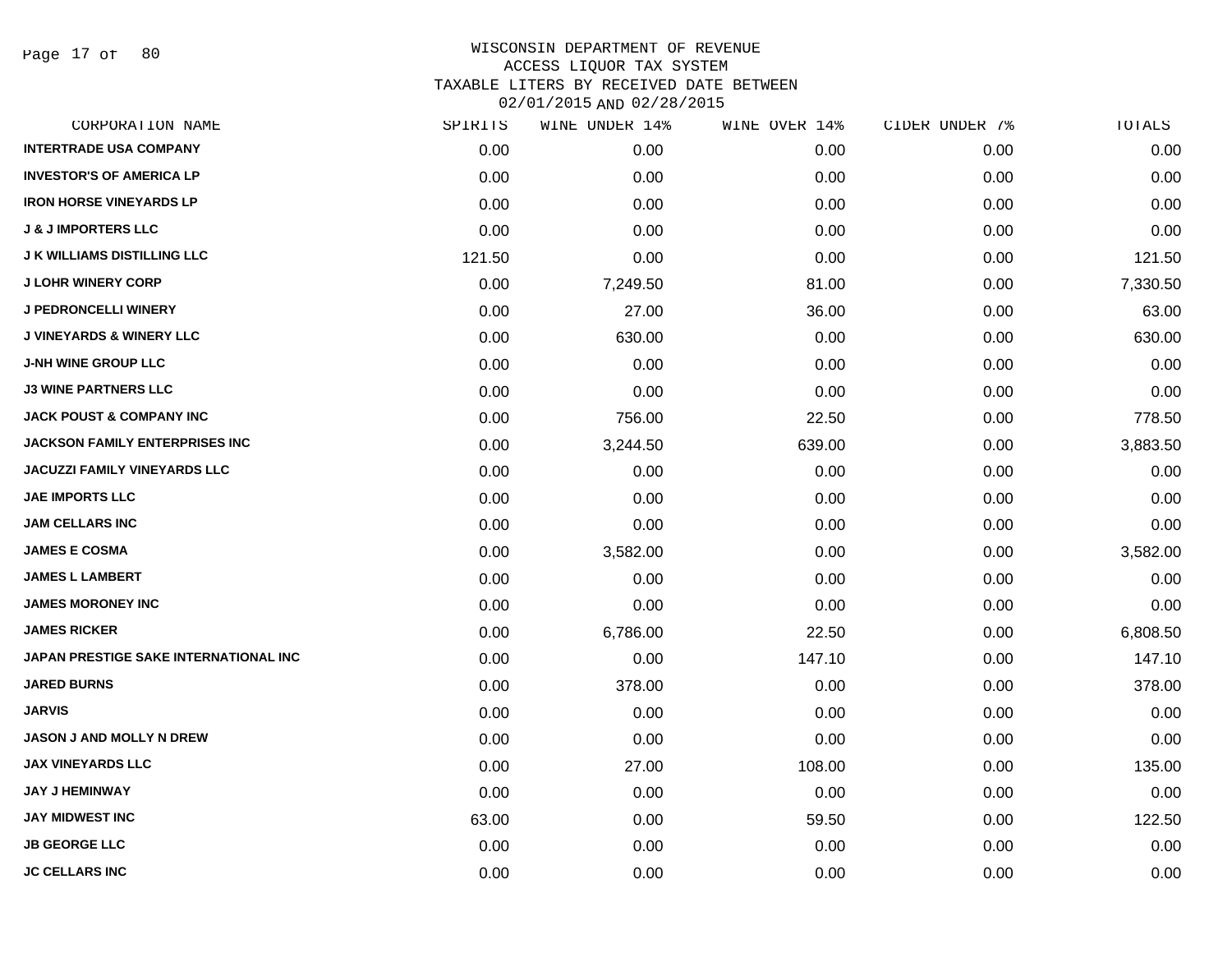Page 18 of 80

## WISCONSIN DEPARTMENT OF REVENUE ACCESS LIQUOR TAX SYSTEM

TAXABLE LITERS BY RECEIVED DATE BETWEEN

| CORPORATION NAME                   | SPIRITS    | WINE UNDER 14% | WINE OVER 14% | CIDER UNDER 7% | TOTALS     |
|------------------------------------|------------|----------------|---------------|----------------|------------|
| JEAN CLAUDE BOISSET WINES USA INC  | 0.00       | 3,609.00       | 324.00        | 0.00           | 3,933.00   |
| <b>JEFF QUINT</b>                  | 171.00     | 0.00           | 0.00          | 0.00           | 171.00     |
| <b>JEREMY O SHAPLEY</b>            | 0.00       | 351.00         | 0.00          | 0.00           | 351.00     |
| <b>JESSIES GROVE WINERY INC</b>    | 0.00       | 0.00           | 0.00          | 0.00           | 0.00       |
| <b>JFC INTERNATIONAL INC</b>       | 1.20       | 90.10          | 504.80        | 0.00           | 596.10     |
| <b>JIM BEAM BRANDS CO</b>          | 402,491.55 | 1,188.00       | 810.00        | 0.00           | 404,489.55 |
| JNJ INTERNATIONAL INC              | 0.00       | 0.00           | 0.00          | 0.00           | 0.00       |
| <b>JOHAN VINEYARDS LLC</b>         | 0.00       | 0.00           | 0.00          | 0.00           | 0.00       |
| JOHN ANTHONY VINEYARDS LLC         | 0.00       | 0.00           | 126.01        | 0.00           | 126.01     |
| <b>JOHN K GLEASON</b>              | 0.00       | 0.00           | 0.00          | 0.00           | 0.00       |
| <b>JON A GERSTENSCHLAGER</b>       | 0.00       | 0.00           | 0.00          | 0.00           | 0.00       |
| <b>JONATHAN S GRANT</b>            | 0.00       | 0.00           | 0.00          | 0.00           | 0.00       |
| <b>JOSEPH KENT WINES LLC</b>       | 0.00       | 0.00           | 0.00          | 0.00           | 0.00       |
| <b>JOSEPH PHELPS VINEYARDS LLC</b> | 0.00       | 144.00         | 225.00        | 0.00           | 369.00     |
| <b>JOSEPH VICTORI WINES, INC.</b>  | 0.00       | 1,008.00       | 0.00          | 0.00           | 1,008.00   |
| <b>JOTO SAKE LLC</b>               | 0.00       | 0.00           | 0.00          | 0.00           | 0.00       |
| <b>JOURNEYMAN DISTILLERY LLC</b>   | 0.00       | 0.00           | 0.00          | 0.00           | 0.00       |
| <b>JPPZ INC</b>                    | 0.00       | 0.00           | 0.00          | 0.00           | 0.00       |
| <b>JUDD FAMILY VINEYARDS LP</b>    | 0.00       | 0.00           | 0.00          | 0.00           | 0.00       |
| <b>JVW CORPORATION</b>             | 0.00       | 630.00         | 0.00          | 0.00           | 630.00     |
| <b>JZ WINE COMPANY</b>             | 0.00       | 315.00         | 0.00          | 0.00           | 315.00     |
| <b>K VINTNERS LLC</b>              | 0.00       | 504.00         | 0.00          | 0.00           | 504.00     |
| <b>KALIN CELLARS INC</b>           | 0.00       | 0.00           | 0.00          | 0.00           | 0.00       |
| <b>KB WINES LLC</b>                | 0.00       | 0.00           | 0.00          | 0.00           | 0.00       |
| <b>KELLER ESTATE LTD</b>           | 0.00       | 0.00           | 0.00          | 0.00           | 0.00       |
| <b>KEN WRIGHT CELLARS CO</b>       | 0.00       | 0.00           | 0.00          | 0.00           | 0.00       |
| <b>KENNETH S LIKITPRAKONG</b>      | 0.00       | 0.00           | 0.00          | 0.00           | 0.00       |
| <b>KENT HUMPHREY</b>               | 0.00       | 0.00           | 0.00          | 0.00           | 0.00       |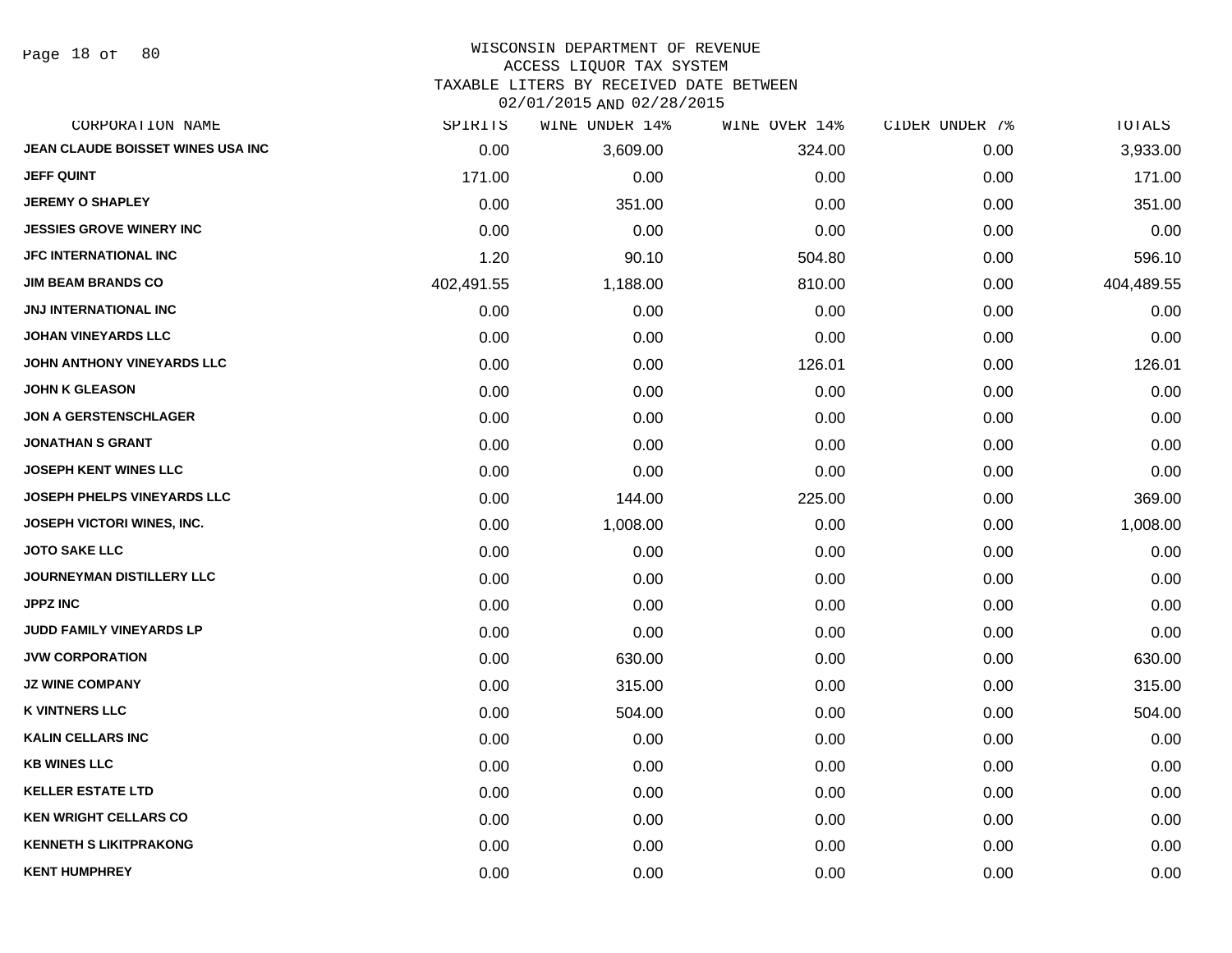| CORPORATION NAME                          | SPIRITS | WINE UNDER 14% | WINE OVER 14% | CIDER UNDER 7% | TOTALS   |
|-------------------------------------------|---------|----------------|---------------|----------------|----------|
| <b>KENT RASMUSSEN WINERY</b>              | 0.00    | 693.00         | 0.00          | 0.00           | 693.00   |
| <b>KENTUCKY BOURBON DISTILLERS LTD</b>    | 335.30  | 0.00           | 0.00          | 0.00           | 335.30   |
| <b>KERMIT LYNCH WINE MERCHANTS</b>        | 0.00    | 207.00         | 0.00          | 0.00           | 207.00   |
| <b>KERN IMPORTERS &amp; MARKETING INC</b> | 0.00    | 0.00           | 0.00          | 0.00           | 0.00     |
| KINDRED SPIRITS NORTH AMERICA INC         | 0.00    | 0.00           | 0.00          | 0.00           | 0.00     |
| <b>KING ESTATE WINERY LP</b>              | 0.00    | 1,812.00       | 0.00          | 0.00           | 1,812.00 |
| <b>KIONA VINEYARDS LLC</b>                | 0.00    | 72.00          | 0.00          | 0.00           | 72.00    |
| <b>KISTLER VINEYARDS, LLC</b>             | 0.00    | 0.00           | 0.00          | 0.00           | 0.00     |
| <b>KITFOX VINEYARDS LLC</b>               | 0.00    | 0.00           | 0.00          | 0.00           | 0.00     |
| <b>KLEIN FOODS INC</b>                    | 0.00    | 1,782.00       | 1,372.50      | 0.00           | 3,154.50 |
| <b>KLIN SPIRITS LLC</b>                   | 0.00    | 0.00           | 0.00          | 0.00           | 0.00     |
| <b>KLINKER BRICK WINERY INC</b>           | 0.00    | 0.00           | 630.00        | 0.00           | 630.00   |
| <b>KOBRAND CORPORATION</b>                | 765.00  | 2,682.00       | 2,983.50      | 0.00           | 6,430.50 |
| KOJIMA & INTERNATIONAL ASSOCIATES INC     | 0.00    | 0.00           | 0.00          | 0.00           | 0.00     |
| <b>KONGSGAARD WINE LLC</b>                | 0.00    | 0.00           | 0.00          | 0.00           | 0.00     |
| <b>KONSTANTIN D FRANK &amp; SONS</b>      | 0.00    | 0.00           | 0.00          | 0.00           | 0.00     |
| <b>KOPRI INC</b>                          | 0.00    | 67.50          | 0.00          | 0.00           | 67.50    |
| <b>KOVAL INC</b>                          | 0.00    | 0.00           | 0.00          | 0.00           | 0.00     |
| <b>KRETEK INTERNATIONAL INC</b>           | 0.00    | 0.00           | 0.00          | 0.00           | 0.00     |
| <b>KRUPP BROTHERS LLC</b>                 | 0.00    | 0.00           | 0.00          | 0.00           | 0.00     |
| <b>KYSELA PERE ET FILS LTD</b>            | 0.00    | 1,752.00       | 0.00          | 0.00           | 1,752.00 |
| L C WINE                                  | 0.00    | 0.00           | 0.00          | 0.00           | 0.00     |
| L FOPPIANO WINE CO INC                    | 0.00    | 0.00           | 0.00          | 0.00           | 0.00     |
| <b>LADERA WINERY LLC</b>                  | 0.00    | 0.00           | 0.00          | 0.00           | 0.00     |
| <b>LAETITIA VINEYARD &amp; WINERY INC</b> | 0.00    | 18.00          | 0.00          | 0.00           | 18.00    |
| <b>LAIRD &amp; COMPANY</b>                | 0.00    | 0.00           | 0.00          | 0.00           | 0.00     |
| <b>LANCE C RANDOLPH</b>                   | 0.00    | 0.00           | 0.00          | 0.00           | 0.00     |
| <b>LANGE WINERY LLC</b>                   | 0.00    | 0.00           | 0.00          | 0.00           | 0.00     |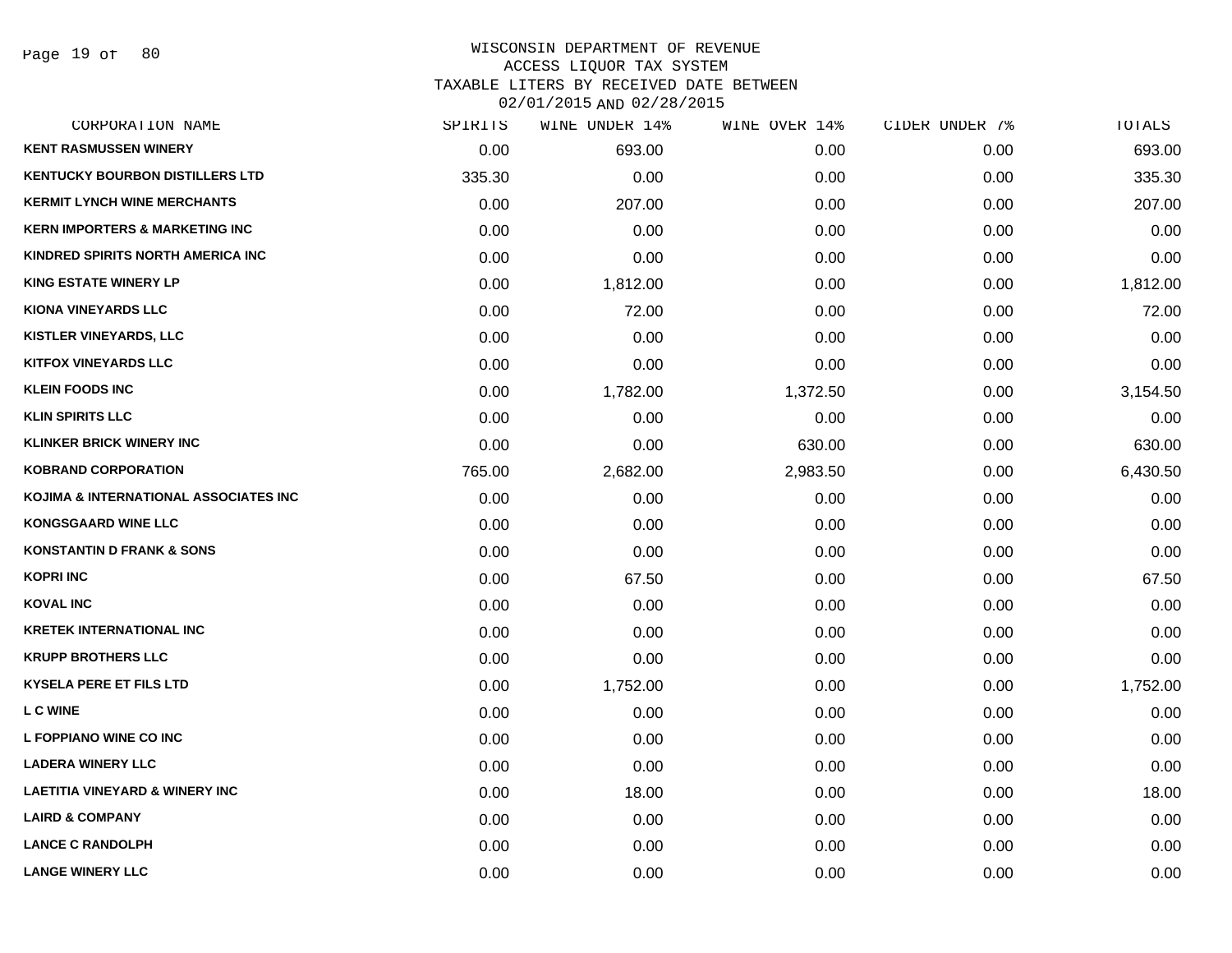Page 20 of 80

| CORPORATION NAME                         | SPIRITS  | WINE UNDER 14% | WINE OVER 14% | CIDER UNDER 7% | TOTALS   |
|------------------------------------------|----------|----------------|---------------|----------------|----------|
| <b>LAURENT-PERRIER US INC</b>            | 0.00     | 143.94         | 0.00          | 0.00           | 143.94   |
| <b>LAVA SPRINGS INC</b>                  | 0.00     | 0.00           | 0.00          | 0.00           | 0.00     |
| <b>LCF WINE COMPANY LLC</b>              | 0.00     | 126.00         | 0.00          | 0.00           | 126.00   |
| LE CEP II INC                            | 0.00     | 0.00           | 0.00          | 0.00           | 0.00     |
| LE GRAND COURTAGE LLC                    | 0.00     | 0.00           | 0.00          | 0.00           | 0.00     |
| <b>LEAH M SULLBERG</b>                   | 0.00     | 0.00           | 0.00          | 0.00           | 0.00     |
| <b>LEMELSON WINERY LLC</b>               | 0.00     | 0.00           | 0.00          | 0.00           | 0.00     |
| <b>LEONARD KREUSCH INC</b>               | 0.00     | 648.67         | 0.00          | 0.00           | 648.67   |
| <b>LEONARDINI FAMILY WINERY LLC</b>      | 0.00     | 0.00           | 33.29         | 0.00           | 33.29    |
| LET THERE BE! DISTILLERS LLC             | 121.20   | 0.00           | 0.00          | 0.00           | 121.20   |
| <b>LEVECKE CORPORATION</b>               | 9,009.00 | 0.00           | 0.00          | 0.00           | 9,009.00 |
| <b>LEVIATHAN WINE COMPANY LLC</b>        | 0.00     | 0.00           | 0.00          | 0.00           | 0.00     |
| <b>LIOCO WINE COMPANY LLC</b>            | 0.00     | 0.00           | 0.00          | 0.00           | 0.00     |
| <b>LION NATHAN USA INC</b>               | 0.00     | 1,215.00       | 378.00        | 0.00           | 1,593.00 |
| <b>LIQUID BRANDS LLC</b>                 | 0.00     | 0.00           | 0.00          | 0.00           | 0.00     |
| <b>LISA LISA INCORPORATED</b>            | 0.00     | 0.00           | 0.00          | 0.00           | 0.00     |
| <b>LOCAL WINE AND SPIRITS LLC</b>        | 72.00    | 0.00           | 36.00         | 0.00           | 108.00   |
| <b>LOEST &amp; MCNAMEE INC</b>           | 0.00     | 0.00           | 0.00          | 0.00           | 0.00     |
| <b>LOMPIAN WINES LLC</b>                 | 0.00     | 3,742.50       | 139.50        | 0.00           | 3,882.00 |
| <b>LONG MEADOW RANCH WINERY INC</b>      | 0.00     | 0.00           | 0.00          | 0.00           | 0.00     |
| <b>LONG SHADOWS VINTNERS LLC</b>         | 0.00     | 0.00           | 0.00          | 0.00           | 0.00     |
| <b>LOOSEN BROS USA LTD</b>               | 0.00     | 8,050.50       | 0.00          | 0.00           | 8,050.50 |
| <b>LORING WINE COMPANY LLC</b>           | 0.00     | 0.00           | 0.00          | 0.00           | 0.00     |
| <b>LOUIDAR LLC</b>                       | 0.00     | 0.00           | 0.00          | 0.00           | 0.00     |
| <b>LOUIS GLUNZ BEER INC</b>              | 0.00     | 0.00           | 0.00          | 0.00           | 0.00     |
| <b>LOUIS GLUNZ WINE INC</b>              | 0.00     | 306.00         | 0.00          | 0.00           | 306.00   |
| <b>LOUIS LATOUR INC</b>                  | 0.00     | 441.00         | 0.00          | 0.00           | 441.00   |
| <b>LOUISVILLE DISTILLING COMPANY LLC</b> | 607.50   | 0.00           | 0.00          | 0.00           | 607.50   |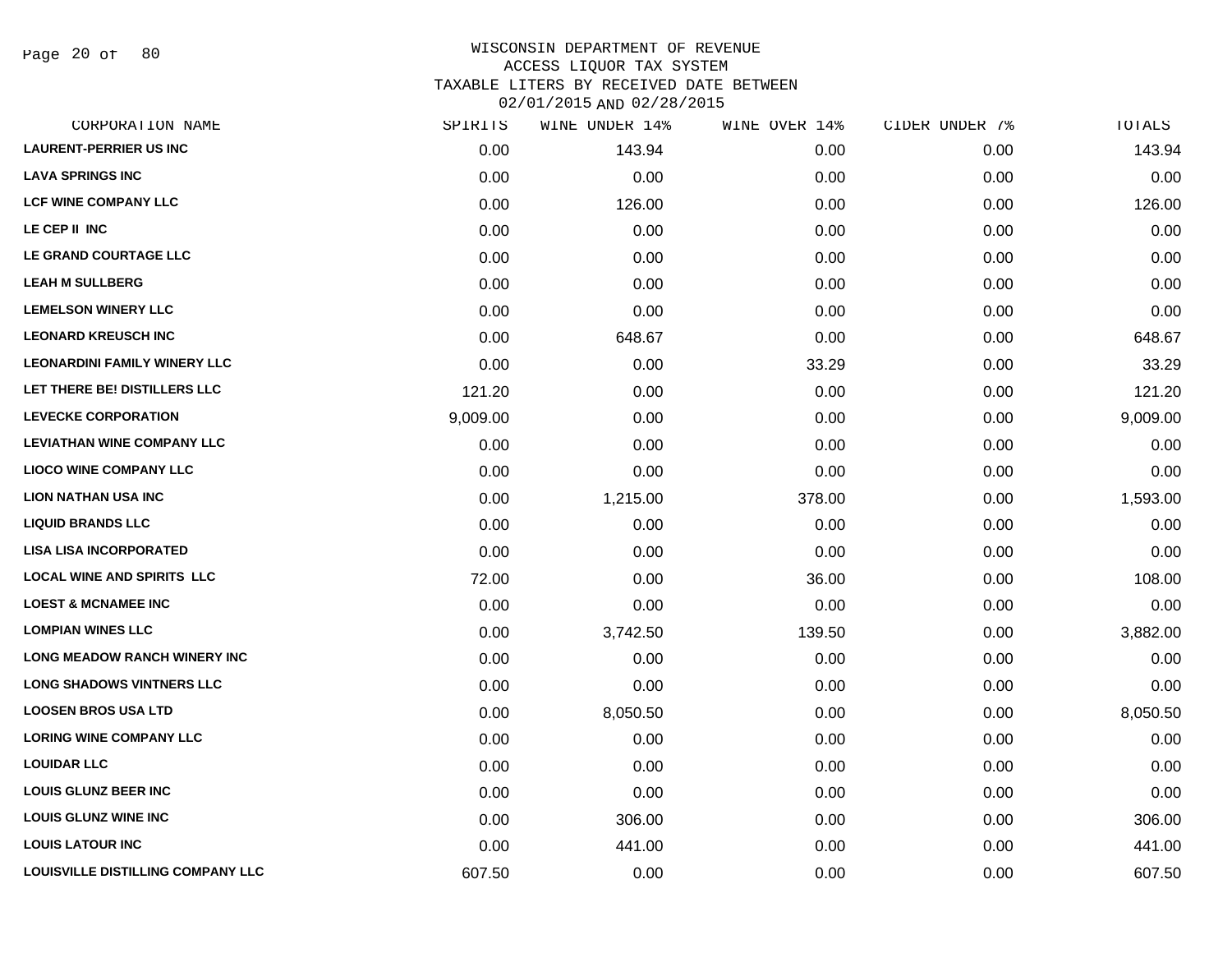Page 21 of 80

| CORPORATION NAME                              | SPIRITS   | WINE UNDER 14% | WINE OVER 14% | CIDER UNDER 7% | <b>TOTALS</b> |
|-----------------------------------------------|-----------|----------------|---------------|----------------|---------------|
| <b>LOWDEN SCHOOLHOUSE CORPORATION</b>         | 0.00      | 252.00         | 0.00          | 0.00           | 252.00        |
| <b>LUNA VINEYARDS INC</b>                     | 0.00      | 0.00           | 63.00         | 0.00           | 63.00         |
| <b>LUNEAU USA INC</b>                         | 0.00      | 2,550.00       | 0.00          | 0.00           | 2,550.00      |
| <b>LUXCO INC</b>                              | 35,502.30 | 144.00         | 588.00        | 0.00           | 36,234.30     |
| M.A.C. WINES, LLC                             | 0.00      | 0.00           | 0.00          | 0.00           | 0.00          |
| <b>MACH FLYNT INC</b>                         | 11,088.00 | 0.00           | 1,764.00      | 0.00           | 12,852.00     |
| <b>MAD CAR WINE CO LLC</b>                    | 0.00      | 0.00           | 33.29         | 0.00           | 33.29         |
| <b>MADISON VINEYARD HOLDINGS LLC</b>          | 0.00      | 378.00         | 27.00         | 0.00           | 405.00        |
| <b>MADRIGAL FAMILY WINERY LLC</b>             | 0.00      | 0.00           | 0.00          | 0.00           | 0.00          |
| <b>MAGAVE TEQUILA INC</b>                     | 0.00      | 0.00           | 0.00          | 0.00           | 0.00          |
| <b>MAGICAL SPIRITS INC</b>                    | 0.00      | 0.00           | 0.00          | 0.00           | 0.00          |
| <b>MAISONS MARQUES &amp; DOMAINES USA INC</b> | 0.00      | 2,956.50       | 54.00         | 0.00           | 3,010.50      |
| <b>MARIETTA CELLARS INC</b>                   | 0.00      | 0.00           | 189.00        | 0.00           | 189.00        |
| <b>MARIPOSA WINE COMPANY LLC</b>              | 0.00      | 0.00           | 0.00          | 0.00           | 0.00          |
| <b>MARK ADAMS &amp; CIERA ADAMS</b>           | 0.00      | 0.00           | 0.00          | 0.00           | 0.00          |
| <b>MARK ANTHONY BRANDS INC</b>                | 0.00      | 0.00           | 0.00          | 0.00           | 0.00          |
| <b>MARKETING GLOBAL BRANDS CORP</b>           | 0.00      | 0.00           | 0.00          | 0.00           | 0.00          |
| <b>MARTIN RAY WINERY INC</b>                  | 0.00      | 1,836.00       | 783.00        | 0.00           | 2,619.00      |
| <b>MARTINELLI WINERY INC</b>                  | 0.00      | 0.00           | 0.00          | 0.00           | 0.00          |
| <b>MASON &amp; MASON</b>                      | 0.00      | 504.00         | 0.00          | 0.00           | 504.00        |
| <b>MASSANOIS LLC</b>                          | 0.00      | 1,839.00       | 162.00        | 0.00           | 2,001.00      |
| <b>MATHY WINERY LLC</b>                       | 0.00      | 0.00           | 0.00          | 0.00           | 0.00          |
| <b>MATRICK HOLDINGS CORPORATION</b>           | 0.00      | 0.00           | 0.00          | 0.00           | 0.00          |
| <b>MAURICE KANBAR</b>                         | 0.00      | 0.00           | 0.00          | 0.00           | 0.00          |
| <b>MAURITSON FAMILY WINERY</b>                | 0.00      | 0.00           | 22.50         | 0.00           | 22.50         |
| <b>MAYACAMAS VINEYARDS</b>                    | 0.00      | 0.00           | 0.00          | 0.00           | 0.00          |
| <b>MAZZARRINI INC</b>                         | 0.00      | 378.00         | 0.00          | 0.00           | 378.00        |
| <b>MC CORMICK DISTILLING CO INC</b>           | 37,437.00 | 0.00           | 0.00          | 0.00           | 37,437.00     |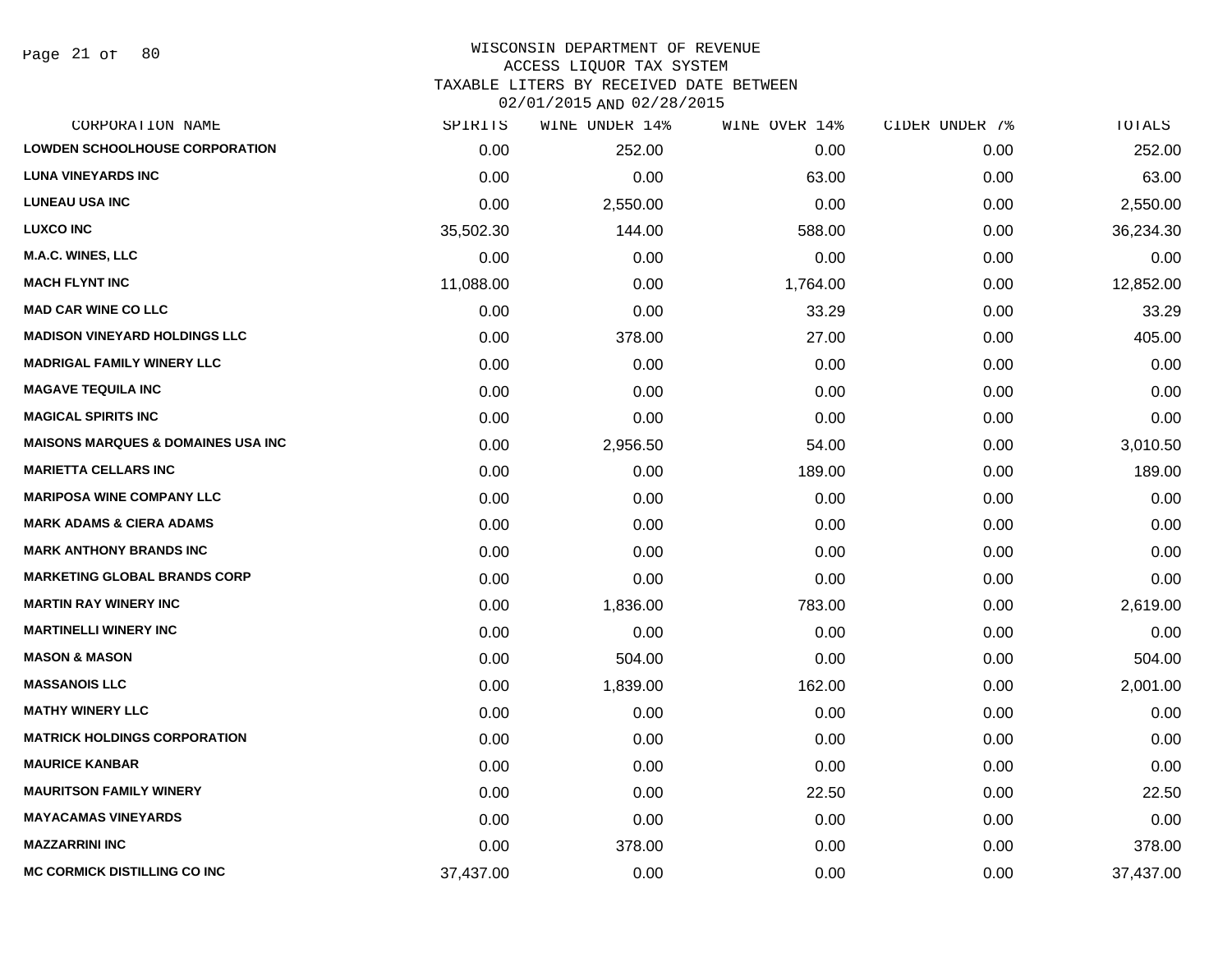| CORPORATION NAME                                  | SPIRITS   | WINE UNDER 14% | WINE OVER 14% | CIDER UNDER 7% | TOTALS    |
|---------------------------------------------------|-----------|----------------|---------------|----------------|-----------|
| <b>MCKENZIE'S BEVERAGES INC</b>                   | 0.00      | 0.00           | 0.00          | 3,415.96       | 3,415.96  |
| <b>MCMANIS FAMILY VINEYARDS INC</b>               | 0.00      | 0.00           | 0.00          | 0.00           | 0.00      |
| <b>MCNAB RIDGE WINERY LLC</b>                     | 0.00      | 0.00           | 486.00        | 0.00           | 486.00    |
| <b>MEANDER LLC</b>                                | 0.00      | 0.00           | 0.00          | 0.00           | 0.00      |
| <b>MEDCO ATLANTIC INC</b>                         | 0.00      | 0.00           | 0.00          | 0.00           | 0.00      |
| <b>MEGAWINE INC</b>                               | 0.00      | 0.00           | 0.00          | 0.00           | 0.00      |
| <b>MEIERS WINE CELLARS INC</b>                    | 0.00      | 252.00         | 0.00          | 0.00           | 252.00    |
| <b>MENDOCINO WINE GROUP LLC</b>                   | 0.00      | 4,950.00       | 99.00         | 0.00           | 5,049.00  |
| <b>MERCER WINE ESTATES LLC / MERCER HOGUE LLC</b> | 0.00      | 504.00         | 0.00          | 0.00           | 504.00    |
| <b>MERCHANT DU VIN CORPORATION</b>                | 0.00      | 0.00           | 0.00          | 914.18         | 914.18    |
| <b>MEREDITH VINEYARD ESTATE INC</b>               | 0.00      | 0.00           | 0.00          | 0.00           | 0.00      |
| <b>MERRYVALE VINEYARDS LLC</b>                    | 0.00      | 189.00         | 0.00          | 0.00           | 189.00    |
| <b>METROWINE DISTRIBUTION CO INC</b>              | 0.00      | 1,309.50       | 0.00          | 0.00           | 1,309.50  |
| <b>MEV CORPORATION</b>                            | 0.00      | 108.00         | 0.00          | 0.00           | 108.00    |
| <b>MEXCOR INC</b>                                 | 312.00    | 0.00           | 0.00          | 0.00           | 312.00    |
| <b>MEYER CELLARS LLC</b>                          | 0.00      | 0.00           | 0.00          | 0.00           | 0.00      |
| <b>MHW LTD</b>                                    | 27,177.95 | 4,149.00       | 2,061.00      | 4,006.50       | 37,394.45 |
| <b>MICHAEL C HOWARD</b>                           | 0.00      | 0.00           | 0.00          | 0.00           | 0.00      |
| <b>MICHAEL HOUGH</b>                              | 0.00      | $-477.00$      | 0.00          | 0.00           | $-477.00$ |
| <b>MICHAEL L &amp; YVONNE LANDT LLC</b>           | 0.00      | 0.00           | 0.00          | 0.00           | 0.00      |
| <b>MICHAEL SKURNIK WINES INC</b>                  | 0.00      | 261.00         | 0.00          | 0.00           | 261.00    |
| <b>MICHEAL DASHE</b>                              | 0.00      | 0.00           | 63.00         | 0.00           | 63.00     |
| <b>MID-OAK DISTILLERY INC</b>                     | 0.00      | 0.00           | 0.00          | 0.00           | 0.00      |
| <b>MIDDLETON FAMILY WINES LLC</b>                 | 0.00      | 0.00           | 0.00          | 0.00           | 0.00      |
| <b>MIDWEST WINE &amp; SPIRITS INC</b>             | 0.00      | 0.00           | 0.00          | 0.00           | 0.00      |
| <b>MILL CREEK VINEYARDS</b>                       | 0.00      | 0.00           | 0.00          | 0.00           | 0.00      |
| <b>MILLER SQUARED INC</b>                         | 0.00      | 45.00          | 0.00          | 0.00           | 45.00     |
| <b>MILLERCOORS LLC</b>                            | 0.00      | 0.00           | 0.00          | 0.00           | 0.00      |
|                                                   |           |                |               |                |           |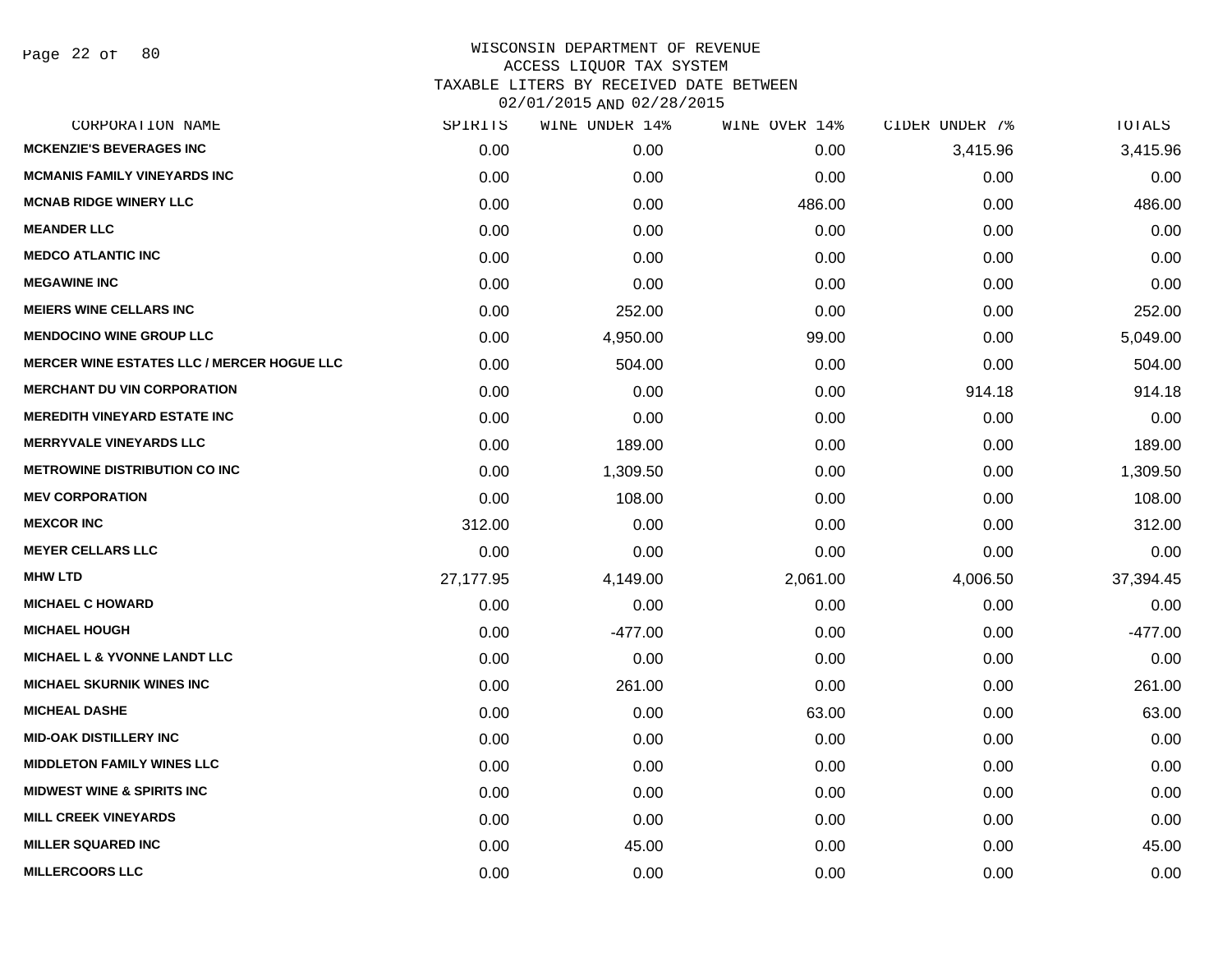# WISCONSIN DEPARTMENT OF REVENUE ACCESS LIQUOR TAX SYSTEM

TAXABLE LITERS BY RECEIVED DATE BETWEEN

| CORPORATION NAME                            | SPIRITS   | WINE UNDER 14% | WINE OVER 14% | CIDER UNDER 7% | TOTALS    |
|---------------------------------------------|-----------|----------------|---------------|----------------|-----------|
| <b>MILORAD &amp; SUSAN J KARAKASEVIC</b>    | 0.00      | 0.00           | 0.00          | 0.00           | 0.00      |
| <b>MILTONS DISTRIBUTING CO INC</b>          | 0.00      | 2,528.95       | 9.00          | 0.00           | 2,537.95  |
| <b>MINER FAMILY WINERY LLC</b>              | 0.00      | 0.00           | 0.00          | 0.00           | 0.00      |
| <b>MINNESOTA WINEGROWERS COOPERATIVE</b>    | 0.00      | 0.00           | 0.00          | 0.00           | 0.00      |
| <b>MIONETTO USA INC</b>                     | 0.00      | 432.00         | 0.00          | 0.00           | 432.00    |
| <b>MIRA WINERY LLC</b>                      | 0.00      | 0.00           | 0.00          | 0.00           | 0.00      |
| <b>MIRASOL WINE LLC</b>                     | 0.00      | 0.00           | 0.00          | 0.00           | 0.00      |
| <b>MISA IMPORTS INC</b>                     | 11,880.00 | 10,242.00      | 0.00          | 0.00           | 22,122.00 |
| <b>MISSISSIPPI RIVER DISTILLING COMPANY</b> | 189.00    | 0.00           | 0.00          | 0.00           | 189.00    |
| <b>MIURA VINEYARDS LLC</b>                  | 0.00      | 0.00           | 0.00          | 0.00           | 0.00      |
| <b>MMX IMPORTS LLC</b>                      | 0.00      | 0.00           | 0.00          | 0.00           | 0.00      |
| <b>MODERN DEVELOPMENT COMPANY</b>           | 0.00      | 1,197.00       | 126.00        | 0.00           | 1,323.00  |
| <b>MODERN SPIRITS LLC</b>                   | 0.00      | 0.00           | 13.50         | 0.00           | 13.50     |
| <b>MOET HENNESSY USA, INC.</b>              | 57,409.80 | 2,106.00       | 8,964.00      | 0.00           | 68,479.80 |
| <b>MOLLYDOOKER INTERNATIONAL LLC</b>        | 0.00      | 0.00           | 0.00          | 0.00           | 0.00      |
| <b>MONICA NOGUES</b>                        | 0.00      | 333.00         | 0.00          | 0.00           | 333.00    |
| <b>MONTEREY WINE COMPANY LLC</b>            | 0.00      | 252.00         | 0.00          | 0.00           | 252.00    |
| <b>MONTICELLO CELLARS INC</b>               | 0.00      | 0.00           | 0.00          | 0.00           | 0.00      |
| <b>MONTINORE VINEYARDS LIMITED</b>          | 0.00      | 315.00         | 0.00          | 0.00           | 315.00    |
| <b>MORGAN CLENDENEN</b>                     | 0.00      | 0.00           | 0.00          | 0.00           | 0.00      |
| <b>MORGAN WINERY INC</b>                    | 0.00      | 49.50          | 486.00        | 0.00           | 535.50    |
| <b>MOUNT VEEDER FARMS LLC</b>               | 0.00      | 0.00           | 0.00          | 0.00           | 0.00      |
| <b>MOUNTAIN VIEW VINTNERS INC</b>           | 0.00      | 0.00           | 0.00          | 0.00           | 0.00      |
| <b>MS WALKER INC</b>                        | 0.00      | 0.00           | 0.00          | 0.00           | 0.00      |
| <b>MUSTACHE MENTORS LLC</b>                 | 0.00      | 0.00           | 0.00          | 0.00           | 0.00      |
| <b>MUTUAL WHOLESALE LIQUOR INC</b>          | 0.00      | 63.00          | 0.00          | 0.00           | 63.00     |
| <b>NAKED WINES LLC</b>                      | 0.00      | 0.00           | 0.00          | 0.00           | 0.00      |
| <b>NAPA VALLEY SPECIALTY WINES INC</b>      | 0.00      | 0.00           | 0.00          | 0.00           | 0.00      |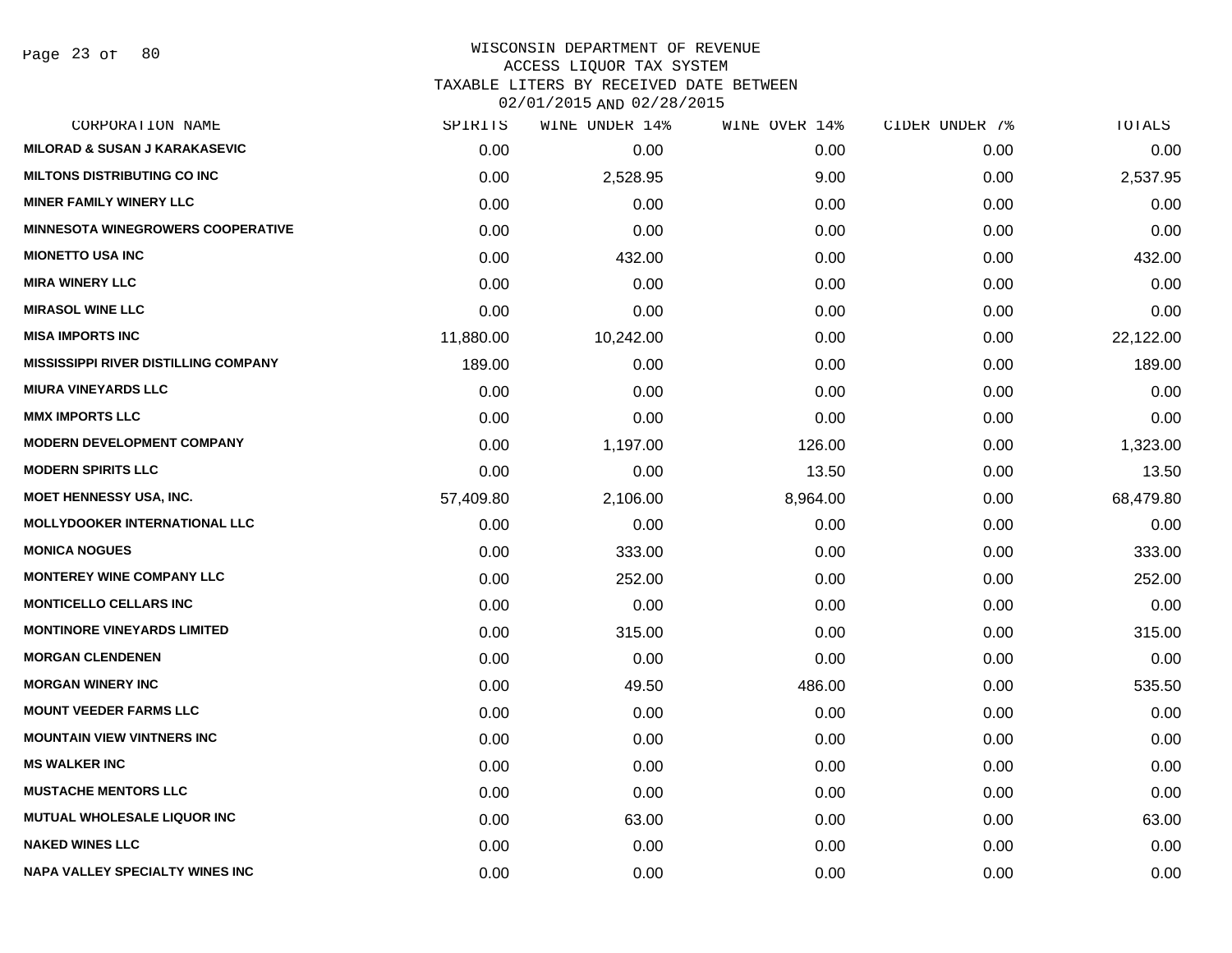Page 24 of 80

| CORPORATION NAME                                                                   | SPIRITS  | WINE UNDER 14% | WINE OVER 14% | CIDER UNDER 7% | TOTALS    |
|------------------------------------------------------------------------------------|----------|----------------|---------------|----------------|-----------|
| <b>NATIONAL CONSUMER CREDIT GUARANTEE</b><br><b>ASSOCIATION OF CONNECTICUT INC</b> | 0.00     | 0.00           | 0.00          | 0.00           | 0.00      |
| <b>NATURAL MERCHANTS INC</b>                                                       | 0.00     | 189.00         | 0.00          | 0.00           | 189.00    |
| <b>NATUREL WEST CORP</b>                                                           | 0.00     | 0.00           | 0.00          | 0.00           | 0.00      |
| <b>NAVARRO VINEYARDS, LLC</b>                                                      | 0.00     | 0.00           | 0.00          | 0.00           | 0.00      |
| <b>NBI ACQUISITION LLC</b>                                                         | 0.00     | 0.00           | 0.00          | 0.00           | 0.00      |
| <b>NDC SYSTEMS LP</b>                                                              | 1,600.50 | 60,403.50      | 1,821.00      | 0.00           | 63,825.00 |
| <b>NEGOCIANTS USA INC</b>                                                          | 0.00     | 0.00           | 0.00          | 0.00           | 0.00      |
| <b>NESTOR IMPORTS INC</b>                                                          | 27.00    | 99.00          | 94.50         | 0.00           | 220.50    |
| <b>NEW HOLLAND BREWING CO LLC</b>                                                  | 0.00     | 0.00           | 0.00          | 0.00           | 0.00      |
| <b>NEW MEXICO WINERIES INC</b>                                                     | 0.00     | 0.00           | 0.00          | 0.00           | 0.00      |
| <b>NEW PARROTT &amp; CO</b>                                                        | 0.00     | 252.00         | 0.00          | 0.00           | 252.00    |
| <b>NEW VAVIN INC</b>                                                               | 0.00     | 0.00           | 0.00          | 0.00           | 0.00      |
| <b>NEXT LEVEL SPIRITS INC</b>                                                      | 0.00     | 0.00           | 0.00          | 0.00           | 0.00      |
| <b>NICHE IMPORT CO</b>                                                             | 0.00     | 0.00           | 0.00          | 0.00           | 0.00      |
| <b>NICHOLAS ENTERPRISES INC</b>                                                    | 0.00     | 0.00           | 0.00          | 0.00           | 0.00      |
| NIEBAUM-COPPOLA ESTATE WINERY LP                                                   | 0.00     | 0.00           | 0.00          | 0.00           | 0.00      |
| <b>NOLET SPIRITS USA INC</b>                                                       | 0.00     | 0.00           | 0.00          | 0.00           | 0.00      |
| <b>NORTH SHORE DISTILLERY LLC</b>                                                  | 0.00     | 0.00           | 0.00          | 0.00           | 0.00      |
| <b>NOVA WINES, INC.</b>                                                            | 0.00     | 0.00           | 0.00          | 0.00           | 0.00      |
| <b>NUCCIO &amp; WISE</b>                                                           | 0.00     | 0.00           | 0.00          | 0.00           | 0.00      |
| <b>NV AWG LTD</b>                                                                  | 0.00     | 0.00           | 0.00          | 0.00           | 0.00      |
| O'NEILL BEVERAGES CO LLC                                                           | 0.00     | 7,956.00       | 1,764.00      | 0.00           | 9,720.00  |
| <b>O'SHAUGHNESSY DEL OSO LLC</b>                                                   | 0.00     | 0.00           | 0.00          | 0.00           | 0.00      |
| OAK RIDGE WINERY LLC                                                               | 0.00     | 0.00           | 0.00          | 0.00           | 0.00      |
| <b>OLD BRIDGE CELLARS</b>                                                          | 0.00     | 1,575.00       | 504.00        | 0.00           | 2,079.00  |
| <b>OLDE WORLD IMPORTS INC</b>                                                      | 0.00     | 252.00         | 0.00          | 0.00           | 252.00    |
| OLE SMOKY DISTILLERY LLC                                                           | 1,287.00 | 0.00           | 0.00          | 0.00           | 1,287.00  |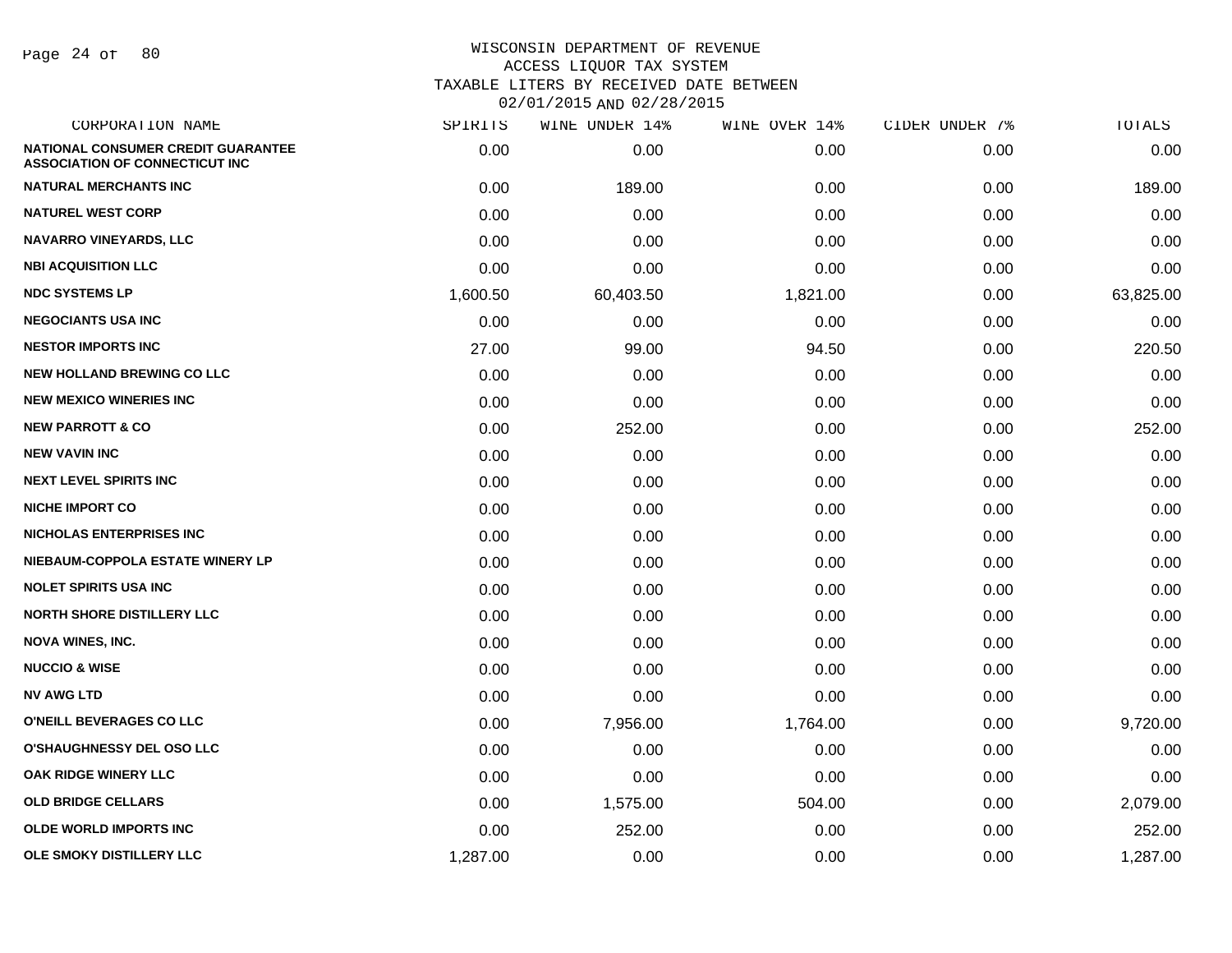Page 25 of 80

## WISCONSIN DEPARTMENT OF REVENUE ACCESS LIQUOR TAX SYSTEM TAXABLE LITERS BY RECEIVED DATE BETWEEN

| CORPORATION NAME                        | SPIRITS  | WINE UNDER 14% | WINE OVER 14% | CIDER UNDER 7% | TOTALS    |
|-----------------------------------------|----------|----------------|---------------|----------------|-----------|
| <b>OLIVER WINE COMPANY INC</b>          | 0.00     | 630.00         | 0.00          | 0.00           | 630.00    |
| ONE TRUE VINE LLC                       | 0.00     | 3,276.00       | 6,390.00      | 0.00           | 9,666.00  |
| <b>OPICI IMPORT COMPANY</b>             | 0.00     | 189.00         | 0.00          | 0.00           | 189.00    |
| <b>OPOLO WINES LP</b>                   | 0.00     | 0.00           | 0.00          | 0.00           | 0.00      |
| OPUS ONE WINERY LLC                     | 0.00     | 0.00           | 0.00          | 0.00           | 0.00      |
| ORCA PROPERTIES LLC                     | 0.00     | 0.00           | 0.00          | 0.00           | 0.00      |
| OREGON BREWING COMPANY INC              | 11.89    | 0.00           | 0.00          | 0.00           | 11.89     |
| <b>ORGANIC VINTNERS INC</b>             | 0.00     | 0.00           | 0.00          | 0.00           | 0.00      |
| <b>ORIGINAL SIN CORPORATION</b>         | 0.00     | 0.00           | 0.00          | 1,002.05       | 1,002.05  |
| ORIN SWIFT CELLARS LLC                  | 0.00     | 0.00           | 0.00          | 0.00           | 0.00      |
| <b>OUTPOST WINES LLC</b>                | 0.00     | 0.00           | 0.00          | 0.00           | 0.00      |
| <b>OWEN ROE LLC</b>                     | 0.00     | 189.01         | 693.00        | 0.00           | 882.01    |
| <b>P R GRISLEY CO INC</b>               | 0.00     | 0.00           | 0.00          | 0.00           | 0.00      |
| <b>PACIFIC EDGE MARKETING GROUP INC</b> | 262.49   | 0.00           | 0.00          | 0.00           | 262.49    |
| <b>PACIFIC INTERNATIONAL LIQUOR INC</b> | 45.00    | 0.00           | 84.96         | 0.00           | 129.96    |
| <b>PACIFIC PRIME WINES LLC</b>          | 0.00     | 135.00         | 0.00          | 0.00           | 135.00    |
| <b>PAHLMEYER LLC</b>                    | 0.00     | 0.00           | 0.00          | 0.00           | 0.00      |
| PALI WINE COMPANY LP                    | 0.00     | 0.00           | 378.00        | 0.00           | 378.00    |
| PALM BAY INTERNATIONAL INC              | 145.50   | 13,910.50      | 918.00        | 0.00           | 14,974.00 |
| <b>PAMELA FRYE</b>                      | 0.00     | 0.00           | 0.00          | 0.00           | 0.00      |
| <b>PAMPA BEVERAGES LLC</b>              | 0.00     | 1,008.00       | 0.00          | 0.00           | 1,008.00  |
| <b>PANTHER CREEK CELLARS LLC</b>        | 0.00     | 0.00           | 0.00          | 0.00           | 0.00      |
| PARAGON VINEYARD CO INC                 | 0.00     | 252.00         | 504.00        | 0.00           | 756.00    |
| <b>PARK STREET IMPORTS, LLC</b>         | 1,225.50 | 0.00           | 0.00          | 0.00           | 1,225.50  |
| <b>PARK WINE COMPANY INC</b>            | 0.00     | 315.00         | 189.00        | 0.00           | 504.00    |
| <b>PARKER STATION INC</b>               | 0.00     | 0.00           | 126.00        | 0.00           | 126.00    |
| PARTIDA TEQUILA LLC                     | 0.00     | 0.00           | 0.00          | 0.00           | 0.00      |
| <b>PASTERNAK WINE IMPORTS LLC</b>       | 0.00     | 1,728.00       | 378.00        | 0.00           | 2,106.00  |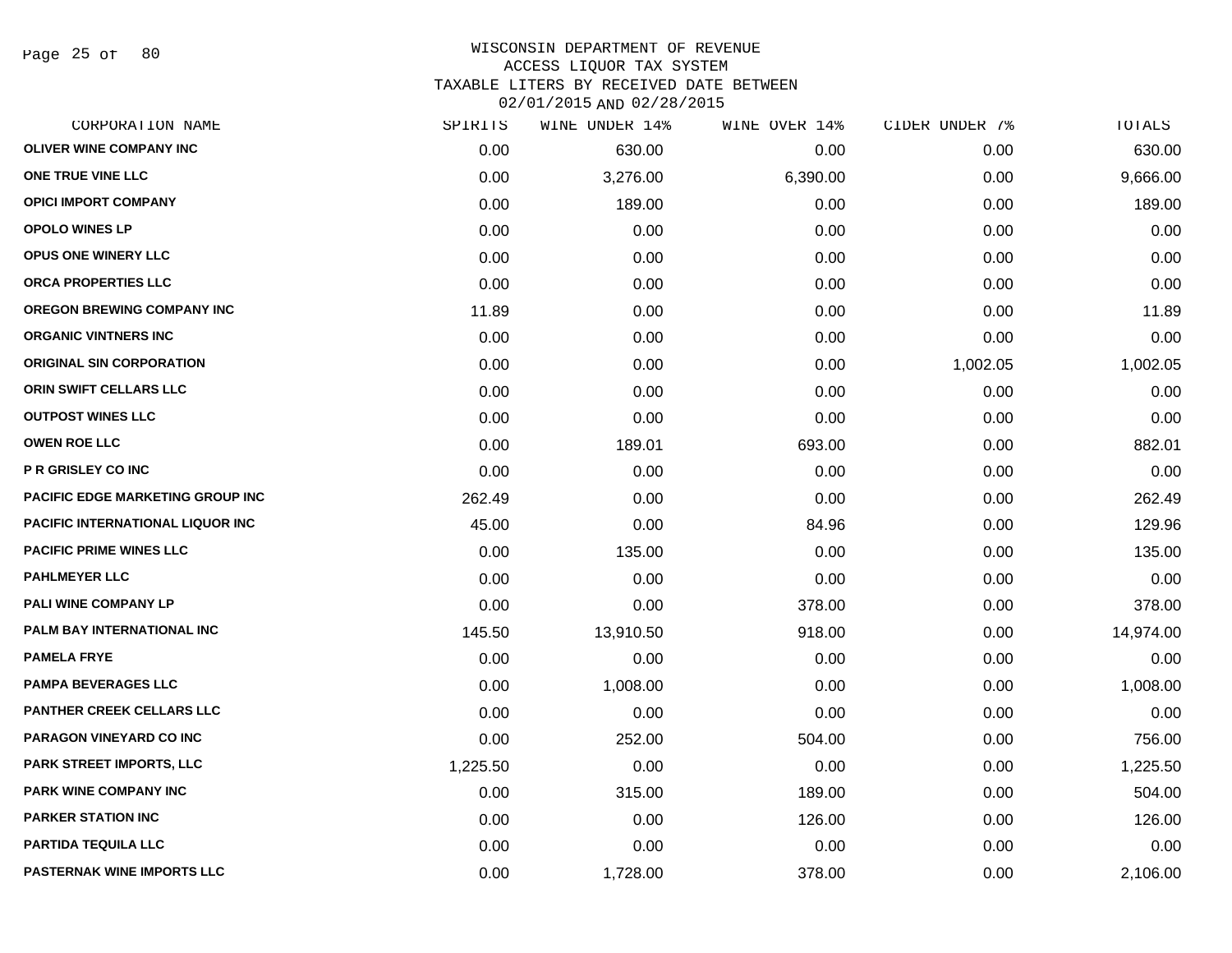Page 26 of 80

## WISCONSIN DEPARTMENT OF REVENUE ACCESS LIQUOR TAX SYSTEM

TAXABLE LITERS BY RECEIVED DATE BETWEEN

| CORPORATION NAME                        | SPIRITS   | WINE UNDER 14% | WINE OVER 14% | CIDER UNDER 7% | TOTALS    |
|-----------------------------------------|-----------|----------------|---------------|----------------|-----------|
| <b>PATERNO IMPORTS LTD</b>              | 81.00     | 6,651.00       | 2,100.60      | 0.00           | 8,832.60  |
| <b>PATRICIO C MATA</b>                  | 0.00      | 243.00         | 0.00          | 0.00           | 243.00    |
| <b>PATRICK A RONEY</b>                  | 0.00      | 3,474.00       | 13.50         | 0.00           | 3,487.50  |
| <b>PATRON SPIRITS COMPANY</b>           | 21,036.90 | 0.00           | 0.00          | 0.00           | 21,036.90 |
| <b>PATZ &amp; HALL WINE COMPANY INC</b> | 0.00      | 0.00           | 0.00          | 0.00           | 0.00      |
| PAUL HOBBS IMPORTS INC                  | 0.00      | 0.00           | 117.00        | 0.00           | 117.00    |
| PAUL HOBBS WINERY LP                    | 0.00      | 0.00           | 0.00          | 0.00           | 0.00      |
| <b>PAUL W QUACKENBUSH</b>               | 0.00      | 0.00           | 0.00          | 0.00           | 0.00      |
| <b>PAULANER USA LLC</b>                 | 0.00      | 0.00           | 0.00          | 0.00           | 0.00      |
| <b>PAVI WINES LLC</b>                   | 0.00      | 0.00           | 0.00          | 0.00           | 0.00      |
| <b>PAWEL LATO</b>                       | 0.00      | 0.00           | 0.00          | 0.00           | 0.00      |
| <b>PAX MAHLE WINES LLC</b>              | 0.00      | 0.00           | 0.00          | 0.00           | 0.00      |
| <b>PEACH SYSTEMS INC</b>                | 0.00      | 0.00           | 0.00          | 0.00           | 0.00      |
| <b>PEACHY CANYON WINERY</b>             | 0.00      | 0.00           | 0.00          | 0.00           | 0.00      |
| PEJU FAMILY OPERATING PARTNERSHIP LP    | 0.00      | 0.00           | 0.00          | 0.00           | 0.00      |
| <b>PENNER-ASH LLC</b>                   | 0.00      | 0.00           | 0.00          | 0.00           | 0.00      |
| PEPPER BRIDGE WINERY LLC                | 0.00      | 0.00           | 0.00          | 0.00           | 0.00      |
| PERFECTA CAMERA CORP                    | 0.00      | 351.00         | 0.00          | 0.00           | 351.00    |
| PERNOD RICARD USA LLC                   | 66,043.95 | 5,242.28       | 1,174.50      | 0.00           | 72,460.73 |
| PETER ANDREW LLC                        | 0.00      | 0.00           | 0.00          | 0.00           | 0.00      |
| <b>PETER M MESROBIAN</b>                | 0.00      | 0.00           | 0.00          | 0.00           | 0.00      |
| PETER R THOMPSON                        | 0.00      | 0.00           | 0.00          | 0.00           | 0.00      |
| <b>PETER ROSBACK</b>                    | 0.00      | 0.00           | 0.00          | 0.00           | 0.00      |
| PETERSON WINERY LLC                     | 0.00      | 0.00           | 0.00          | 0.00           | 0.00      |
| <b>PHILIP LAROCCA</b>                   | 0.00      | 0.00           | 0.00          | 0.00           | 0.00      |
| PHILIP TOGNI VINEYARD LP                | 0.00      | 0.00           | 0.00          | 0.00           | 0.00      |
| PHILLIP STEINSCHREIBER                  | 0.00      | 0.00           | 0.00          | 0.00           | 0.00      |
| <b>PHILLIPS FARMS LLC</b>               | 0.00      | 0.00           | 1,183.50      | 0.00           | 1,183.50  |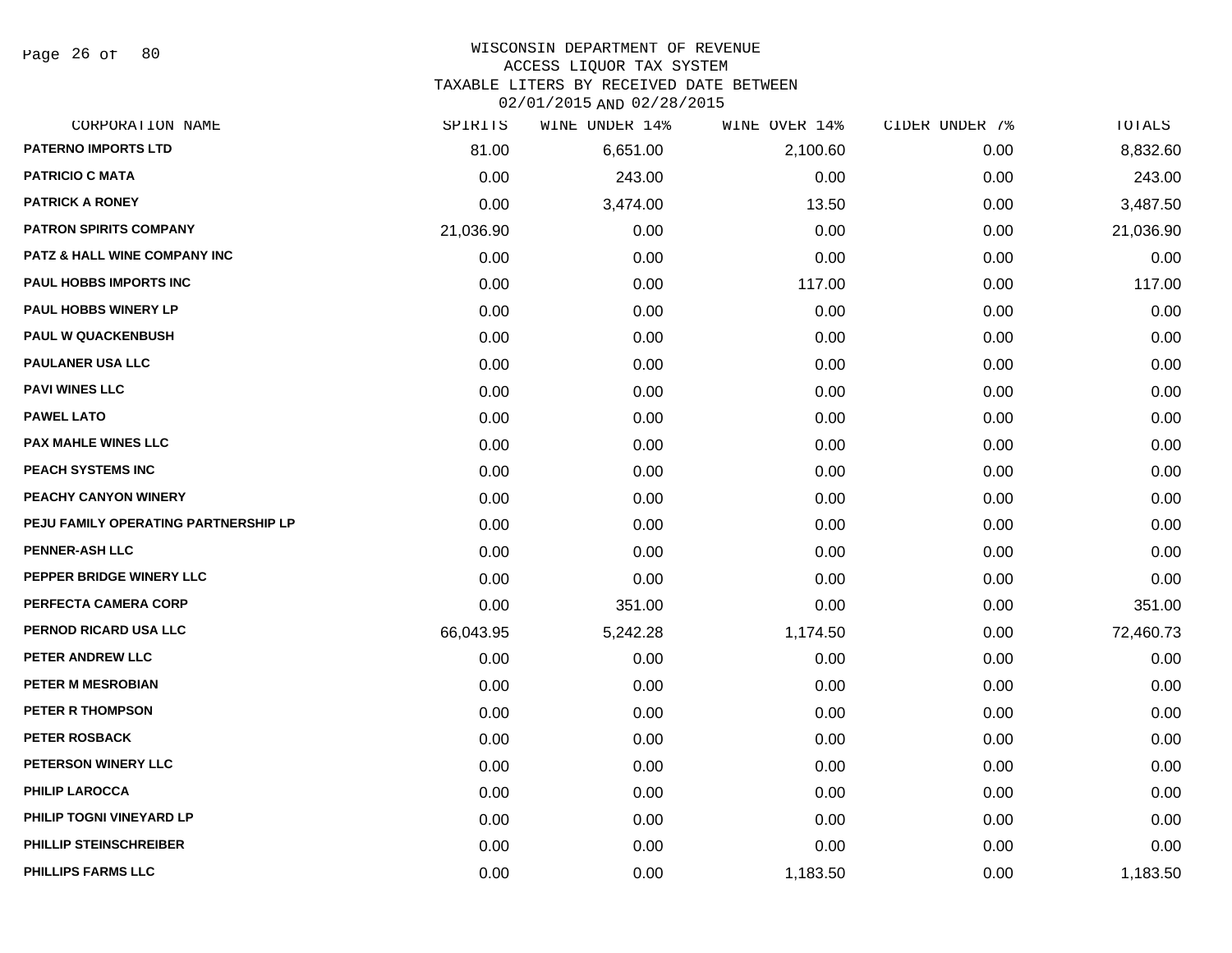| CORPORATION NAME                  | SPIRITS   | WINE UNDER 14% | WINE OVER 14% | CIDER UNDER 7% | TOTALS    |
|-----------------------------------|-----------|----------------|---------------|----------------|-----------|
| PIEDMONT DISTILLERS INC           | 4,774.50  | 0.00           | 0.00          | 0.00           | 4,774.50  |
| PINE RIDGE WINERY LLC             | 0.00      | 2,016.00       | 4,932.00      | 0.00           | 6,948.00  |
| <b>PL BRANDS INC</b>              | 0.00      | 4,761.00       | 0.00          | 0.00           | 4,761.00  |
| PLATA WINE PARTNERS LLC           | 0.00      | 0.00           | 0.00          | 0.00           | 0.00      |
| PLUME RIDGE IRREVOCABLE TRUST     | 0.00      | 63.00          | 0.00          | 0.00           | 63.00     |
| POPCORN SUTTON DISTILLING LLC     | 0.00      | 0.00           | 0.00          | 0.00           | 0.00      |
| <b>POST WINERY INC</b>            | 0.00      | 0.00           | 0.00          | 0.00           | 0.00      |
| PRAGER WINERY & PORT WORKS, INC.  | 0.00      | 0.00           | 0.00          | 0.00           | 0.00      |
| PRECEPT BRANDS LLC                | 0.00      | 15,918.00      | 531.00        | 0.00           | 16,449.00 |
| PREMIERE DISTILLERY LLC           | 0.00      | 0.00           | 0.00          | 0.00           | 0.00      |
| <b>PREMIUM PORT WINES INC</b>     | 0.00      | 0.00           | 1,099.50      | 0.00           | 1,099.50  |
| PRESTIGE IMPORTS LLC              | 0.00      | 0.00           | 0.00          | 0.00           | 0.00      |
| <b>PRESTIGE WINE IMPORTS CORP</b> | 0.00      | 859.42         | 0.00          | 0.00           | 859.42    |
| PRICHARDS DISTILLERY INC          | 0.00      | 0.00           | 0.00          | 0.00           | 0.00      |
| PRIDE MOUNTAIN VINEYARDS LLC      | 0.00      | 0.00           | 0.00          | 0.00           | 0.00      |
| <b>PRINCE MICHEL LLC</b>          | 0.00      | 0.00           | 0.00          | 0.00           | 0.00      |
| <b>PRO-LIQUITECH LLC</b>          | 0.00      | 0.00           | 0.00          | 0.00           | 0.00      |
| PROST BEVERAGE COMPANY LLC        | 180.00    | 0.00           | 0.00          | 0.00           | 180.00    |
| <b>PROXIMO SPIRITS INC</b>        | 73,463.40 | 0.00           | 0.00          | 0.00           | 73,463.40 |
| <b>PRWL PARTNERS LLC</b>          | 0.00      | 198.00         | 0.00          | 0.00           | 198.00    |
| <b>PURPLE WINE COMPANY LLC</b>    | 0.00      | 3,150.00       | 1,557.00      | 0.00           | 4,707.00  |
| <b>QUANTUM WINES LLC</b>          | 0.00      | 0.00           | 0.00          | 0.00           | 0.00      |
| QUILCEDA CREEK VINTNERS INC       | 0.00      | 0.00           | 0.00          | 0.00           | 0.00      |
| <b>QUINTESSENTIAL LLC</b>         | 0.00      | 8,064.00       | 3,087.00      | 0.00           | 11,151.00 |
| QUO VINO LLC                      | 0.00      | 0.00           | 0.00          | 0.00           | 0.00      |
| R & B CELLARS INC                 | 0.00      | 0.00           | 0.00          | 0.00           | 0.00      |
| <b>R &amp; G SCHATZ FARMS INC</b> | 0.00      | 441.00         | 62.29         | 0.00           | 503.29    |
| <b>R &amp; M BRANDS INC</b>       | 522.00    | 474.00         | 0.00          | 0.00           | 996.00    |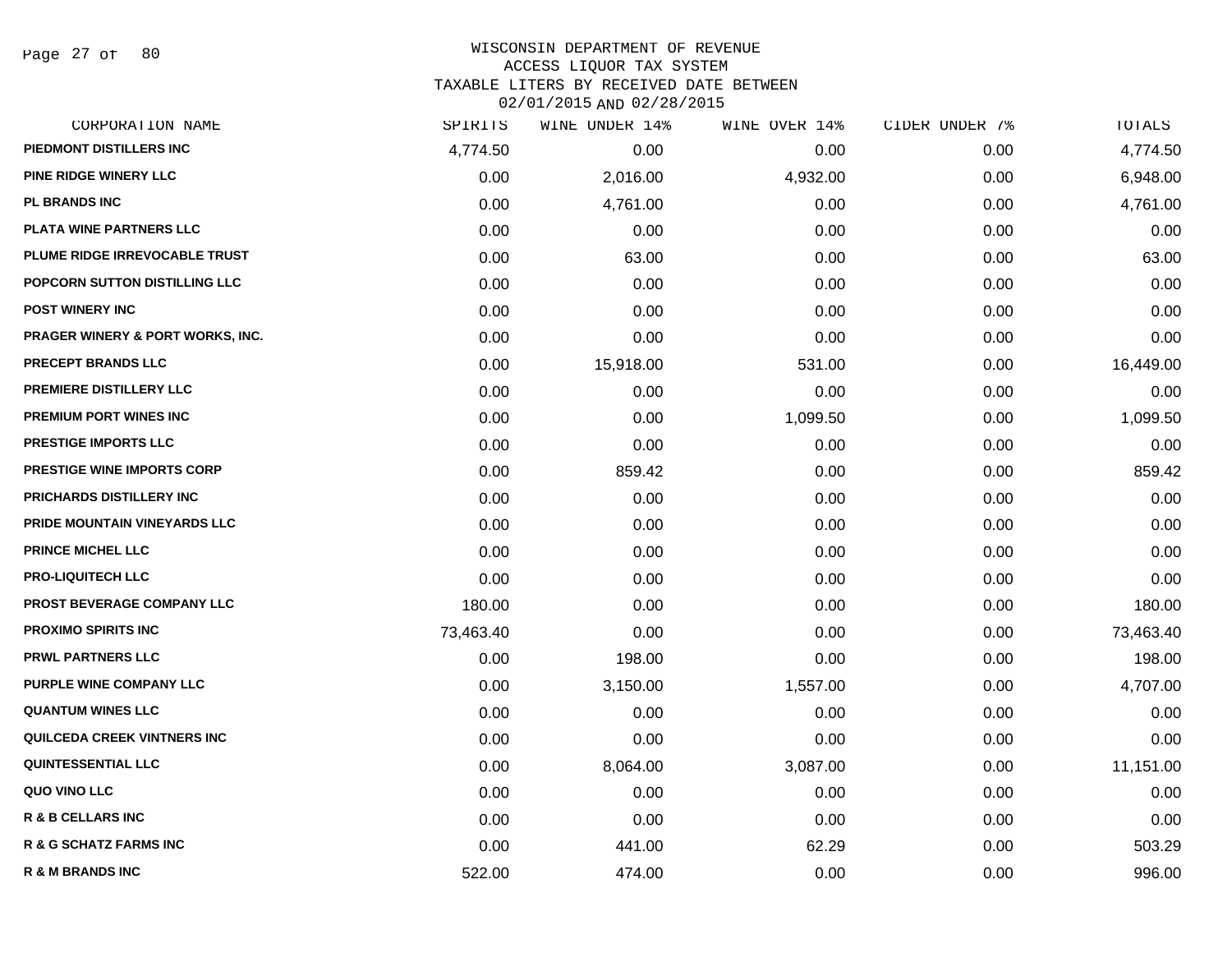Page 28 of 80

| CORPORATION NAME                                 | SPIRITS  | WINE UNDER 14% | WINE OVER 14% | CIDER UNDER 7% | TOTALS   |
|--------------------------------------------------|----------|----------------|---------------|----------------|----------|
| <b>R H KEENAN CO</b>                             | 0.00     | 0.00           | 0.00          | 0.00           | 0.00     |
| <b>R LAWSON ENTERPRISES LLC</b>                  | 0.00     | 0.00           | 0.00          | 0.00           | 0.00     |
| <b>RACINE WINE CO LLC</b>                        | 0.00     | 0.00           | 0.00          | 0.00           | 0.00     |
| <b>RAINIER WINE LLC</b>                          | 0.00     | 0.00           | 0.00          | 0.00           | 0.00     |
| <b>RAMEY WINE CELLARS INC</b>                    | 0.00     | 0.00           | 45.00         | 0.00           | 45.00    |
| <b>RANSOM SPIRITS LLC</b>                        | 14.28    | 0.00           | 4.76          | 0.00           | 19.04    |
| <b>RB WINE ASSOCIATES LLC</b>                    | 0.00     | 0.00           | 0.00          | 0.00           | 0.00     |
| <b>RBZ VINEYARDS LLC</b>                         | 0.00     | 0.00           | 0.00          | 0.00           | 0.00     |
| <b>RED CAR WINE COMPANY LLC</b>                  | 0.00     | 0.00           | 0.00          | 0.00           | 0.00     |
| <b>REDEMPTION SPIRITS LLC</b>                    | 0.00     | 0.00           | 315.00        | 0.00           | 315.00   |
| <b>REGAL WINE IMPORTS INC</b>                    | 0.00     | 0.00           | 0.00          | 0.00           | 0.00     |
| <b>REGUSCI WINERY INC</b>                        | 0.00     | 0.00           | 0.00          | 0.00           | 0.00     |
| <b>REMY COINTREAU AMERIQUE USA</b>               | 6,698.40 | 36.00          | 0.00          | 0.00           | 6,734.40 |
| <b>REN ACQUISITION INC</b>                       | 0.00     | 0.00           | 0.00          | 0.00           | 0.00     |
| <b>RENO G FARINELLI &amp; JOSEF H SHEBL</b>      | 0.00     | 0.00           | 0.00          | 0.00           | 0.00     |
| <b>RENT A BBQ</b>                                | 0.00     | 0.00           | 0.00          | 1,944.00       | 1,944.00 |
| <b>REYNOLDS CREATIVE PRODUCTS INC</b>            | 0.00     | 0.00           | 0.00          | 0.00           | 0.00     |
| <b>RGI BRANDS LLC</b>                            | 0.00     | 0.00           | 0.00          | 0.00           | 0.00     |
| <b>RICHARD C POE II</b>                          | 0.00     | 0.00           | 0.00          | 0.00           | 0.00     |
| <b>RICHARD STELTZNER</b>                         | 0.00     | 0.00           | 0.00          | 0.00           | 0.00     |
| <b>RIDGE VINEYARDS INC</b>                       | 0.00     | 0.00           | 126.00        | 0.00           | 126.00   |
| <b>RIONDO USA LLC</b>                            | 0.00     | 67.32          | 0.00          | 0.00           | 67.32    |
| <b>RIVER VIEW WINERY LLC</b>                     | 0.00     | 0.00           | 0.00          | 0.00           | 0.00     |
| <b>RO SALES &amp; DISTRIBUTION SERVICES INC.</b> | 0.00     | 1,071.00       | 0.00          | 0.00           | 1,071.00 |
| <b>ROADSEND FARM LLC</b>                         | 0.00     | 0.00           | 0.00          | 0.00           | 0.00     |
| <b>ROBERT A CUTTER</b>                           | 0.00     | 0.00           | 0.00          | 0.00           | 0.00     |
| <b>ROBERT CRAIG WINERY LP</b>                    | 0.00     | 0.00           | 0.00          | 0.00           | 0.00     |
| <b>ROBERT J COOPER</b>                           | 0.00     | 0.00           | 0.00          | 0.00           | 0.00     |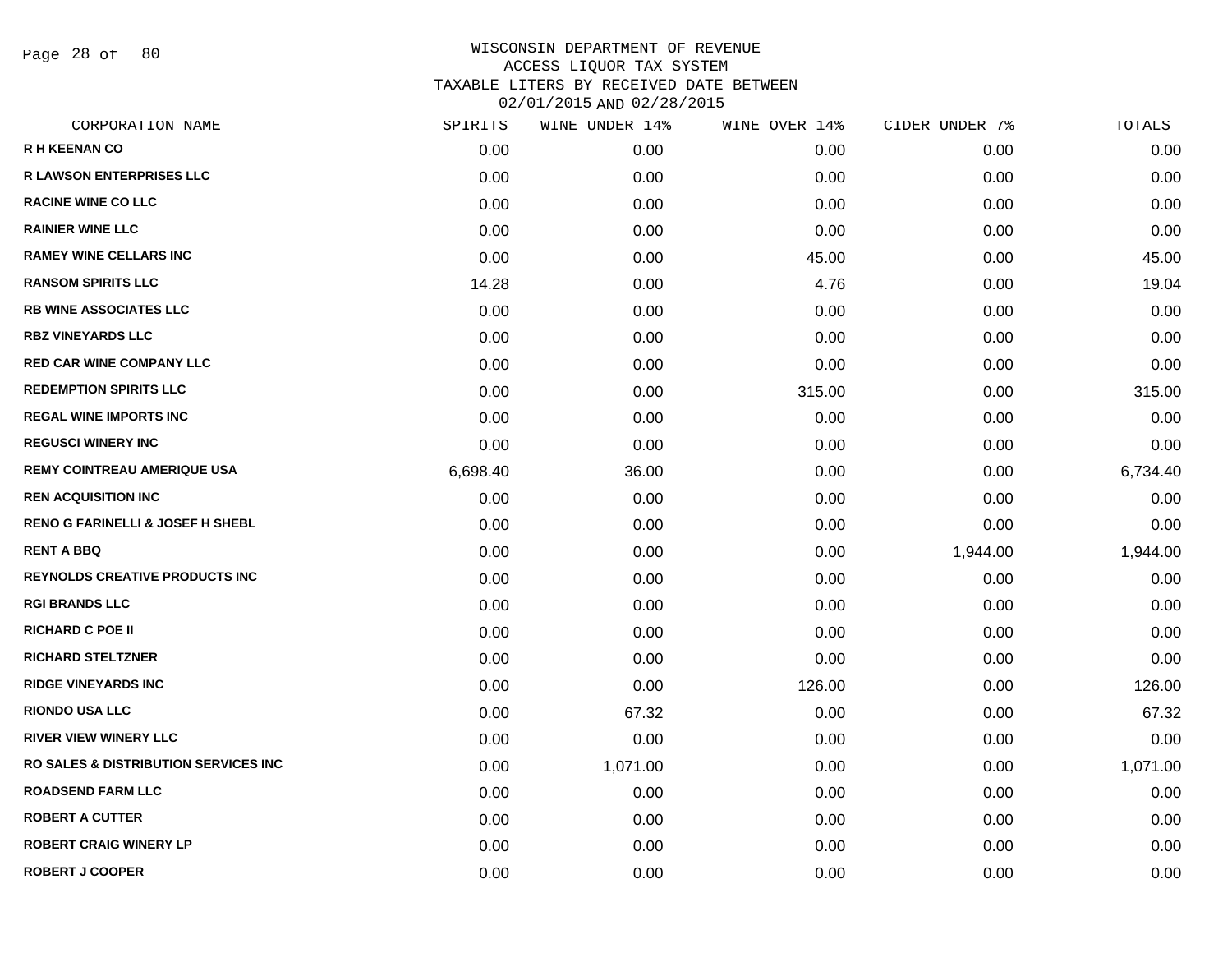Page 29 of 80

| SPIRITS | WINE UNDER 14% | WINE OVER 14% | CIDER UNDER 7% | TOTALS    |
|---------|----------------|---------------|----------------|-----------|
| 0.00    | 0.00           | 0.00          | 0.00           | 0.00      |
| 0.00    | 324.00         | 0.00          | 0.00           | 324.00    |
| 0.00    | 0.00           | 0.00          | 0.00           | 0.00      |
| 0.00    | 0.00           | 0.00          | 0.00           | 0.00      |
| 0.00    | 0.00           | 108.00        | 0.00           | 108.00    |
| 0.00    | 0.00           | 0.00          | 0.00           | 0.00      |
| 0.00    | 0.00           | 0.00          | 0.00           | 0.00      |
| 0.00    | 0.00           | 0.00          | 0.00           | 0.00      |
| 0.00    | 0.00           | 0.00          | 0.00           | 0.00      |
| 0.00    | 0.00           | 1,008.00      | 0.00           | 1,008.00  |
| 0.00    | 0.00           | 0.00          | 0.00           | 0.00      |
| 0.00    | 0.00           | 0.00          | 0.00           | 0.00      |
| 0.00    | 414.00         | 18.00         | 0.00           | 432.00    |
| 0.00    | 0.00           | 0.00          | 0.00           | 0.00      |
| 0.00    | 0.00           | 0.00          | 0.00           | 0.00      |
| 0.00    | 0.00           | 0.00          | 0.00           | 0.00      |
| 0.00    | 0.00           | 0.00          | 0.00           | 0.00      |
| 31.50   | 6,246.00       | 0.00          | 0.00           | 6,277.50  |
| 0.00    | 0.00           | 0.00          | 0.00           | 0.00      |
| 0.00    | 0.00           | 0.00          | 0.00           | 0.00      |
| 571.50  | 0.00           | 232.50        | 0.00           | 804.00    |
| 0.00    | 21,047.61      | 8,500.52      | 0.00           | 29,548.13 |
| 0.00    | 0.00           | 0.00          | 0.00           | 0.00      |
| 0.00    | 0.00           | 0.00          | 0.00           | 0.00      |
| 0.00    | 255.60         | 724.68        | 0.00           | 980.28    |
| 0.00    | 0.00           | 0.00          | 0.00           | 0.00      |
| 0.00    | 328.47         | 0.00          | 0.00           | 328.47    |
| 0.00    | 916.00         | 18.00         | 0.00           | 934.00    |
|         |                |               |                |           |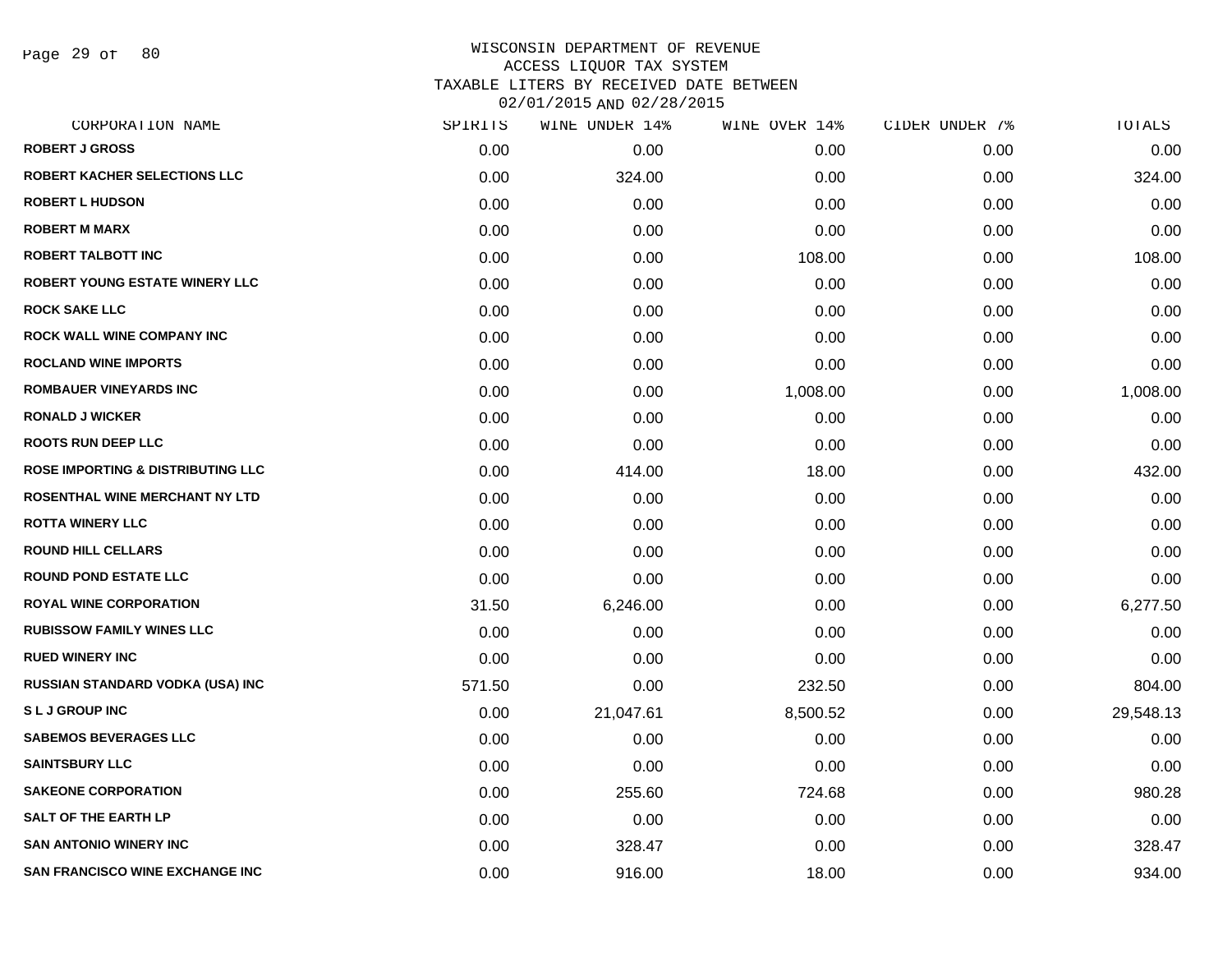| CORPORATION NAME                            | SPIRITS    | WINE UNDER 14% | WINE OVER 14% | CIDER UNDER 7% | TOTALS     |
|---------------------------------------------|------------|----------------|---------------|----------------|------------|
| SAN GABRIEL VALLEY WAREHOUSE & STORAGE INC  | 0.00       | 0.00           | 0.00          | 0.00           | 0.00       |
| <b>SAN JOAQUIN WINE COMPANY INC</b>         | 0.00       | 207.00         | 0.00          | 0.00           | 207.00     |
| <b>SAN LUIS SPIRITS INC</b>                 | 1,482.00   | 0.00           | 0.00          | 0.00           | 1,482.00   |
| <b>SAN MARTINO IMPORTS INC</b>              | 0.00       | 0.00           | 0.00          | 0.00           | 0.00       |
| <b>SANGLIER CELLARS LLC</b>                 | 0.00       | 0.00           | 0.00          | 0.00           | 0.00       |
| <b>SANGLIER SELECTIONS LLC</b>              | 0.00       | 0.00           | 0.00          | 0.00           | 0.00       |
| <b>SANS LIEGE INC</b>                       | 0.00       | 0.00           | 0.00          | 0.00           | 0.00       |
| <b>SANS WINE &amp; SPIRITS CO</b>           | 0.00       | 0.00           | 0.00          | 0.00           | 0.00       |
| <b>SANTA MARGHERITA USA INC</b>             | 0.00       | 783.00         | 0.00          | 0.00           | 783.00     |
| <b>SARACINA VINEYARDS LLC</b>               | 0.00       | 27.00          | 126.00        | 0.00           | 153.00     |
| <b>SARMENTO'S IMPORTS &amp; EXPORTS INC</b> | 0.00       | 0.00           | 0.00          | 0.00           | 0.00       |
| <b>SAVIAH ROSE WINERY LLC</b>               | 0.00       | 0.00           | 0.00          | 0.00           | 0.00       |
| <b>SAVIO SOARES SELECTIONS CORP</b>         | 0.00       | 477.00         | 18.00         | 0.00           | 495.00     |
| <b>SAVVY DISTILLERS LP</b>                  | 924.00     | 0.00           | 0.00          | 0.00           | 924.00     |
| <b>SAZERAC COMPANY INC</b>                  | 253,340.85 | 0.00           | 248.98        | 0.00           | 253,589.83 |
| <b>SAZERAC NORTH AMERICA INC</b>            | 510,563.55 | 0.00           | 0.00          | 0.00           | 510,563.55 |
| <b>SBRAGIA FAMILY VINEYARDS LLC</b>         | 0.00       | 0.00           | 0.00          | 0.00           | 0.00       |
| <b>SCENIC ROOT WINEGROWERS LLC</b>          | 0.00       | 0.00           | 0.00          | 0.00           | 0.00       |
| <b>SCHEID VINEYARDS CALIFORNIA INC</b>      | 0.00       | 1,854.00       | 0.00          | 0.00           | 1,854.00   |
| <b>SCHMITT SOHNE INC</b>                    | 0.00       | 175.03         | 0.00          | 0.00           | 175.03     |
| <b>SCHUG WINERY LLC</b>                     | 0.00       | 0.00           | 0.00          | 0.00           | 0.00       |
| <b>SCHUMACHER IMPORTS INC</b>               | 0.00       | 0.00           | 0.00          | 0.00           | 0.00       |
| <b>SCOPERTA IMPORTING CO INC</b>            | 0.00       | 1,656.00       | 0.00          | 0.00           | 1,656.00   |
| <b>SCOTT PAUL WINES OREGON LLC</b>          | 0.00       | 0.00           | 0.00          | 0.00           | 0.00       |
| <b>SEATTLE CIDER COMPANY LLC</b>            | 0.00       | 0.00           | 0.00          | 0.00           | 0.00       |
| <b>SEAVEY VINEYARD LP</b>                   | 0.00       | 0.00           | 54.00         | 0.00           | 54.00      |
| <b>SELBY ENTERPRISES INC</b>                | 0.00       | 0.00           | 0.00          | 0.00           | 0.00       |
| SELECTIVE WINE ESTATES INC                  | 0.00       | 1,512.00       | 0.00          | 0.00           | 1,512.00   |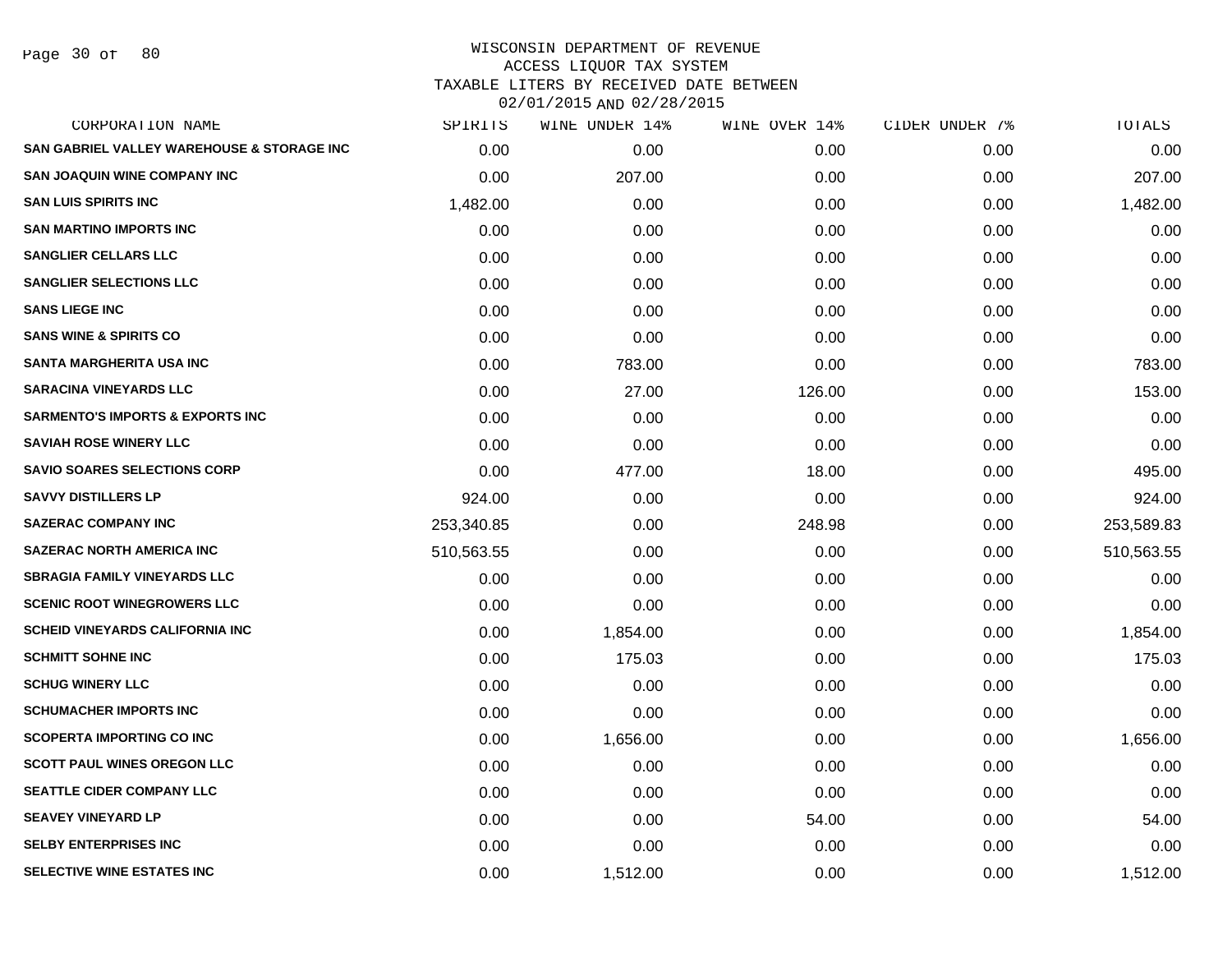Page 31 of 80

| CORPORATION NAME                        | SPIRITS   | WINE UNDER 14% | WINE OVER 14% | CIDER UNDER 7% | TOTALS    |
|-----------------------------------------|-----------|----------------|---------------|----------------|-----------|
| <b>SERGEY CHISTOV</b>                   | 0.00      | 0.00           | 0.00          | 0.00           | 0.00      |
| <b>SERRALLES USA LLC</b>                | 3,300.00  | 0.00           | 0.00          | 0.00           | 3,300.00  |
| <b>SEVEN HILLS WINERY LLC</b>           | 0.00      | 0.00           | 0.00          | 0.00           | 0.00      |
| <b>SHAFER VINEYARDS INC</b>             | 0.00      | 0.00           | 0.00          | 0.00           | 0.00      |
| <b>SHANE WINE CELLARS LLC</b>           | 0.00      | 0.00           | 45.00         | 0.00           | 45.00     |
| <b>SHANNON RIDGE INC</b>                | 0.00      | 1,512.00       | 0.00          | 0.00           | 1,512.00  |
| <b>SHAW-ROSS HOLDING CO LLC</b>         | 523.50    | 1,035.00       | 63.00         | 0.00           | 1,621.50  |
| SHEA WINE CELLARS LLC                   | 0.00      | 0.00           | 0.00          | 0.00           | 0.00      |
| <b>SHELTON MACKENZIE WINE COMPANY</b>   | 0.00      | 0.00           | 252.00        | 0.00           | 252.00    |
| SIDNEY FRANK IMPORTING CO INC           | 1,006.50  | 449.40         | 4,322.52      | 0.00           | 5,778.42  |
| <b>SIDURI WINES LLC</b>                 | 0.00      | 126.00         | 630.00        | 0.00           | 756.00    |
| SILVER OAK WINE CELLARS LP              | 0.00      | 252.00         | 45.00         | 0.00           | 297.00    |
| <b>SIMIONI IMPORTS LLC</b>              | 0.00      | 0.00           | 0.00          | 0.00           | 0.00      |
| <b>SINSKEY VINEYARDS INC</b>            | 0.00      | 63.00          | 0.00          | 0.00           | 63.00     |
| <b>SIX SIGMA WINERY LLC</b>             | 0.00      | 0.00           | 0.00          | 0.00           | 0.00      |
| <b>SKALLI CORPORATION</b>               | 0.00      | 0.00           | 0.00          | 0.00           | 0.00      |
| <b>SKINNER-DAVENA LLC</b>               | 0.00      | 0.00           | 0.00          | 0.00           | 0.00      |
| <b>SKYY SPIRITS LLC</b>                 | 23,050.50 | 0.00           | 0.00          | 0.00           | 23,050.50 |
| <b>SLO DOWN WINES LLC</b>               | 0.00      | 126.00         | 0.00          | 0.00           | 126.00    |
| <b>SMALL VINES WINES INC</b>            | 0.00      | 0.00           | 0.00          | 0.00           | 0.00      |
| <b>SMITH &amp; SMITH</b>                | 0.00      | 0.00           | 63.00         | 0.00           | 63.00     |
| <b>SOCIAL BLENDS LLC</b>                | 0.00      | 0.00           | 0.00          | 0.00           | 0.00      |
| SODA CANYON REAL ESTATE INVESTMENTS INC | 0.00      | 0.00           | 0.00          | 0.00           | 0.00      |
| SOGEVINUS FINE WINES USA INC            | 0.00      | 0.00           | 0.00          | 0.00           | 0.00      |
| <b>SOKOL BLOSSER LTD</b>                | 0.00      | 0.00           | 0.00          | 0.00           | 0.00      |
| <b>SOLENA CELLARS LLC</b>               | 0.00      | 630.00         | 0.00          | 0.00           | 630.00    |
| <b>SOMERSTON WINE COMPANY, LLC</b>      | 0.00      | 0.00           | 0.00          | 0.00           | 0.00      |
| <b>SONOMA BEVERAGE WORKS INC</b>        | 0.00      | 0.00           | 0.00          | 0.00           | 0.00      |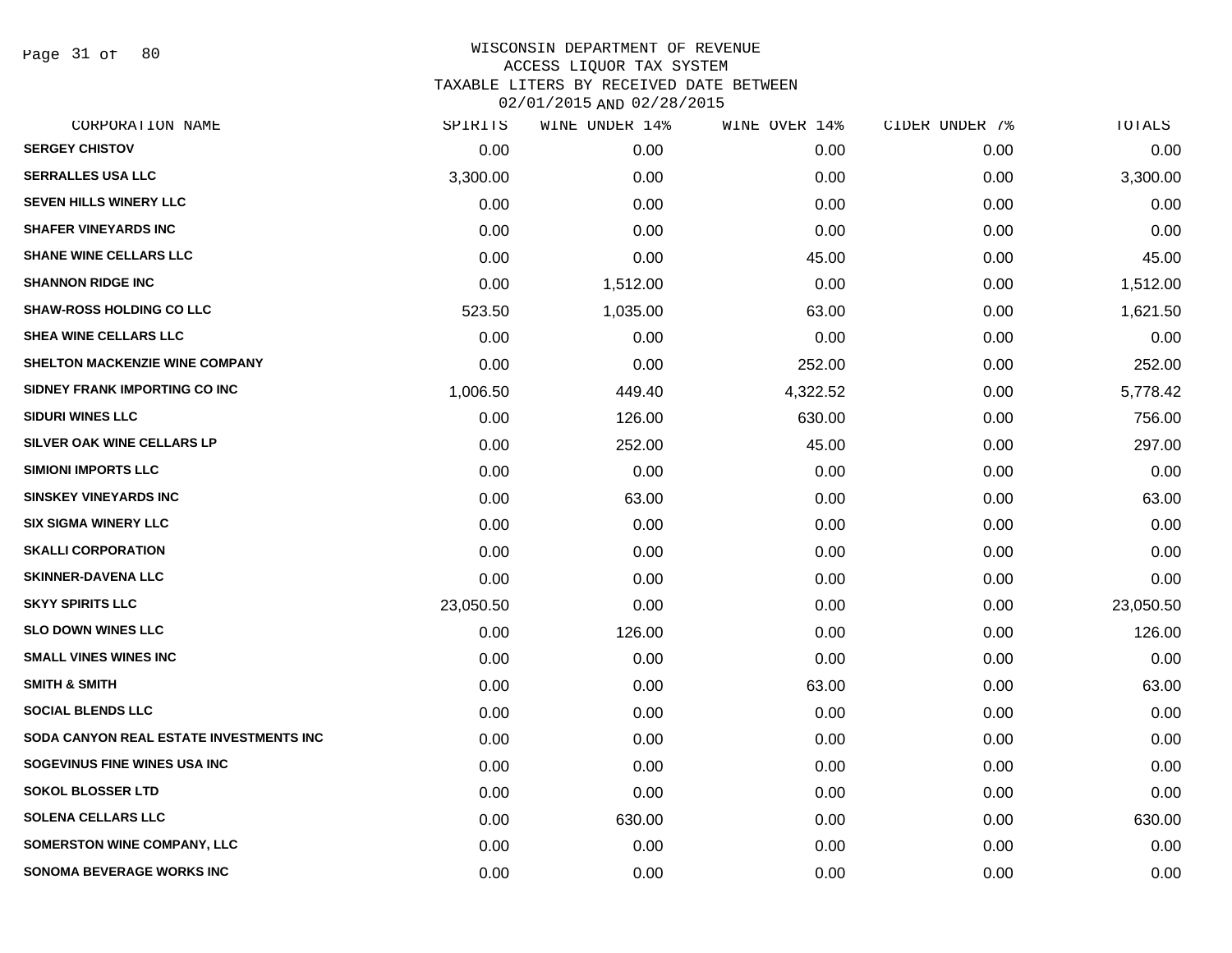#### WISCONSIN DEPARTMENT OF REVENUE ACCESS LIQUOR TAX SYSTEM TAXABLE LITERS BY RECEIVED DATE BETWEEN

| CORPORATION NAME                      | SPIRITS | WINE UNDER 14% | WINE OVER 14% | CIDER UNDER 7% | TOTALS    |
|---------------------------------------|---------|----------------|---------------|----------------|-----------|
| <b>SONOMA WINE COMPANY LLC</b>        | 0.00    | 1,449.00       | 0.00          | 0.00           | 1,449.00  |
| <b>SOOS CREEK WINE CELLARS LLC</b>    | 0.00    | 0.00           | 0.00          | 0.00           | 0.00      |
| SORELLE CASA FINE WINES LLC           | 0.00    | 126.00         | 0.00          | 0.00           | 126.00    |
| <b>SOUTH BAY WINE GROUP LLC</b>       | 0.00    | 0.00           | 0.00          | 0.00           | 0.00      |
| <b>SOUTHERN STARZ INC</b>             | 0.00    | 1,053.00       | 324.00        | 0.00           | 1,377.00  |
| SOUTHERN WINE GROUP LLC               | 0.00    | 135.00         | 45.00         | 0.00           | 180.00    |
| <b>SOVEREIGN BRANDS LLC</b>           | 0.00    | 607.50         | 0.00          | 0.00           | 607.50    |
| <b>SPARKLING OREGON LLC</b>           | 0.00    | 0.00           | 0.00          | 0.00           | 0.00      |
| <b>SPEAKEASY SPIRITS LLC</b>          | 0.00    | 0.00           | 0.00          | 0.00           | 0.00      |
| <b>SPECIALTY MARKETING GROUP</b>      | 0.00    | 0.00           | 0.00          | 0.00           | 0.00      |
| <b>SPENCER HOOPES</b>                 | 0.00    | 0.00           | 200.25        | 0.00           | 200.25    |
| <b>SPIRIT IMPORTS INC</b>             | 90.00   | 0.00           | 0.00          | 0.00           | 90.00     |
| <b>SPOTTSWOODE WINERY INC</b>         | 0.00    | 0.00           | 0.00          | 0.00           | 0.00      |
| <b>SPRING MOUNTAIN VINEYARD INC</b>   | 0.00    | 0.00           | 0.00          | 0.00           | 0.00      |
| <b>SQUARE ONE ORGANIC SPIRITS LLC</b> | 0.00    | 0.00           | 0.00          | 0.00           | 0.00      |
| SQUARE ONE ORGANIC SPIRITS LLC        | 0.00    | 0.00           | 0.00          | 0.00           | 0.00      |
| <b>ST GEORGE SPIRITS INC</b>          | 10.80   | 0.00           | 0.00          | 0.00           | 10.80     |
| <b>ST HELENA ESTATE LLC</b>           | 0.00    | 0.00           | 0.00          | 0.00           | 0.00      |
| <b>ST INNOCENT LTD</b>                | 0.00    | 0.00           | 0.00          | 0.00           | 0.00      |
| ST JULIAN WINE COMPANY INC            | 0.00    | 18.00          | 0.00          | 0.00           | 18.00     |
| ST KILLIAN IMPORTING CO INC           | 0.00    | 0.00           | 0.00          | 0.00           | 0.00      |
| <b>STACKED WINES LLC</b>              | 0.00    | 0.00           | 0.00          | 0.00           | 0.00      |
| <b>STACY RYBACKI</b>                  | 0.00    | 126.00         | 0.00          | 0.00           | 126.00    |
| <b>STAGLIN FAMILY VINEYARD LLC</b>    | 0.00    | 0.00           | 0.00          | 0.00           | 0.00      |
| <b>STANLEY STAWSKI DIST CO INC</b>    | 478.50  | 18.00          | 0.00          | 0.00           | 496.50    |
| <b>STAR INDUSTRIES INC</b>            | 0.00    | 0.00           | 0.00          | 0.00           | 0.00      |
| <b>STARRY NIGHT WINERY LLC</b>        | 0.00    | 0.00           | 0.00          | 0.00           | 0.00      |
| <b>STE MICHELLE WINE ESTATES LTD</b>  | 571.50  | 69,151.50      | 5,287.50      | 0.00           | 75,010.50 |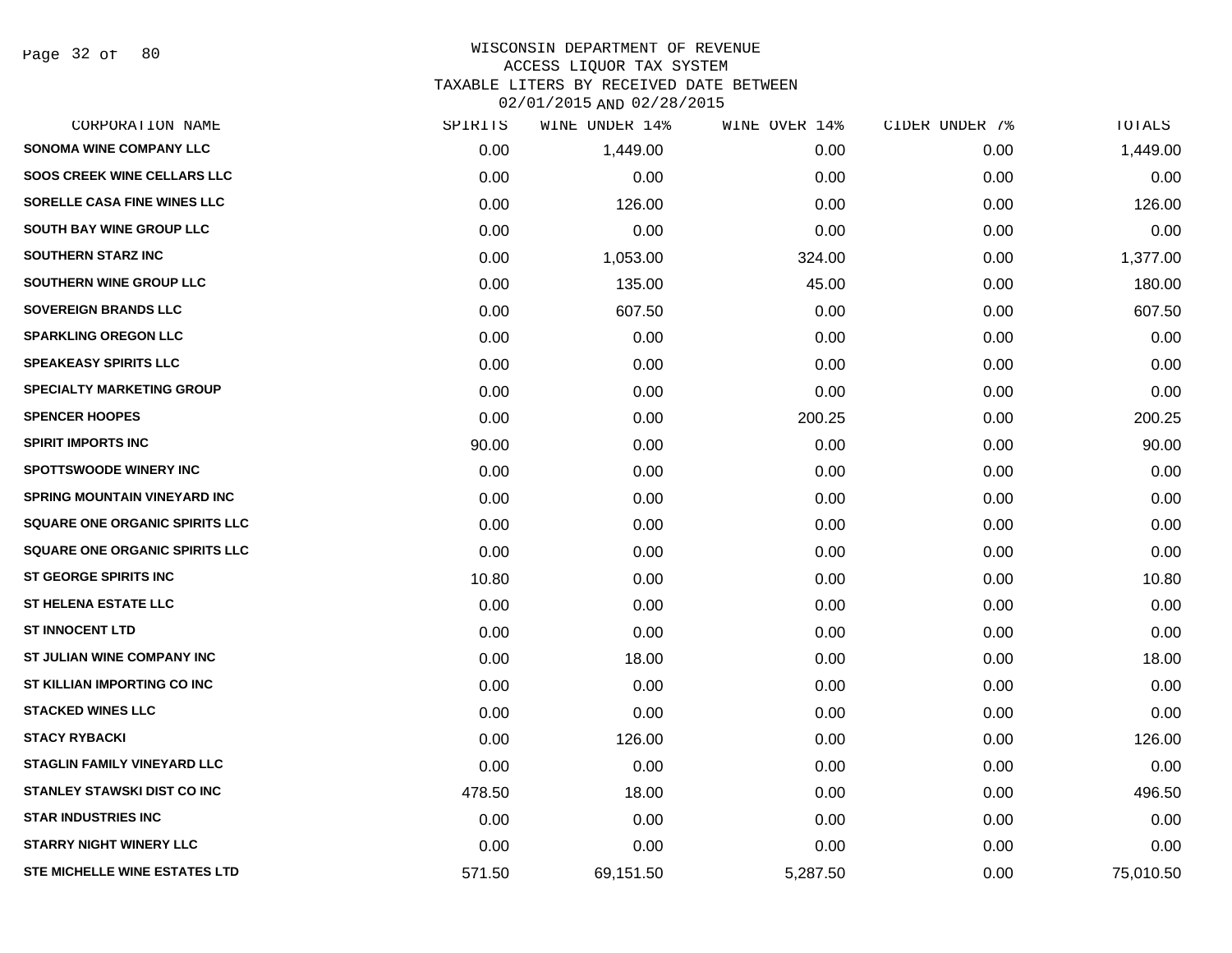Page 33 of 80

| CORPORATION NAME                       | SPIRITS  | WINE UNDER 14% | WINE OVER 14% | CIDER UNDER 7% | TOTALS     |
|----------------------------------------|----------|----------------|---------------|----------------|------------|
| <b>STEELE WINES INC</b>                | 0.00     | 22.50          | 243.00        | 0.00           | 265.50     |
| <b>STELLAR IMPORTING COMPANY LLC</b>   | 0.00     | 0.00           | 0.00          | 0.00           | 0.00       |
| <b>STEPHAN VINEYARD INC</b>            | 0.00     | 0.00           | 0.00          | 0.00           | 0.00       |
| STEPHEN DOOLEY WINE CO INC             | 0.00     | 0.00           | 0.00          | 0.00           | 0.00       |
| <b>STEVE MILES SELECTIONS INC</b>      | 0.00     | 0.00           | 0.00          | 0.00           | 0.00       |
| <b>STEZ &amp; BOWER</b>                | 0.00     | 0.00           | 0.00          | 0.00           | 0.00       |
| <b>STOLI GROUP (USA) LLC</b>           | 6,627.00 | 63.00          | 63.00         | 0.00           | 6,753.00   |
| <b>STOLLER VINEYARDS INC</b>           | 0.00     | 504.00         | 0.00          | 0.00           | 504.00     |
| STOLLER WHOLESALE WINE & SPIRITS INC   | 508.50   | 0.00           | 0.00          | 0.00           | 508.50     |
| <b>STOLPMAN VINEYARDS LLC</b>          | 0.00     | 0.00           | 0.00          | 0.00           | 0.00       |
| <b>STONEBRAKER-SOLES INC</b>           | 0.00     | 126.00         | 0.00          | 0.00           | 126.00     |
| <b>STONECUSHION INC</b>                | 0.00     | 0.00           | 0.00          | 0.00           | 0.00       |
| SUPREX INTERNATIONAL LTD               | 0.00     | 0.00           | 0.00          | 0.00           | 0.00       |
| <b>SURVILLE ENTERPRISES CORP</b>       | 0.00     | 567.25         | 36.00         | 0.00           | 603.25     |
| <b>SUTTER HOME WINERY INC</b>          | 283.50   | 280,374.73     | 6,615.00      | 0.00           | 287,273.23 |
| <b>SVENSKA FOOD &amp; BEVERAGE LLC</b> | 0.00     | 0.00           | 0.00          | 0.00           | 0.00       |
| <b>SVP WINERY LLC</b>                  | 0.00     | 0.00           | 0.00          | 0.00           | 0.00       |
| <b>SWANSON VINEYARDS &amp; WINERY</b>  | 0.00     | 0.00           | 0.00          | 0.00           | 0.00       |
| <b>SYLVESTER WINERY INC</b>            | 0.00     | 0.00           | 18.00         | 0.00           | 18.00      |
| <b>T ELENTENY HOLDINGS LLC</b>         | 0.00     | 504.00         | 0.00          | 0.00           | 504.00     |
| <b>T G I C IMPORTERS INC</b>           | 0.00     | 495.00         | 3,402.00      | 0.00           | 3,897.00   |
| <b>TAFT STREET INC</b>                 | 0.00     | 0.00           | 0.00          | 0.00           | 0.00       |
| <b>TAKARA SAKE USA INC</b>             | 0.00     | 1,173.60       | 644.40        | 0.00           | 1,818.00   |
| <b>TALLEY VINEYARDS INC</b>            | 0.00     | 0.00           | 0.00          | 0.00           | 0.00       |
| <b>TAMBER BEY VINEYARDS LLC</b>        | 0.00     | 0.00           | 0.00          | 0.00           | 0.00       |
| <b>TASTEVINO SELECTIONS LLC</b>        | 0.00     | 0.00           | 0.00          | 0.00           | 0.00       |
| TC VINEYARDS INC                       | 0.00     | 0.00           | 0.00          | 0.00           | 0.00       |
| <b>TEMPERANCE DISTILLING COMPANY</b>   | 0.00     | 0.00           | 0.00          | 0.00           | 0.00       |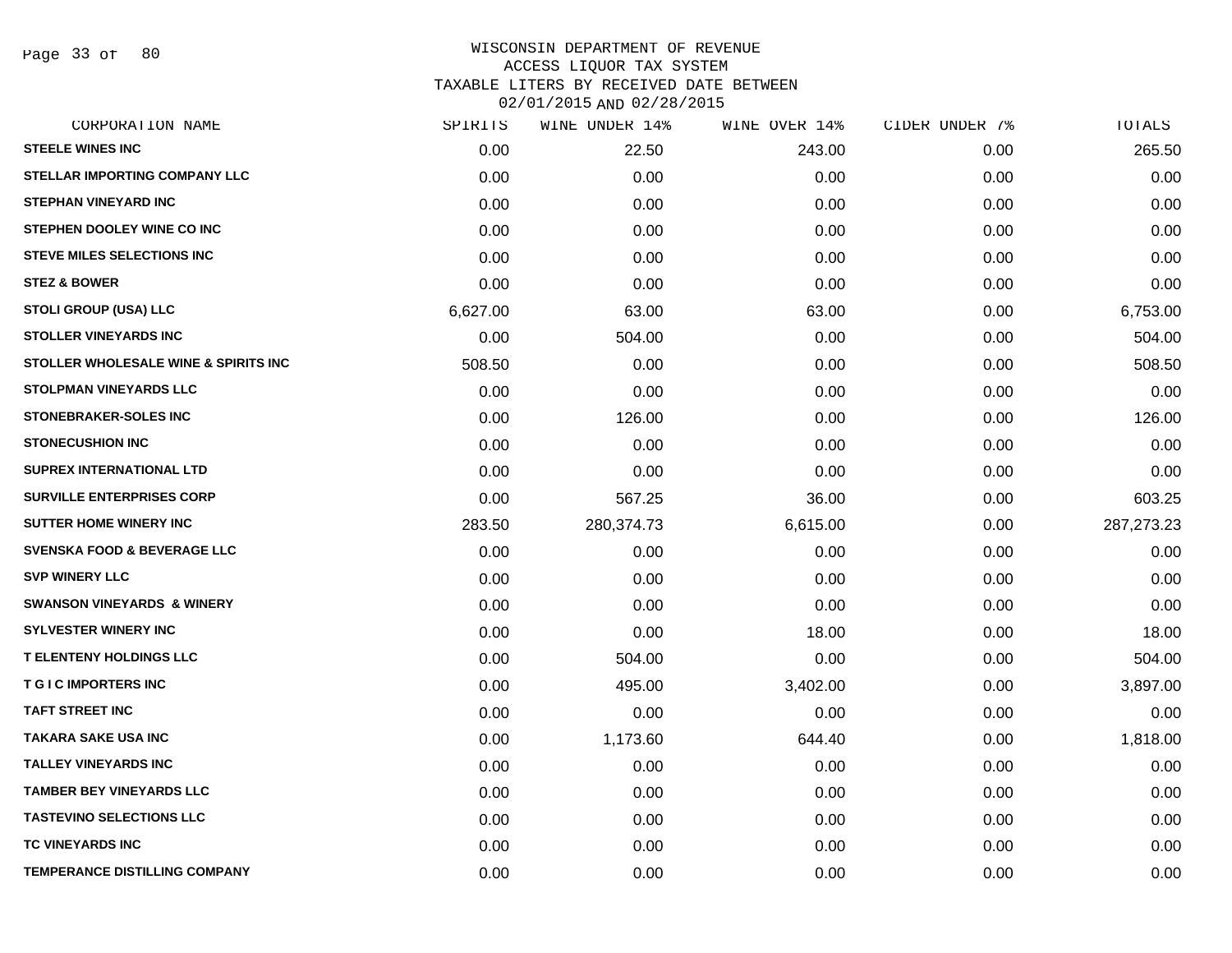Page 34 of 80

| CORPORATION NAME                    | SPIRITS | WINE UNDER 14% | WINE OVER 14% | CIDER UNDER 7% | TOTALS     |
|-------------------------------------|---------|----------------|---------------|----------------|------------|
| <b>TERRA VINUM LLC</b>              | 0.00    | 0.00           | 0.00          | 0.00           | 0.00       |
| <b>TERRAVANT WINE COMPANY LLC</b>   | 0.00    | 0.00           | 0.00          | 0.00           | 0.00       |
| <b>TERRESSENTIA CORPORATION</b>     | 0.00    | 0.00           | 0.00          | 0.00           | 0.00       |
| <b>TESTA WINES OF THE WORLD LTD</b> | 0.00    | 0.00           | 0.00          | 0.00           | 0.00       |
| <b>TGE LLC</b>                      | 0.00    | 2,585.09       | 0.00          | 0.00           | 2,585.09   |
| THE AUSTRALIAN WINE CONNECTION INC  | 0.00    | 504.00         | 0.00          | 0.00           | 504.00     |
| THE BIALE ESTATE                    | 0.00    | 0.00           | 0.00          | 0.00           | 0.00       |
| THE BLACK PRINCE DISTILLERY INC     | 0.00    | 0.00           | 0.00          | 0.00           | 0.00       |
| THE BRANDER VINEYARD                | 0.00    | 0.00           | 0.00          | 0.00           | 0.00       |
| THE BUSINESS CHAIN INC              | 0.00    | 0.00           | 0.00          | 0.00           | 0.00       |
| THE HESS COLLECTION WINERY          | 0.00    | 899.92         | 133.16        | 0.00           | 1,033.08   |
| THE HOUSE OF BURGUNDY INC           | 0.00    | 0.00           | 0.00          | 0.00           | 0.00       |
| THE MAUNEY GROUP LLC                | 0.00    | 0.00           | 0.00          | 0.00           | 0.00       |
| THE MEEKER VINEYARD INC             | 0.00    | 94.50          | 2,367.00      | 0.00           | 2,461.50   |
| THE MORLET SELECTION INC            | 0.00    | 0.00           | 0.00          | 0.00           | 0.00       |
| THE MORNE WINE COMPANY              | 0.00    | 0.00           | 0.00          | 0.00           | 0.00       |
| THE OTHER GUYS INC                  | 405.00  | 9,324.00       | 252.00        | 0.00           | 9,981.00   |
| THE R.S. LIPMAN COMPANY             | 0.00    | 0.00           | 0.00          | 0.00           | 0.00       |
| THE SILVERADO VINEYARDS             | 0.00    | 126.00         | 0.00          | 0.00           | 126.00     |
| THE SORTING TABLE LLC               | 0.00    | 408.00         | 20.64         | 0.00           | 428.64     |
| THE WINE GROUP INC                  | 0.00    | 967,167.00     | 3,816.00      | 0.00           | 970,983.00 |
| THE WINE SOURCE INC                 | 0.00    | 126.00         | 0.00          | 0.00           | 126.00     |
| THE WOODMAR GROUP LLC               | 0.00    | 252.00         | 0.00          | 0.00           | 252.00     |
| THIENOT USA INC                     | 0.00    | 0.00           | 0.00          | 0.00           | 0.00       |
| THREE FAT GUYS WINE LLC             | 0.00    | 0.00           | 0.00          | 0.00           | 0.00       |
| THREE RING PRODUCTIONS LLC          | 0.00    | 0.00           | 0.00          | 0.00           | 0.00       |
| <b>TI BEVERAGE GROUP LTD</b>        | 0.00    | 0.00           | 0.00          | 0.00           | 0.00       |
| TIERRA DIVINA VINEYARD LLC          | 0.00    | 0.00           | 63.00         | 0.00           | 63.00      |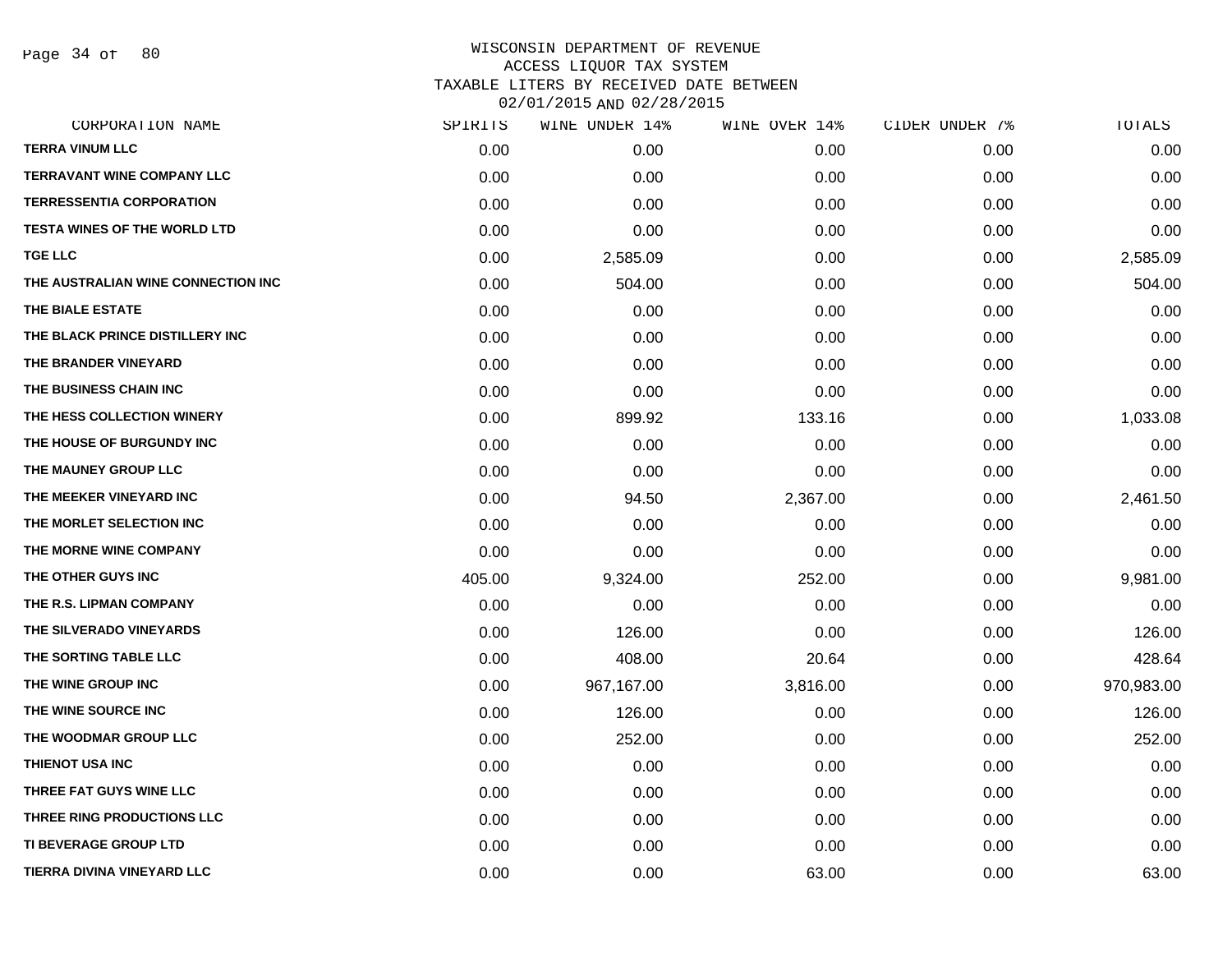Page 35 of 80

| CORPORATION NAME                        | SPIRITS    | WINE UNDER 14% | WINE OVER 14% | CIDER UNDER 7% | TOTALS     |
|-----------------------------------------|------------|----------------|---------------|----------------|------------|
| <b>TITUS &amp; TITUS</b>                | 0.00       | 0.00           | 288.00        | 0.00           | 288.00     |
| TMR WINE COMPANY LLC                    | 0.00       | 0.00           | 0.00          | 0.00           | 0.00       |
| <b>TOAD HOLLOW VINEYARDS INC</b>        | 0.00       | 0.00           | 0.00          | 0.00           | 0.00       |
| <b>TOBIN JAMES CELLARS</b>              | 0.00       | 0.00           | 126.02        | 0.00           | 126.02     |
| <b>TOBY BEALL</b>                       | 0.00       | 0.00           | 0.00          | 0.00           | 0.00       |
| <b>TOLLIVER RANCH BRANDS LLC</b>        | 0.00       | 0.00           | 0.00          | 0.00           | 0.00       |
| <b>TOM MEADOWCROFT</b>                  | 0.00       | 0.00           | 0.00          | 0.00           | 0.00       |
| <b>TORII MOR WINERY LLC</b>             | 0.00       | 0.00           | 0.00          | 0.00           | 0.00       |
| <b>TRADEWINDS SPECIALTY IMPORTS LLC</b> | 0.00       | 0.00           | 0.00          | 0.00           | 0.00       |
| <b>TREANA WINERY LLC</b>                | 0.00       | 63.00          | 126.00        | 0.00           | 189.00     |
| TREASURY WINE ESTATES AMERICAS COMPANY  | 0.00       | 43,547.57      | 3,807.00      | 0.00           | 47,354.57  |
| <b>TREFETHEN VINEYARDS WINERY INC</b>   | 0.00       | 0.00           | 0.00          | 0.00           | 0.00       |
| TREFETHEN VINEYARDS WINERY INC          | 0.00       | 261.00         | 126.00        | 0.00           | 387.00     |
| <b>TRENTADUE WINERY LLC</b>             | 0.00       | 1,197.00       | 0.00          | 0.00           | 1,197.00   |
| TRI VIN IMPORTS INC                     | 0.00       | 2,493.00       | 0.00          | 0.00           | 2,493.00   |
| <b>TRI-STAR MARKETING INC</b>           | 0.00       | 3,861.00       | 0.00          | 0.00           | 3,861.00   |
| TRINITAS CELLARS LLC                    | 0.00       | 15.75          | 17.25         | 0.00           | 33.00      |
| <b>TRIONE VINEYARDS LLC</b>             | 0.00       | 31.50          | 9.00          | 0.00           | 40.50      |
| TRIPLE EIGHT DISTILLERY LLC             | 0.00       | 0.00           | 0.00          | 0.00           | 0.00       |
| <b>TURLEY WINE CELLARS INC</b>          | 0.00       | 0.00           | 0.00          | 0.00           | 0.00       |
| <b>TURN KEY WINE BRANDS LLC</b>         | 0.00       | 0.00           | 0.00          | 0.00           | 0.00       |
| <b>TURNBULL WINE CELLARS</b>            | 0.00       | 0.00           | 0.00          | 0.00           | 0.00       |
| <b>TWIN PEAKS WINERY INC</b>            | 0.00       | 0.00           | 0.00          | 0.00           | 0.00       |
| TY KU, LLC                              | 112.50     | 0.00           | 113.40        | 0.00           | 225.90     |
| UN SOGNO LLC                            | 0.00       | 0.00           | 0.00          | 0.00           | 0.00       |
| <b>UNION WINE COMPANY</b>               | 0.00       | 503.94         | 0.00          | 0.00           | 503.94     |
| UNITED SPIRITS INC                      | 0.00       | 0.00           | 0.00          | 0.00           | 0.00       |
| UNITED STATES DISTILLED PRODUCTS CO.    | 298,874.70 | 45,976.36      | 5,818.50      | 0.00           | 350,669.56 |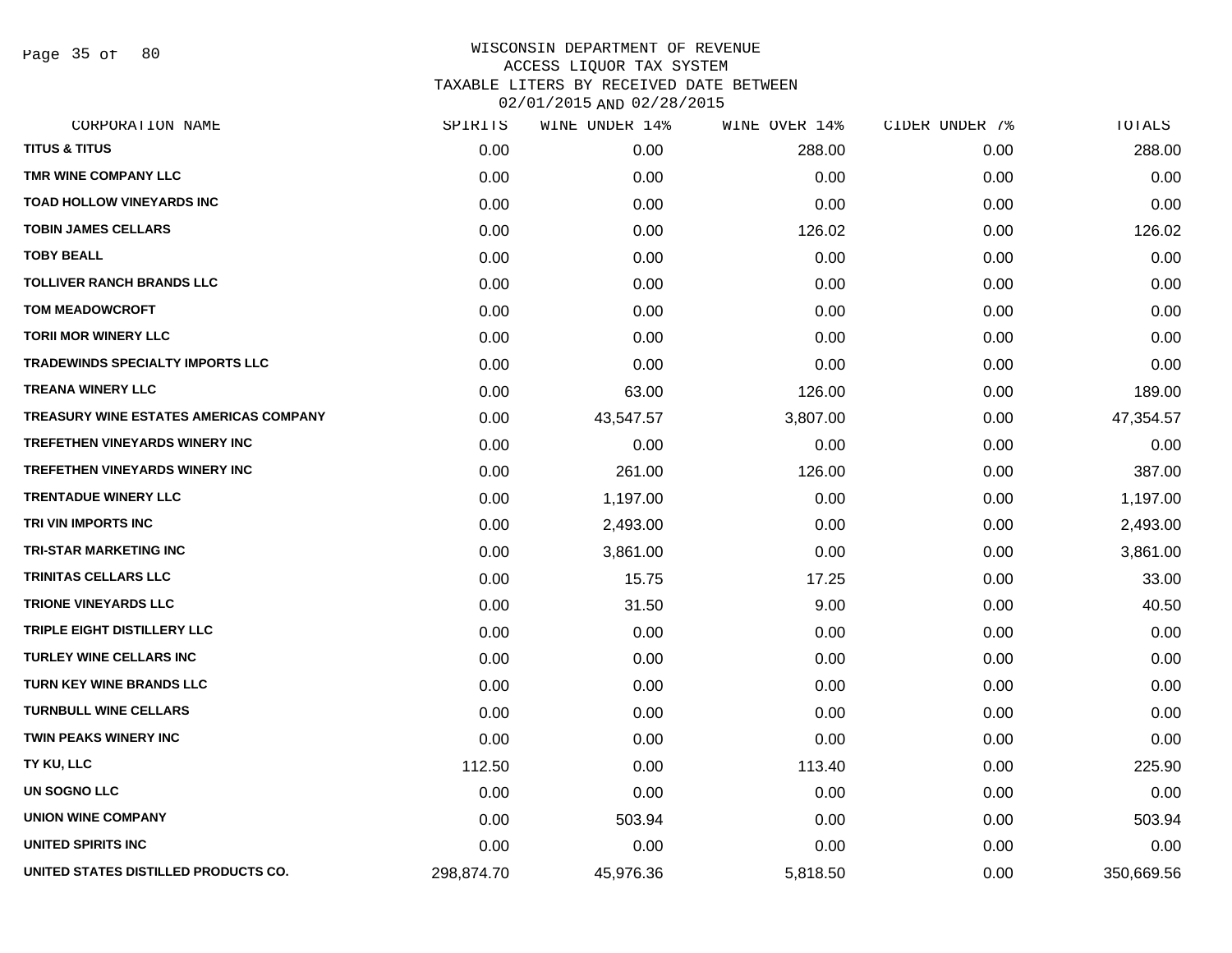Page 36 of 80

## WISCONSIN DEPARTMENT OF REVENUE ACCESS LIQUOR TAX SYSTEM TAXABLE LITERS BY RECEIVED DATE BETWEEN

| CORPORATION NAME                                      | SPIRITS | WINE UNDER 14% | WINE OVER 14% | CIDER UNDER 7% | TOTALS    |
|-------------------------------------------------------|---------|----------------|---------------|----------------|-----------|
| <b>UNTI WINE CO LLC</b>                               | 0.00    | 0.00           | 126.00        | 0.00           | 126.00    |
| <b>USA WINE IMPORTS INC</b>                           | 0.00    | 0.00           | 0.00          | 0.00           | 0.00      |
| <b>USA WINE WEST LLC</b>                              | 0.00    | 5,736.35       | 1,633.50      | 0.00           | 7,369.85  |
| <b>UVE ENTERPRISES INC</b>                            | 9.00    | 261.00         | 4.50          | 0.00           | 274.50    |
| V & C LLC                                             | 0.00    | 1.50           | 3.00          | 0.00           | 4.50      |
| <b>V2 WINE GROUP LLC</b>                              | 0.00    | 108.00         | 630.00        | 0.00           | 738.00    |
| <b>VALCKENBERG INTERNATIONAL INC.</b>                 | 0.00    | 504.00         | 0.00          | 0.00           | 504.00    |
| <b>VALOR WINE CO LLC</b>                              | 0.00    | 0.00           | 0.00          | 0.00           | 0.00      |
| VAN RUITEN FAMILY WINERY LLC                          | 0.00    | 189.00         | 315.00        | 0.00           | 504.00    |
| <b>VEEV SPIRITS LLC</b>                               | 0.00    | 0.00           | 0.00          | 0.00           | 0.00      |
| <b>VELVET ANTLER WINE LLC</b>                         | 0.00    | 0.00           | 0.00          | 0.00           | 0.00      |
| <b>VEN CAL RANCHES LLC</b>                            | 0.00    | 0.00           | 0.00          | 0.00           | 0.00      |
| <b>VENGE VINEYARDS INC</b>                            | 0.00    | 0.00           | 0.00          | 0.00           | 0.00      |
| <b>VERMEIL WINE GROUP LLC</b>                         | 0.00    | 0.00           | 0.00          | 0.00           | 0.00      |
| <b>VERMONT DISTILLERS INC</b>                         | 0.00    | 0.00           | 0.00          | 0.00           | 0.00      |
| <b>VERMONT HARD CIDER COMPANY LLC</b>                 | 0.00    | 0.00           | 0.00          | 41,029.00      | 41,029.00 |
| <b>VERO WINE GROUP LLC &amp; WESTSIDE GRAPES LLC</b>  | 0.00    | 0.00           | 0.00          | 0.00           | 0.00      |
| VI. SCO. INC                                          | 0.00    | 0.00           | 0.00          | 0.00           | 0.00      |
| <b>VIAS IMPORTS LTD</b>                               | 24.00   | 1,404.00       | 0.00          | 0.00           | 1,428.00  |
| <b>VIATUS</b>                                         | 0.00    | 0.00           | 0.00          | 0.00           | 0.00      |
| <b>VICTOIRE FRENCH AMERCN WINE &amp; SPIRITS INC.</b> | 0.00    | 0.00           | 0.00          | 0.00           | 0.00      |
| <b>VIEUX VINS INC</b>                                 | 0.00    | 405.00         | 36.00         | 0.00           | 441.00    |
| <b>VIKRE DISTILLERY LLC</b>                           | 0.00    | 0.00           | 0.00          | 0.00           | 0.00      |
| <b>VILLA CREEK INC</b>                                | 0.00    | 0.00           | 0.00          | 0.00           | 0.00      |
| <b>VILLA ENCINAL PARTNERS LP</b>                      | 0.00    | 162.00         | 0.00          | 0.00           | 162.00    |
| <b>VILLA ITALIA GOURMET FOOD &amp; WINE INC</b>       | 0.00    | 0.00           | 0.00          | 0.00           | 0.00      |
| <b>VILLA SAN JULIETTE INC</b>                         | 0.00    | 0.00           | 0.00          | 0.00           | 0.00      |
| VIN DE ZO LLC                                         | 0.00    | 0.00           | 0.00          | 0.00           | 0.00      |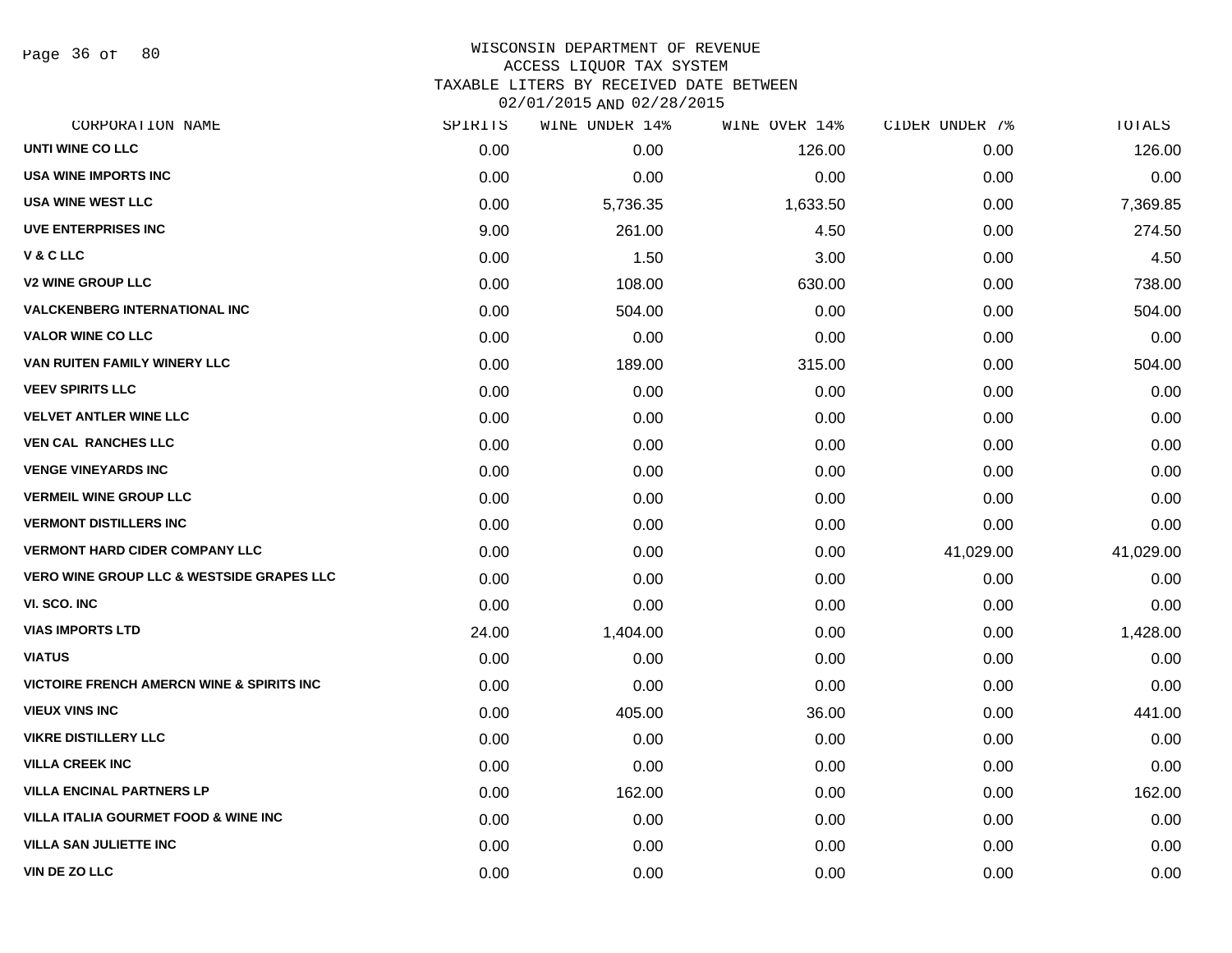Page 37 of 80

| CORPORATION NAME                               | SPIRITS | WINE UNDER 14% | WINE OVER 14% | CIDER UNDER 7% | TOTALS   |
|------------------------------------------------|---------|----------------|---------------|----------------|----------|
| <b>VIN DIVINO LTD</b>                          | 0.00    | 0.00           | 0.00          | 0.00           | 0.00     |
| <b>VIN-TELLIGENCE LLC</b>                      | 0.00    | 0.00           | 0.00          | 0.00           | 0.00     |
| <b>VINA ROBLES INC</b>                         | 0.00    | 83.21          | 49.93         | 0.00           | 133.14   |
| <b>VINAMERICAS INC</b>                         | 0.00    | 0.00           | 0.00          | 0.00           | 0.00     |
| <b>VINCENZO PADULA</b>                         | 0.00    | 0.00           | 0.00          | 0.00           | 0.00     |
| <b>VINE CLIFF WINERY INC</b>                   | 0.00    | 0.00           | 0.00          | 0.00           | 0.00     |
| <b>VINE CONNECTIONS LLC</b>                    | 0.00    | 180.00         | 133.92        | 0.00           | 313.92   |
| <b>VINEBURG LLC</b>                            | 0.00    | 0.00           | 189.00        | 0.00           | 189.00   |
| <b>VINEYARD 29 LLC</b>                         | 0.00    | 0.00           | 0.00          | 0.00           | 0.00     |
| <b>VINEYARD BRANDS LLC</b>                     | 0.00    | 0.00           | 0.00          | 0.00           | 0.00     |
| <b>VINEYARD VARIETIES INC</b>                  | 0.00    | 0.00           | 0.00          | 0.00           | 0.00     |
| <b>VINIFERA IMPORTS LTD</b>                    | 0.00    | 0.00           | 0.00          | 0.00           | 0.00     |
| <b>VINIFERA WINE COMPANY LLC</b>               | 0.00    | 0.00           | 0.00          | 0.00           | 0.00     |
| <b>VINO DEL SOL INC</b>                        | 0.00    | 702.00         | 0.00          | 0.00           | 702.00   |
| <b>VINO ET SPIRITUS LLC</b>                    | 0.00    | 0.00           | 0.00          | 0.00           | 0.00     |
| <b>VINO.COM LLC</b>                            | 135.00  | 927.00         | 468.00        | 0.00           | 1,530.00 |
| <b>VINOCOPIA INC</b>                           | 0.00    | 0.00           | 0.00          | 0.00           | 0.00     |
| <b>VINOVIA WINE GROUP INC</b>                  | 0.00    | 0.00           | 0.00          | 0.00           | 0.00     |
| <b>VINTAGE '59 IMPORTS LLC</b>                 | 0.00    | 0.00           | 0.00          | 0.00           | 0.00     |
| <b>VINTAGE POINT LLC</b>                       | 0.00    | 0.00           | 0.00          | 0.00           | 0.00     |
| <b>VINTURE WINE COMPANY LLC</b>                | 0.00    | 0.00           | 0.00          | 0.00           | 0.00     |
| <b>VINTUS LLC</b>                              | 2.25    | 1,422.00       | 229.50        | 0.00           | 1,653.75 |
| <b>VINUM CELLARS INC</b>                       | 0.00    | 0.00           | 0.00          | 0.00           | 0.00     |
| <b>VIRTUE HOLDINGS LLC</b>                     | 0.00    | 0.00           | 0.00          | 528.24         | 528.24   |
| <b>VISION WINE &amp; SPIRITS LLC</b>           | 18.93   | 0.00           | 0.00          | 0.00           | 18.93    |
| <b>WAGNER WINE COMPANY LLC</b>                 | 0.00    | 297.00         | 540.00        | 0.00           | 837.00   |
| <b>WALLA WALLA VINTNERS LLC</b>                | 0.00    | 0.00           | 0.00          | 0.00           | 0.00     |
| <b>WALTER HANSEL WINERY &amp; VINEYARD LLC</b> | 0.00    | 0.00           | 0.00          | 0.00           | 0.00     |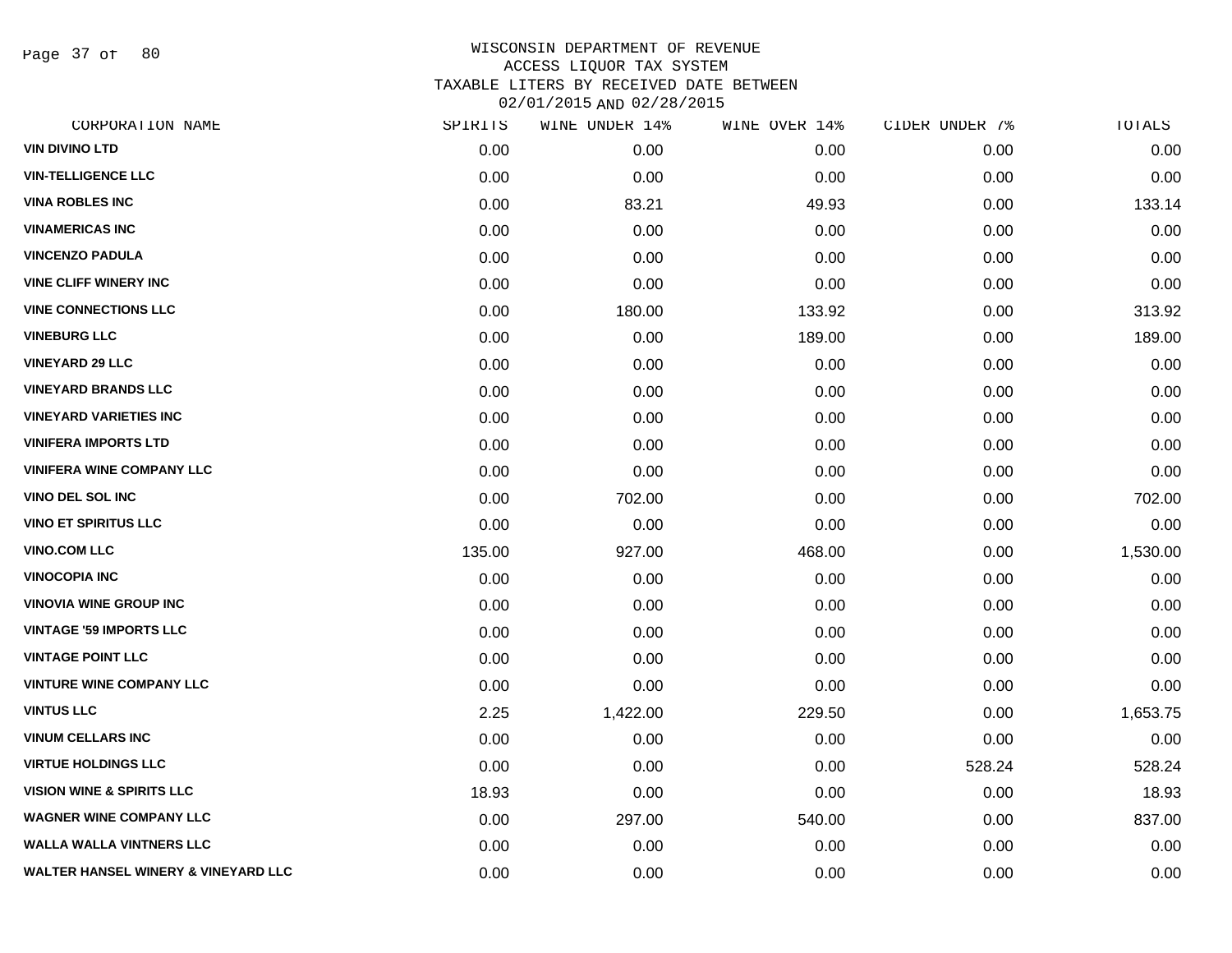| CORPORATION NAME                               | SPIRITS  | WINE UNDER 14% | WINE OVER 14% | CIDER UNDER 7% | TOTALS    |
|------------------------------------------------|----------|----------------|---------------|----------------|-----------|
| <b>WARWICK VALLEY WINE CO INC</b>              | 0.00     | 0.00           | 0.00          | 0.00           | 0.00      |
| <b>WEIBEL INCORPORATED</b>                     | 0.00     | 126.00         | 0.00          | 0.00           | 126.00    |
| <b>WEIN BAUER INC</b>                          | 24.00    | 15,113.06      | 0.00          | 0.00           | 15,137.06 |
| <b>WEST COAST WINE PARTNERS LLC</b>            | 0.00     | 0.00           | 0.00          | 0.00           | 0.00      |
| <b>WESTERN SPIRITS BEVERAGE LLC</b>            | 2,323.50 | 0.00           | 0.00          | 0.00           | 2,323.50  |
| <b>WEYGANDT-METZLER IMPORTING LTD</b>          | 0.00     | 1,009.26       | 0.00          | 0.00           | 1,009.26  |
| WHITE OAK VINEYARDS & WINERY LLC               | 0.00     | 0.00           | 0.00          | 0.00           | 0.00      |
| WHYTE AND MACKAY (AMERICAS) LIMITED LLC        | 328.50   | 0.00           | 0.00          | 0.00           | 328.50    |
| <b>WI INC</b>                                  | 0.00     | 0.00           | 0.00          | 0.00           | 0.00      |
| <b>WILD WOOD VINEYARD &amp; WINERY</b>         | 0.00     | 0.00           | 0.00          | 0.00           | 0.00      |
| <b>WILLAKENZIE ESTATE INC</b>                  | 0.00     | 0.00           | 0.00          | 0.00           | 0.00      |
| <b>WILLAMETTE VALLEY VINEYARDS INC</b>         | 0.00     | 252.00         | 63.00         | 0.00           | 315.00    |
| <b>WILLIAM GRANT &amp; SONS INC</b>            | 0.00     | 0.00           | 0.00          | 0.00           | 0.00      |
| <b>WILLIAM P KNUTTEL</b>                       | 0.00     | 0.00           | 0.00          | 0.00           | 0.00      |
| <b>WILLIAM STAVOLA</b>                         | 0.00     | 0.00           | 0.00          | 0.00           | 0.00      |
| <b>WILLIAM WOODRUFF</b>                        | 0.00     | 486.00         | 0.00          | 0.00           | 486.00    |
| <b>WILLIAM-HARRISON IMPORTS INC</b>            | 0.00     | 0.00           | 0.00          | 0.00           | 0.00      |
| <b>WILSON CREEK WINERY &amp; VINEYARDS INC</b> | 0.00     | 0.00           | 0.00          | 0.00           | 0.00      |
| <b>WILSON DANIELS LTD</b>                      | 5,285.40 | 1,180.50       | 397.50        | 0.00           | 6,863.40  |
| <b>WINE CREEK LLC</b>                          | 0.00     | 126.00         | 243.00        | 0.00           | 369.00    |
| <b>WINE HOOLIGANS LLC</b>                      | 0.00     | 936.00         | 441.00        | 0.00           | 1,377.00  |
| <b>WINE IN-MOTION LLC</b>                      | 0.00     | 0.00           | 0.00          | 0.00           | 0.00      |
| <b>WINE WINE SITUATION LLC</b>                 | 0.00     | 0.00           | 0.00          | 0.00           | 0.00      |
| <b>WINEBOW, INC</b>                            | 0.00     | $-1,012.50$    | 229.50        | 0.00           | $-783.00$ |
| <b>WINEPLAYGROUND.COM INC</b>                  | 0.00     | 0.00           | 0.00          | 0.00           | 0.00      |
| <b>WINERIES &amp; SELECT PRODUCTS LLC</b>      | 0.00     | 72.00          | 279.00        | 0.00           | 351.00    |
| <b>WINERY AT BLACK STAR FARMS LLC</b>          | 0.00     | 0.00           | 0.00          | 0.00           | 0.00      |
| <b>WINERY EXCHANGE, INC.</b>                   | 0.00     | 2,709.00       | 0.00          | 0.00           | 2,709.00  |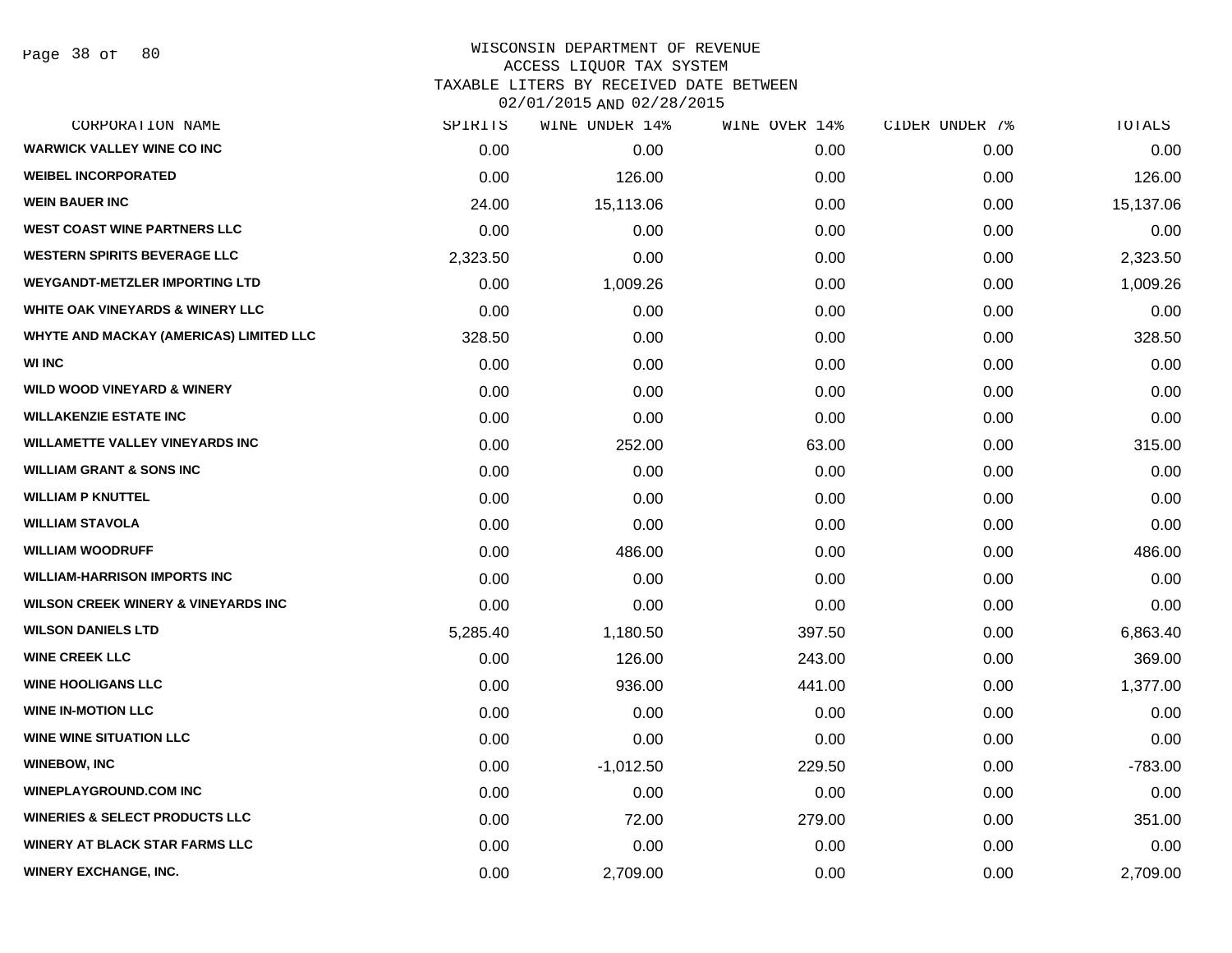Page 39 of 80

#### WISCONSIN DEPARTMENT OF REVENUE ACCESS LIQUOR TAX SYSTEM TAXABLE LITERS BY RECEIVED DATE BETWEEN

02/01/2015 AND 02/28/2015

| CORPORATION NAME                   | SPIRITS      | WINE UNDER 14% | WINE OVER 14% | CIDER UNDER 7% | TOTALS       |
|------------------------------------|--------------|----------------|---------------|----------------|--------------|
| <b>WINES OF FRANCE INC</b>         | 0.00         | 0.00           | 0.00          | 0.00           | 0.00         |
| <b>WINES UNLIMITED INC</b>         | 0.00         | 9.00           | 0.00          | 0.00           | 9.00         |
| <b>WINESELLERS LTD</b>             | 0.00         | 2,269.50       | 0.00          | 0.00           | 2,269.50     |
| <b>WIRTZ BEVERAGE ILLINOIS LLC</b> | 0.00         | 0.00           | 0.00          | 0.00           | 0.00         |
| <b>WOODSHED BEVERAGE LLC</b>       | 0.00         | 0.00           | 0.00          | 0.00           | 0.00         |
| <b>WOODSON WINES LLC</b>           | 0.00         | 0.00           | 0.00          | 0.00           | 0.00         |
| <b>WYOMING WHISKEY INC</b>         | 0.00         | 0.00           | 0.00          | 0.00           | 0.00         |
| YAEGAKI CORPORATION OF USA         | 0.00         | 396.00         | 187.20        | 0.00           | 583.20       |
| YELLOW ROSE DISTILLING LLC         | 0.00         | 0.00           | 0.00          | 0.00           | 0.00         |
| <b>ZD WINES LLC</b>                | 0.00         | 0.00           | 0.00          | 0.00           | 0.00         |
| <b>ZEILER SPIRITS LLC</b>          | 0.00         | 0.00           | 0.00          | 0.00           | 0.00         |
| <b>ZEPALTAS WINES LLC</b>          | 0.00         | 5,616.00       | 0.00          | 0.00           | 5,616.00     |
| <b>ZONIN USA INC</b>               | 0.00         | 0.00           | 0.00          | 0.00           | 0.00         |
| TOTAL LITERS FOR 2/28/2015         | 2,889,656.78 | 3,283,292.01   | 193,370.36    | 284,645.46     | 6,650,964.61 |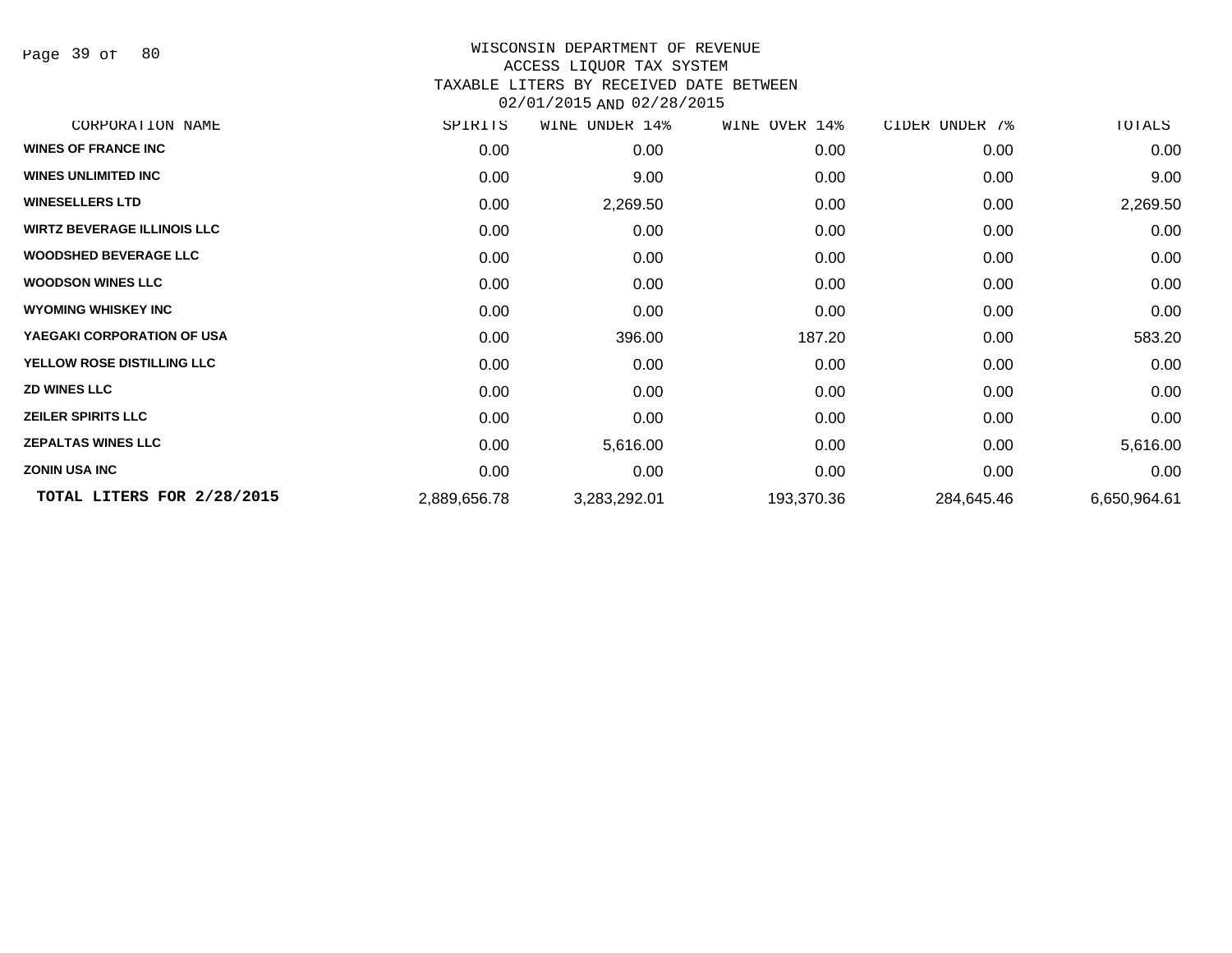Page 40 of 80

# WISCONSIN DEPARTMENT OF REVENUE ACCESS LIQUOR TAX SYSTEM TAXABLE LITERS BY RECEIVED DATE BETWEEN 02/01/2015 AND 02/28/2015

**IN STATE WHOLESALER (W) ALLSTATE LIQUOR & WINE COMPANY, INC.**  $0.00$   $0.00$   $0.00$   $0.00$   $0.00$   $0.00$   $0.00$   $0.00$   $0.00$   $0.00$   $0.00$   $0.00$ **AMPHORAE, LLC** 0.00 0.00 0.00 0.00 0.00 **ARCADIA BEVERAGE COMPANY** 0.00 0.00 0.00 0.00 0.00 **AVA WINE & SPIRITS LLC** 0.00 3,855.00 0.00 0.00 3,855.00 **BADGER DISTRIBUTING OF MILWAUKEE LLC** 0.00 0.00 0.00 0.00 0.00 **BADGER LIQUOR CO INC** 118,994.10 0.00 0.00 0.00 118,994.10 **BADGER STATE WINERY COOPERATIVE** 0.00 0.00 0.00 0.00 0.00 **BADGER WINE & SPIRITS LLC**  $\begin{array}{ccc} 0.00 & 0.00 & 0.00 \\ 0.00 & 0.00 & 0.00 \end{array}$ **BEECHWOOD DISTRIBUTORS, INC.** 0.00 0.00 0.00 -40.00 -40.00 **BEER CAPITOL DISTRIBUTING, INC.** 0.00 0.00 0.00 0.00 0.00 **BILL'S DISTRIBUTING, LTD.** 0.00 0.00 0.00 0.00 0.00 **BRANT T NEHMER** 0.00 0.00 0.00 0.00 0.00 **C.J.W., INC.** 6.00 **0.00 0.00 0.00 0.00 0.00 0.00 0.00 0.00 0.00 0.00 0.00 0.00 0.00 0.00 CAPITOL-HUSTING COMPANY, INC.** 4,848.00 13,945.50 4,248.00 0.00 23,041.50 **CARMAN MARKETING & SALES LLC** 0.00 0.00 0.00 0.00 0.00 **CATHRINE BENNETT** 0.00 0.00 0.00 0.00 0.00 **CENTRAL BEER DISTRIBUTORS, INC.** 0.00 0.00 0.00 0.00 0.00 **DE PERE LIQUOR CO LLC** 0.00 0.00 0.00 0.00 0.00 **DEAN DISTRIBUTING, INC.** 0.00 0.00 0.00 0.00 0.00 **DEAN DISTRIBUTING, INC.** 0.00 0.00 0.00 0.00 0.00 **DEWITT'S CHURCH GOODS INC**  $0.00$   $0.00$   $0.00$   $0.00$   $0.00$   $0.00$   $0.00$   $0.00$   $0.00$   $0.00$   $0.00$   $0.00$   $0.00$   $0.00$   $0.00$   $0.00$   $0.00$   $0.00$   $0.00$   $0.00$   $0.00$   $0.00$   $0.00$   $0.00$   $0.00$   $0.00$   $0.00$   $0.00$ **DRUNK DADDY DISTRIBUTION LLC** 0.00 0.00 0.00 0.00 0.00 **ELIZABETH G KARANDANIS** 0.00 0.00 0.00 0.00 0.00 **FABIANO BROTHERS - WISCONSIN LLC** 0.00 0.00 0.00 0.00 0.00 **FAUSTO FIORAVANTI** 0.00 0.00 0.00 0.00 0.00 CORPORATION NAME SPIRITS WINE UNDER 14% WINE OVER 14% CIDER UNDER 7% TOTALS

**FLANIGAN DISTRIBUTING OF DOOR COUNTY, INC.**  $0.00$   $0.00$   $0.00$   $0.00$   $0.00$   $0.00$   $0.00$   $0.00$   $0.00$   $0.00$   $0.00$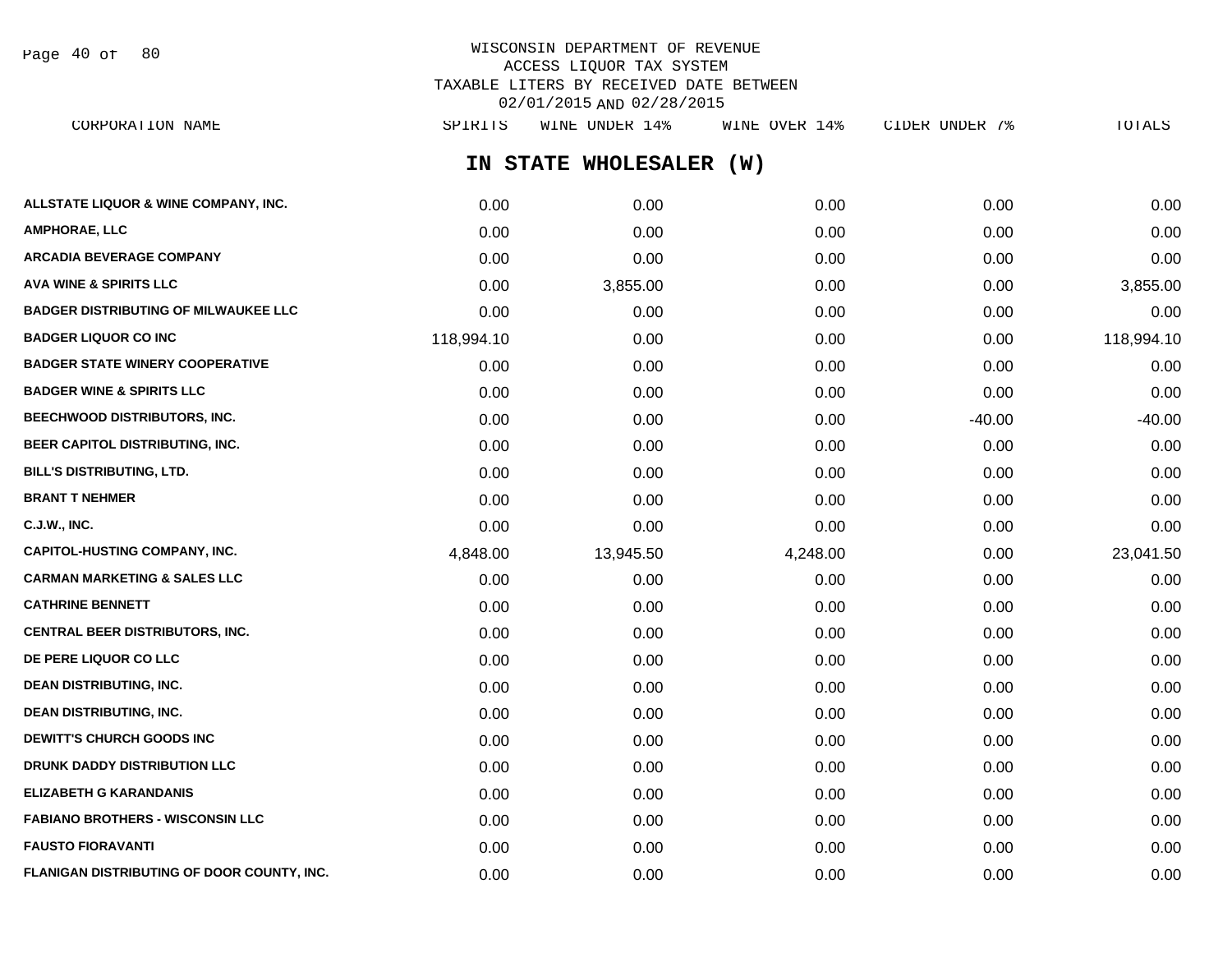Page 41 of 80

| CORPORATION NAME                             | SPIRITS   | WINE UNDER 14% | WINE OVER 14% | CIDER UNDER 7% | TOTALS      |
|----------------------------------------------|-----------|----------------|---------------|----------------|-------------|
| <b>FOUR SEASONS BEER DISTRIBUTORS INC.</b>   | 0.00      | 0.00           | 0.00          | $-468.39$      | $-468.39$   |
| <b>FRANK BEER DISTRIBUTORS, INC.</b>         | 0.00      | 0.00           | 0.00          | 0.00           | 0.00        |
| <b>FRANK LIQUOR COMPANY, INC.</b>            | 30,394.22 | 11,735.40      | 0.00          | 0.00           | 42,129.62   |
| <b>FRANK LIQUORS OF LA CROSSE, INC.</b>      | 0.00      | 0.00           | 0.00          | 0.00           | 0.00        |
| <b>GB SALES MILWAUKEE, INC.</b>              | 0.00      | 0.00           | 0.00          | 0.00           | 0.00        |
| <b>GENERAL BEER DISTRIBUTORS CO.</b>         | 0.00      | 0.00           | 0.00          | 0.00           | 0.00        |
| <b>GENERAL BEER-NORTHEAST INC</b>            | 0.00      | 0.00           | 0.00          | 0.00           | 0.00        |
| <b>GENERAL BEER-NORTHEAST INC</b>            | 0.00      | 0.00           | 0.00          | 0.00           | 0.00        |
| <b>GENERAL BEER-NORTHWEST, INC.</b>          | 0.00      | 0.00           | 0.00          | 0.00           | 0.00        |
| <b>GENERAL BEER-NORTHWEST, INC.</b>          | 0.00      | 0.00           | 0.00          | 0.00           | 0.00        |
| <b>GENERAL BEVERAGE SALES CO- OSHKOSH</b>    | 0.00      | 10,800.00      | 0.00          | 0.00           | 10,800.00   |
| <b>GENERAL BEVERAGE SALES CO.</b>            | 0.00      | 38,470.12      | 1,321.50      | 0.00           | 39,791.62   |
| <b>GENERAL BEVERAGE SALES CO.- MILWAUKEE</b> | 0.00      | 105,710.01     | 954.00        | 0.00           | 106,664.01  |
| <b>GLORIA R RAGSDALE</b>                     | 0.00      | 0.00           | 0.00          | 0.00           | 0.00        |
| <b>GVARDIA LLC</b>                           | 450.00    | 0.00           | 0.00          | 0.00           | 450.00      |
| <b>HENDRICKS BEVERAGE, INC.</b>              | 0.00      | 0.00           | 0.00          | 0.00           | 0.00        |
| <b>IMPORT! WINES, INC.</b>                   | 0.00      | 0.00           | 0.00          | 0.00           | 0.00        |
| <b>IRL, INCORPORATED</b>                     | 0.00      | 2,520.00       | 0.00          | 0.00           | 2,520.00    |
| <b>JACQUES VIEAU, INC.</b>                   | 0.00      | 0.00           | 0.00          | 0.00           | 0.00        |
| <b>JANDRAIN RELIGIOUS SUPPLY, INC.</b>       | 0.00      | $-805.75$      | $-90.00$      | 0.00           | $-895.75$   |
| <b>JANSEN INTERNATIONAL LLC</b>              | 450.00    | 2,484.00       | 774.00        | 0.00           | 3,708.00    |
| <b>JAW PROPERTIES LLC</b>                    | 0.00      | $-225.00$      | 0.00          | 0.00           | $-225.00$   |
| <b>JOHN J COLLETTI</b>                       | 0.00      | $-2,254.50$    | 0.00          | 0.00           | $-2,254.50$ |
| JOHNSON BROTHERS OF WISCONSIN INC            | 7,654.80  | 20,812.85      | $-276.00$     | 0.00           | 28,191.65   |
| JOHNSON BROTHERS OF WISCONSIN INC            | $-360.00$ | $-99.00$       | 0.00          | 0.00           | $-459.00$   |
| JOHNSON DISTRIBUTING, INC.                   | 0.00      | 0.00           | 0.00          | 0.00           | 0.00        |
| <b>JOYVINE LLC</b>                           | 0.00      | 0.00           | 0.00          | 0.00           | 0.00        |
| KAY BEER DISTRIBUTING, INC.                  | 0.00      | 0.00           | 0.00          | 0.00           | 0.00        |
|                                              |           |                |               |                |             |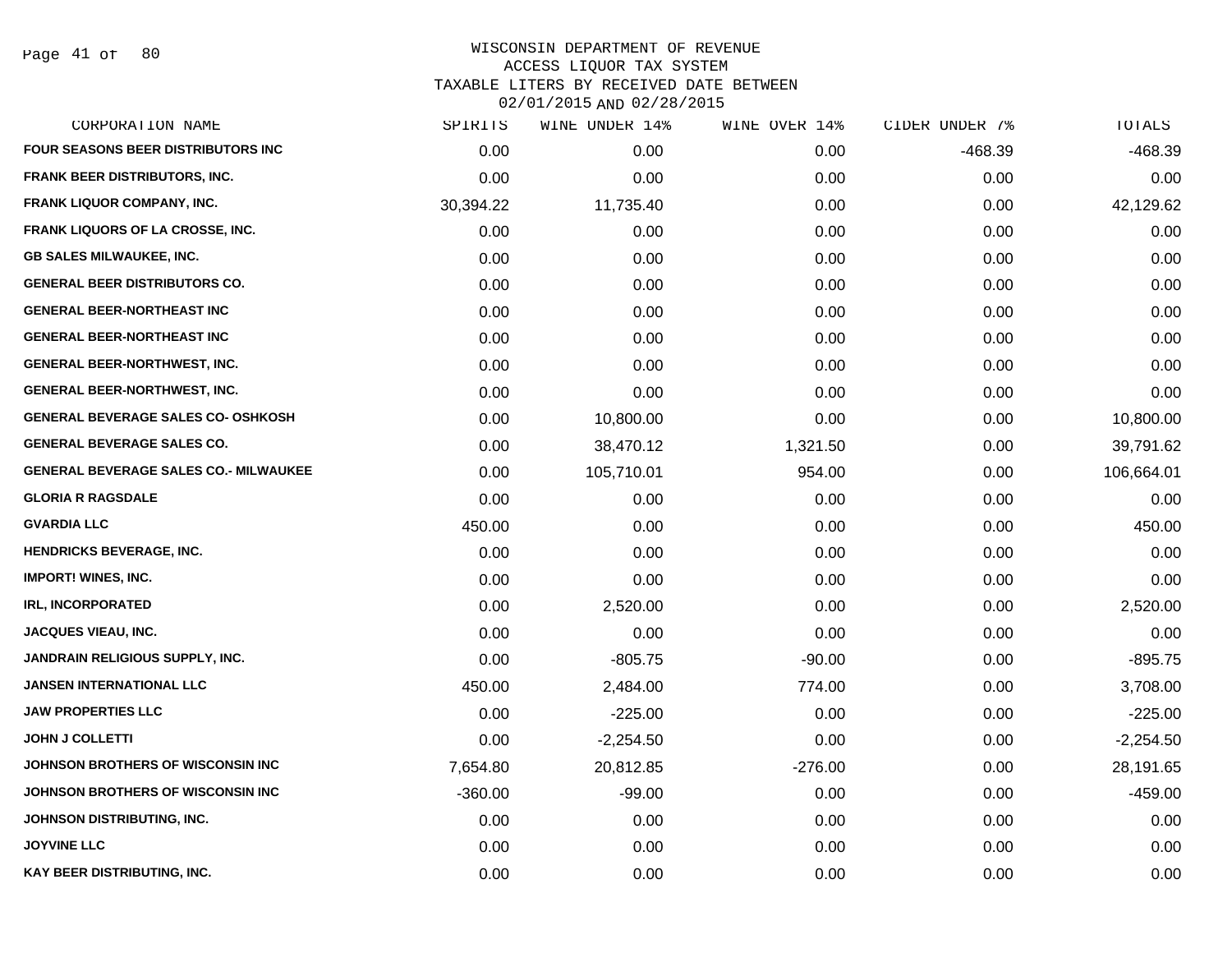Page 42 of 80

| CORPORATION NAME                         | SPIRITS     | WINE UNDER 14% | WINE OVER 14% | CIDER UNDER 7% | <b>TOTALS</b> |
|------------------------------------------|-------------|----------------|---------------|----------------|---------------|
| <b>L'EFT BANK WINE COMPANY LIMITED</b>   | 0.00        | 8,720.50       | 858.00        | 0.00           | 9,578.50      |
| LA CROSSE BEVERAGE LLC                   | 0.00        | 0.00           | 0.00          | 0.00           | 0.00          |
| LA RIOJA RESTAURANT LLC                  | 0.00        | 0.00           | 0.00          | 0.00           | 0.00          |
| <b>LARRY'S DISTRIBUTING CO., INC.</b>    | 0.00        | 0.00           | 0.00          | 0.00           | 0.00          |
| <b>LEAMON MERCANTILE CO. CORP</b>        | 0.00        | 0.00           | 0.00          | 0.00           | 0.00          |
| LEE BEVERAGE OF WISCONSIN LLC            | 0.00        | 0.00           | 0.00          | 0.00           | 0.00          |
| LEE BEVERAGE OF WISCONSIN LLC            | 0.00        | 0.00           | 0.00          | 0.00           | 0.00          |
| <b>LESLIE HUISMAN</b>                    | 0.00        | 0.00           | 0.00          | 0.00           | 0.00          |
| LETRAH INTERNATIONAL CORPORATION         | 0.00        | 0.00           | 0.00          | 0.00           | 0.00          |
| LO DUCA BROS., INC.                      | 0.00        | $-3,357.00$    | 0.00          | 0.00           | $-3,357.00$   |
| <b>LORI SCOTT</b>                        | 0.00        | 0.00           | 0.00          | 0.00           | 0.00          |
| LOS ALTOS AGAVE DISTRIBUTOR INC          | 0.00        | 0.00           | 0.00          | 0.00           | 0.00          |
| <b>M SHIRAZ LLC</b>                      | 0.00        | 0.00           | 0.00          | 0.00           | 0.00          |
| <b>MARCO BRUZZI</b>                      | 0.00        | 0.00           | 0.00          | 0.00           | 0.00          |
| <b>MIDWEST SALES &amp; SERVICE, INC.</b> | 0.00        | 0.00           | 0.00          | 0.00           | 0.00          |
| MILLER BEER OF THE NORTHWOODS, INC.      | 0.00        | 0.00           | 0.00          | 0.00           | 0.00          |
| <b>NOELKE DISTRIBUTORS, INC.</b>         | 0.00        | 0.00           | 0.00          | 0.00           | 0.00          |
| <b>NORTHWEST BEVERAGES, INC.</b>         | 0.00        | 0.00           | 0.00          | 0.00           | 0.00          |
| <b>NOUVEAU VENTURES LLC</b>              | $-6.00$     | 3,645.00       | 180.00        | 0.00           | 3,819.00      |
| OTT SCHWEITZER DISTRIBUTORSHIP, INC.     | 0.00        | 0.00           | 0.00          | 0.00           | 0.00          |
| <b>PARK RIDGE DISTRIBUTING, INC.</b>     | 0.00        | 0.00           | 0.00          | 0.00           | 0.00          |
| PEHLER DISTRIBUTING, INC.                | 0.00        | 0.00           | 0.00          | 0.00           | 0.00          |
| PHILLIPS DISTRIBUTING CORPORATION        | 0.00        | 0.00           | 0.00          | 0.00           | 0.00          |
| PHILLIPS WINE COMPANY                    | 0.00        | 0.00           | 0.00          | 0.00           | 0.00          |
| PHILLY'S PREMIUM BEVERAGES LLC           | $-2,461.50$ | 0.00           | 0.00          | 0.00           | $-2,461.50$   |
| PURE WINE WISCONSIN INC                  | 0.00        | 0.00           | 0.00          | 0.00           | 0.00          |
| <b>PURPLE FEET WINES, LLC</b>            | 0.00        | 8,910.00       | 0.00          | 0.00           | 8,910.00      |
| RANGE BEVERAGE, INCORPORATED             | 0.00        | 0.00           | 0.00          | 0.00           | 0.00          |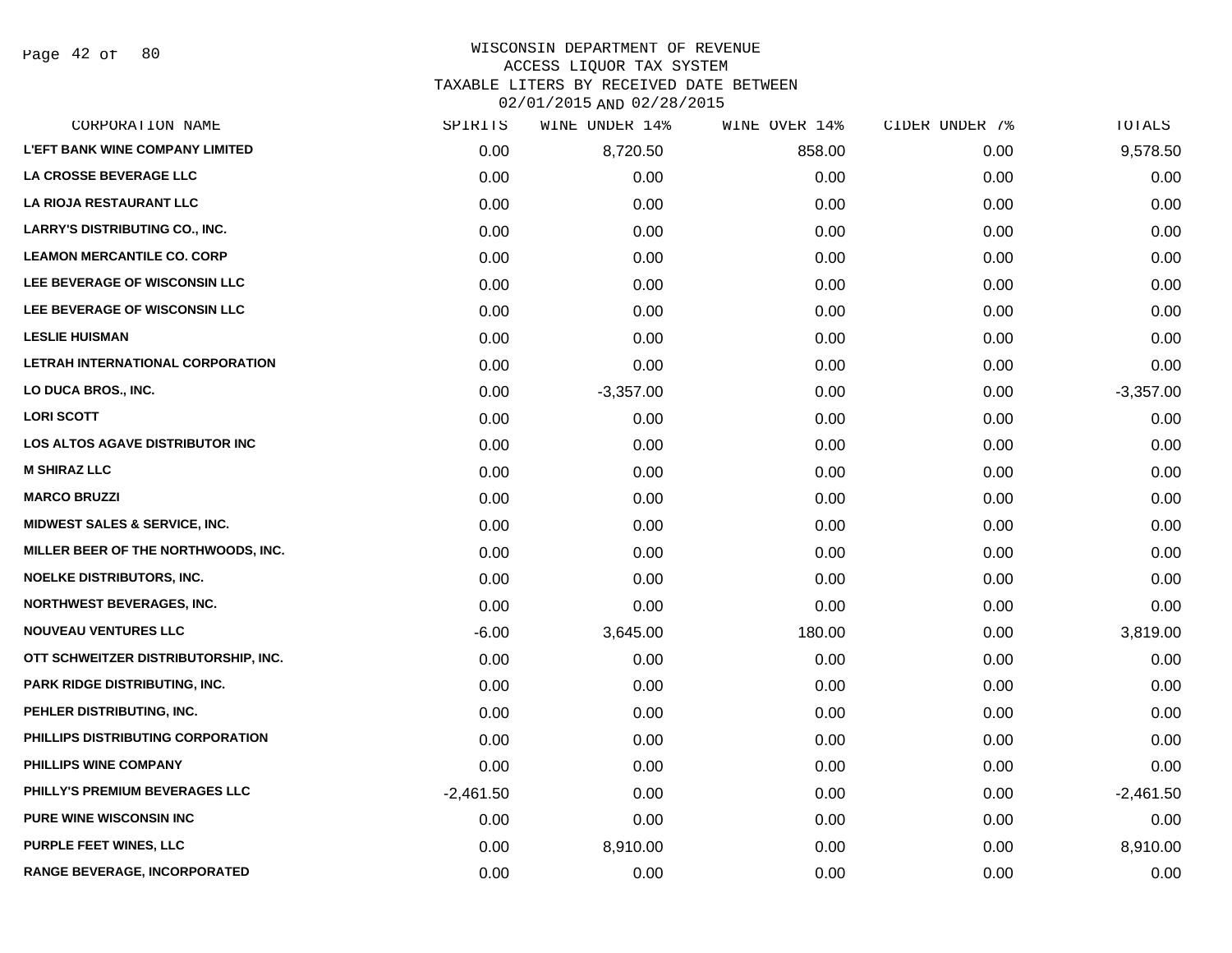Page 43 of 80

| SPIRITS    |             | WINE OVER 14%  | CIDER UNDER 7% | TOTALS      |
|------------|-------------|----------------|----------------|-------------|
| 0.00       | 0.00        | 0.00           | 0.00           | 0.00        |
| 0.00       | 0.00        | 0.00           | 0.00           | 0.00        |
| 0.00       | 0.00        | 0.00           | 0.00           | 0.00        |
| 0.00       | 0.00        | 0.00           | 0.00           | 0.00        |
| 0.00       | 0.00        | 0.00           | 0.00           | 0.00        |
| 0.00       | 22,361.26   | 126.00         | 0.00           | 22,487.26   |
| 0.00       | 0.00        | 0.00           | 0.00           | 0.00        |
| 0.00       | 0.00        | 0.00           | 0.00           | 0.00        |
| 0.00       | 0.00        | 0.00           | $-25.55$       | $-25.55$    |
| 0.00       | 0.00        | 0.00           | 0.00           | 0.00        |
| 0.00       | 0.00        | 0.00           | 0.00           | 0.00        |
| 0.00       | 0.00        | 0.00           | 0.00           | 0.00        |
| 0.00       | 708.00      | 324.00         | 0.00           | 1,032.00    |
| 0.00       | 0.00        | 0.00           | 0.00           | 0.00        |
| 0.00       | 0.00        | 0.00           | 0.00           | 0.00        |
| 22,258.60  | 13,251.79   | 504.00         | 0.00           | 36,014.39   |
| 0.00       | 0.00        | 0.00           | 0.00           | 0.00        |
| 0.00       | 0.00        | 0.00           | 0.00           | 0.00        |
| 0.00       | 0.00        | 0.00           | 0.00           | 0.00        |
| 0.00       | 0.00        | 0.00           | 0.00           | 0.00        |
| 0.00       | $-4,780.53$ | 0.00           | 0.00           | $-4,780.53$ |
| 0.00       | 0.00        | 0.00           | 0.00           | 0.00        |
| 0.00       | 0.00        | 0.00           | 0.00           | 0.00        |
| 182,222.22 | 256,407.65  | 8,923.50       | $-533.94$      | 447,019.43  |
|            |             | WINE UNDER 14% |                |             |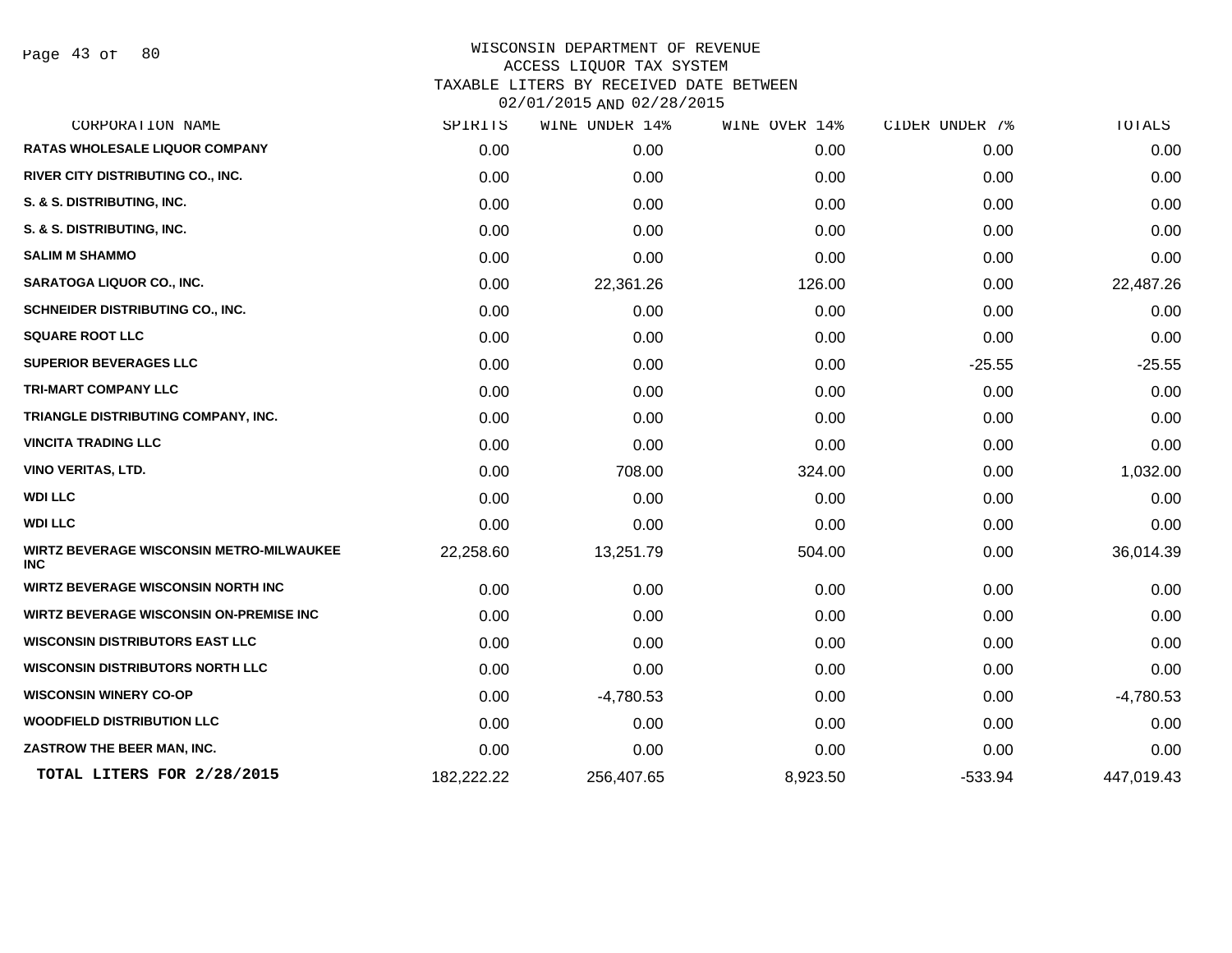WISCONSIN DEPARTMENT OF REVENUE ACCESS LIQUOR TAX SYSTEM TAXABLE LITERS BY RECEIVED DATE BETWEEN 02/01/2015 AND 02/28/2015 CORPORATION NAME SPIRITS WINE UNDER 14% WINE OVER 14% CIDER UNDER 7% TOTALS Page 44 of 80

**IN STATE MANUFACTURER (WM)**

| 45TH PARALLEL SPIRITS, LLC              | 0.00     | 0.00     | 0.00  | 0.00       | 0.00       |
|-----------------------------------------|----------|----------|-------|------------|------------|
| <b>ACE ETHANOL LLC</b>                  | 0.00     | 0.00     | 0.00  | 0.00       | 0.00       |
| <b>AEPPELTREOW INC</b>                  | 0.00     | 0.00     | 0.00  | 0.00       | 0.00       |
| <b>B &amp; E DISTILLERY INC.</b>        | 0.00     | 0.00     | 0.00  | 0.00       | 0.00       |
| <b>BRIAN SAMMONS</b>                    | 492.78   | 0.00     | 0.00  | 0.00       | 492.78     |
| <b>C &amp; N CORPORATION</b>            | 683.98   | 0.00     | 0.00  | 0.00       | 683.98     |
| <b>CENTRAL STANDARD LLC</b>             | 0.00     | 0.00     | 0.00  | 0.00       | 0.00       |
| <b>CLOVER MEADOW LLC</b>                | 0.00     | 0.00     | 0.00  | 0.00       | 0.00       |
| DEATH'S DOOR DISTILLERY LLC             | 5,518.50 | 0.00     | 0.00  | 0.00       | 5,518.50   |
| <b>DISTILLERY PARTNERS, LLC</b>         | 0.00     | 0.00     | 0.00  | 0.00       | 0.00       |
| DRIFTLESS GLEN DISTILLERY LLC           | 0.00     | 0.00     | 0.00  | 0.00       | 0.00       |
| <b>EMCO CHEMICAL DISTRIBUTORS, INC.</b> | 0.00     | 0.00     | 0.00  | 0.00       | 0.00       |
| <b>GLOBAL DISTILLERS SRL LLC</b>        | 4,883.91 | 0.00     | 0.00  | 0.00       | 4,883.91   |
| <b>GRANT J VAN DRIEST</b>               | 0.00     | 0.00     | 0.00  | 0.00       | 0.00       |
| <b>GREAT LAKES DISTILLERY LLC</b>       | 1,228.50 | 0.00     | 0.00  | 0.00       | 1,228.50   |
| <b>HENDRICKS FAMILY DISTILLERY LLC</b>  | 31.49    | 0.00     | 0.00  | 0.00       | 31.49      |
| <b>MATTHEW RICK</b>                     | 42.59    | 675.01   | 64.50 | 0.00       | 782.10     |
| <b>MILLERCOORS LLC</b>                  | 0.00     | 8,480.69 | 0.00  | 109,280.90 | 117,761.59 |
| <b>NATHAN G GREENAWALT</b>              | 496.50   | 0.00     | 0.00  | 0.00       | 496.50     |
| <b>NORTHERN WATERS DISTILLERY LLC</b>   | 91.61    | 0.00     | 0.00  | 0.00       | 91.61      |
| <b>PERLICK FARMS LLC</b>                | 0.00     | 0.00     | 0.00  | 0.00       | 0.00       |
| PO CHOUA LO                             | 533.75   | 0.00     | 0.00  | 0.00       | 533.75     |
| <b>SENSIENT FLAVORS LLC</b>             | 0.00     | 0.00     | 0.00  | 0.00       | 0.00       |
| <b>ST CROIX SPIRITS LLC</b>             | 0.00     | 0.00     | 0.00  | 0.00       | 0.00       |
| THE NORTH WOODS DISTILLERY LLC          | 0.00     | 0.00     | 0.00  | 0.00       | 0.00       |
| WHITE WINTER WINERY INC                 | 0.00     | 0.00     | 0.00  | 0.00       | 0.00       |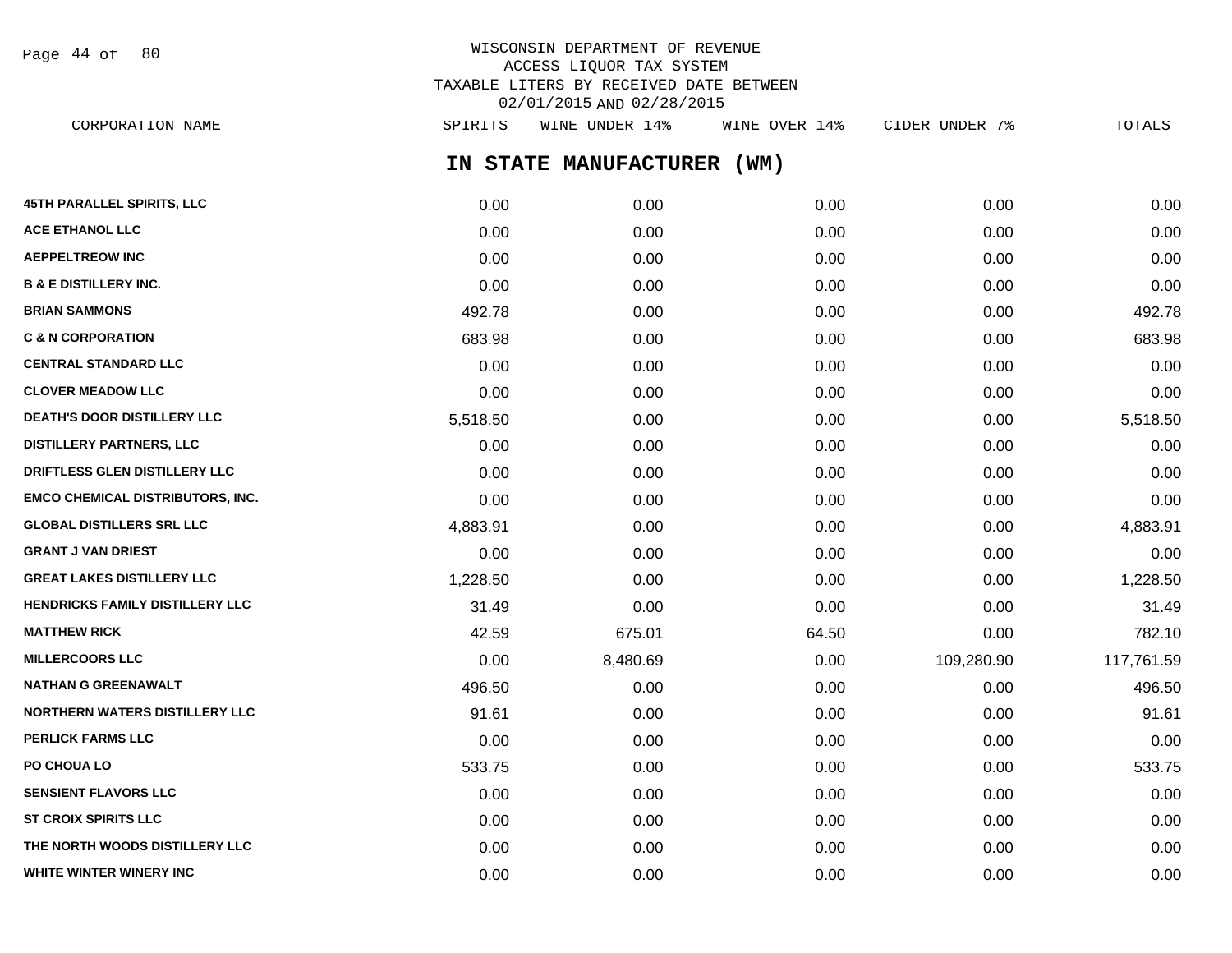| Page | 45 of |  | 80 |
|------|-------|--|----|
|------|-------|--|----|

| CORPORATION NAME                | SPIRITS   | UNDER 14%<br>WINE | WINE OVER 14% | CIDER UNDER 7% | TOTALS     |
|---------------------------------|-----------|-------------------|---------------|----------------|------------|
| <b>WOLLERSHEIM WINERY, INC.</b> | 13.10     | 0.00              | 0.00          | 0.00           | 13.10      |
| YAHARA BAY DISTILLERS, INC.     | .925.83   | 0.00              | 0.00          | 0.00           | 925.83, ا  |
| TOTAL LITERS FOR 2/28/2015      | 15.942.54 | 9.155.70          | 64.50         | 109.280.90     | 134.443.64 |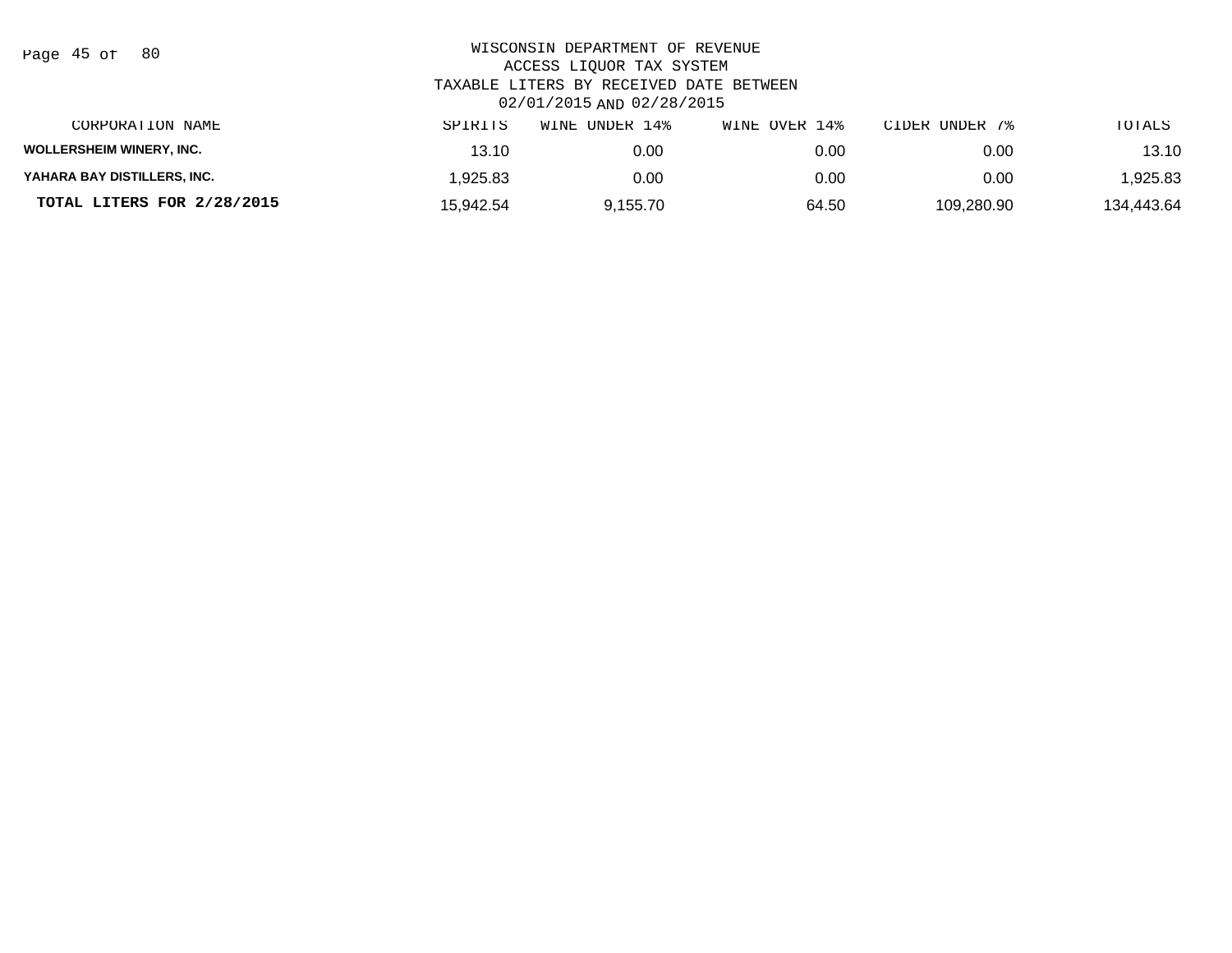Page 46 of 80

# WISCONSIN DEPARTMENT OF REVENUE ACCESS LIQUOR TAX SYSTEM TAXABLE LITERS BY RECEIVED DATE BETWEEN 02/01/2015 AND 02/28/2015

CORPORATION NAME SPIRITS WINE UNDER 14% WINE OVER 14% CIDER UNDER 7% TOTALS

# **IN STATE RECTIFIER (WR)**

| <b>45TH PARALLEL SPIRITS, LLC</b>      | 1,608.48   | 0.00    | 0.00 | 0.00 | 1,608.48   |
|----------------------------------------|------------|---------|------|------|------------|
| <b>ARTYS</b>                           | 7,096.22   | 0.00    | 0.00 | 0.00 | 7,096.22   |
| <b>CITY BREWING COMPANY, LLC</b>       | $-1.40$    | 0.00    | 0.00 | 0.00 | $-1.40$    |
| <b>DISTILLERY PARTNERS, LLC</b>        | 0.00       | 0.00    | 0.00 | 0.00 | 0.00       |
| <b>GALLOWAY COMPANY</b>                | 0.00       | 0.00    | 0.00 | 0.00 | 0.00       |
| <b>GREAT LAKES DISTILLERY LLC</b>      | 2,264.25   | 0.00    | 0.00 | 0.00 | 2,264.25   |
| <b>HENRY FARMS PRAIRIE SPIRITS LLC</b> | 0.00       | 0.00    | 0.00 | 0.00 | 0.00       |
| <b>MIDWEST CUSTOM BOTTLING LLC</b>     | 92,785.31  | $-9.00$ | 0.00 | 0.00 | 92,776.31  |
| <b>NATHAN G GREENAWALT</b>             | 0.00       | 0.00    | 0.00 | 0.00 | 0.00       |
| PO CHOUA LO                            | 102.21     | 0.00    | 0.00 | 0.00 | 102.21     |
| YAHARA BAY DISTILLERS, INC.            | 0.00       | 0.00    | 0.00 | 0.00 | 0.00       |
| TOTAL LITERS FOR 2/28/2015             | 103,855.07 | $-9.00$ | 0.00 | 0.00 | 103,846.07 |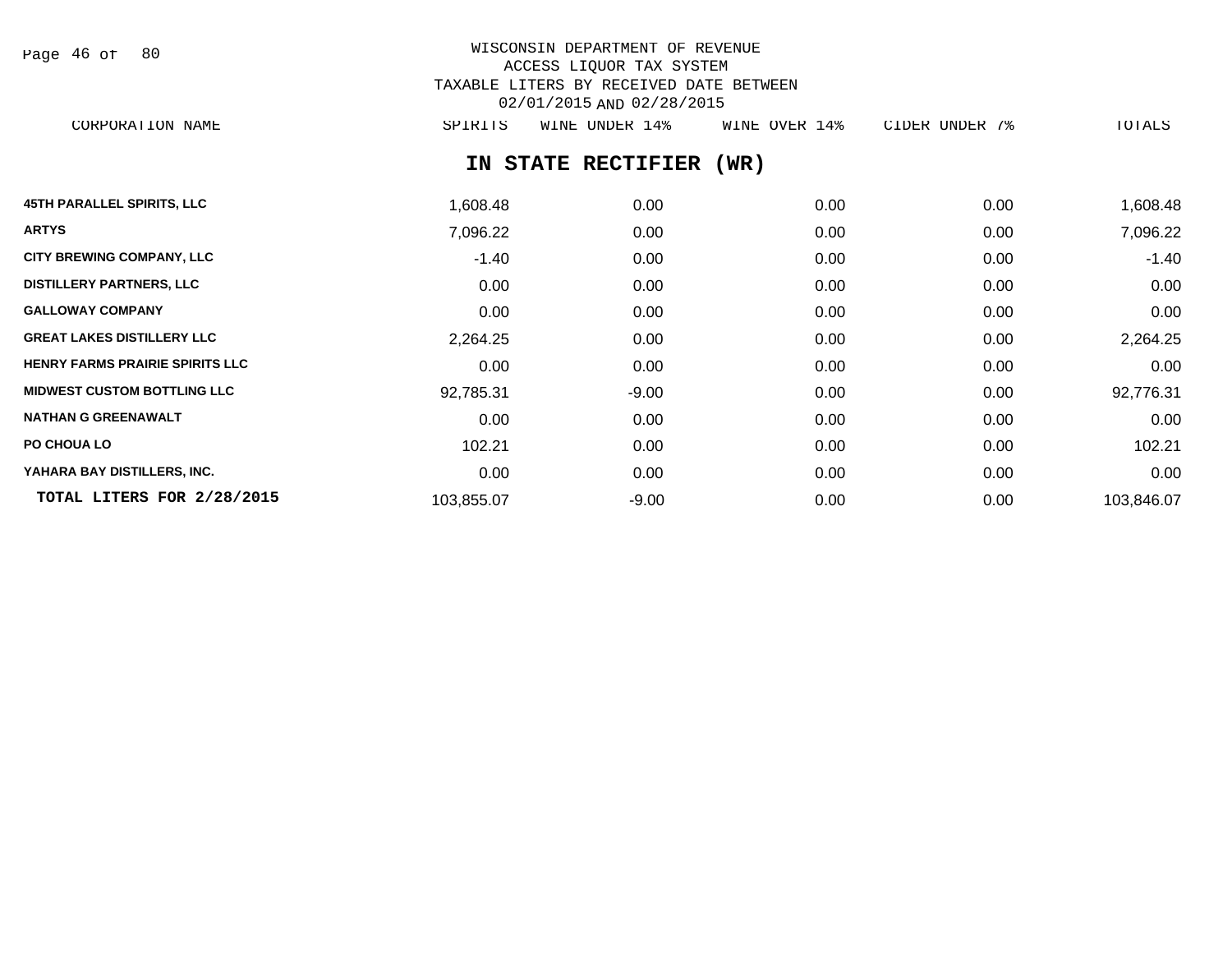Page 47 of 80

# WISCONSIN DEPARTMENT OF REVENUE ACCESS LIQUOR TAX SYSTEM TAXABLE LITERS BY RECEIVED DATE BETWEEN 02/01/2015 AND 02/28/2015

**IN STATE WINERY (WWI) AEPPELTREOW INC** 180.79 180.79 180.79 **ALL SISTERS WINERY INC** 0.00 0.00 0.00 0.00 0.00 **AUTUMN HARVEST WINERY LLC** 0.00 0.00 0.00 0.00 0.00 **BARABOO BLUFF WINERY, LLC** 0.00 47.24 0.00 0.00 47.24 **BAUER-KEARNS WINERY LLC** 0.00 0.00 0.00 0.00 0.00 **BAYFIELD WINERY, LTD.** 0.00 0.00 0.00 0.00 0.00 **BELLEVINEZ LLC** 0.00 0.00 0.00 0.00 0.00 **BLIND HORSE WINERY LLC** 0.00 0.00 0.00 0.00 0.00 **BOTHAM VINEYARDS, INC.** 0.00 2,948.83 0.00 0.00 2,948.83 **BRANCHES WINERY LLC** 0.00 0.00 0.00 0.00 0.00 **BRIGADOON FARM & WINERY LLC**  $0.00$   $0.00$   $0.00$   $0.00$   $0.00$   $0.00$   $0.00$   $0.00$   $0.00$   $0.00$   $0.00$   $0.00$   $0.00$ **BUZZ & BREW SHOP LLC**  $\begin{array}{ccccccc} 0.00 & 0.00 & 0.00 & 0.00 & 0.00 & 0.00 & 0.00 & 0.00 & 0.00 & 0.00 & 0.00 & 0.00 & 0.00 & 0.00 & 0.00 & 0.00 & 0.00 & 0.00 & 0.00 & 0.00 & 0.00 & 0.00 & 0.00 & 0.00 & 0.00 & 0.00 & 0.00 & 0.00 & 0.00 & 0.00 & 0.00 & 0.0$ **C & N CORPORATION** 0.00 0.00 0.00 0.00 0.00 **C & N CORPORATION** 0.00 10,881.47 249.76 0.00 11,131.23 **CAP -N- CORK'S LLC** 0.00 1,839.70 0.00 0.00 1,839.70 **CHATEAU ST CROIX WINERY & VINEYARD LLC** 0.00 18.75 49.88 0.00 68.63 **CIDER HOUSE OF WISCONSIN LLC**  $0.00$   $0.00$   $0.00$   $0.00$   $0.00$   $0.00$   $0.00$   $0.00$   $0.00$   $0.00$   $0.00$   $0.00$   $0.00$ **CLAY JAR HOLDINGS LLC** 0.00 386.64 194.83 0.00 581.47 **CLINTON CLINGERMAN** 0.00 99.10 0.00 0.00 99.10 **CLOVER MEADOW LLC** 0.00 0.00 0.00 0.00 0.00 **COLDSPRING OF WISCONSIN LLC** 0.00 0.00 0.00 0.00 0.00 **COLLEEN M BOS** 0.00 0.00 0.00 0.00 0.00 **CRAIG FLETCHER** 0.00 0.00 0.00 0.00 0.00 **DANZINGER VINEYARDS LLC** 0.00 28,757.65 0.00 0.00 28,757.65 **DIANA HOBSON** 0.00 4,471.32 0.00 0.00 4,471.32 CORPORATION NAME SPIRITS WINE UNDER 14% WINE OVER 14% CIDER UNDER 7% TOTALS

**EDWARD J RINK** 0.00 90.02 0.00 0.00 90.02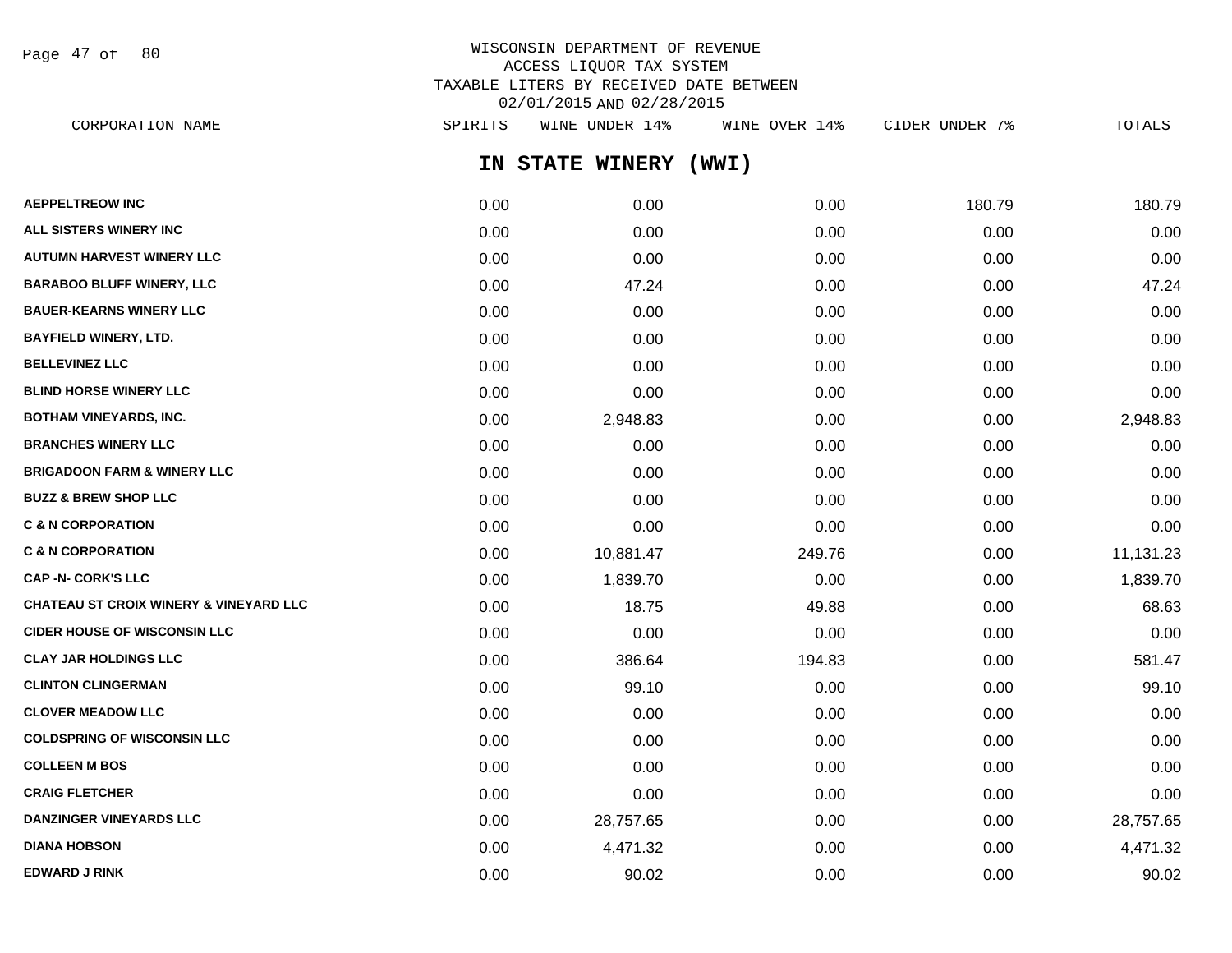Page 48 of 80

#### WISCONSIN DEPARTMENT OF REVENUE ACCESS LIQUOR TAX SYSTEM

TAXABLE LITERS BY RECEIVED DATE BETWEEN

02/01/2015 AND 02/28/2015

| CORPORATION NAME                        | SPIRITS | WINE UNDER 14% | WINE OVER 14% | CIDER UNDER 7% | TOTALS    |
|-----------------------------------------|---------|----------------|---------------|----------------|-----------|
| <b>ELISABETH W KLEIN</b>                | 0.00    | 0.00           | 0.00          | 0.00           | 0.00      |
| <b>FAWN CREEK WINERY LLC</b>            | 0.00    | 6,497.97       | 0.00          | 0.00           | 6,497.97  |
| <b>FERMENTING CELLARS LLC</b>           | 0.00    | 24.00          | 0.00          | 0.00           | 24.00     |
| FISHER KING WINERY, LLC                 | 0.00    | 1,790.49       | 0.00          | 0.00           | 1,790.49  |
| <b>FRESAR INC</b>                       | 0.00    | 111.67         | 0.00          | 0.00           | 111.67    |
| FRUIT OF THE WOODS WINE CELLAR, INC.    | 0.00    | 10,536.75      | 0.00          | 0.00           | 10,536.75 |
| <b>HALF KRAKT LLC</b>                   | 0.00    | 0.00           | 0.00          | 0.00           | 0.00      |
| HARBOR RIDGE WINERY INC.                | 0.00    | 0.00           | 0.00          | 0.00           | 0.00      |
| <b>HERDIE BAISDEN</b>                   | 0.00    | 0.00           | 0.00          | 0.00           | 0.00      |
| <b>HOOKSTONE INC.</b>                   | 0.00    | 205.97         | 11.62         | 0.00           | 217.59    |
| <b>ISLAND ORCHARD CIDER LLC</b>         | 0.00    | 0.00           | 0.00          | 1,838.56       | 1,838.56  |
| <b>JACKSON WINE LLC</b>                 | 0.00    | 1,633.93       | 122.96        | 0.00           | 1,756.89  |
| <b>JAMES PLOETZ</b>                     | 0.00    | 152.72         | 0.00          | 0.00           | 152.72    |
| <b>JEFFREY L STOEGER</b>                | 0.00    | 321.76         | 18.17         | 0.00           | 339.93    |
| <b>JORNY'S END LLC</b>                  | 0.00    | 386.11         | 0.00          | 0.00           | 386.11    |
| <b>JOSEPH CALLOW</b>                    | 0.00    | $-141.60$      | 0.00          | 0.00           | $-141.60$ |
| <b>JOSEPH CALLOW</b>                    | 0.00    | 1,931.30       | 0.00          | 0.00           | 1,931.30  |
| <b>JOSEPH STALLER</b>                   | 0.00    | 0.00           | 0.00          | 0.00           | 0.00      |
| <b>JOSEPH WYNIMKO</b>                   | 0.00    | 19.46          | 0.00          | 0.00           | 19.46     |
| <b>JULIE A ANDRZEJCZAK</b>              | 0.00    | 25.36          | 75.70         | 0.00           | 101.06    |
| <b>KEVIN BEHNKE</b>                     | 0.00    | 0.00           | 0.00          | 0.00           | 0.00      |
| <b>LAKE NOKOMIS CRANBERRIES INC</b>     | 0.00    | 0.00           | 0.00          | 0.00           | 0.00      |
| <b>LANDTA WINES LLC</b>                 | 0.00    | 681.37         | 0.00          | 0.00           | 681.37    |
| <b>LARSON &amp; LARSON</b>              | 0.00    | 712.49         | 0.00          | 0.00           | 712.49    |
| <b>LAUTENBACH'S ORCHARD COUNTRY INC</b> | 0.00    | 8,279.92       | 0.00          | 0.00           | 8,279.92  |
| <b>LEDGE STONE VINEYARDS LLC</b>        | 0.00    | 43.53          | 0.00          | 0.00           | 43.53     |
| <b>LOST ISLAND WINE LLC</b>             | 0.00    | 830.26         | 0.00          | 0.00           | 830.26    |
| LUNCH CREEK VINEYARDS LLC               | 0.00    | 0.00           | 0.00          | 0.00           | 0.00      |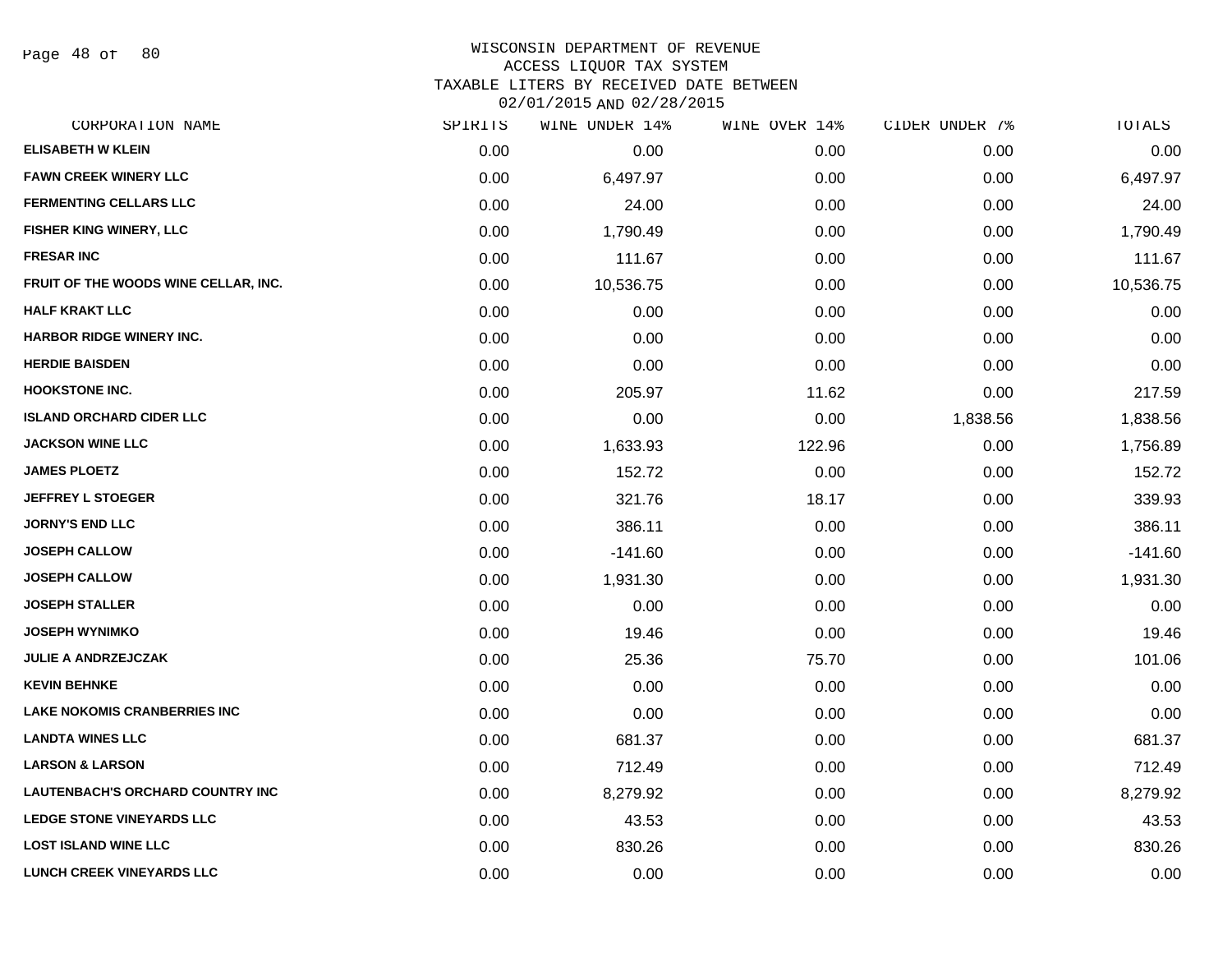Page 49 of 80

| CORPORATION NAME                                 | SPIRITS | WINE UNDER 14% | WINE OVER 14% | CIDER UNDER 7% | TOTALS   |
|--------------------------------------------------|---------|----------------|---------------|----------------|----------|
| <b>MARTIN E SELL</b>                             | 0.00    | 0.00           | 0.00          | 0.00           | 0.00     |
| <b>MARY BELLAZZINI</b>                           | 0.00    | 0.00           | 0.00          | 0.00           | 0.00     |
| <b>MATTHEW RICK</b>                              | 0.00    | 0.00           | 0.00          | 0.00           | 0.00     |
| <b>MERSHONIAN CIDERY LLC</b>                     | 0.00    | $-29.33$       | 0.00          | 0.00           | $-29.33$ |
| <b>MUNSON BRIDGE WINERY INC</b>                  | 0.00    | 0.00           | 0.00          | 0.00           | 0.00     |
| <b>MUSETTA WINERY, LLC</b>                       | 0.00    | 6,437.37       | 0.00          | 0.00           | 6,437.37 |
| <b>NORTHLEAF WINERY, LLC</b>                     | 0.00    | 1,069.49       | 29.26         | 0.00           | 1,098.75 |
| PARALLEL 44 VINEYARD & WINERY, INC.              | 0.00    | 1,296.01       | 0.00          | 0.00           | 1,296.01 |
| PARALLEL 44 VINEYARD & WINERY, INC.              | 0.00    | 405.00         | 0.00          | 0.00           | 405.00   |
| <b>PATRICK ARNDT</b>                             | 0.00    | 0.00           | 0.00          | 0.00           | 0.00     |
| <b>PAUL D ASPER</b>                              | 0.00    | 0.00           | 0.00          | 0.00           | 0.00     |
| <b>PAUL J FRANZEN</b>                            | 0.00    | 0.00           | 969.82        | 0.00           | 969.82   |
| <b>PIEPERTK LLC</b>                              | 0.00    | 67.49          | 0.00          | 0.00           | 67.49    |
| RED OAK VINEYARD INC                             | 0.00    | 0.00           | 0.00          | 0.00           | 0.00     |
| RIVER BEND VINEYARD & WINERY LLC                 | 0.00    | 0.00           | 0.00          | 0.00           | 0.00     |
| <b>ROBERT BORUCKI</b>                            | 0.00    | 0.00           | 0.00          | 0.00           | 0.00     |
| <b>ROBERT BORUCKI</b>                            | 0.00    | 0.00           | 0.00          | 0.00           | 0.00     |
| <b>ROCK N WOOL WINERY LLC</b>                    | 0.00    | 0.00           | 0.00          | 0.00           | 0.00     |
| <b>RUSHFORD MEADERY AND WINERY LLC</b>           | 0.00    | 0.00           | 0.00          | 0.00           | 0.00     |
| <b>RYAN PRELLWITZ</b>                            | 0.00    | 0.00           | 0.00          | 1,521.73       | 1,521.73 |
| S & J WINERY, LLC                                | 0.00    | 0.00           | 0.00          | 0.00           | 0.00     |
| <b>SANDSTONE RIDGE VINEYARD &amp; WINERY LLC</b> | 0.00    | 75.60          | 18.00         | 0.00           | 93.60    |
| <b>SANTA FE FUTURES, INC.</b>                    | 0.00    | 0.00           | 0.00          | 0.00           | 0.00     |
| <b>SEVEN HAWKS VINEYARDS LLC</b>                 | 0.00    | 0.00           | 0.00          | 0.00           | 0.00     |
| <b>SEVEN HAWKS VINEYARDS LLC</b>                 | 0.00    | 0.00           | 0.00          | 0.00           | 0.00     |
| <b>SHARON L PINGEL</b>                           | 0.00    | 0.00           | 0.00          | 0.00           | 0.00     |
| <b>SHERRY HARDIE</b>                             | 0.00    | 123.75         | 0.00          | 0.00           | 123.75   |
| <b>SIMON CREEK VINEYARD LLC</b>                  | 0.00    | 1,540.58       | 107.66        | 0.00           | 1,648.24 |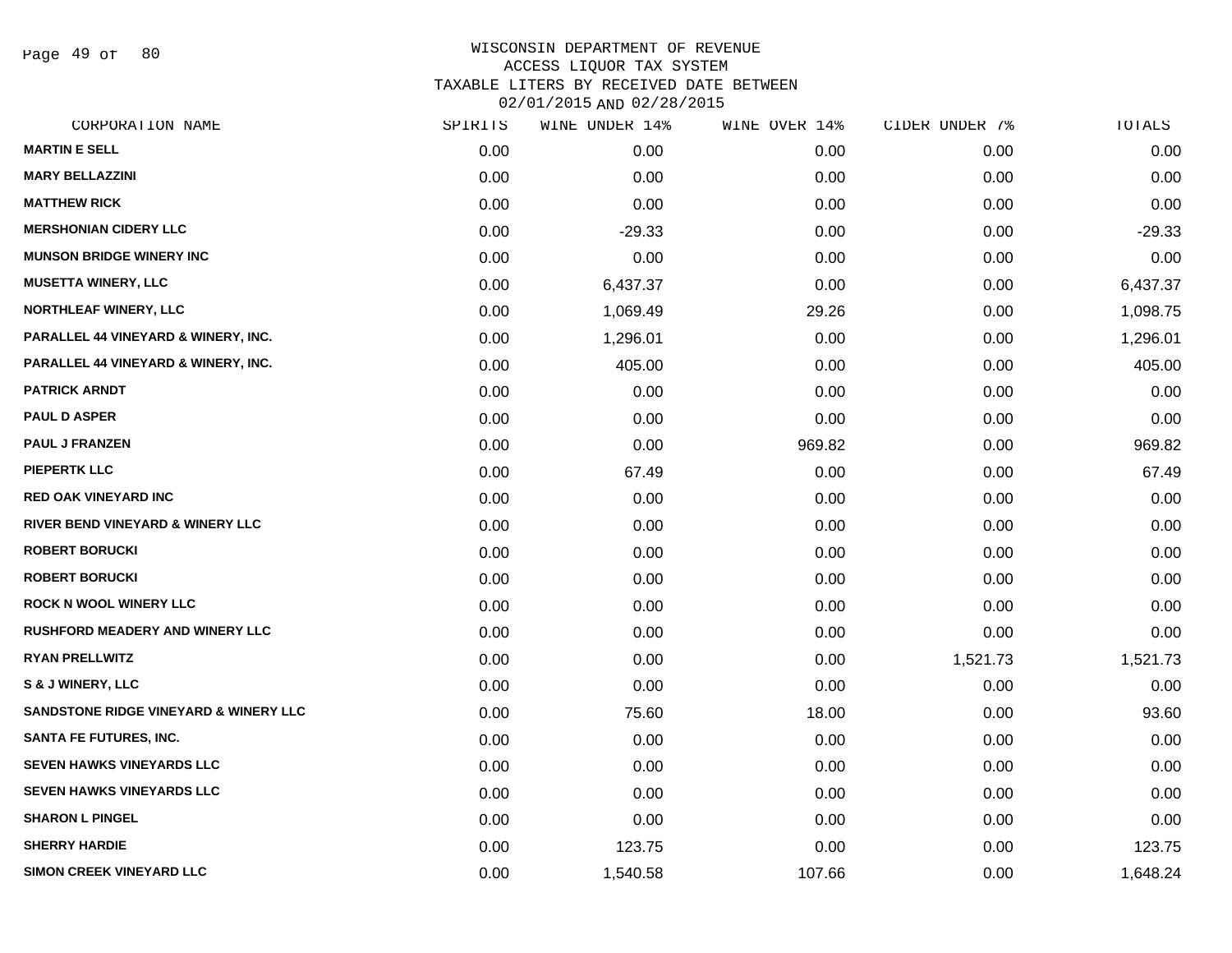# WISCONSIN DEPARTMENT OF REVENUE ACCESS LIQUOR TAX SYSTEM TAXABLE LITERS BY RECEIVED DATE BETWEEN

02/01/2015 AND 02/28/2015

| CORPORATION NAME                                   | SPIRITS | WINE UNDER 14% | WINE OVER 14% | CIDER UNDER 7% | TOTALS    |
|----------------------------------------------------|---------|----------------|---------------|----------------|-----------|
| SINNIPEE VALLEY VINEYARD LLC                       | 0.00    | 0.00           | 0.00          | 0.00           | 0.00      |
| <b>SPB LLC</b>                                     | 0.00    | 0.00           | 0.00          | 15,798.75      | 15,798.75 |
| <b>SPURGEON VINEYARDS &amp; WINERY LLC</b>         | 0.00    | 1,519.56       | 13.63         | 0.00           | 1,533.19  |
| <b>STEPHEN M KENNEDY</b>                           | 0.00    | 402.01         | 0.00          | 0.00           | 402.01    |
| <b>STEVEN J DEBAKER</b>                            | 0.00    | 85.51          | 62.99         | 0.00           | 148.50    |
| STEVEN M & JUDITH A JACOBSON LLC                   | 0.00    | 245.63         | 0.00          | 0.00           | 245.63    |
| <b>SUNSET POINT WINERY LLC</b>                     | 0.00    | 0.00           | 0.00          | 0.00           | 0.00      |
| <b>TENBA RIDGE WINERY LLC</b>                      | 0.00    | 396.50         | 0.00          | 0.00           | 396.50    |
| THE CHISELLED GRAPE WINERY LLC                     | 0.00    | 284.85         | 268.76        | 0.00           | 553.61    |
| THE RUM TREE, INC.                                 | 0.00    | 71.24          | 0.00          | 0.00           | 71.24     |
| THE WINE VINEYARD LLC                              | 0.00    | 0.00           | 0.00          | 0.00           | 0.00      |
| THE WOODLAND TRAIL BEVERAGE COMPANY, INC.          | 0.00    | 539.04         | 0.00          | 0.00           | 539.04    |
| <b>TROY LANDWEHR</b>                               | 0.00    | 555.75         | 71.25         | 0.00           | 627.00    |
| <b>TWO BROTHERS WINES LLC</b>                      | 0.00    | 207.74         | 0.00          | 0.00           | 207.74    |
| <b>VALLEY VINEYARD LTD</b>                         | 0.00    | 0.00           | 0.00          | 0.00           | 0.00      |
| VAN WYCHEN WINES INC.                              | 0.00    | 0.00           | 0.00          | 0.00           | 0.00      |
| <b>VERNON VINEYARDS LTD</b>                        | 0.00    | 342.57         | 0.00          | 0.00           | 342.57    |
| <b>VETRO WINERY LLC</b>                            | 0.00    | 166.48         | 0.00          | 0.00           | 166.48    |
| <b>VINES TO CELLAR, INC.</b>                       | 0.00    | 1,069.49       | 0.00          | 0.00           | 1,069.49  |
| <b>VON STIEHL WINERY LTD.</b>                      | 0.00    | 0.00           | 0.00          | 0.00           | 0.00      |
| VON STIEHL WINERY LTD.                             | 0.00    | 0.00           | 0.00          | 0.00           | 0.00      |
| VON STIEHL WINERY LTD.                             | 0.00    | 14,607.86      | 0.00          | 0.00           | 14,607.86 |
| <b>WEGLARZ &amp; BOCK</b>                          | 0.00    | 1,111.47       | 0.00          | 0.00           | 1,111.47  |
| <b>WEST PRAIRIE WINERY LLC</b>                     | 0.00    | 6,943.48       | 0.00          | 0.00           | 6,943.48  |
| <b>WHISPERING BLUFFS VINEYARD &amp; WINERY LTD</b> | 0.00    | 0.00           | 0.00          | 0.00           | 0.00      |
| <b>WHISPERING WINDS WINERY LLC</b>                 | 0.00    | 0.00           | 0.00          | 0.00           | 0.00      |
| WHITE WINTER WINERY INC                            | 0.00    | 0.00           | 0.00          | 645.41         | 645.41    |
| <b>WILLIAM F BLUHM</b>                             | 0.00    | 1,197.62       | 0.00          | 0.00           | 1,197.62  |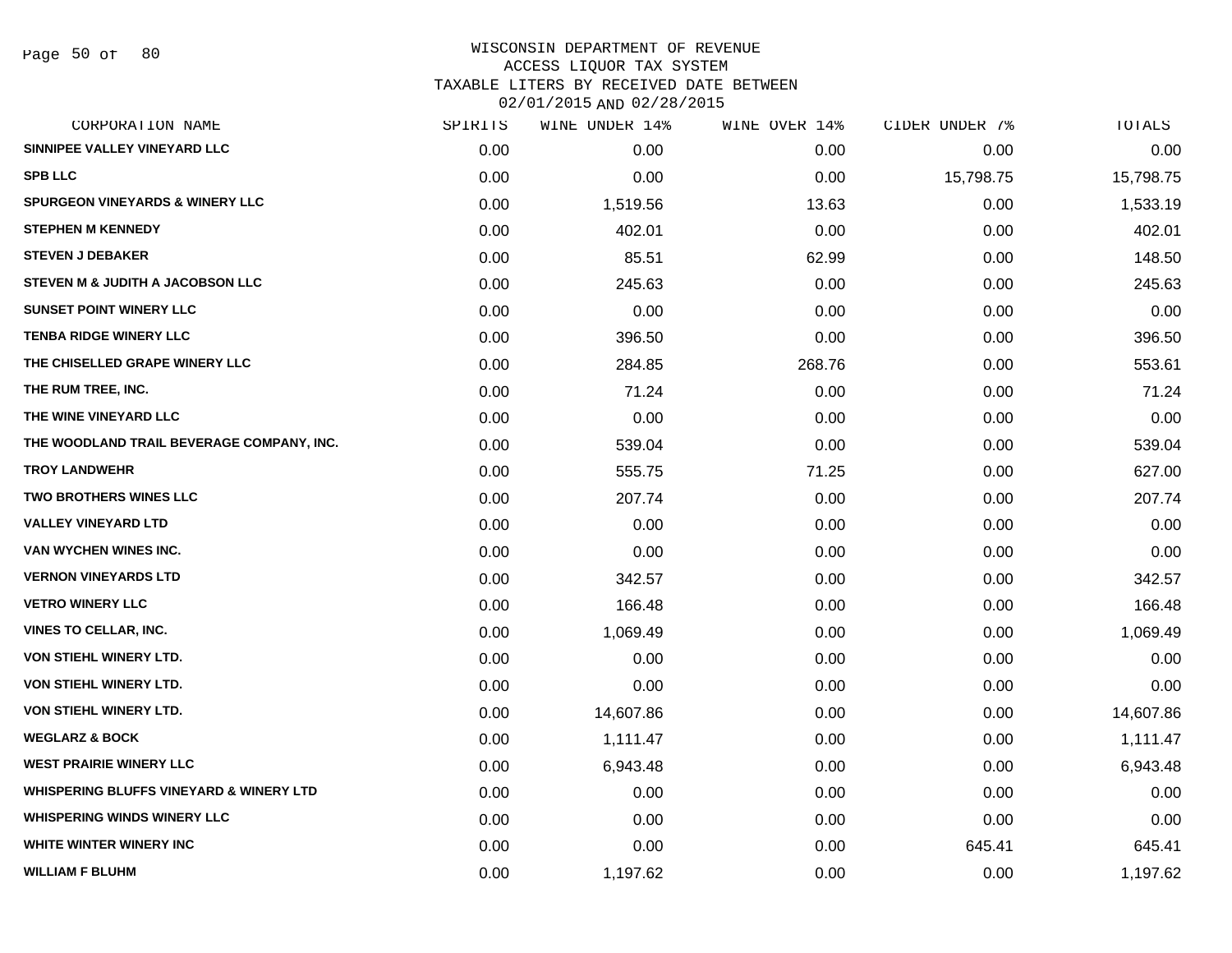Page 51 of 80

| CORPORATION NAME                | SPIRITS | WINE UNDER 14% | WINE OVER 14% | CIDER UNDER 7% | TOTALS     |
|---------------------------------|---------|----------------|---------------|----------------|------------|
| <b>WINEMAKER'S DAUGHTER LLC</b> | 0.00    | 0.00           | 0.00          | 0.00           | 0.00       |
| <b>WOLLERSHEIM WINERY, INC.</b> | 0.00    | 33.478.49      | 1.670.25      | 0.00           | 35.148.74  |
| <b>WOLLERSHEIM WINERY, INC.</b> | 0.00    | 3.540.69       | $-5.25$       | 0.00           | 3.535.44   |
| TOTAL LITERS FOR 2/28/2015      | 0.00    | 161,336.12     | 3,929.29      | 19,985.24      | 185,250.65 |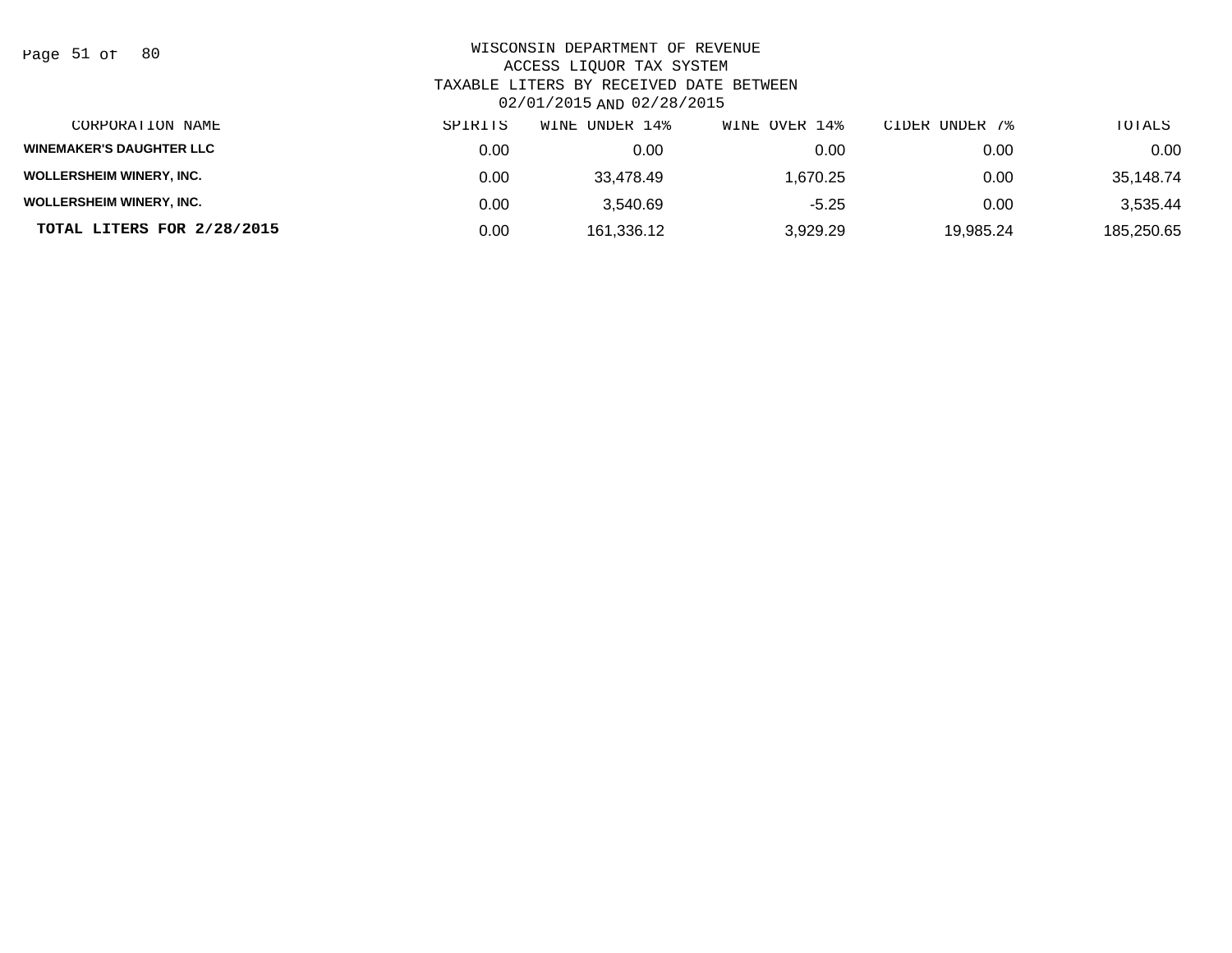Page 52 of 80

#### WISCONSIN DEPARTMENT OF REVENUE ACCESS LIQUOR TAX SYSTEM TAXABLE LITERS BY RECEIVED DATE BETWEEN 02/01/2015 AND 02/28/2015 CORPORATION NAME SPIRITS WINE UNDER 14% WINE OVER 14% CIDER UNDER 7% TOTALS

| CORPORATION NAME                            | <b>PATKTIP</b> | MINE UNDEK 14%      | MTNE OVEK T4% | CIDER UNDER 18 | TOTALS |
|---------------------------------------------|----------------|---------------------|---------------|----------------|--------|
|                                             |                | WINE DIRECT SHIPPER | (WDS)         |                |        |
| <b>1-800 WINESHOP.COM INC</b>               | 0.00           | 0.00                | 0.00          | 0.00           | 0.00   |
| 7 & 8 LLC                                   | 0.00           | 0.00                | 0.00          | 0.00           | 0.00   |
| A TO Z WINEWORKS LLC                        | 0.00           | 0.00                | 0.00          | 0.00           | 0.00   |
| <b>AARON POTT AND CLAIRE POTT</b>           | 0.00           | 0.00                | 0.00          | 0.00           | 0.00   |
| ABACELA VINEYARDS & WINERY INC              | 0.00           | 0.00                | 0.00          | 0.00           | 0.00   |
| ABEJA LLC                                   | 0.00           | 0.00                | 0.00          | 0.00           | 0.00   |
| <b>ABERNATHY HOFFMAN, LLC</b>               | 0.00           | 0.00                | 0.00          | 0.00           | 0.00   |
| <b>ABREU VINEYARDS INC</b>                  | 0.00           | 0.00                | 0.00          | 0.00           | 0.00   |
| <b>AC VIN CO LLC</b>                        | 0.00           | 0.00                | 0.00          | 0.00           | 0.00   |
| <b>ACCOLADE WINES NORTH AMERICA INC</b>     | 0.00           | 0.00                | 0.00          | 0.00           | 0.00   |
| <b>ADAMS WINERY LLC</b>                     | 0.00           | 0.00                | 0.00          | 0.00           | 0.00   |
| <b>ADELAIDA CELLARS INC</b>                 | 0.00           | 0.00                | 0.00          | 0.00           | 0.00   |
| <b>ADELSHEIM VINEYARD LLC</b>               | 0.00           | 0.00                | 0.00          | 0.00           | 0.00   |
| <b>AGATE RIDGE VINEYARD LLC</b>             | 0.00           | 0.00                | 0.00          | 0.00           | 0.00   |
| ALEXANDER P OXMAN                           | 0.00           | 0.00                | 0.00          | 0.00           | 0.00   |
| ALL SISTERS WINERY INC                      | 0.00           | 0.00                | 0.00          | 0.00           | 0.00   |
| ALPHA & OMEGA WINERY LLC                    | 0.00           | 0.00                | 0.00          | 0.00           | 0.00   |
| ALTAMURA WINERY INC                         | 0.00           | 0.00                | 0.00          | 0.00           | 0.00   |
| <b>ALVAREZ VINEYARDS LLC</b>                | 0.00           | 2.25                | 6.75          | 0.00           | 9.00   |
| <b>AMAPOLA CREEK VINEYARDS &amp; WINERY</b> | 0.00           | 0.00                | 0.00          | 0.00           | 0.00   |
| AMAVI CELLARS LLC                           | 0.00           | 0.00                | 0.00          | 0.00           | 0.00   |
| <b>AMPELOS CELLARS INC</b>                  | 0.00           | 0.00                | 0.00          | 0.00           | 0.00   |
| <b>AMUSE BOUCHE LLC</b>                     | 0.00           | 0.00                | 0.00          | 0.00           | 0.00   |
| <b>ANCIENT PEAK INC</b>                     | 0.00           | 0.00                | 0.00          | 0.00           | 0.00   |
| <b>ANDERSONS CONN VALLEY WINERY INC</b>     | 0.00           | 0.00                | 0.00          | 0.00           | 0.00   |

**ANIMO LP** 0.00 0.00 0.00 0.00 0.00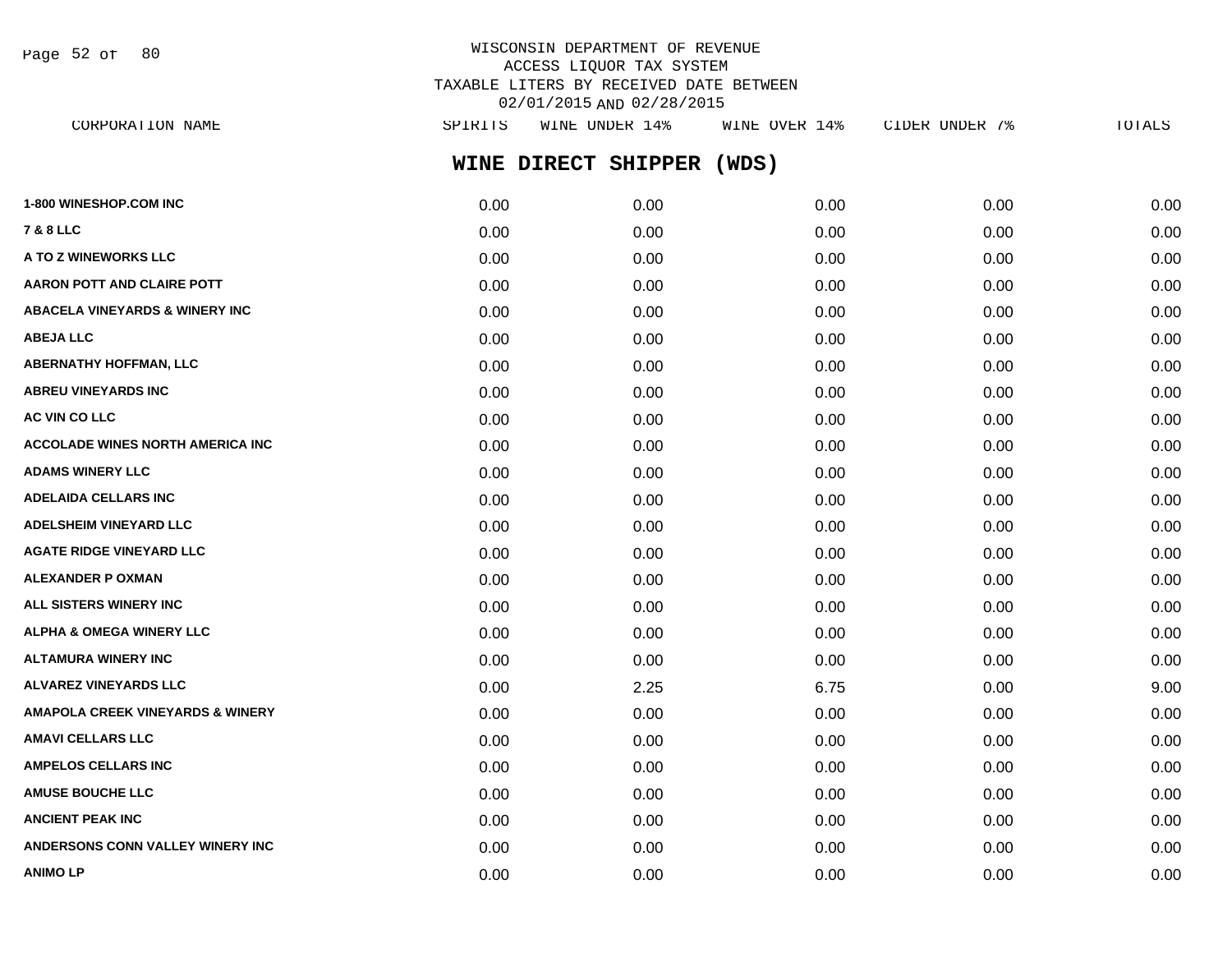| CORPORATION NAME                       | SPIRITS | WINE UNDER 14% | WINE OVER 14% | CIDER UNDER 7% | TOTALS |
|----------------------------------------|---------|----------------|---------------|----------------|--------|
| <b>ANOMALY VINEYARDS LLC</b>           | 0.00    | 0.00           | 0.00          | 0.00           | 0.00   |
| <b>ANTHONY M TRUCHARD</b>              | 0.00    | 0.00           | 0.00          | 0.00           | 0.00   |
| <b>AQUA PUMPKIN INC</b>                | 0.00    | 0.00           | 0.00          | 0.00           | 0.00   |
| <b>ARCHANGEL INVESTMENTS LLC</b>       | 0.00    | 0.00           | 0.00          | 0.00           | 0.00   |
| <b>ARETE WINES LLC</b>                 | 0.00    | 0.00           | 0.00          | 0.00           | 0.00   |
| <b>ARIETTA INC</b>                     | 0.00    | 0.00           | 0.00          | 0.00           | 0.00   |
| <b>ARISTA WINES LLC</b>                | 0.00    | 0.00           | 0.00          | 0.00           | 0.00   |
| ARIZONA STRONGHOLD VINEYARDS LLC       | 0.00    | 0.00           | 0.00          | 0.00           | 0.00   |
| <b>ARKENSTONE VINEYARDS LLC</b>        | 0.00    | 0.00           | 0.00          | 0.00           | 0.00   |
| <b>ARMIDA WINERY INC</b>               | 0.00    | 0.00           | 0.00          | 0.00           | 0.00   |
| <b>ARMSTRONG FAMILY WINERY LLC</b>     | 0.00    | 0.00           | 0.00          | 0.00           | 0.00   |
| <b>ARMSTRONG VINEYARDS INC</b>         | 0.00    | 0.00           | 0.00          | 0.00           | 0.00   |
| <b>ARRINGTON VINEYARDS LLC</b>         | 0.00    | 0.00           | 0.00          | 0.00           | 0.00   |
| <b>ARTISTE MANAGEMENT CO LLC</b>       | 0.00    | 0.00           | 0.00          | 0.00           | 0.00   |
| <b>AU BON CLIMAT LLC</b>               | 0.00    | 0.00           | 0.00          | 0.00           | 0.00   |
| <b>AUBERT WINEGROWING INC</b>          | 0.00    | 0.00           | 0.00          | 0.00           | 0.00   |
| <b>AUGUST BRIGGS JR INC</b>            | 0.00    | 0.00           | 0.00          | 0.00           | 0.00   |
| <b>AUTUMN HARVEST WINERY LLC</b>       | 0.00    | 0.00           | 0.00          | 0.00           | 0.00   |
| <b>AVV WINERY CO LLC</b>               | 0.00    | 0.00           | 0.00          | 0.00           | 0.00   |
| AW DIRECT INC                          | 0.00    | 0.00           | 0.00          | 0.00           | 0.00   |
| <b>B R COHN WINERY INC</b>             | 0.00    | 0.00           | 0.00          | 0.00           | 0.00   |
| <b>BALTIMORE BEND VINEYARD LLC</b>     | 0.00    | 0.00           | 0.00          | 0.00           | 0.00   |
| <b>BARGETTOS SANTA CRUZ WINERY INC</b> | 0.00    | 0.00           | 0.00          | 0.00           | 0.00   |
| <b>BARNARD GRIFFIN INC</b>             | 0.00    | 0.00           | 0.00          | 0.00           | 0.00   |
| <b>BARNETT VINEYARDS LP</b>            | 0.00    | 0.00           | 0.00          | 0.00           | 0.00   |
| <b>BAUER-KEARNS WINERY LLC</b>         | 0.00    | 0.00           | 0.00          | 0.00           | 0.00   |
| <b>BAYFIELD WINERY, LTD.</b>           | 0.00    | 0.00           | 0.00          | 0.00           | 0.00   |
| <b>BEDELL NORTH FORK LLC</b>           | 0.00    | 0.00           | 0.00          | 0.00           | 0.00   |
|                                        |         |                |               |                |        |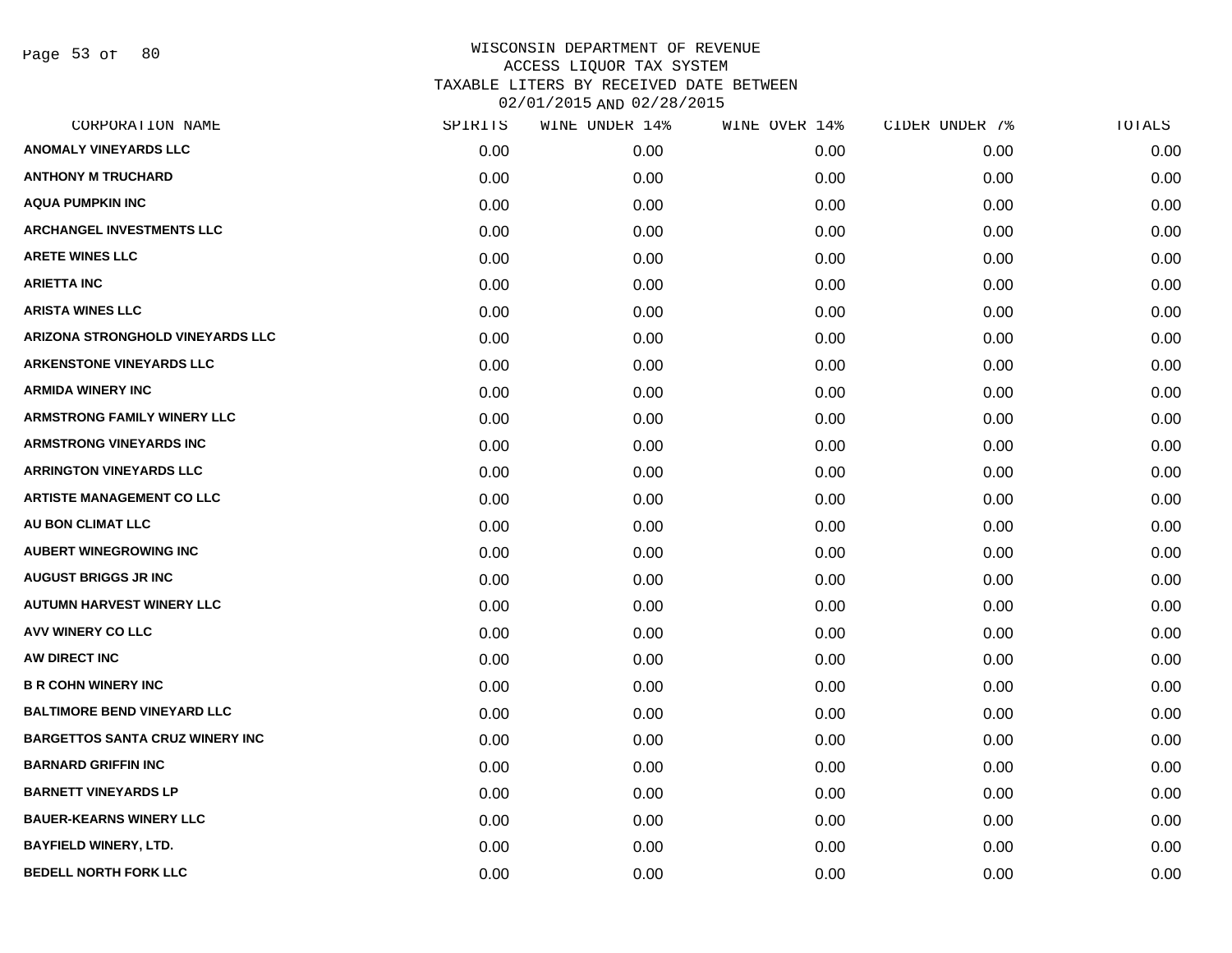Page 54 of 80

| CORPORATION NAME                       | SPIRITS | WINE UNDER 14% | WINE OVER 14% | CIDER UNDER 7% | TOTALS |
|----------------------------------------|---------|----------------|---------------|----------------|--------|
| <b>BEHRENS AND DRINKWARD</b>           | 0.00    | 0.00           | 0.00          | 0.00           | 0.00   |
| <b>BEL VINO LLC</b>                    | 0.00    | 0.00           | 0.00          | 0.00           | 0.00   |
| <b>BENESSERE VINEYARDS LTD</b>         | 0.00    | 0.00           | 0.00          | 0.00           | 0.00   |
| <b>BENNETT LANE WINERY LLC</b>         | 0.00    | 0.00           | 0.00          | 0.00           | 0.00   |
| <b>BENOVIA WINERY LLC</b>              | 0.00    | 0.00           | 0.00          | 0.00           | 0.00   |
| <b>BENT CREEK WINERY LLC</b>           | 0.00    | 0.00           | 0.00          | 0.00           | 0.00   |
| <b>BENTON-LANE LLC</b>                 | 0.00    | 0.00           | 0.00          | 0.00           | 0.00   |
| <b>BENZIGER FAMILY WINERY LLC</b>      | 0.00    | 0.00           | 0.00          | 0.00           | 0.00   |
| <b>BERGSTROM WINES LLC</b>             | 0.00    | 0.00           | 0.00          | 0.00           | 0.00   |
| <b>BERNARDUS LLC</b>                   | 0.00    | 0.00           | 0.00          | 0.00           | 0.00   |
| BETHEL HEIGHTS VINEYARD INC            | 0.00    | 0.00           | 0.00          | 0.00           | 0.00   |
| <b>BETZ CELLARS LLC</b>                | 0.00    | 0.00           | 0.00          | 0.00           | 0.00   |
| <b>BIG BASIN VINEYARDS LLC</b>         | 0.00    | 0.00           | 0.00          | 0.00           | 0.00   |
| <b>BILTMORE ESTATE WINE COMPANY</b>    | 0.00    | 0.00           | 0.00          | 0.00           | 0.00   |
| <b>BLACKBIRD VINEYARDS LLC</b>         | 0.00    | 0.00           | 0.00          | 0.00           | 0.00   |
| <b>BLACKBURN ENTERPRISES LLC</b>       | 0.00    | 0.00           | 0.00          | 0.00           | 0.00   |
| <b>BLANKIET ESTATE LLC</b>             | 0.00    | 0.00           | 0.00          | 0.00           | 0.00   |
| <b>BLIND HORSE WINERY LLC</b>          | 0.00    | 0.00           | 0.00          | 0.00           | 0.00   |
| <b>BLUE MOUNTAIN CIDER COMPANY LLC</b> | 0.00    | 0.00           | 0.00          | 0.00           | 0.00   |
| <b>BLUE SKY VINTNERS LLC</b>           | 0.00    | 0.00           | 2.25          | 0.00           | 2.25   |
| <b>BNA WINE GROUP LLC</b>              | 0.00    | 0.00           | 0.00          | 0.00           | 0.00   |
| <b>BOEGER WINERY INC</b>               | 0.00    | 32.25          | 26.25         | 0.00           | 58.50  |
| <b>BOGLE VINEYARDS INC</b>             | 0.00    | 0.00           | 0.00          | 0.00           | 0.00   |
| <b>BON AFFAIR INC</b>                  | 0.00    | 0.00           | 0.00          | 0.00           | 0.00   |
| <b>BONNY DOON WINERY INC</b>           | 0.00    | 0.00           | 0.00          | 0.00           | 0.00   |
| <b>BOOKWALTER WINERY LLC</b>           | 0.00    | 0.00           | 0.00          | 0.00           | 0.00   |
| <b>BOTHAM VINEYARDS, INC.</b>          | 0.00    | 0.00           | 0.00          | 0.00           | 0.00   |
| <b>BOUCHAINE VINEYARDS INC</b>         | 0.00    | 0.00           | 0.00          | 0.00           | 0.00   |
|                                        |         |                |               |                |        |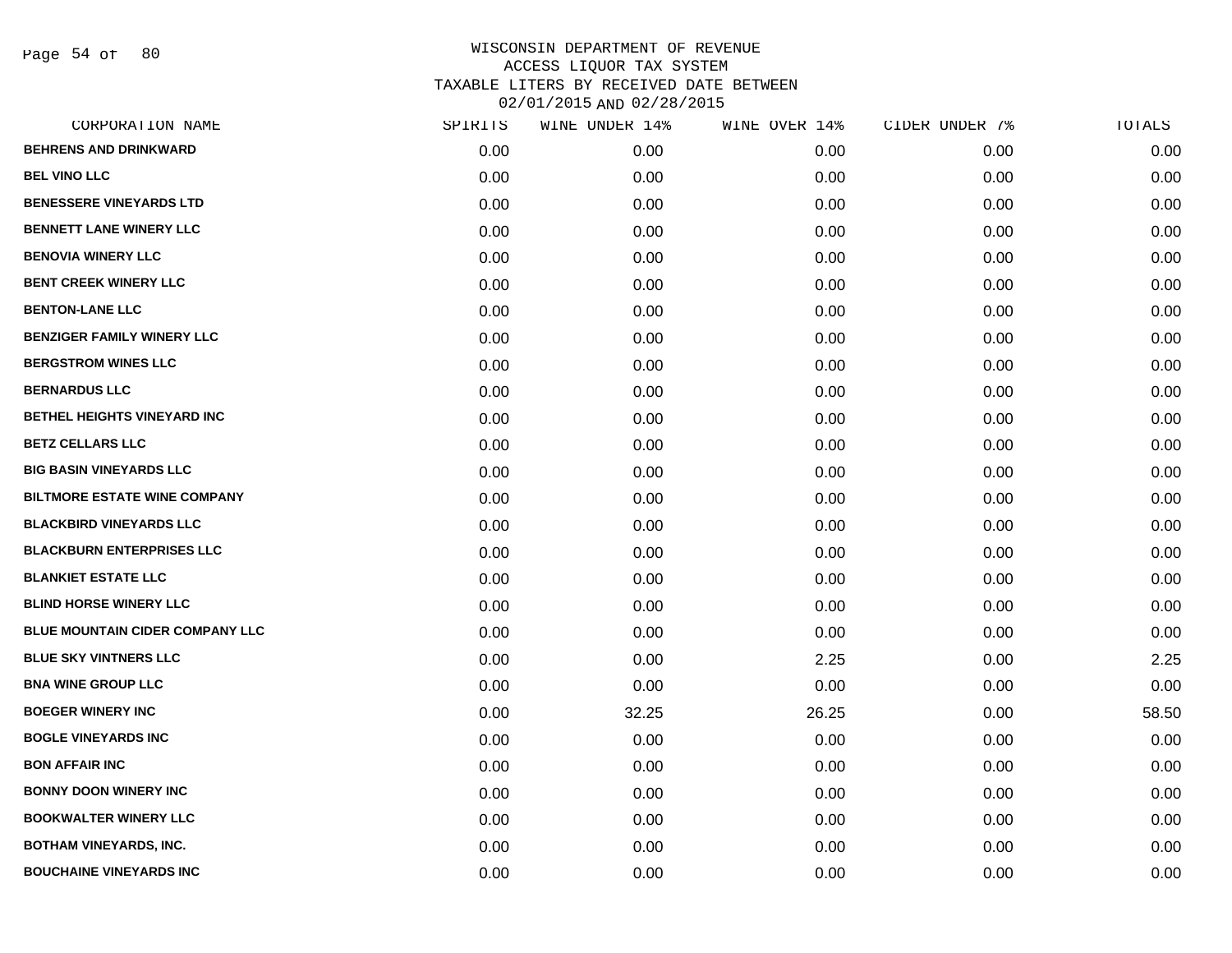Page 55 of 80

| CORPORATION NAME                             | SPIRITS | WINE UNDER 14% | WINE OVER 14% | CIDER UNDER 7% | TOTALS |
|----------------------------------------------|---------|----------------|---------------|----------------|--------|
| <b>BRANCHES WINERY LLC</b>                   | 0.00    | 0.00           | 0.00          | 0.00           | 0.00   |
| <b>BRASSFIELD ESTATE WINERY LLC</b>          | 0.00    | 0.00           | 0.00          | 0.00           | 0.00   |
| <b>BRESSLER VINEYARDS LLC</b>                | 0.00    | 0.00           | 0.00          | 0.00           | 0.00   |
| <b>BRET LOPEZ</b>                            | 0.00    | 0.00           | 0.00          | 0.00           | 0.00   |
| <b>BREWER-CLIFTON LLC</b>                    | 0.00    | 0.00           | 0.00          | 0.00           | 0.00   |
| <b>BRIAN CARTER CELLARS LLC</b>              | 0.00    | 0.00           | 0.00          | 0.00           | 0.00   |
| <b>BRIGADOON FARM &amp; WINERY LLC</b>       | 0.00    | 0.00           | 0.00          | 0.00           | 0.00   |
| <b>BROWN ESTATE VINEYARDS LLC</b>            | 0.00    | 0.00           | 0.00          | 0.00           | 0.00   |
| <b>BRUTOCAO CELLARS LP</b>                   | 0.00    | 0.00           | 0.00          | 0.00           | 0.00   |
| <b>BRYANT VINEYARDS INC</b>                  | 0.00    | 0.00           | 0.00          | 0.00           | 0.00   |
| <b>BUCKLER FAMILY VINEYARDS LLC</b>          | 0.00    | 0.00           | 0.00          | 0.00           | 0.00   |
| <b>BULLY HILL VINEYARDS INC</b>              | 0.00    | 0.00           | 0.00          | 0.00           | 0.00   |
| <b>BURGESS CELLARS INC</b>                   | 0.00    | 0.00           | 0.00          | 0.00           | 0.00   |
| <b>BURRELL SCHOOL VINEYARDS INC.</b>         | 0.00    | 0.00           | 0.00          | 0.00           | 0.00   |
| <b>BUTTONWOOD FARM WINERY INC</b>            | 0.00    | 0.00           | 0.00          | 0.00           | 0.00   |
| <b>C &amp; C WINE SERVICES INC</b>           | 0.00    | 0.00           | 0.00          | 0.00           | 0.00   |
| <b>C &amp; N CORPORATION</b>                 | 0.00    | 0.00           | 0.00          | 0.00           | 0.00   |
| <b>C G DI ARIE VINEYARD &amp; WINERY LLC</b> | 0.00    | 0.00           | 0.00          | 0.00           | 0.00   |
| <b>C MONDAVI &amp; SONS</b>                  | 0.00    | 0.00           | 0.00          | 0.00           | 0.00   |
| <b>CAIN CELLARS INC</b>                      | 0.00    | 0.00           | 0.00          | 0.00           | 0.00   |
| <b>CAIRDEAN VINEYARDS LLC</b>                | 0.00    | 0.00           | 0.00          | 0.00           | 0.00   |
| <b>CAKEBREAD CELLARS</b>                     | 0.00    | 0.00           | 0.00          | 0.00           | 0.00   |
| <b>CALCAREOUS VINEYARD LLC</b>               | 0.00    | 0.00           | 0.00          | 0.00           | 0.00   |
| <b>CALERA WINE COMPANY LP</b>                | 0.00    | 0.00           | 0.00          | 0.00           | 0.00   |
| <b>CAP -N- CORK'S LLC</b>                    | 0.00    | 0.00           | 0.00          | 0.00           | 0.00   |
| <b>CARACCIOLI CELLARS INC</b>                | 0.00    | 0.00           | 0.00          | 0.00           | 0.00   |
| <b>CARL THOMA</b>                            | 0.00    | 0.00           | 0.00          | 0.00           | 0.00   |
| <b>CARLISLE WINERY &amp; VINEYARDS LLC</b>   | 0.00    | 0.00           | 0.00          | 0.00           | 0.00   |
|                                              |         |                |               |                |        |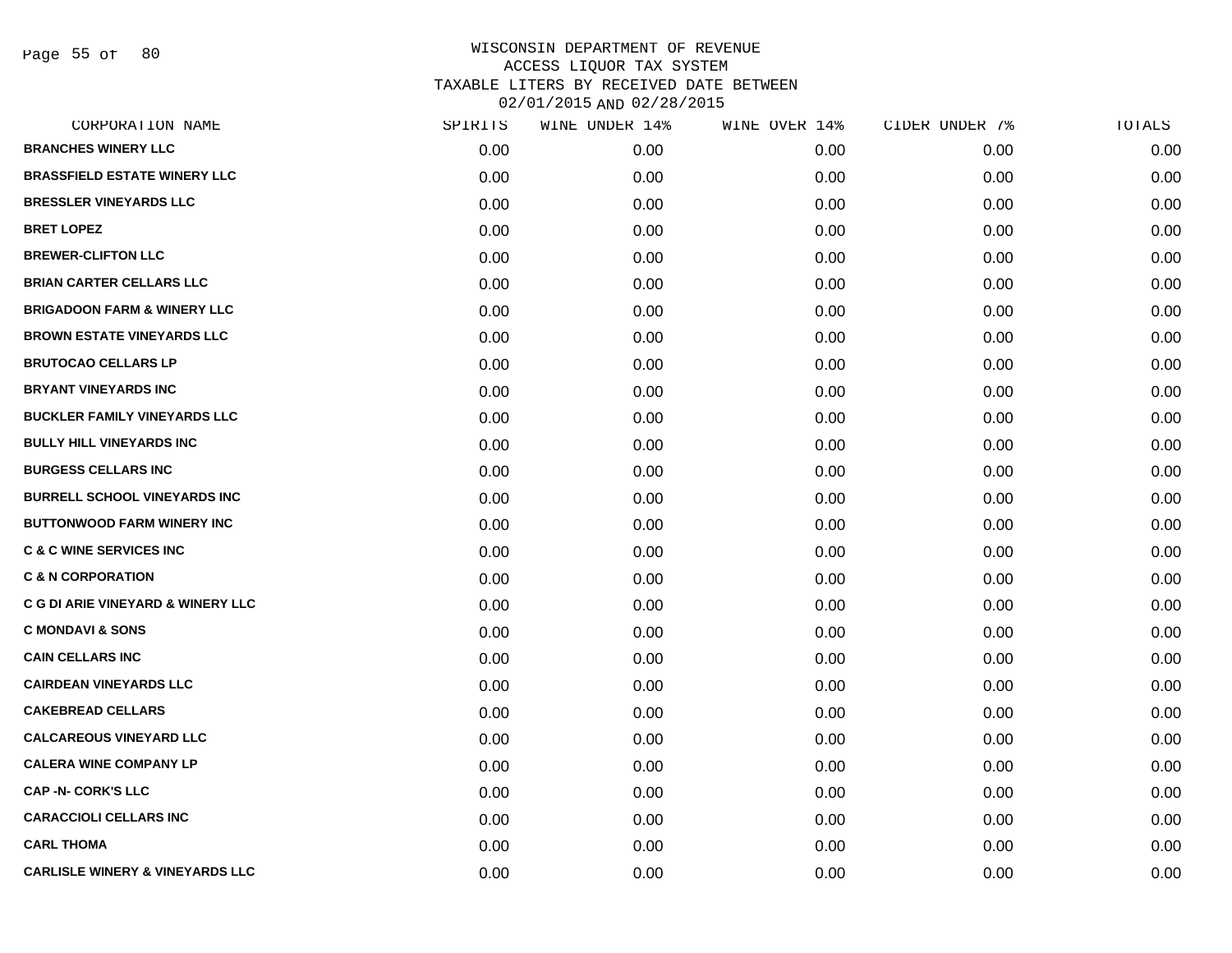Page 56 of 80

| CORPORATION NAME                                  | SPIRITS | WINE UNDER 14% | WINE OVER 14% | CIDER UNDER 7% | TOTALS |
|---------------------------------------------------|---------|----------------|---------------|----------------|--------|
| <b>CASTORO CELLARS</b>                            | 0.00    | 0.00           | 0.00          | 0.00           | 0.00   |
| <b>CAYMUS VINEYARDS INC</b>                       | 0.00    | 0.00           | 0.00          | 0.00           | 0.00   |
| <b>CEDAR KNOLL VINEYARDS INC</b>                  | 0.00    | 0.00           | 0.00          | 0.00           | 0.00   |
| <b>CEJA VINEYARDS INC</b>                         | 0.00    | 0.00           | 0.00          | 0.00           | 0.00   |
| <b>CELLAR RAT CELLARS LLC</b>                     | 0.00    | 0.00           | 0.00          | 0.00           | 0.00   |
| <b>CHACEWATER LLC</b>                             | 0.00    | 0.00           | 0.00          | 0.00           | 0.00   |
| <b>CHAPPELLET WINERY INC</b>                      | 0.00    | 0.00           | 0.00          | 0.00           | 0.00   |
| <b>CHARLES &amp; MARTHA BARRA</b>                 | 0.00    | 0.00           | 0.00          | 0.00           | 0.00   |
| <b>CHARLES REININGER LLC</b>                      | 0.00    | 0.00           | 0.00          | 0.00           | 0.00   |
| <b>CHATEAU BIANCA INC</b>                         | 0.00    | 0.00           | 0.00          | 0.00           | 0.00   |
| <b>CHATEAU DIANA LLC</b>                          | 0.00    | 0.00           | 0.00          | 0.00           | 0.00   |
| <b>CHATEAU GRAND TRAVERSE LTD</b>                 | 0.00    | 0.00           | 0.00          | 0.00           | 0.00   |
| <b>CHATEAU JULIEN INC</b>                         | 0.00    | 0.00           | 0.00          | 0.00           | 0.00   |
| <b>CHATEAU MONTELENA LP</b>                       | 0.00    | 0.00           | 0.00          | 0.00           | 0.00   |
| <b>CHATEAU MORRISETTE INC</b>                     | 0.00    | 0.00           | 0.00          | 0.00           | 0.00   |
| <b>CHATEAU OPERATIONS, LTD.</b>                   | 0.00    | 0.00           | 0.00          | 0.00           | 0.00   |
| <b>CHATEAU ST CROIX WINERY &amp; VINEYARD LLC</b> | 0.00    | 0.00           | 0.00          | 0.00           | 0.00   |
| <b>CHATOM CELLARS INC</b>                         | 0.00    | 0.00           | 0.00          | 0.00           | 0.00   |
| <b>CHERRY HILL LLC</b>                            | 0.00    | 0.00           | 0.00          | 0.00           | 0.00   |
| <b>CHIARELLO FAMILY VINEYARDS LLC</b>             | 0.00    | 0.00           | 0.00          | 0.00           | 0.00   |
| <b>CHIMNEY ROCK WINERY LLC</b>                    | 0.00    | 0.00           | 0.00          | 0.00           | 0.00   |
| <b>CHRISTOPHE BARON</b>                           | 0.00    | 0.00           | 0.00          | 0.00           | 0.00   |
| <b>CHRISTOPHER FIGGINS</b>                        | 0.00    | 0.00           | 0.00          | 0.00           | 0.00   |
| <b>CIDER HOUSE OF WISCONSIN LLC</b>               | 0.00    | 0.00           | 0.00          | 0.00           | 0.00   |
| <b>CINNABAR WINERY LLC</b>                        | 0.00    | 0.00           | 0.00          | 0.00           | 0.00   |
| CITY VINTNERS SAN FRANCISCO WINERY LLC            | 0.00    | 0.00           | 0.00          | 0.00           | 0.00   |
| <b>CLARA STREET COMPANY</b>                       | 0.00    | 0.00           | 0.00          | 0.00           | 0.00   |
| <b>CLAY JAR HOLDINGS LLC</b>                      | 0.00    | 0.00           | 0.00          | 0.00           | 0.00   |
|                                                   |         |                |               |                |        |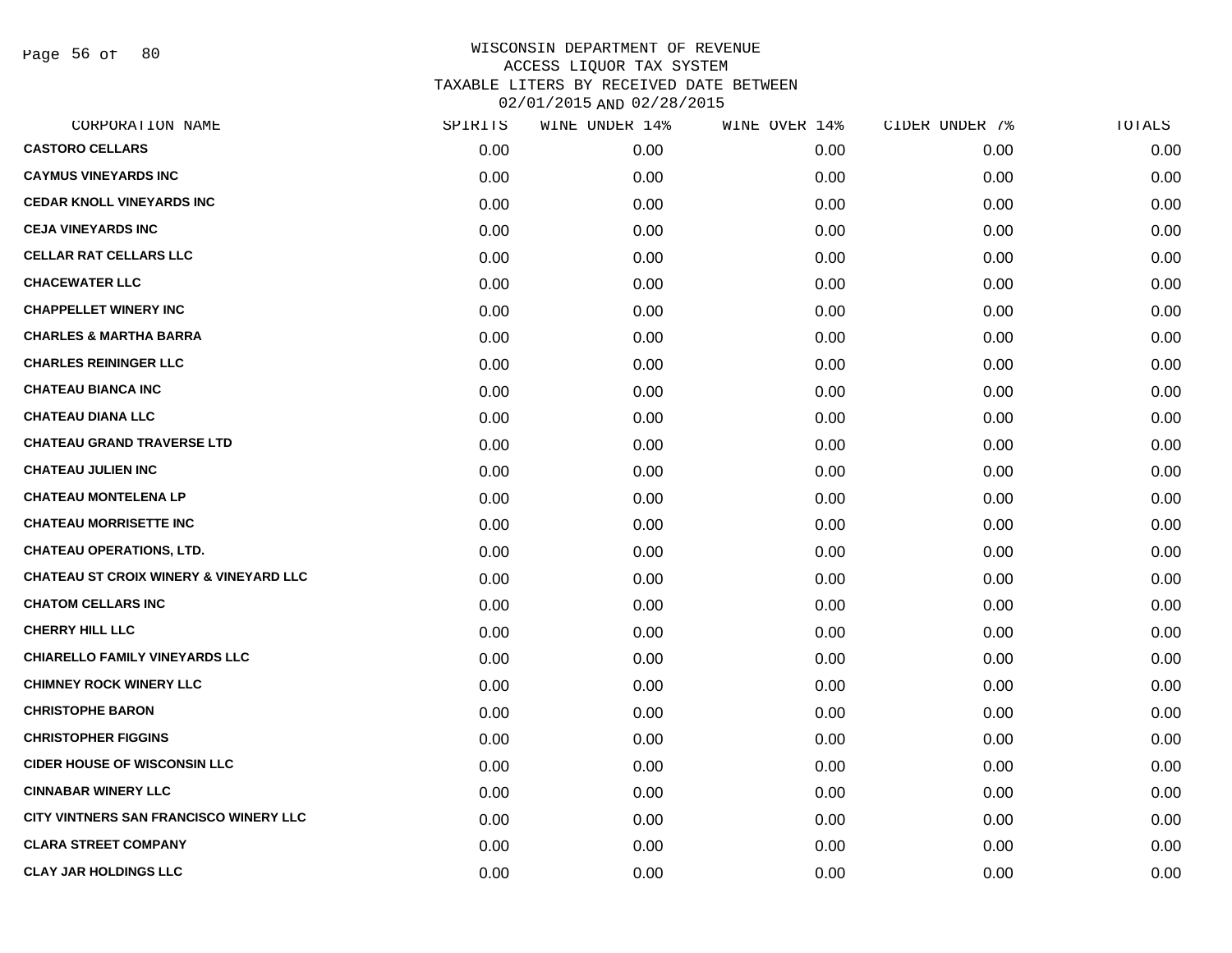Page 57 of 80

| CORPORATION NAME                                | SPIRITS | WINE UNDER 14% | WINE OVER 14% | CIDER UNDER 7% | TOTALS |
|-------------------------------------------------|---------|----------------|---------------|----------------|--------|
| CLIF BAR FAMILY WINERY & FARM LLC               | 0.00    | 0.00           | 0.00          | 0.00           | 0.00   |
| <b>CLINE CELLARS INC</b>                        | 0.00    | 0.00           | 0.00          | 0.00           | 0.00   |
| <b>CLOS DU VAL WINE CO LTD</b>                  | 0.00    | 0.00           | 0.00          | 0.00           | 0.00   |
| <b>CLOS LACHANCE WINES LLC</b>                  | 0.00    | 0.00           | 0.00          | 0.00           | 0.00   |
| <b>CODORNIU NAPA INC</b>                        | 0.00    | 0.00           | 0.00          | 0.00           | 0.00   |
| <b>COL SOLARE, LLP</b>                          | 0.00    | 0.00           | 0.00          | 0.00           | 0.00   |
| <b>COLGIN PARTNERS LLC</b>                      | 0.00    | 0.00           | 0.00          | 0.00           | 0.00   |
| <b>COLUMBIA RIVER WINERY INC</b>                | 0.00    | 0.00           | 0.00          | 0.00           | 0.00   |
| <b>CONSTELLATION BRANDS U.S. OPERATIONS INC</b> | 0.00    | 0.00           | 0.00          | 0.00           | 0.00   |
| <b>CONUNDRUM WINERY LLC</b>                     | 0.00    | 0.00           | 0.00          | 0.00           | 0.00   |
| <b>CONWAY VINEYARDS INC</b>                     | 0.00    | 0.00           | 0.00          | 0.00           | 0.00   |
| <b>COOL HAND VINEYARDS LLC</b>                  | 0.00    | 0.00           | 0.00          | 0.00           | 0.00   |
| <b>COPAIN WINE CELLARS LLC</b>                  | 0.00    | 0.00           | 0.00          | 0.00           | 0.00   |
| <b>COPPER CANE LLC</b>                          | 0.00    | 0.00           | 0.00          | 0.00           | 0.00   |
| <b>CORNERSTONE CELLARS INC</b>                  | 0.00    | 0.00           | 0.00          | 0.00           | 0.00   |
| <b>COURAGEOUS INC</b>                           | 0.00    | 0.00           | 0.00          | 0.00           | 0.00   |
| <b>CRAIG FLETCHER</b>                           | 0.00    | 0.00           | 0.00          | 0.00           | 0.00   |
| <b>CREATIVE WINE CONCEPTS INC</b>               | 0.00    | 0.00           | 43.50         | 0.00           | 43.50  |
| <b>CRIMSON WINE GROUP LTD</b>                   | 0.00    | 0.00           | 0.00          | 0.00           | 0.00   |
| <b>CRISTOM VINEYARDS INC</b>                    | 0.00    | 0.00           | 0.00          | 0.00           | 0.00   |
| <b>CULTIVATE WINES LLC</b>                      | 0.00    | 0.00           | 0.00          | 0.00           | 0.00   |
| <b>CUNAT PREMIUM VINEYARDS LLC</b>              | 0.00    | 0.00           | 0.00          | 0.00           | 0.00   |
| <b>CUSHMAN WINERY CORPORATION</b>               | 0.00    | 0.00           | 0.00          | 0.00           | 0.00   |
| <b>CUVAISON INC</b>                             | 0.00    | 0.00           | 0.00          | 0.00           | 0.00   |
| <b>D &amp; J F CELLARS INC</b>                  | 0.00    | 0.00           | 0.00          | 0.00           | 0.00   |
| <b>D MYERS LLC</b>                              | 0.00    | 0.00           | 0.00          | 0.00           | 0.00   |
| <b>DANA ESTATES INC</b>                         | 0.00    | 0.00           | 0.00          | 0.00           | 0.00   |
| <b>DANCING HARES VINEYARD LLC</b>               | 0.00    | 0.00           | 0.00          | 0.00           | 0.00   |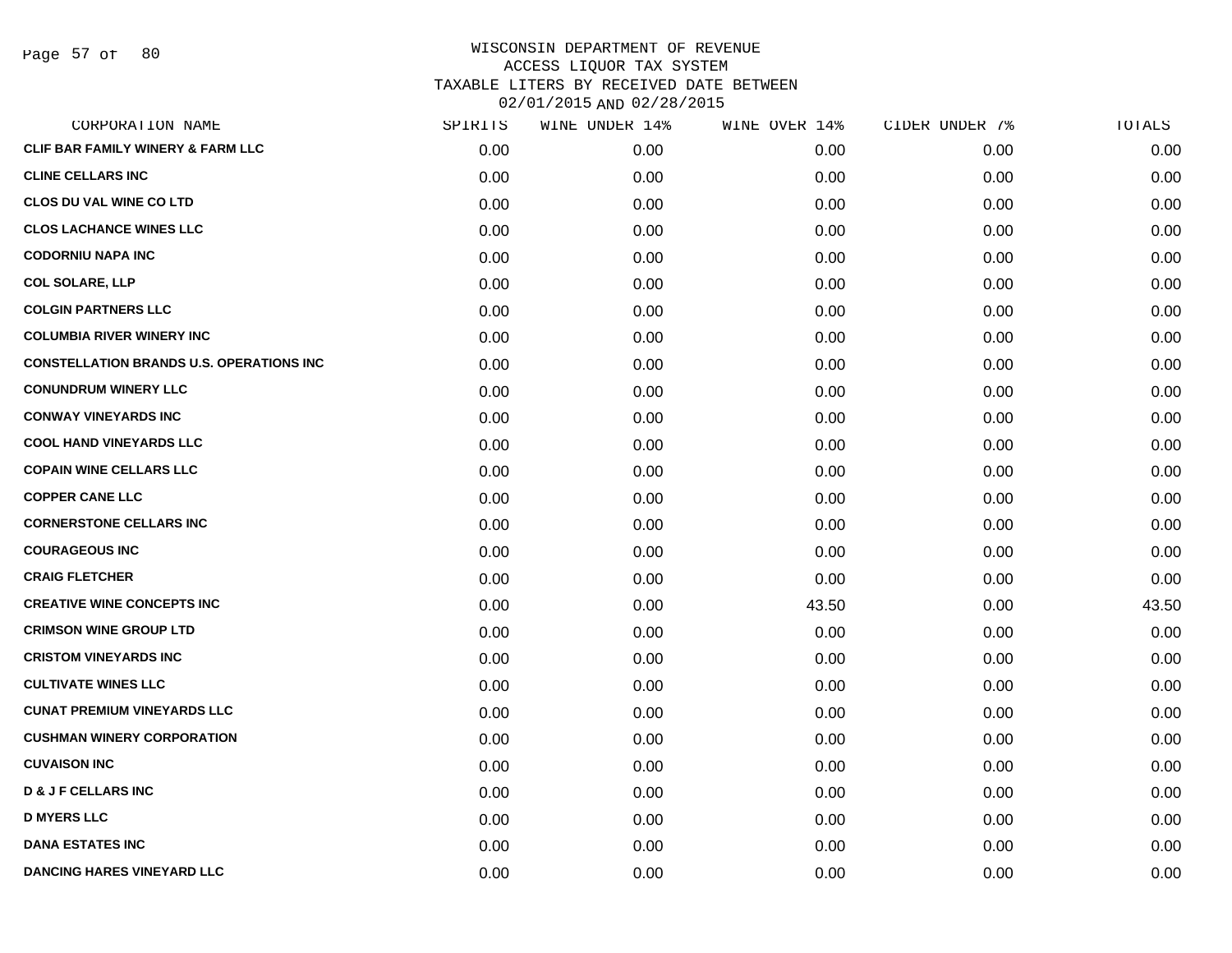| CORPORATION NAME                                              | SPIRITS | WINE UNDER 14% | WINE OVER 14% | CIDER UNDER 7% | TOTALS |
|---------------------------------------------------------------|---------|----------------|---------------|----------------|--------|
| DANZA DEL SOL WINERY INC                                      | 0.00    | 0.00           | 0.00          | 0.00           | 0.00   |
| <b>DANZINGER VINEYARDS LLC</b>                                | 0.00    | 0.00           | 0.00          | 0.00           | 0.00   |
| <b>DAOU VINEYARDS LLC</b>                                     | 0.00    | 0.00           | 0.00          | 0.00           | 0.00   |
| <b>DARIOUSH KHALEDI WINERY LLC</b>                            | 0.00    | 0.00           | 0.00          | 0.00           | 0.00   |
| <b>DAVID BRUCE WINERY INC</b>                                 | 0.00    | 0.00           | 0.00          | 0.00           | 0.00   |
| <b>DAVID J MATTHEWS</b>                                       | 0.00    | 0.00           | 0.00          | 0.00           | 0.00   |
| <b>DAVIDS PINOT VINEYARDS INC</b>                             | 0.00    | 0.00           | 0.00          | 0.00           | 0.00   |
| DE LA MONTANYA WINERY INC                                     | 0.00    | 0.00           | 0.00          | 0.00           | 0.00   |
| DEERFIELD RANCH WINERY LLC                                    | 0.00    | 0.00           | 0.00          | 0.00           | 0.00   |
| DEL DOTTO VINEYARDS INC                                       | 0.00    | 0.00           | 0.00          | 0.00           | 0.00   |
| <b>DELICATO VINEYARDS INC</b>                                 | 0.00    | 0.00           | 0.00          | 0.00           | 0.00   |
| <b>DELILLE CELLARS LLC</b>                                    | 0.00    | 0.00           | 0.00          | 0.00           | 0.00   |
| <b>DENNER WINERY INC</b>                                      | 0.00    | 0.00           | 0.00          | 0.00           | 0.00   |
| <b>DENNIS R ONEIL</b>                                         | 0.00    | 0.00           | 0.00          | 0.00           | 0.00   |
| <b>DEREK ROHLFFS</b>                                          | 0.00    | 0.00           | 0.00          | 0.00           | 0.00   |
| <b>DIAGEO CHATEAU &amp; ESTATE WINES COMPANY</b>              | 0.00    | 0.00           | 0.00          | 0.00           | 0.00   |
| <b>DIANA HOBSON</b>                                           | 0.00    | 0.00           | 0.00          | 0.00           | 0.00   |
| <b>DOMAINE CARNEROS LTD</b>                                   | 0.00    | 0.00           | 0.00          | 0.00           | 0.00   |
| <b>DOMAINE CHANDON INC</b>                                    | 0.00    | 0.00           | 0.00          | 0.00           | 0.00   |
| <b>DOMAINE DE MARIA SOTER LLC</b>                             | 0.00    | 0.00           | 0.00          | 0.00           | 0.00   |
| <b>DOMAINE DROUHIN OREGON LLC</b>                             | 0.00    | 0.00           | 0.00          | 0.00           | 0.00   |
| <b>DOMAINE MB LLC</b>                                         | 0.00    | 0.00           | 0.00          | 0.00           | 0.00   |
| <b>DOMAINE SERENE VINEYARDS &amp; WINERY INC</b>              | 0.00    | 0.00           | 0.00          | 0.00           | 0.00   |
| <b>DOMINICK CHIRICHILLO</b>                                   | 0.00    | 0.00           | 0.00          | 0.00           | 0.00   |
| DON SEBASTIANI & SONS INTERNATIONAL WINE<br><b>NEGOCIANTS</b> | 0.00    | 0.00           | 0.00          | 0.00           | 0.00   |
| <b>DONATI FAMILY VINEYARD INC</b>                             | 0.00    | 0.00           | 0.00          | 0.00           | 0.00   |
| DONELAN FAMILY WINE CELLARS LLC                               | 0.00    | 0.00           | 0.00          | 0.00           | 0.00   |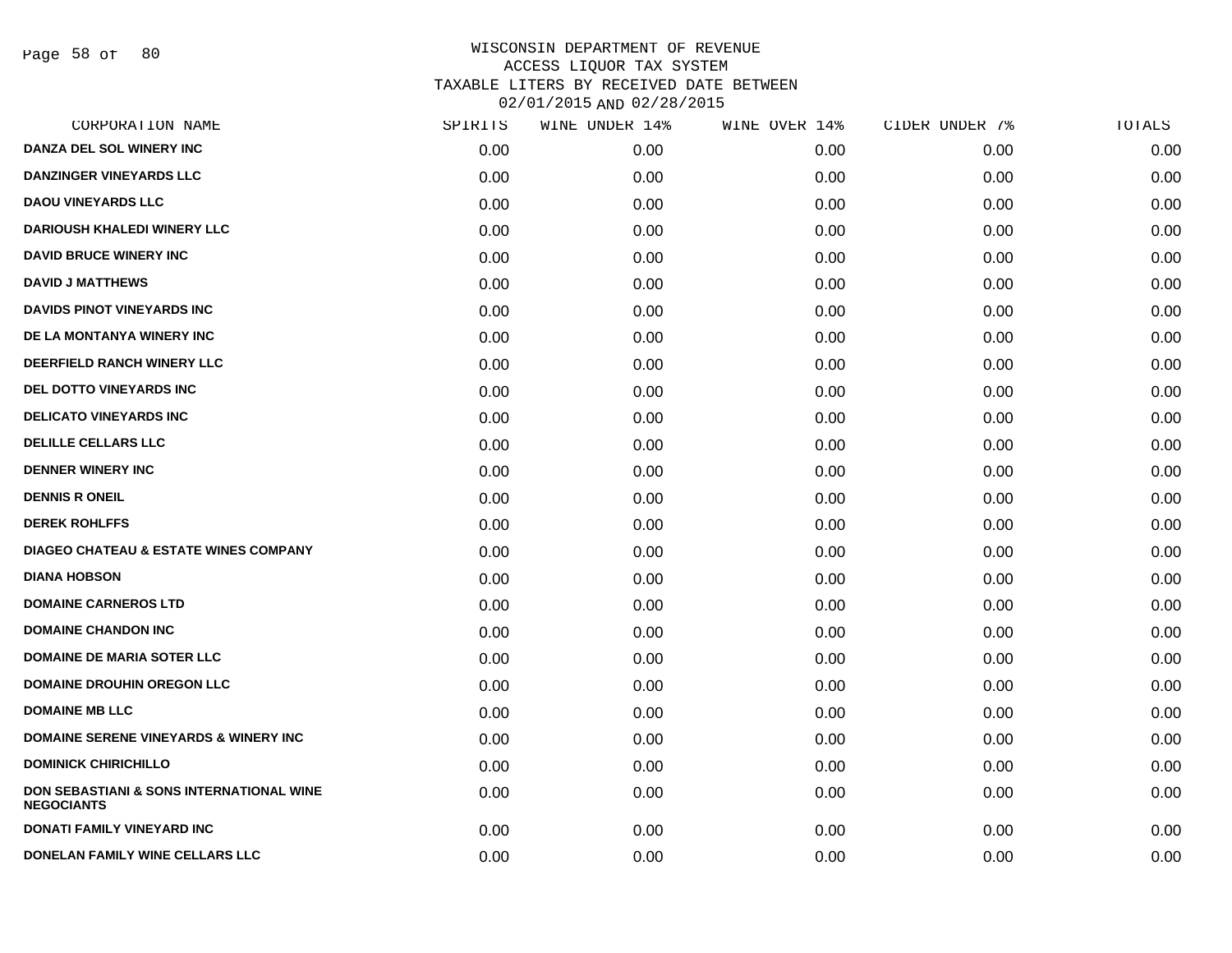Page 59 of 80

| CORPORATION NAME                            | SPIRITS | WINE UNDER 14% | WINE OVER 14% | CIDER UNDER 7% | TOTALS |
|---------------------------------------------|---------|----------------|---------------|----------------|--------|
| <b>DOUBLE CANYON VINEYARDS LLC</b>          | 0.00    | 0.00           | 0.00          | 0.00           | 0.00   |
| <b>DRINKS LICENSING LLC</b>                 | 0.00    | 0.00           | 0.00          | 0.00           | 0.00   |
| DRY CREEK VINEYARD INC                      | 0.00    | 0.00           | 0.00          | 0.00           | 0.00   |
| <b>DUCKHORN WINE COMPANY</b>                | 0.00    | 0.00           | 0.00          | 0.00           | 0.00   |
| <b>DUNHAM CELLARS LLC</b>                   | 0.00    | 0.00           | 0.00          | 0.00           | 0.00   |
| <b>DUNN VINEYARDS LLC</b>                   | 0.00    | 0.00           | 0.00          | 0.00           | 0.00   |
| <b>DUPLIN WINE CELLARS INC</b>              | 0.00    | 0.00           | 0.00          | 0.00           | 0.00   |
| DUTTON GOLDFIELD WINERY LLC                 | 0.00    | 0.00           | 0.00          | 0.00           | 0.00   |
| <b>E &amp; J GALLO WINERY</b>               | 0.00    | 0.00           | 0.00          | 0.00           | 0.00   |
| <b>EAGLES LANDING WINERY LLC</b>            | 0.00    | 0.00           | 0.00          | 0.00           | 0.00   |
| <b>EARL E BROWN &amp; SONS INC</b>          | 0.00    | 0.00           | 0.00          | 0.00           | 0.00   |
| <b>EBERLE WINERY LP</b>                     | 0.00    | 0.00           | 0.00          | 0.00           | 0.00   |
| <b>EDWARD J RINK</b>                        | 0.00    | 0.00           | 0.00          | 0.00           | 0.00   |
| EHREN JORDAN WINE CELLARS LLC               | 0.00    | 0.00           | 0.00          | 0.00           | 0.00   |
| <b>ELISABETH W KLEIN</b>                    | 0.00    | 0.00           | 0.00          | 0.00           | 0.00   |
| ELK COVE VINEYARDS INC                      | 0.00    | 0.00           | 0.00          | 0.00           | 0.00   |
| <b>ELV HOLDINGS INC</b>                     | 0.00    | 0.00           | 0.00          | 0.00           | 0.00   |
| <b>ELYSE WINERY LLC</b>                     | 0.00    | 0.00           | 0.00          | 0.00           | 0.00   |
| <b>EMILIO GUGLIELMO WINERY INC</b>          | 0.00    | 0.00           | 0.00          | 0.00           | 0.00   |
| <b>ENTOURAGE WINE GROUP INC</b>             | 0.00    | 0.00           | 0.00          | 0.00           | 0.00   |
| <b>ERIC J KEATING</b>                       | 0.00    | 0.00           | 0.00          | 0.00           | 0.00   |
| <b>ESCALERA-BOULET LLC</b>                  | 0.00    | 0.00           | 0.00          | 0.00           | 0.00   |
| <b>ESTERLINA VINEYARDS &amp; WINERY LLC</b> | 0.00    | 7.50           | 36.00         | 0.00           | 43.50  |
| <b>F KORBEL &amp; BROS INC</b>              | 0.00    | 0.00           | 0.00          | 0.00           | 0.00   |
| <b>FANTESCA LLC</b>                         | 0.00    | 0.00           | 0.00          | 0.00           | 0.00   |
| <b>FAT BOYS INC</b>                         | 0.00    | 0.00           | 0.00          | 0.00           | 0.00   |
| <b>FAWN CREEK WINERY LLC</b>                | 0.00    | 0.00           | 0.00          | 0.00           | 0.00   |
| <b>FENESTRA WINERY INC</b>                  | 0.00    | 0.00           | 0.00          | 0.00           | 0.00   |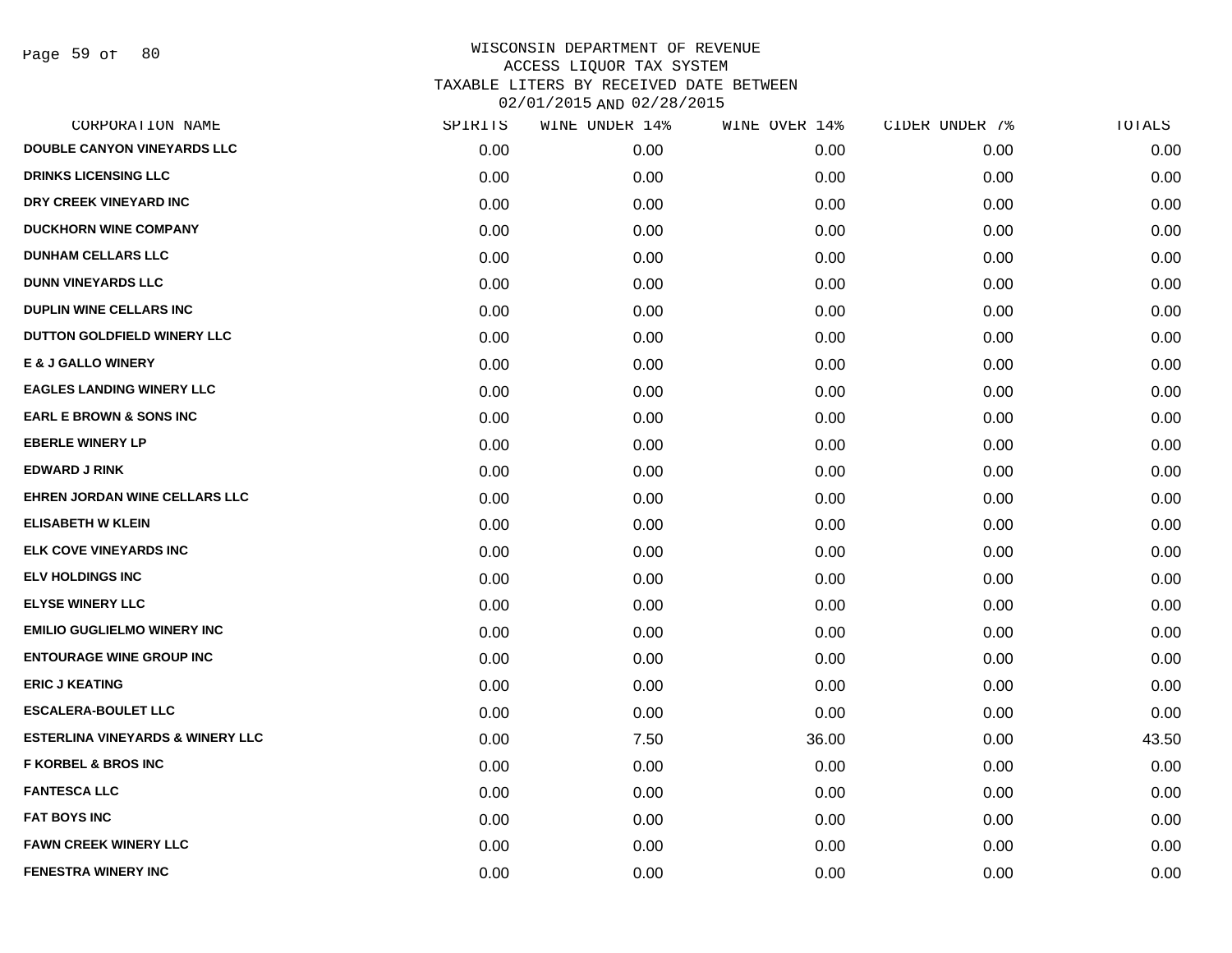Page 60 of 80

| CORPORATION NAME                                 | SPIRITS | WINE UNDER 14% | WINE OVER 14% | CIDER UNDER 7% | TOTALS |
|--------------------------------------------------|---------|----------------|---------------|----------------|--------|
| <b>FERMENTING CELLARS LLC</b>                    | 0.00    | 0.00           | 0.00          | 0.00           | 0.00   |
| <b>FERRARI CARANO VINEYARDS &amp; WINERY LLC</b> | 0.00    | 0.00           | 0.00          | 0.00           | 0.00   |
| <b>FETZER VINEYARDS</b>                          | 0.00    | 0.00           | 0.00          | 0.00           | 0.00   |
| <b>FIDDLEHEAD CELLARS LP</b>                     | 0.00    | 0.00           | 0.00          | 0.00           | 0.00   |
| <b>FIDELITAS WINES LLC</b>                       | 0.00    | 0.00           | 0.00          | 0.00           | 0.00   |
| FIELD STONE WINERY & VINEYARD INC                | 0.00    | 0.00           | 0.00          | 0.00           | 0.00   |
| FIJI WATER COMPANY HOLDINGS LLC                  | 0.00    | 0.00           | 0.00          | 0.00           | 0.00   |
| <b>FINKELSTEIN VINEYARDS INC</b>                 | 0.00    | 0.00           | 0.00          | 0.00           | 0.00   |
| <b>FIRESTEED CORPORATION</b>                     | 0.00    | 0.00           | 0.00          | 0.00           | 0.00   |
| FISHER KING WINERY, LLC                          | 0.00    | 0.00           | 0.00          | 0.00           | 0.00   |
| <b>FISHER VINEYARDS</b>                          | 0.00    | 0.00           | 0.00          | 0.00           | 0.00   |
| <b>FIVE VINES LLC</b>                            | 0.00    | 0.00           | 0.00          | 0.00           | 0.00   |
| <b>FLORA SPRINGS WINE COMPANY</b>                | 0.00    | 0.00           | 0.00          | 0.00           | 0.00   |
| FLOWERS VINEYARD AND WINERY, LLC                 | 0.00    | 0.00           | 0.00          | 0.00           | 0.00   |
| <b>FLYING B VINEYARD LP</b>                      | 0.00    | 0.00           | 0.00          | 0.00           | 0.00   |
| <b>FN CELLARS LLC</b>                            | 0.00    | 0.00           | 0.00          | 0.00           | 0.00   |
| <b>FOLEY ESTATES VINEYARD &amp; WINERY LLC</b>   | 0.00    | 0.00           | 0.00          | 0.00           | 0.00   |
| <b>FOLEY FAMILY WINES INC</b>                    | 0.00    | 0.00           | 0.00          | 0.00           | 0.00   |
| <b>FOLIO WINE COMPANY LLC</b>                    | 0.00    | 0.00           | 0.00          | 0.00           | 0.00   |
| <b>FORENZO WINE COMPANY INC</b>                  | 0.00    | 0.00           | 0.00          | 0.00           | 0.00   |
| <b>FORT ROSS VINEYARD &amp; WINERY LLC</b>       | 0.00    | 0.00           | 0.00          | 0.00           | 0.00   |
| <b>FOXEN VINEYARD INC</b>                        | 0.00    | 0.00           | 0.00          | 0.00           | 0.00   |
| <b>FRANCIS COPPOLA WINERY LLC</b>                | 0.00    | 0.00           | 0.00          | 0.00           | 0.00   |
| <b>FRANCISCAN VINEYARDS INC</b>                  | 0.00    | 0.00           | 0.00          | 0.00           | 0.00   |
| <b>FRANK FAMILY VINEYARDS LLC</b>                | 0.00    | 0.00           | 0.00          | 0.00           | 0.00   |
| <b>FRED C SCHERRER</b>                           | 0.00    | 0.00           | 0.00          | 0.00           | 0.00   |
| <b>FREIXENET SONOMA CAVES INC</b>                | 0.00    | 117.00         | 3.00          | 0.00           | 120.00 |
| <b>FREY VINEYARDS LTD</b>                        | 0.00    | 0.00           | 0.00          | 0.00           | 0.00   |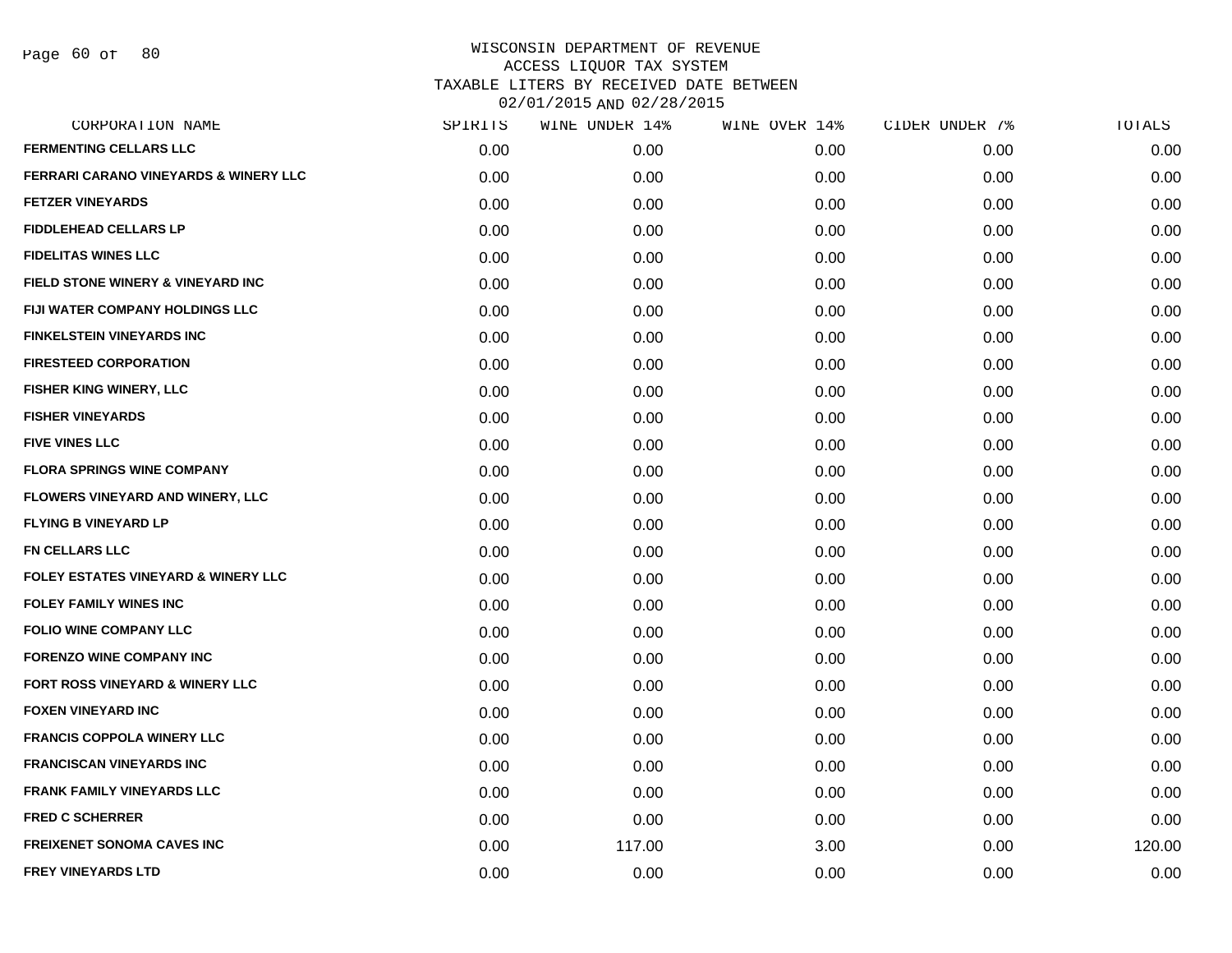Page 61 of 80

|      | WINE UNDER 14% |       |               | TOTALS         |
|------|----------------|-------|---------------|----------------|
| 0.00 | 0.00           | 0.00  | 0.00          | 0.00           |
| 0.00 | 0.00           | 0.00  | 0.00          | 0.00           |
| 0.00 | 0.00           | 0.00  | 0.00          | 0.00           |
| 0.00 | 0.00           | 0.00  | 0.00          | 0.00           |
| 0.00 | 0.00           | 0.00  | 0.00          | 0.00           |
| 0.00 | 0.00           | 0.00  | 0.00          | 0.00           |
| 0.00 | 0.00           | 0.00  | 0.00          | 0.00           |
| 0.00 | 0.00           | 0.00  | 0.00          | 0.00           |
| 0.00 | 0.00           | 0.00  | 0.00          | 0.00           |
| 0.00 | 0.00           | 0.00  | 0.00          | 0.00           |
| 0.00 | 37.75          | 95.25 | 0.00          | 133.00         |
| 0.00 | 0.00           | 0.00  | 0.00          | 0.00           |
| 0.00 | 0.00           | 0.00  | 0.00          | 0.00           |
| 0.00 | 0.00           | 0.00  | 0.00          | 0.00           |
| 0.00 | 0.00           | 0.00  | 0.00          | 0.00           |
| 0.00 | 0.00           | 0.00  | 0.00          | 0.00           |
| 0.00 | 0.00           | 0.00  | 0.00          | 0.00           |
| 0.00 | 0.00           | 0.00  | 0.00          | 0.00           |
| 0.00 | 0.00           | 0.00  | 0.00          | 0.00           |
| 0.00 | 0.00           | 0.00  | 0.00          | 0.00           |
| 0.00 | 0.00           | 0.00  | 0.00          | 0.00           |
| 0.00 | 0.00           | 0.00  | 0.00          | 0.00           |
| 0.00 | 0.00           | 0.00  | 0.00          | 0.00           |
| 0.00 | 0.00           | 0.00  | 0.00          | 0.00           |
| 0.00 | 0.00           | 0.00  | 0.00          | 0.00           |
| 0.00 | 0.00           | 0.00  | 0.00          | 0.00           |
| 0.00 | 0.00           | 0.00  | 0.00          | 0.00           |
| 0.00 | 0.00           | 0.00  | 0.00          | 0.00           |
|      | SPIRITS        |       | WINE OVER 14% | CIDER UNDER 7% |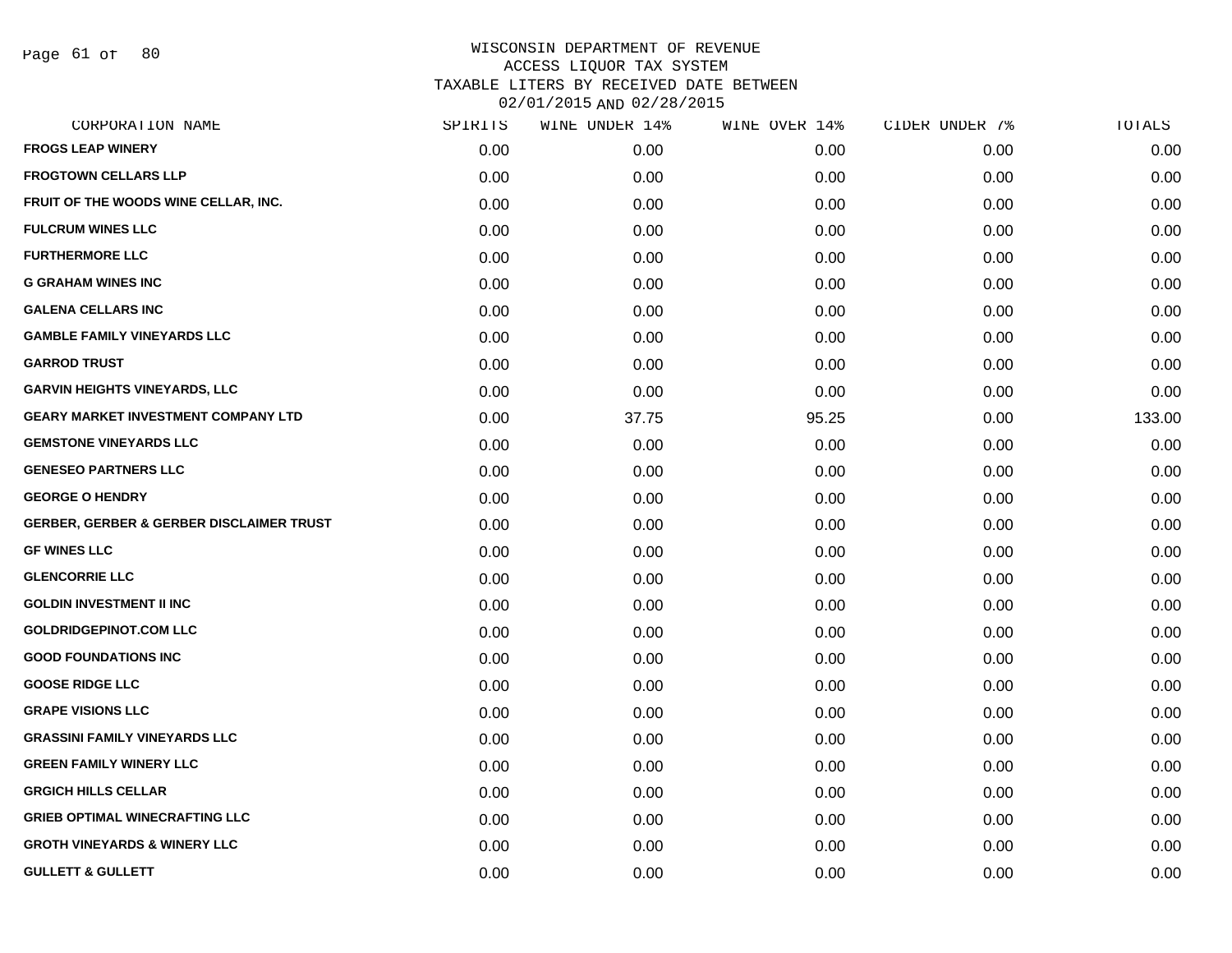Page 62 of 80

| CORPORATION NAME                      | SPIRITS | WINE UNDER 14% | WINE OVER 14% | CIDER UNDER 7% | TOTALS |
|---------------------------------------|---------|----------------|---------------|----------------|--------|
| H DE V LLC                            | 0.00    | 0.00           | 0.00          | 0.00           | 0.00   |
| <b>HAFNER VINEYARD</b>                | 0.00    | 0.00           | 0.00          | 0.00           | 0.00   |
| <b>HAGAFEN CELLARS INC</b>            | 0.00    | 0.00           | 0.00          | 0.00           | 0.00   |
| <b>HALF KRAKT LLC</b>                 | 0.00    | 0.00           | 0.00          | 0.00           | 0.00   |
| <b>HALL WINES LLC</b>                 | 0.00    | 0.00           | 0.00          | 0.00           | 0.00   |
| <b>HALTER WINERY LLC</b>              | 0.00    | 0.00           | 0.00          | 0.00           | 0.00   |
| <b>HAMEL FAMILY WINES LLC</b>         | 0.00    | 0.00           | 0.00          | 0.00           | 0.00   |
| <b>HANNA WINERY INC</b>               | 0.00    | 0.00           | 0.00          | 0.00           | 0.00   |
| <b>HARBOR HILL FRUIT FARMS INC</b>    | 0.00    | 0.00           | 0.00          | 0.00           | 0.00   |
| <b>HARBOR RIDGE WINERY INC.</b>       | 0.00    | 0.00           | 0.00          | 0.00           | 0.00   |
| <b>HARLAN ESTATE WINERY INC</b>       | 0.00    | 0.00           | 0.00          | 0.00           | 0.00   |
| <b>HARRIS &amp; HARRIS</b>            | 0.00    | 0.00           | 0.00          | 0.00           | 0.00   |
| <b>HARRY &amp; DAVID HOLDINGS INC</b> | 0.00    | 0.00           | 0.00          | 0.00           | 0.00   |
| HARTWELL VINEYARDS LLC                | 0.00    | 0.00           | 0.00          | 0.00           | 0.00   |
| <b>HAWKES LLC</b>                     | 0.00    | 0.00           | 0.00          | 0.00           | 0.00   |
| <b>HAYWOOD WINE COMPANY</b>           | 0.00    | 0.00           | 0.00          | 0.00           | 0.00   |
| <b>HEITZ WINE CELLARS</b>             | 0.00    | 0.00           | 0.00          | 0.00           | 0.00   |
| <b>HEMISPHERE WINE COMPANY INC</b>    | 0.00    | 0.00           | 0.00          | 0.00           | 0.00   |
| HERB LAMB VINEYARDS, LLC              | 0.00    | 0.00           | 0.00          | 0.00           | 0.00   |
| <b>HERDIE BAISDEN</b>                 | 0.00    | 0.00           | 0.00          | 0.00           | 0.00   |
| <b>HERRERA &amp; HERRERA</b>          | 0.00    | 0.00           | 0.00          | 0.00           | 0.00   |
| <b>HESTAN VINEYARDS LLC</b>           | 0.00    | 0.00           | 0.00          | 0.00           | 0.00   |
| HILL ESTATES INC                      | 0.00    | 0.00           | 0.00          | 0.00           | 0.00   |
| <b>HIRSCH WINERY LLC</b>              | 0.00    | 0.00           | 0.00          | 0.00           | 0.00   |
| <b>HOFFMAN AND HOFFMAN</b>            | 0.00    | 0.00           | 0.00          | 0.00           | 0.00   |
| HOLLYS HILL VINEYARDS LLC             | 0.00    | 0.00           | 0.00          | 0.00           | 0.00   |
| HONIG VINEYARD AND WINERY LLC         | 0.00    | 0.00           | 0.00          | 0.00           | 0.00   |
| <b>HOOKSTONE INC.</b>                 | 0.00    | 0.00           | 0.00          | 0.00           | 0.00   |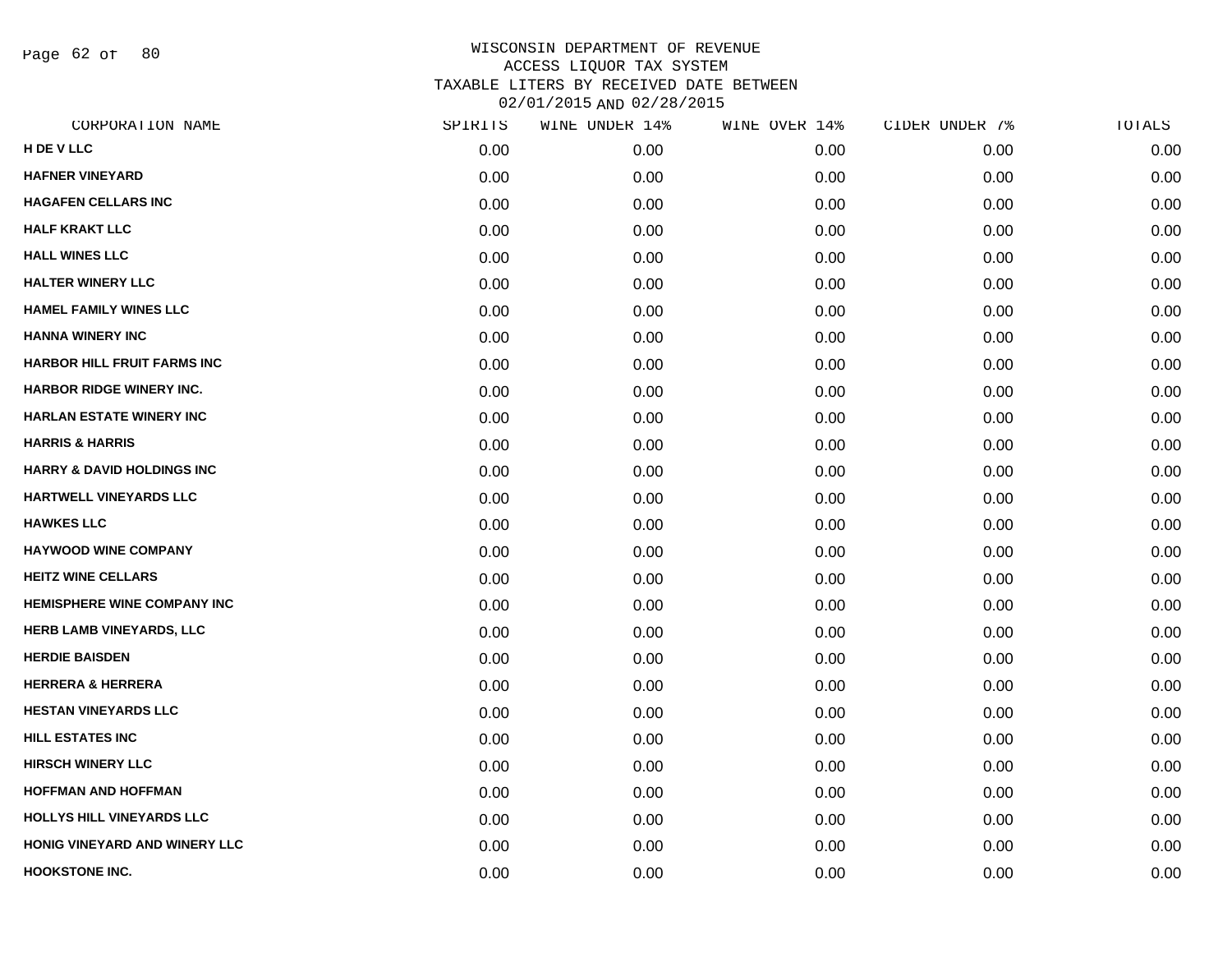Page 63 of 80

| CORPORATION NAME                    | SPIRITS | WINE UNDER 14% | WINE OVER 14% | CIDER UNDER 7% | TOTALS |
|-------------------------------------|---------|----------------|---------------|----------------|--------|
| <b>HOPE WINE LLC</b>                | 0.00    | 0.00           | 0.00          | 0.00           | 0.00   |
| <b>HOUDINI INC</b>                  | 0.00    | 0.00           | 0.00          | 0.00           | 0.00   |
| HOURGLASS WINE COMPANY INC          | 0.00    | 0.00           | 79.50         | 0.00           | 79.50  |
| <b>HUNEEUS VINTNERS LLC</b>         | 0.00    | 0.00           | 0.00          | 0.00           | 0.00   |
| HUNT COUNTRY VINEYARDS LLC          | 0.00    | 0.00           | 0.00          | 0.00           | 0.00   |
| <b>HUSCH VINEYARDS INC</b>          | 0.00    | 229.50         | 59.25         | 0.00           | 288.75 |
| <b>INMAN FAMILY WINES LLC</b>       | 0.00    | 0.00           | 0.00          | 0.00           | 0.00   |
| <b>INVESTOR'S OF AMERICA LP</b>     | 0.00    | 0.00           | 0.00          | 0.00           | 0.00   |
| <b>IRON HORSE VINEYARDS LP</b>      | 0.00    | 0.00           | 0.00          | 0.00           | 0.00   |
| <b>ISENHOWER CELLARS LLC</b>        | 0.00    | 0.00           | 0.00          | 0.00           | 0.00   |
| <b>ISLAND ORCHARD CIDER LLC</b>     | 0.00    | 0.00           | 0.00          | 0.00           | 0.00   |
| <b>ISR VINEYARDS ASSOCIATION</b>    | 0.00    | 0.00           | 0.00          | 0.00           | 0.00   |
| <b>J LOHR WINERY CORP</b>           | 0.00    | 0.00           | 0.00          | 0.00           | 0.00   |
| <b>J PEDRONCELLI WINERY</b>         | 0.00    | 0.00           | 0.00          | 0.00           | 0.00   |
| <b>J RICKARDS WINERY LLC</b>        | 0.00    | 0.00           | 0.00          | 0.00           | 0.00   |
| <b>J VINEYARDS &amp; WINERY LLC</b> | 0.00    | 0.00           | 0.00          | 0.00           | 0.00   |
| <b>J-NH WINE GROUP LLC</b>          | 0.00    | 6.75           | 51.75         | 0.00           | 58.50  |
| <b>J3 WINE PARTNERS LLC</b>         | 0.00    | 0.00           | 0.00          | 0.00           | 0.00   |
| <b>JACK JOHN INVESTMENTS INC</b>    | 0.00    | 0.00           | 0.00          | 0.00           | 0.00   |
| <b>JACKSON FAMILY WINES INC</b>     | 0.00    | 0.00           | 0.00          | 0.00           | 0.00   |
| <b>JACKSON WINE LLC</b>             | 0.00    | 0.00           | 0.00          | 0.00           | 0.00   |
| <b>JACUZZI FAMILY VINEYARDS LLC</b> | 0.00    | 0.00           | 0.00          | 0.00           | 0.00   |
| <b>JAMES L LAMBERT</b>              | 0.00    | 0.00           | 0.00          | 0.00           | 0.00   |
| <b>JAMES P PROSSER</b>              | 0.00    | 0.00           | 0.00          | 0.00           | 0.00   |
| <b>JAZMIN ENTERPRISES</b>           | 0.00    | 0.00           | 0.00          | 0.00           | 0.00   |
| <b>JB GEORGE LLC</b>                | 0.00    | 0.00           | 0.00          | 0.00           | 0.00   |
| <b>JC CELLARS INC</b>               | 0.00    | 0.00           | 0.00          | 0.00           | 0.00   |
| <b>JEFFERY M GORDON</b>             | 0.00    | 0.00           | 0.00          | 0.00           | 0.00   |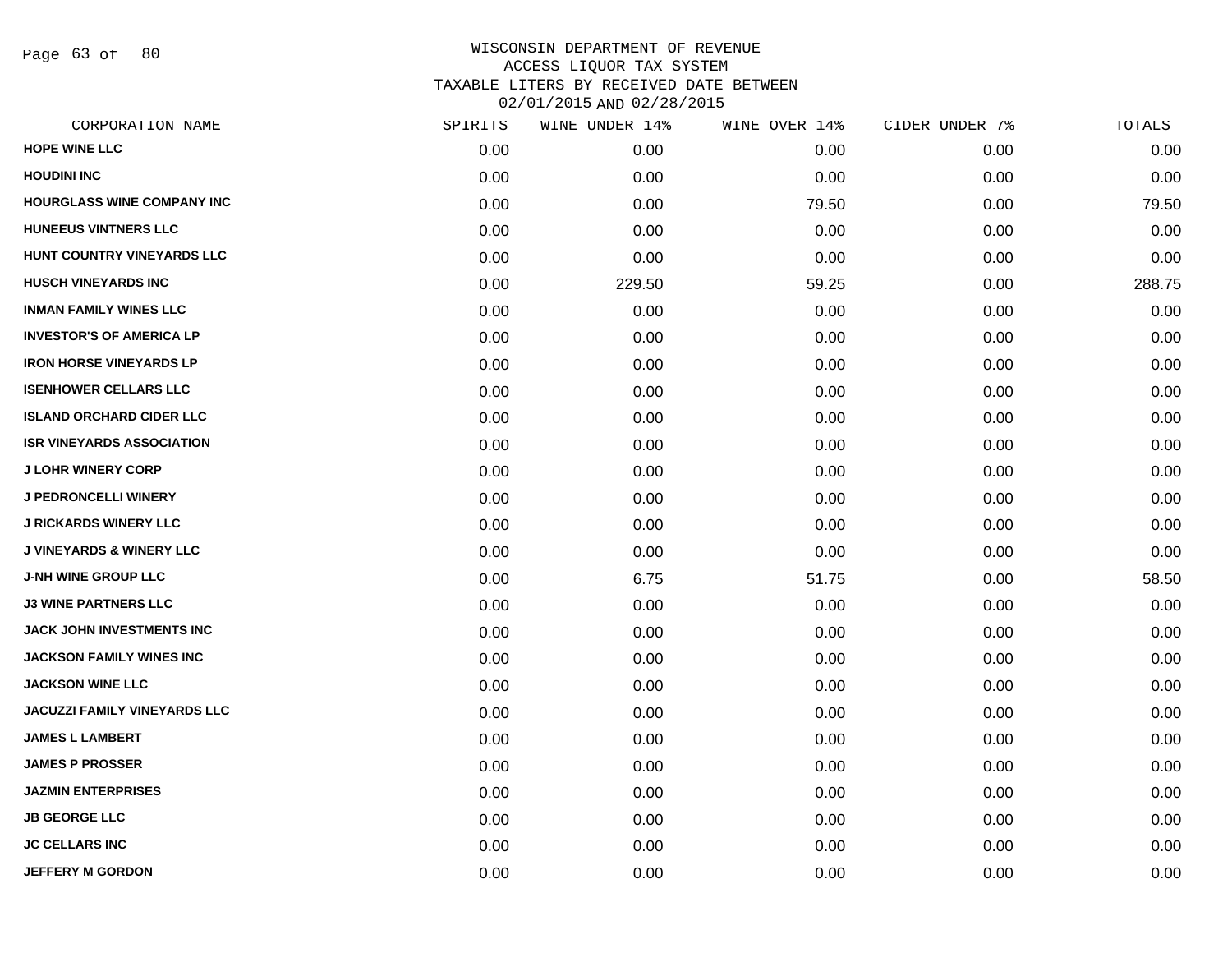Page 64 of 80

| CORPORATION NAME                         | SPIRITS | WINE UNDER 14% | WINE OVER 14% | CIDER UNDER 7% | TOTALS |
|------------------------------------------|---------|----------------|---------------|----------------|--------|
| <b>JEFFREY L STOEGER</b>                 | 0.00    | 0.00           | 0.00          | 0.00           | 0.00   |
| <b>JENNIFER L JACKSON-HARTFORD</b>       | 0.00    | 0.00           | 0.00          | 0.00           | 0.00   |
| <b>JESSIES GROVE WINERY INC</b>          | 0.00    | 0.00           | 0.00          | 0.00           | 0.00   |
| <b>JESSUP CELLARS HOLDING CO LLC</b>     | 0.00    | 0.00           | 0.00          | 0.00           | 0.00   |
| <b>JM CELLARS COMPANY</b>                | 0.00    | 0.00           | 0.00          | 0.00           | 0.00   |
| <b>JOHN E NICOLOZAKES</b>                | 0.00    | 0.00           | 0.00          | 0.00           | 0.00   |
| <b>JONES FAMILY WINERY LLC</b>           | 0.00    | 0.00           | 0.00          | 0.00           | 0.00   |
| <b>JOSEPH CALLOW</b>                     | 0.00    | 0.00           | 0.00          | 0.00           | 0.00   |
| <b>JOSEPH CALLOW</b>                     | 0.00    | 0.00           | 0.00          | 0.00           | 0.00   |
| <b>JOSEPH PHELPS VINEYARDS LLC</b>       | 0.00    | 0.00           | 0.00          | 0.00           | 0.00   |
| <b>JOSEPH STALLER</b>                    | 0.00    | 0.00           | 0.00          | 0.00           | 0.00   |
| <b>JOSEPH WYNIMKO</b>                    | 0.00    | 0.00           | 0.00          | 0.00           | 0.00   |
| <b>JOULLIAN VINEYARDS LTD</b>            | 0.00    | 0.00           | 0.00          | 0.00           | 0.00   |
| JUDD FAMILY VINEYARDS LP                 | 0.00    | 0.00           | 0.00          | 0.00           | 0.00   |
| <b>JULIE A ANDRZEJCZAK</b>               | 0.00    | 0.00           | 0.00          | 0.00           | 0.00   |
| <b>JUSTIN VINEYARDS &amp; WINERY LLC</b> | 0.00    | 0.00           | 0.00          | 0.00           | 0.00   |
| <b>JVW CORPORATION</b>                   | 0.00    | 0.00           | 0.00          | 0.00           | 0.00   |
| <b>K VINTNERS LLC</b>                    | 0.00    | 0.00           | 0.00          | 0.00           | 0.00   |
| <b>KACHINA CELLARS LLC</b>               | 0.00    | 0.00           | 0.00          | 0.00           | 0.00   |
| <b>KAMEN WINES LLC</b>                   | 0.00    | 0.00           | 0.00          | 0.00           | 0.00   |
| <b>KANGARU ENTERPRISES LLC</b>           | 0.00    | 0.00           | 0.00          | 0.00           | 0.00   |
| <b>KAREN LA BONTE</b>                    | 0.00    | 0.00           | 9.00          | 0.00           | 9.00   |
| <b>KB WINES LLC</b>                      | 0.00    | 0.00           | 0.00          | 0.00           | 0.00   |
| <b>KEN BROWN WINES LLC</b>               | 0.00    | 0.00           | 0.00          | 0.00           | 0.00   |
| <b>KENEFICK RANCHES WINERY LLC</b>       | 0.00    | 0.00           | 0.00          | 0.00           | 0.00   |
| <b>KENT HUMPHREY</b>                     | 0.00    | 0.00           | 0.00          | 0.00           | 0.00   |
| <b>KENWARD FAMILY VINEYARDS, LLC</b>     | 0.00    | 0.00           | 0.00          | 0.00           | 0.00   |
| <b>KERWIN ESTATE LLC</b>                 | 0.00    | 0.00           | 0.00          | 0.00           | 0.00   |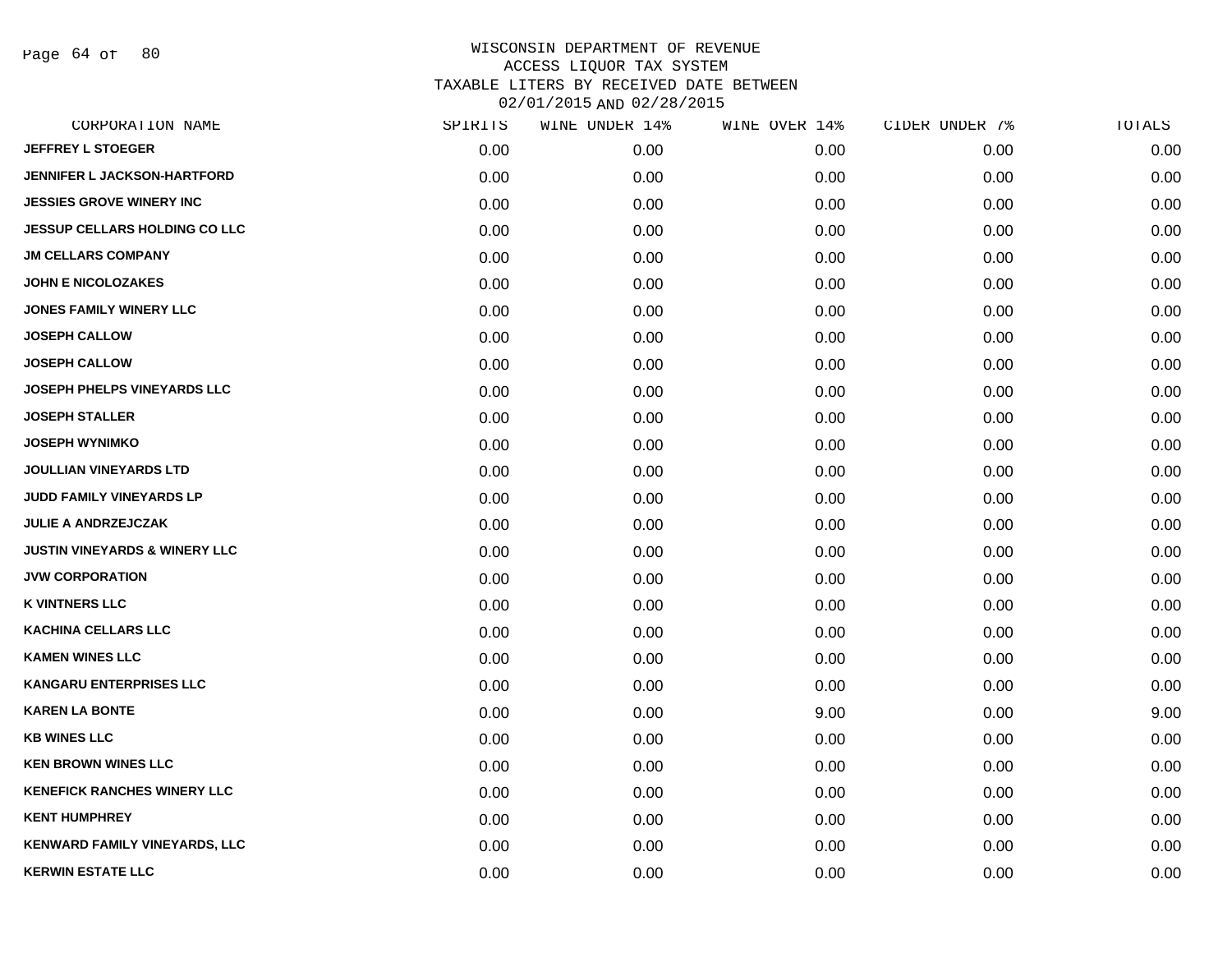Page 65 of 80

| CORPORATION NAME                             | SPIRITS | WINE UNDER 14% | WINE OVER 14% | CIDER UNDER 7% | TOTALS |
|----------------------------------------------|---------|----------------|---------------|----------------|--------|
| <b>KESTREL PROPERTIES LLC</b>                | 0.00    | 0.00           | 0.00          | 0.00           | 0.00   |
| <b>KING ESTATE WINERY LP</b>                 | 0.00    | 0.00           | 0.00          | 0.00           | 0.00   |
| <b>KISTLER VINEYARDS, LLC</b>                | 0.00    | 0.00           | 0.00          | 0.00           | 0.00   |
| <b>KLEIN FOODS INC</b>                       | 0.00    | 0.00           | 0.00          | 0.00           | 0.00   |
| <b>KNIGHTS BRIDGE WINERY LLC</b>             | 0.00    | 0.00           | 0.00          | 0.00           | 0.00   |
| <b>KOEHLER WINERY LLC</b>                    | 0.00    | 0.00           | 0.00          | 0.00           | 0.00   |
| <b>KONSTANTIN D FRANK &amp; SONS</b>         | 0.00    | 0.00           | 0.00          | 0.00           | 0.00   |
| <b>KOPRI INC</b>                             | 0.00    | 0.00           | 0.00          | 0.00           | 0.00   |
| <b>KRUPP BROTHERS LLC</b>                    | 0.00    | 0.00           | 0.00          | 0.00           | 0.00   |
| <b>KSSM LLC</b>                              | 0.00    | 0.00           | 0.00          | 0.00           | 0.00   |
| <b>KT WINECO LLC</b>                         | 0.00    | 0.00           | 0.00          | 0.00           | 0.00   |
| <b>KULETO VILLA LLC</b>                      | 0.00    | 0.00           | 0.00          | 0.00           | 0.00   |
| <b>KUNDE ENTERPRISES INC</b>                 | 0.00    | 0.00           | 0.00          | 0.00           | 0.00   |
| <b>LC WINE</b>                               | 0.00    | 0.00           | 0.00          | 0.00           | 0.00   |
| L FOPPIANO WINE CO INC                       | 0.00    | 0.00           | 0.00          | 0.00           | 0.00   |
| <b>LADERA WINERY LLC</b>                     | 0.00    | 0.00           | 0.00          | 0.00           | 0.00   |
| <b>LAETITIA VINEYARD &amp; WINERY INC</b>    | 0.00    | 0.00           | 0.00          | 0.00           | 0.00   |
| <b>LAGUNA OAKS VINEYARD &amp; WINERY INC</b> | 0.00    | 0.00           | 0.00          | 0.00           | 0.00   |
| <b>LAIL VINEYARDS LLC</b>                    | 0.00    | 0.00           | 0.00          | 0.00           | 0.00   |
| <b>LAIRD FAMILY ESTATE LLC</b>               | 0.00    | 0.00           | 0.00          | 0.00           | 0.00   |
| <b>LAKE NOKOMIS CRANBERRIES INC</b>          | 0.00    | 0.00           | 0.00          | 0.00           | 0.00   |
| <b>LAMBERT BRIDGE WINERY INC</b>             | 0.00    | 0.00           | 0.00          | 0.00           | 0.00   |
| <b>LANCASTER VINEYARDS INC</b>               | 0.00    | 0.00           | 0.00          | 0.00           | 0.00   |
| <b>LANGE WINERY LLC</b>                      | 0.00    | 0.00           | 0.00          | 0.00           | 0.00   |
| <b>LANGETWINS WINE CO INC</b>                | 0.00    | 0.00           | 0.00          | 0.00           | 0.00   |
| <b>LARKMEAD VINEYARDS INC</b>                | 0.00    | 0.00           | 0.00          | 0.00           | 0.00   |
| <b>LARSON &amp; LARSON</b>                   | 0.00    | 0.00           | 0.00          | 0.00           | 0.00   |
| <b>LARSON FAMILY WINERY INC</b>              | 0.00    | 20.25          | 22.50         | 0.00           | 42.75  |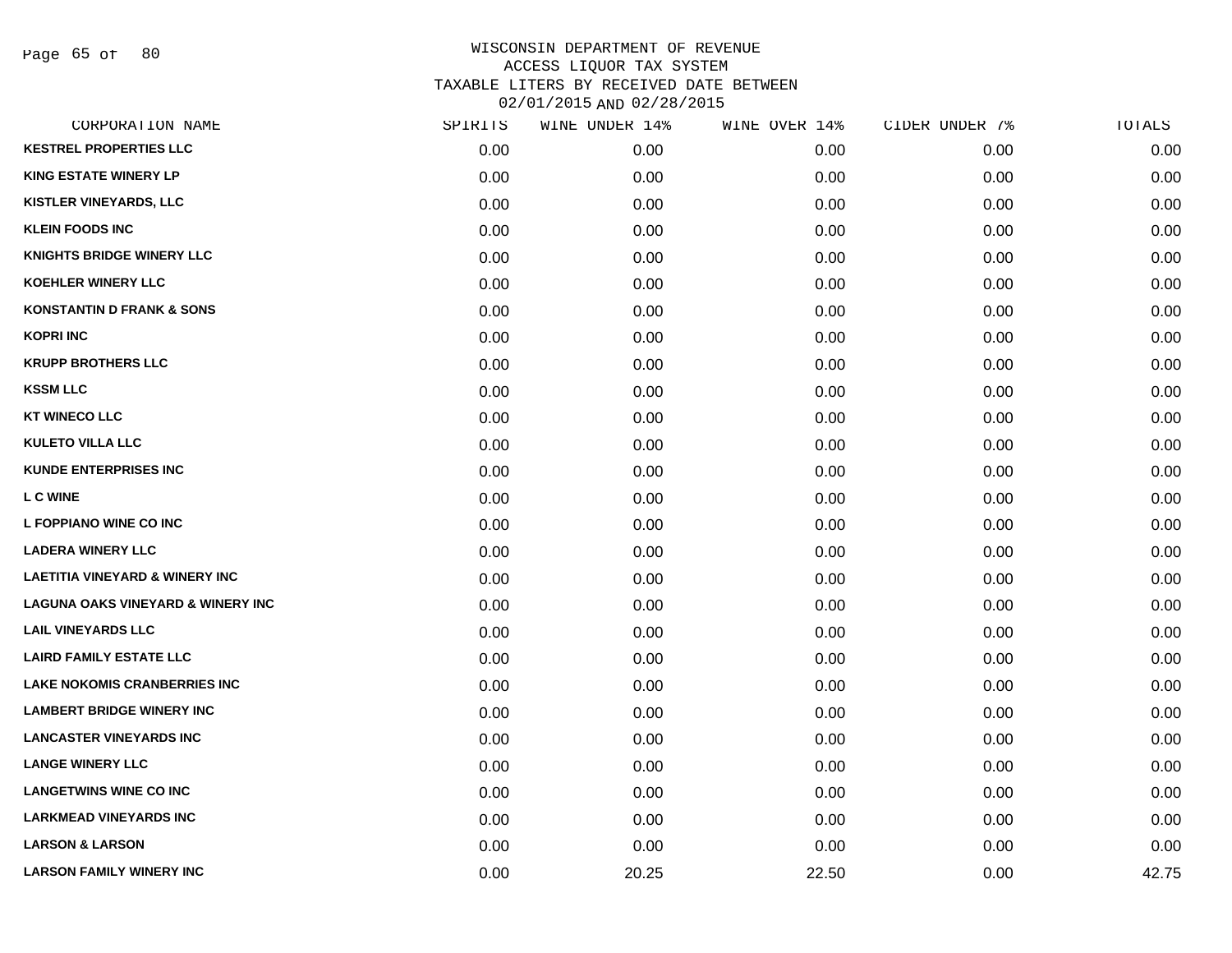| <b>LATITUDE BEVERAGE COMPANY</b><br>0.00<br>0.00<br>0.00<br><b>LAUTENBACH'S ORCHARD COUNTRY INC</b><br>0.00<br>0.00<br>0.00<br><b>LAVA SPRINGS INC</b><br>0.00<br>0.00<br>0.00<br><b>LAWER FAMILY WINERY INC</b><br>0.00<br>0.00<br>0.00<br>LE CEP II INC<br>0.00<br>0.00<br>0.00<br><b>LEDGE STONE VINEYARDS LLC</b><br>0.00<br>0.00<br>0.00<br><b>LEMELSON WINERY LLC</b><br>0.00<br>0.00<br>0.00<br><b>LEONESSE CELLARS LLC</b><br>0.00<br>0.00<br>0.00<br><b>LEVIATHAN WINE COMPANY LLC</b><br>0.00<br>0.00<br>0.00<br>LIFE IS SHORT! LLC<br>0.00<br>0.00<br>0.00<br><b>LION NATHAN USA INC</b><br>0.00<br>0.00<br>0.00<br><b>LIONS PEAK</b><br>0.00<br>0.00<br>0.00<br><b>LONG MEADOW RANCH WINERY INC</b><br>0.00<br>0.00<br>0.00<br><b>LONG SHADOWS VINTNERS LLC</b><br>0.00<br>0.00<br>29.25<br><b>LONGBOARD VINEYARDS LLC</b><br>0.00<br>0.00<br>0.00<br><b>LONGORIA &amp; LONGORIA</b><br>0.00<br>0.00<br>0.00<br><b>LORIMAR WINERY INC</b><br>0.00<br>0.00<br>0.00<br><b>LOST ISLAND WINE LLC</b><br>0.00<br>0.00<br>0.00<br><b>LOUIDAR LLC</b><br>0.00<br>0.00<br>0.00<br><b>LOWDEN SCHOOLHOUSE CORPORATION</b><br>0.00<br>0.00<br>0.00<br><b>LUCAS &amp; LEWELLEN VINEYARDS INC</b><br>0.00<br>0.00<br>0.00<br><b>LUNA VINEYARDS INC</b><br>0.00<br>0.00<br>0.00<br><b>LYNFRED WINERY INC</b><br>0.00<br>0.00<br>0.00<br><b>LYNMAR WINERY LLC</b><br>0.00<br>0.00<br>0.00<br><b>M.A.C. WINES, LLC</b><br>0.00<br>0.00<br>0.00<br><b>MADISON VINEYARD HOLDINGS LLC</b><br>0.00<br>0.00<br>0.00<br><b>MADRIGAL FAMILY WINERY LLC</b><br>0.00<br>0.00<br>0.00 | CIDER UNDER 7%<br>TOTALS |       |
|-------------------------------------------------------------------------------------------------------------------------------------------------------------------------------------------------------------------------------------------------------------------------------------------------------------------------------------------------------------------------------------------------------------------------------------------------------------------------------------------------------------------------------------------------------------------------------------------------------------------------------------------------------------------------------------------------------------------------------------------------------------------------------------------------------------------------------------------------------------------------------------------------------------------------------------------------------------------------------------------------------------------------------------------------------------------------------------------------------------------------------------------------------------------------------------------------------------------------------------------------------------------------------------------------------------------------------------------------------------------------------------------------------------------------------------------------------------------------------------------------------------------------------------------------------------------------|--------------------------|-------|
|                                                                                                                                                                                                                                                                                                                                                                                                                                                                                                                                                                                                                                                                                                                                                                                                                                                                                                                                                                                                                                                                                                                                                                                                                                                                                                                                                                                                                                                                                                                                                                         | 0.00                     | 0.00  |
|                                                                                                                                                                                                                                                                                                                                                                                                                                                                                                                                                                                                                                                                                                                                                                                                                                                                                                                                                                                                                                                                                                                                                                                                                                                                                                                                                                                                                                                                                                                                                                         | 0.00                     | 0.00  |
|                                                                                                                                                                                                                                                                                                                                                                                                                                                                                                                                                                                                                                                                                                                                                                                                                                                                                                                                                                                                                                                                                                                                                                                                                                                                                                                                                                                                                                                                                                                                                                         | 0.00                     | 0.00  |
|                                                                                                                                                                                                                                                                                                                                                                                                                                                                                                                                                                                                                                                                                                                                                                                                                                                                                                                                                                                                                                                                                                                                                                                                                                                                                                                                                                                                                                                                                                                                                                         | 0.00                     | 0.00  |
|                                                                                                                                                                                                                                                                                                                                                                                                                                                                                                                                                                                                                                                                                                                                                                                                                                                                                                                                                                                                                                                                                                                                                                                                                                                                                                                                                                                                                                                                                                                                                                         | 0.00                     | 0.00  |
|                                                                                                                                                                                                                                                                                                                                                                                                                                                                                                                                                                                                                                                                                                                                                                                                                                                                                                                                                                                                                                                                                                                                                                                                                                                                                                                                                                                                                                                                                                                                                                         | 0.00                     | 0.00  |
|                                                                                                                                                                                                                                                                                                                                                                                                                                                                                                                                                                                                                                                                                                                                                                                                                                                                                                                                                                                                                                                                                                                                                                                                                                                                                                                                                                                                                                                                                                                                                                         | 0.00                     | 0.00  |
|                                                                                                                                                                                                                                                                                                                                                                                                                                                                                                                                                                                                                                                                                                                                                                                                                                                                                                                                                                                                                                                                                                                                                                                                                                                                                                                                                                                                                                                                                                                                                                         | 0.00                     | 0.00  |
|                                                                                                                                                                                                                                                                                                                                                                                                                                                                                                                                                                                                                                                                                                                                                                                                                                                                                                                                                                                                                                                                                                                                                                                                                                                                                                                                                                                                                                                                                                                                                                         | 0.00                     | 0.00  |
|                                                                                                                                                                                                                                                                                                                                                                                                                                                                                                                                                                                                                                                                                                                                                                                                                                                                                                                                                                                                                                                                                                                                                                                                                                                                                                                                                                                                                                                                                                                                                                         | 0.00                     | 0.00  |
|                                                                                                                                                                                                                                                                                                                                                                                                                                                                                                                                                                                                                                                                                                                                                                                                                                                                                                                                                                                                                                                                                                                                                                                                                                                                                                                                                                                                                                                                                                                                                                         | 0.00                     | 0.00  |
|                                                                                                                                                                                                                                                                                                                                                                                                                                                                                                                                                                                                                                                                                                                                                                                                                                                                                                                                                                                                                                                                                                                                                                                                                                                                                                                                                                                                                                                                                                                                                                         | 0.00                     | 0.00  |
|                                                                                                                                                                                                                                                                                                                                                                                                                                                                                                                                                                                                                                                                                                                                                                                                                                                                                                                                                                                                                                                                                                                                                                                                                                                                                                                                                                                                                                                                                                                                                                         | 0.00                     | 0.00  |
|                                                                                                                                                                                                                                                                                                                                                                                                                                                                                                                                                                                                                                                                                                                                                                                                                                                                                                                                                                                                                                                                                                                                                                                                                                                                                                                                                                                                                                                                                                                                                                         | 0.00                     | 29.25 |
|                                                                                                                                                                                                                                                                                                                                                                                                                                                                                                                                                                                                                                                                                                                                                                                                                                                                                                                                                                                                                                                                                                                                                                                                                                                                                                                                                                                                                                                                                                                                                                         | 0.00                     | 0.00  |
|                                                                                                                                                                                                                                                                                                                                                                                                                                                                                                                                                                                                                                                                                                                                                                                                                                                                                                                                                                                                                                                                                                                                                                                                                                                                                                                                                                                                                                                                                                                                                                         | 0.00                     | 0.00  |
|                                                                                                                                                                                                                                                                                                                                                                                                                                                                                                                                                                                                                                                                                                                                                                                                                                                                                                                                                                                                                                                                                                                                                                                                                                                                                                                                                                                                                                                                                                                                                                         | 0.00                     | 0.00  |
|                                                                                                                                                                                                                                                                                                                                                                                                                                                                                                                                                                                                                                                                                                                                                                                                                                                                                                                                                                                                                                                                                                                                                                                                                                                                                                                                                                                                                                                                                                                                                                         | 0.00                     | 0.00  |
|                                                                                                                                                                                                                                                                                                                                                                                                                                                                                                                                                                                                                                                                                                                                                                                                                                                                                                                                                                                                                                                                                                                                                                                                                                                                                                                                                                                                                                                                                                                                                                         | 0.00                     | 0.00  |
|                                                                                                                                                                                                                                                                                                                                                                                                                                                                                                                                                                                                                                                                                                                                                                                                                                                                                                                                                                                                                                                                                                                                                                                                                                                                                                                                                                                                                                                                                                                                                                         | 0.00                     | 0.00  |
|                                                                                                                                                                                                                                                                                                                                                                                                                                                                                                                                                                                                                                                                                                                                                                                                                                                                                                                                                                                                                                                                                                                                                                                                                                                                                                                                                                                                                                                                                                                                                                         | 0.00                     | 0.00  |
|                                                                                                                                                                                                                                                                                                                                                                                                                                                                                                                                                                                                                                                                                                                                                                                                                                                                                                                                                                                                                                                                                                                                                                                                                                                                                                                                                                                                                                                                                                                                                                         | 0.00                     | 0.00  |
|                                                                                                                                                                                                                                                                                                                                                                                                                                                                                                                                                                                                                                                                                                                                                                                                                                                                                                                                                                                                                                                                                                                                                                                                                                                                                                                                                                                                                                                                                                                                                                         | 0.00                     | 0.00  |
|                                                                                                                                                                                                                                                                                                                                                                                                                                                                                                                                                                                                                                                                                                                                                                                                                                                                                                                                                                                                                                                                                                                                                                                                                                                                                                                                                                                                                                                                                                                                                                         | 0.00                     | 0.00  |
|                                                                                                                                                                                                                                                                                                                                                                                                                                                                                                                                                                                                                                                                                                                                                                                                                                                                                                                                                                                                                                                                                                                                                                                                                                                                                                                                                                                                                                                                                                                                                                         | 0.00                     | 0.00  |
|                                                                                                                                                                                                                                                                                                                                                                                                                                                                                                                                                                                                                                                                                                                                                                                                                                                                                                                                                                                                                                                                                                                                                                                                                                                                                                                                                                                                                                                                                                                                                                         | 0.00                     | 0.00  |
|                                                                                                                                                                                                                                                                                                                                                                                                                                                                                                                                                                                                                                                                                                                                                                                                                                                                                                                                                                                                                                                                                                                                                                                                                                                                                                                                                                                                                                                                                                                                                                         | 0.00                     | 0.00  |
| <b>MADRONA VINEYARDS LP</b><br>0.00<br>0.00<br>0.00                                                                                                                                                                                                                                                                                                                                                                                                                                                                                                                                                                                                                                                                                                                                                                                                                                                                                                                                                                                                                                                                                                                                                                                                                                                                                                                                                                                                                                                                                                                     | 0.00                     | 0.00  |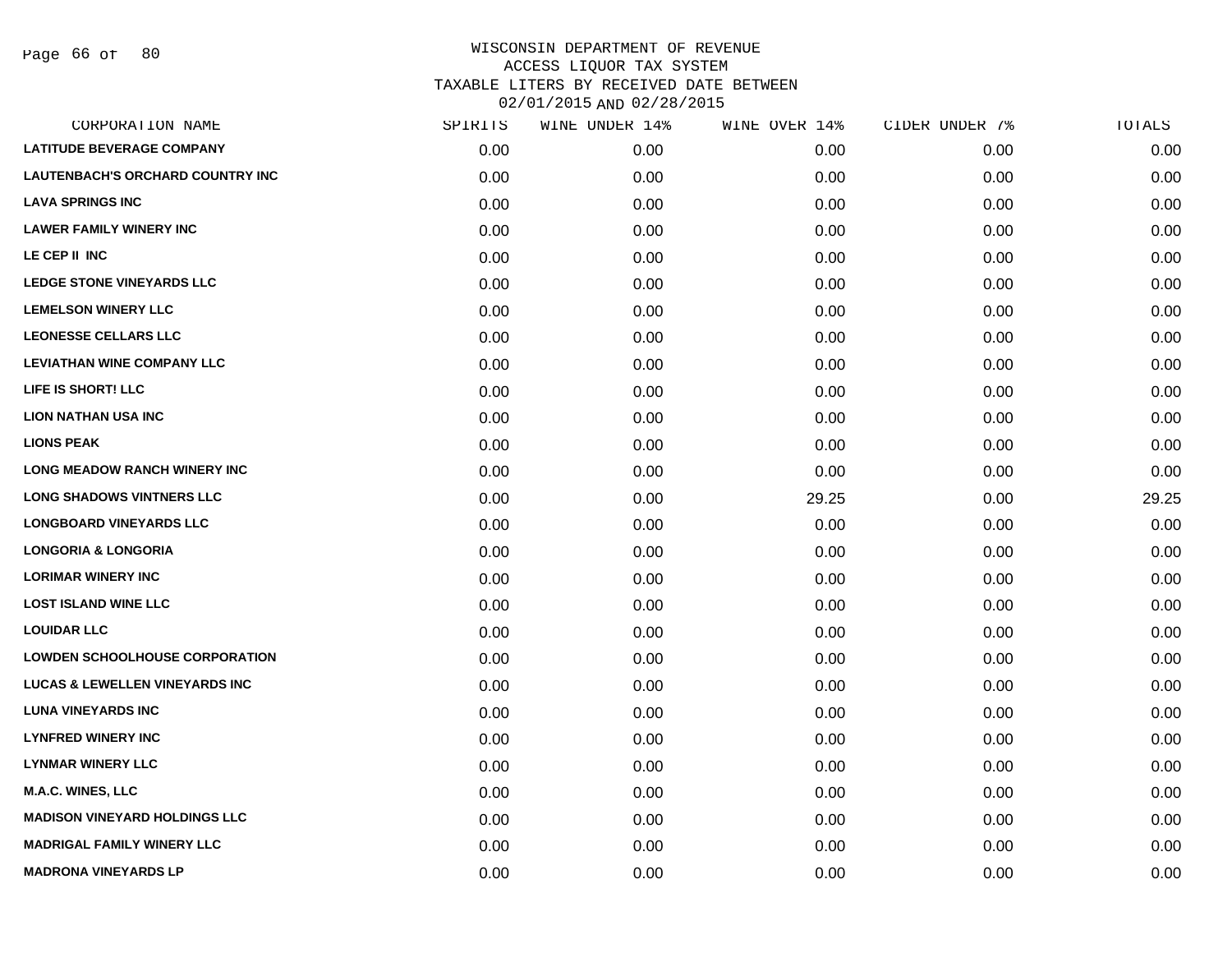Page 67 of 80

| CORPORATION NAME                                  | SPIRITS | WINE UNDER 14% | WINE OVER 14% | CIDER UNDER 7% | TOTALS   |
|---------------------------------------------------|---------|----------------|---------------|----------------|----------|
| <b>MAGNET ENTERPRISES INC</b>                     | 0.00    | 0.00           | 0.00          | 0.00           | 0.00     |
| <b>MAKK WINE LLC</b>                              | 0.00    | 0.00           | 0.00          | 0.00           | 0.00     |
| <b>MARIA A KLEIN</b>                              | 0.00    | 0.00           | 0.00          | 0.00           | 0.00     |
| <b>MARIETTA CELLARS INC</b>                       | 0.00    | 0.00           | 61.50         | 0.00           | 61.50    |
| <b>MARKHAM VINEYARDS</b>                          | 0.00    | 0.00           | 0.00          | 0.00           | 0.00     |
| <b>MARTIN E SELL</b>                              | 0.00    | 0.00           | 0.00          | 0.00           | 0.00     |
| <b>MARTIN RAY WINERY INC</b>                      | 0.00    | 0.00           | 0.00          | 0.00           | 0.00     |
| <b>MARTINELLI WINERY INC</b>                      | 0.00    | 0.00           | 0.00          | 0.00           | 0.00     |
| <b>MATHY WINERY LLC</b>                           | 0.00    | 1,058.25       | 42.00         | 0.00           | 1,100.25 |
| <b>MATTHEW RICK</b>                               | 0.00    | 0.00           | 0.00          | 0.00           | 0.00     |
| <b>MATTHIAS A PIPPIG &amp; JAMIE M KINSER</b>     | 0.00    | 0.00           | 0.00          | 0.00           | 0.00     |
| <b>MAURITSON FAMILY WINERY</b>                    | 0.00    | 0.00           | 0.00          | 0.00           | 0.00     |
| <b>MAYACAMAS VINEYARDS</b>                        | 0.00    | 0.00           | 0.00          | 0.00           | 0.00     |
| <b>MAYNARD J KEENAN</b>                           | 0.00    | 31.50          | 0.75          | 0.00           | 32.25    |
| <b>MCNAB RIDGE WINERY LLC</b>                     | 0.00    | 0.00           | 0.00          | 0.00           | 0.00     |
| <b>MELROSE CELLARS LLC</b>                        | 0.00    | 0.00           | 0.00          | 0.00           | 0.00     |
| <b>MELVILLE VINEYARDS SOUTH LLC</b>               | 0.00    | 0.00           | 0.00          | 0.00           | 0.00     |
| <b>MENDOCINO WINE GROUP LLC</b>                   | 0.00    | 0.00           | 0.00          | 0.00           | 0.00     |
| <b>MER ET SOLEIL LLC</b>                          | 0.00    | 0.00           | 0.00          | 0.00           | 0.00     |
| <b>MERCER WINE ESTATES LLC / MERCER HOGUE LLC</b> | 0.00    | 0.00           | 0.00          | 0.00           | 0.00     |
| <b>MEREDITH VINEYARD ESTATE INC</b>               | 0.00    | 0.00           | 0.00          | 0.00           | 0.00     |
| <b>MERRYVALE VINEYARDS LLC</b>                    | 0.00    | 0.00           | 0.00          | 0.00           | 0.00     |
| <b>MERSHONIAN CIDERY LLC</b>                      | 0.00    | 0.00           | 0.00          | 0.00           | 0.00     |
| <b>METROPOLITAN WINES LLC</b>                     | 0.00    | 0.00           | 0.00          | 0.00           | 0.00     |
| <b>MEV CORPORATION</b>                            | 0.00    | 0.00           | 0.00          | 0.00           | 0.00     |
| <b>MEYER CELLARS LLC</b>                          | 0.00    | 0.00           | 0.00          | 0.00           | 0.00     |
| <b>MICHEAL DASHE</b>                              | 0.00    | 0.00           | 0.00          | 0.00           | 0.00     |
| <b>MIDDLETON FAMILY WINES LLC</b>                 | 0.00    | 0.00           | 0.00          | 0.00           | 0.00     |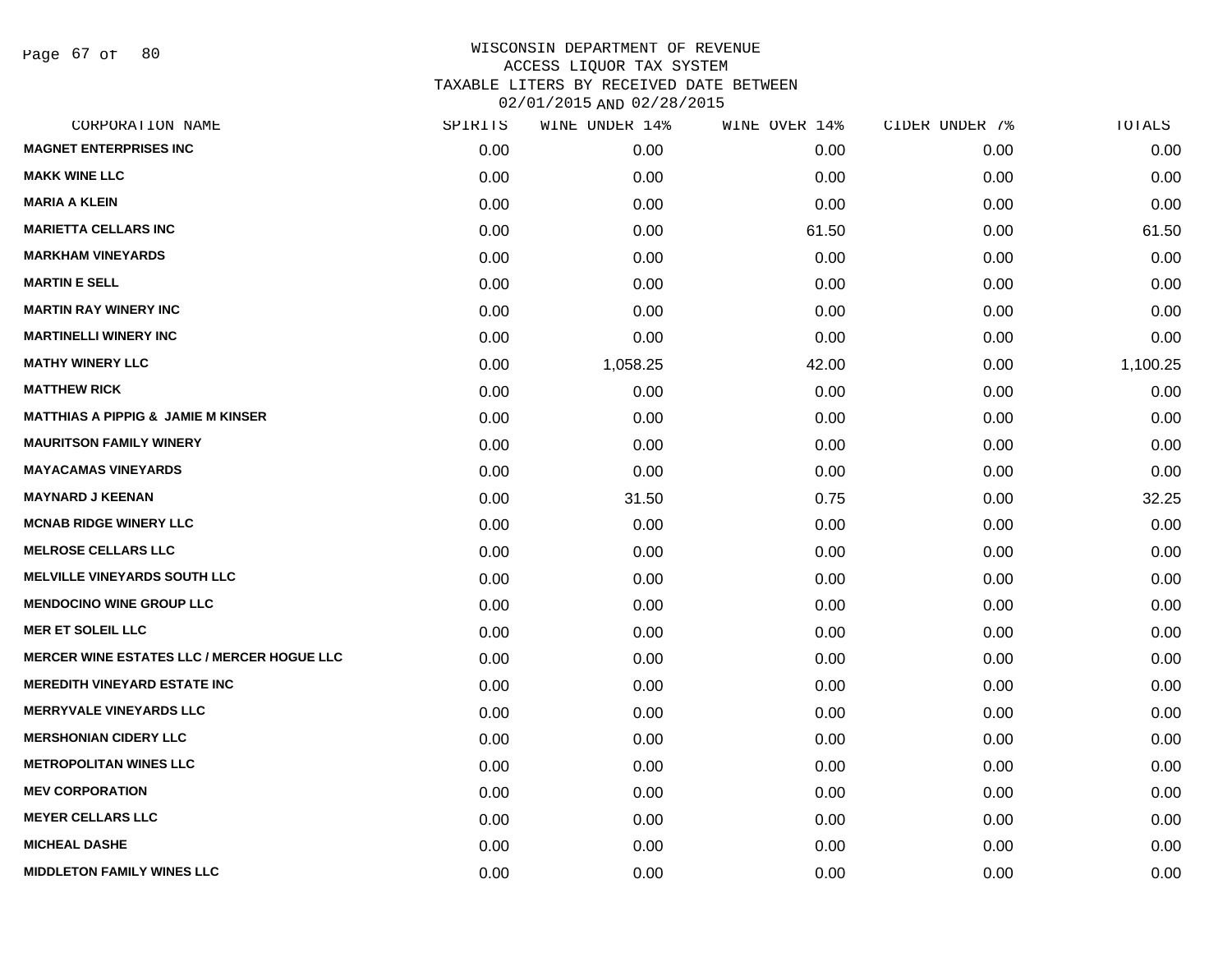Page 68 of 80

| CORPORATION NAME                            | SPIRITS | WINE UNDER 14% | WINE OVER 14% | CIDER UNDER 7% | TOTALS |
|---------------------------------------------|---------|----------------|---------------|----------------|--------|
| <b>MIDNIGHT CELLARS INC</b>                 | 0.00    | 0.00           | 0.00          | 0.00           | 0.00   |
| <b>MILDARA BLASS INC</b>                    | 0.00    | 0.00           | 0.00          | 0.00           | 0.00   |
| <b>MILLBROOK WINERY INC</b>                 | 0.00    | 0.00           | 0.00          | 0.00           | 0.00   |
| <b>MINER FAMILY WINERY LLC</b>              | 0.00    | 0.00           | 0.00          | 0.00           | 0.00   |
| <b>MINNESOTAS FINEST FERMENTED PRODUCTS</b> | 0.00    | 0.00           | 0.00          | 0.00           | 0.00   |
| <b>MIRA WINERY LLC</b>                      | 0.00    | 0.00           | 0.00          | 0.00           | 0.00   |
| <b>MIRASOL WINE LLC</b>                     | 0.00    | 0.00           | 0.00          | 0.00           | 0.00   |
| <b>MODERN DEVELOPMENT COMPANY</b>           | 0.00    | 0.75           | 288.00        | 0.00           | 288.75 |
| <b>MOLLYDOOKER INTERNATIONAL LLC</b>        | 0.00    | 0.00           | 0.00          | 0.00           | 0.00   |
| <b>MONTICELLO CELLARS INC</b>               | 0.00    | 0.00           | 0.00          | 0.00           | 0.00   |
| <b>MORCHELLA WINE CELLARS LLC</b>           | 0.00    | 0.00           | 0.00          | 0.00           | 0.00   |
| <b>MORGAN CLENDENEN</b>                     | 0.00    | 0.00           | 0.00          | 0.00           | 0.00   |
| <b>MOSHIN VINEYARDS INC</b>                 | 0.00    | 0.00           | 0.00          | 0.00           | 0.00   |
| <b>MULLIGAN &amp; MULLIGAN</b>              | 0.00    | 0.00           | 0.00          | 0.00           | 0.00   |
| <b>MUNCH &amp; FOX</b>                      | 0.00    | 0.00           | 0.00          | 0.00           | 0.00   |
| <b>MUNSON BRIDGE WINERY INC</b>             | 0.00    | 0.00           | 0.00          | 0.00           | 0.00   |
| <b>MUSETTA WINERY, LLC</b>                  | 0.00    | 0.00           | 0.00          | 0.00           | 0.00   |
| <b>NCWGINC</b>                              | 0.00    | 0.00           | 0.00          | 0.00           | 0.00   |
| <b>NAKED WINES LLC</b>                      | 0.00    | 0.00           | 0.00          | 0.00           | 0.00   |
| <b>NAKEDWINES.COM INC</b>                   | 0.00    | 0.00           | 0.00          | 0.00           | 0.00   |
| <b>NAVARRE CELLARS LTD</b>                  | 0.00    | 0.00           | 0.00          | 0.00           | 0.00   |
| NAVARRO VINEYARDS, LLC                      | 0.00    | 0.00           | 0.00          | 0.00           | 0.00   |
| <b>NEVADA WINE CELLARS INC</b>              | 0.00    | 0.00           | 0.00          | 0.00           | 0.00   |
| <b>NEW VAVIN INC</b>                        | 0.00    | 0.00           | 0.00          | 0.00           | 0.00   |
| <b>NEWTON VINEYARD LLC</b>                  | 0.00    | 0.00           | 0.00          | 0.00           | 0.00   |
| <b>NICALI, LLC</b>                          | 0.00    | 0.00           | 0.00          | 0.00           | 0.00   |
| <b>NICHOLSON RANCH LLC</b>                  | 0.00    | 0.00           | 0.00          | 0.00           | 0.00   |
| NIEBAUM-COPPOLA ESTATE WINERY LP            | 0.00    | 0.00           | 0.00          | 0.00           | 0.00   |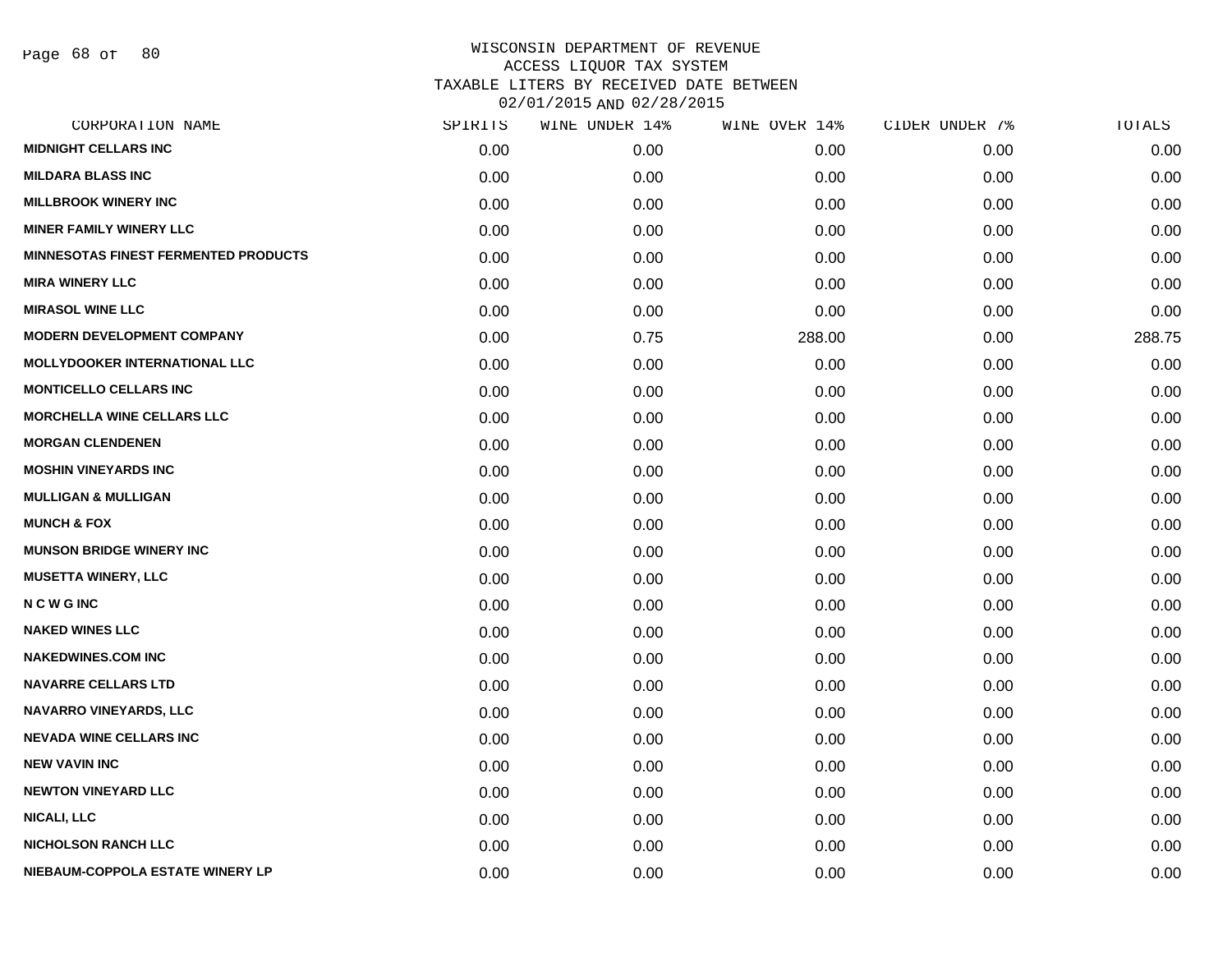Page 69 of 80

| CORPORATION NAME                               | SPIRITS | WINE UNDER 14% | WINE OVER 14% | CIDER UNDER 7% | TOTALS |
|------------------------------------------------|---------|----------------|---------------|----------------|--------|
| <b>NORTH WINERY LLC</b>                        | 0.00    | 0.00           | 0.00          | 0.00           | 0.00   |
| <b>NORTHLEAF WINERY, LLC</b>                   | 0.00    | 0.00           | 0.00          | 0.00           | 0.00   |
| <b>NOVA WINES, INC.</b>                        | 0.00    | 0.00           | 0.00          | 0.00           | 0.00   |
| <b>NUAGE LLC</b>                               | 0.00    | 0.00           | 0.00          | 0.00           | 0.00   |
| <b>NV AWG LTD</b>                              | 0.00    | 0.00           | 0.00          | 0.00           | 0.00   |
| <b>NW WINE COMPANY LLC</b>                     | 0.00    | 0.00           | 0.00          | 0.00           | 0.00   |
| <b>O'SHAUGHNESSY DEL OSO LLC</b>               | 0.00    | 0.00           | 0.00          | 0.00           | 0.00   |
| OAK RIDGE WINERY LLC                           | 0.00    | 0.00           | 0.00          | 0.00           | 0.00   |
| <b>OAKVILLE HILLS CELLARS INC</b>              | 0.00    | 0.00           | 0.00          | 0.00           | 0.00   |
| <b>OAT HILL CORPORATION</b>                    | 0.00    | 0.00           | 0.00          | 0.00           | 0.00   |
| <b>OBRIEN FAMILY VINEYARD LLC</b>              | 0.00    | 0.00           | 0.00          | 0.00           | 0.00   |
| <b>OGB PARTNERS LLC</b>                        | 0.00    | 0.00           | 0.00          | 0.00           | 0.00   |
| OLIVER WINE COMPANY INC                        | 0.00    | 0.00           | 0.00          | 0.00           | 0.00   |
| <b>OPOLO WINES LP</b>                          | 0.00    | 0.00           | 0.00          | 0.00           | 0.00   |
| <b>OPUS ONE WINERY LLC</b>                     | 0.00    | 0.00           | 0.00          | 0.00           | 0.00   |
| ORCA PROPERTIES LLC                            | 0.00    | 0.00           | 0.00          | 0.00           | 0.00   |
| OREGON WINE SERVICES AND STORAGE LLC           | 0.00    | 0.00           | 0.00          | 0.00           | 0.00   |
| <b>ORFILA VINEYARDS INC</b>                    | 0.00    | 0.00           | 0.00          | 0.00           | 0.00   |
| ORIN SWIFT CELLARS LLC                         | 0.00    | 0.00           | 120.50        | 0.00           | 120.50 |
| <b>PAHLMEYER LLC</b>                           | 0.00    | 0.00           | 0.00          | 0.00           | 0.00   |
| PALI WINE COMPANY LP                           | 0.00    | 0.00           | 0.00          | 0.00           | 0.00   |
| PALOMA VINEYARD LLC                            | 0.00    | 0.00           | 0.00          | 0.00           | 0.00   |
| PARAGON VINEYARD CO INC                        | 0.00    | 0.00           | 0.00          | 0.00           | 0.00   |
| <b>PARALLEL 44 VINEYARD &amp; WINERY, INC.</b> | 0.00    | 0.00           | 0.00          | 0.00           | 0.00   |
| <b>PARKER STATION INC</b>                      | 0.00    | 0.00           | 0.00          | 0.00           | 0.00   |
| <b>PATEL WINERY LLC</b>                        | 0.00    | 0.00           | 0.00          | 0.00           | 0.00   |
| <b>PATRICK A RONEY</b>                         | 0.00    | 0.00           | 0.00          | 0.00           | 0.00   |
| <b>PATRICK ARNDT</b>                           | 0.00    | 0.00           | 0.00          | 0.00           | 0.00   |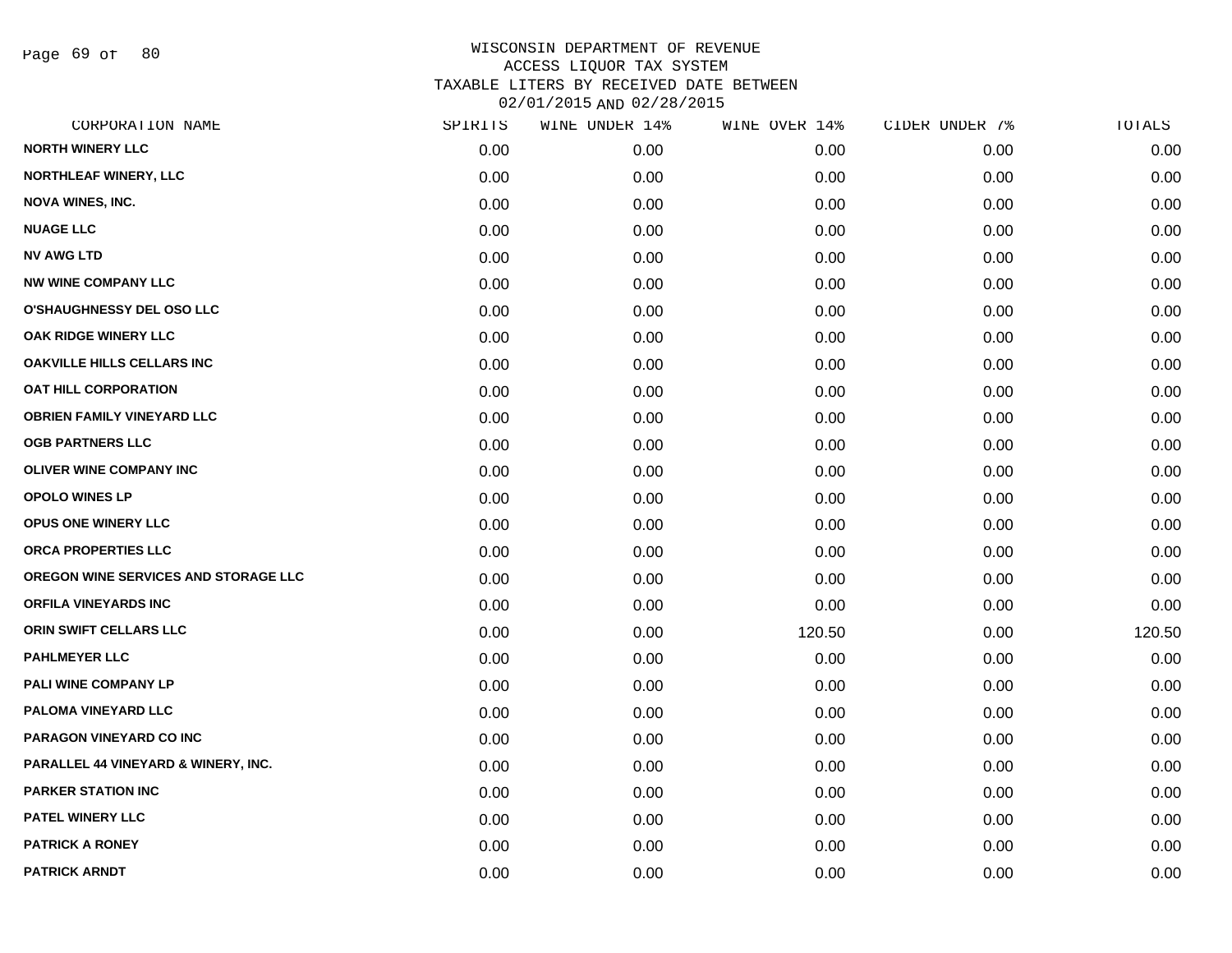Page 70 of 80

| CORPORATION NAME                            | SPIRITS | WINE UNDER 14% | WINE OVER 14% | CIDER UNDER 7% | TOTALS |
|---------------------------------------------|---------|----------------|---------------|----------------|--------|
| PATZ & HALL WINE COMPANY INC                | 0.00    | 0.00           | 0.00          | 0.00           | 0.00   |
| <b>PAUL D ASPER</b>                         | 0.00    | 0.00           | 0.00          | 0.00           | 0.00   |
| PAUL HOBBS WINERY LP                        | 0.00    | 0.00           | 0.00          | 0.00           | 0.00   |
| <b>PAUL J FRANZEN</b>                       | 0.00    | 0.00           | 0.00          | 0.00           | 0.00   |
| <b>PAVI WINES LLC</b>                       | 0.00    | 0.00           | 0.00          | 0.00           | 0.00   |
| PCJ, INC.                                   | 0.00    | 0.00           | 0.00          | 0.00           | 0.00   |
| PEACHY CANYON WINERY                        | 0.00    | 0.00           | 0.00          | 0.00           | 0.00   |
| PEAR VALLEY VINEYARD, INC.                  | 0.00    | 0.00           | 0.00          | 0.00           | 0.00   |
| <b>PEAY VINEYARDS LLC</b>                   | 0.00    | 0.00           | 0.00          | 0.00           | 0.00   |
| PEJU FAMILY OPERATING PARTNERSHIP LP        | 0.00    | 0.00           | 0.00          | 0.00           | 0.00   |
| PEPPER BRIDGE WINERY LLC                    | 0.00    | 0.00           | 0.00          | 0.00           | 0.00   |
| PERNOD RICARD USA LLC                       | 0.00    | 0.00           | 0.00          | 0.00           | 0.00   |
| PETER FRANUS WINE COMPANY INC               | 0.00    | 0.00           | 0.00          | 0.00           | 0.00   |
| PETER HOEHN                                 | 0.00    | 0.00           | 0.00          | 0.00           | 0.00   |
| PETER MICHAEL WINERY                        | 0.00    | 0.00           | 0.00          | 0.00           | 0.00   |
| PETRONI VINEYARDS LLC                       | 0.00    | 0.00           | 0.00          | 0.00           | 0.00   |
| PHILIP TOGNI VINEYARD LP                    | 0.00    | 0.00           | 0.00          | 0.00           | 0.00   |
| <b>PHILLIPS FARMS LLC</b>                   | 0.00    | 0.00           | 0.00          | 0.00           | 0.00   |
| <b>PINA CELLARS LP</b>                      | 0.00    | 0.00           | 0.00          | 0.00           | 0.00   |
| <b>PINE RIDGE WINERY LLC</b>                | 0.00    | 0.00           | 0.00          | 0.00           | 0.00   |
| <b>PJK WINERY LLC</b>                       | 0.00    | 0.00           | 0.00          | 0.00           | 0.00   |
| POPE VALLEY WINERY LLC                      | 0.00    | 0.00           | 0.00          | 0.00           | 0.00   |
| <b>PRAGER WINERY &amp; PORT WORKS, INC.</b> | 0.00    | 0.00           | 0.00          | 0.00           | 0.00   |
| <b>PRAIRIE BERRY LLC</b>                    | 0.00    | 0.00           | 0.00          | 0.00           | 0.00   |
| <b>PRECEPT BRANDS LLC</b>                   | 0.00    | 0.00           | 0.00          | 0.00           | 0.00   |
| PRIDE MOUNTAIN VINEYARDS LLC                | 0.00    | 0.00           | 0.00          | 0.00           | 0.00   |
| PRINCE MICHEL LLC                           | 0.00    | 0.00           | 0.00          | 0.00           | 0.00   |
| PURPLE WINE COMPANY LLC                     | 0.00    | 0.00           | 0.00          | 0.00           | 0.00   |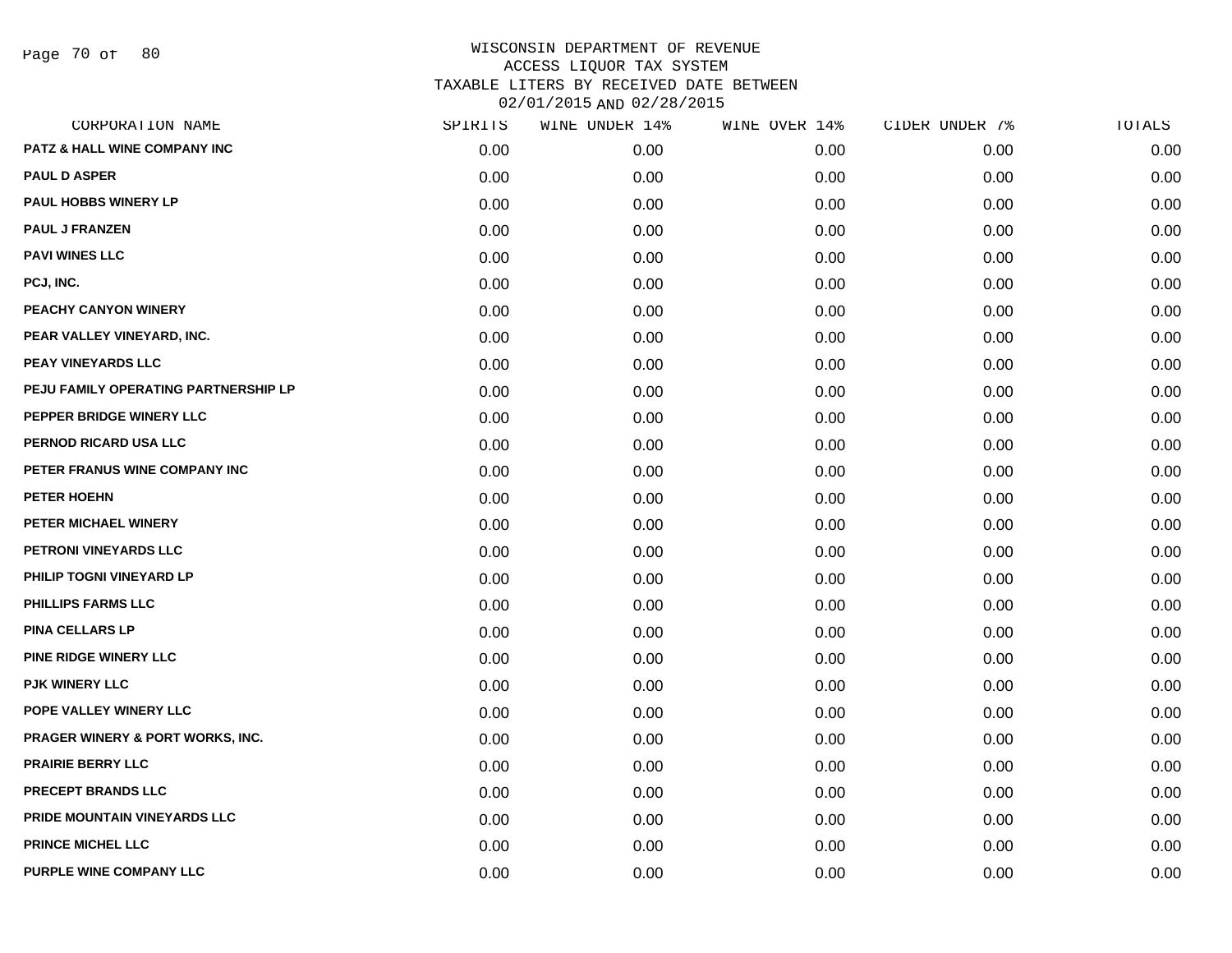Page 71 of 80

| CORPORATION NAME                         | SPIRITS | WINE UNDER 14% | WINE OVER 14% | CIDER UNDER 7% | TOTALS |
|------------------------------------------|---------|----------------|---------------|----------------|--------|
| <b>QUADY WINERY INC</b>                  | 0.00    | 0.00           | 0.00          | 0.00           | 0.00   |
| QUILCEDA CREEK VINTNERS INC              | 0.00    | 0.00           | 0.00          | 0.00           | 0.00   |
| QUPE WINE CELLARS LLC                    | 0.00    | 0.00           | 0.00          | 0.00           | 0.00   |
| RADIO-COTEAU WINE CELLARS LLC            | 0.00    | 0.00           | 0.00          | 0.00           | 0.00   |
| <b>RAINIER WINE LLC</b>                  | 0.00    | 0.00           | 0.00          | 0.00           | 0.00   |
| <b>RAMEY WINE CELLARS INC</b>            | 0.00    | 0.00           | 0.00          | 0.00           | 0.00   |
| <b>RAPTOR RIDGE WINERY LLC</b>           | 0.00    | 0.00           | 0.00          | 0.00           | 0.00   |
| <b>RASA VINEYARDS, LLC</b>               | 0.00    | 0.00           | 0.00          | 0.00           | 0.00   |
| <b>RAYMOND SIGNORELLO</b>                | 0.00    | 0.00           | 0.00          | 0.00           | 0.00   |
| <b>RAYMOND VINEYARD &amp; CELLAR INC</b> | 0.00    | 0.00           | 0.00          | 0.00           | 0.00   |
| <b>RB WINE ASSOCIATES LLC</b>            | 0.00    | 0.00           | 0.00          | 0.00           | 0.00   |
| <b>RBZ VINEYARDS LLC</b>                 | 0.00    | 0.00           | 0.00          | 0.00           | 0.00   |
| <b>RED CAR WINE COMPANY LLC</b>          | 0.00    | 0.00           | 0.00          | 0.00           | 0.00   |
| <b>RED MARE WINES LLC</b>                | 0.00    | 0.00           | 0.00          | 0.00           | 0.00   |
| <b>RED OAK VINEYARD INC</b>              | 0.00    | 0.00           | 0.00          | 0.00           | 0.00   |
| <b>REGUSCI WINERY INC</b>                | 0.00    | 0.00           | 0.00          | 0.00           | 0.00   |
| <b>REN ACQUISITION INC</b>               | 0.00    | 0.00           | 19.50         | 0.00           | 19.50  |
| <b>RHYS VINEYARDS LLC</b>                | 0.00    | 0.00           | 0.00          | 0.00           | 0.00   |
| <b>RICHARD E LIBBY</b>                   | 0.00    | 0.00           | 0.00          | 0.00           | 0.00   |
| <b>RIDGE VINEYARDS INC</b>               | 0.00    | 0.00           | 0.00          | 0.00           | 0.00   |
| RIVER BEND VINEYARD & WINERY LLC         | 0.00    | 0.00           | 0.00          | 0.00           | 0.00   |
| <b>RIVER VALLEY VINEYARD INC</b>         | 0.00    | 0.00           | 0.00          | 0.00           | 0.00   |
| <b>RIVERBENCH LLC</b>                    | 0.00    | 0.00           | 0.00          | 0.00           | 0.00   |
| <b>ROBERT BORUCKI</b>                    | 0.00    | 0.00           | 0.00          | 0.00           | 0.00   |
| <b>ROBERT CRAIG WINERY LP</b>            | 0.00    | 0.00           | 0.00          | 0.00           | 0.00   |
| <b>ROBERT F NADEAU</b>                   | 0.00    | 0.00           | 0.00          | 0.00           | 0.00   |
| <b>ROBERT FOLEY LLC</b>                  | 0.00    | 0.00           | 0.00          | 0.00           | 0.00   |
| <b>ROBERT HALL WINERY LLC</b>            | 0.00    | 0.00           | 0.00          | 0.00           | 0.00   |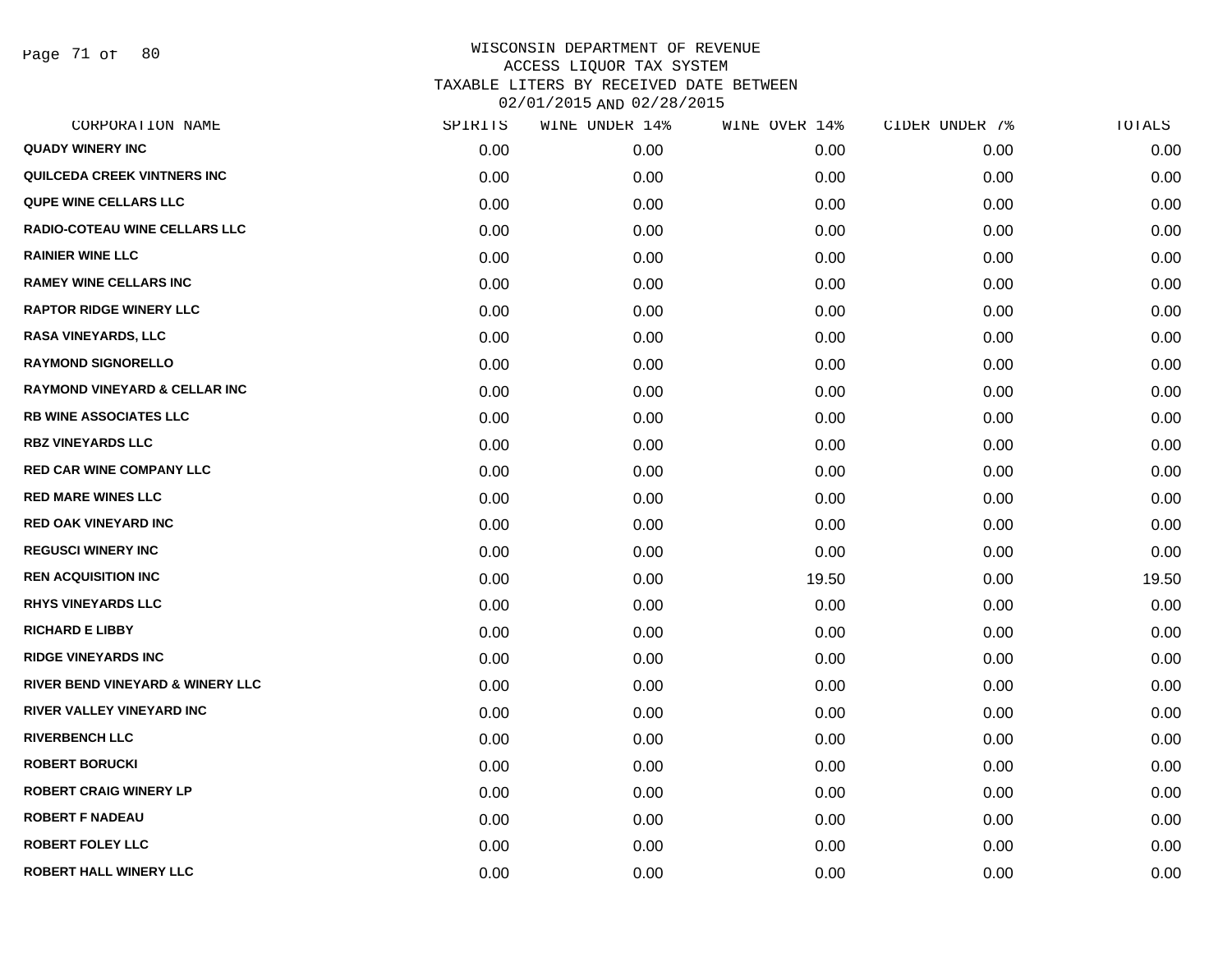| CORPORATION NAME                       | SPIRITS | WINE UNDER 14% | WINE OVER 14% | CIDER UNDER 7% | TOTALS |
|----------------------------------------|---------|----------------|---------------|----------------|--------|
| <b>ROBERT MUELLER CELLARS</b>          | 0.00    | 0.00           | 0.00          | 0.00           | 0.00   |
| <b>ROBERT TALBOTT INC</b>              | 0.00    | 0.00           | 0.00          | 0.00           | 0.00   |
| <b>ROBERT YOUNG ESTATE WINERY LLC</b>  | 0.00    | 0.00           | 0.00          | 0.00           | 0.00   |
| ROCCA FAMILY VINEYARDS INC             | 0.00    | 0.00           | 0.00          | 0.00           | 0.00   |
| <b>ROCK WALL WINE COMPANY INC</b>      | 0.00    | 0.00           | 0.00          | 0.00           | 0.00   |
| <b>ROEDERER ESTATE INC</b>             | 0.00    | 0.00           | 0.00          | 0.00           | 0.00   |
| <b>ROMBAUER VINEYARDS INC</b>          | 0.00    | 0.00           | 0.00          | 0.00           | 0.00   |
| <b>RONALD T RUBIN</b>                  | 0.00    | 0.00           | 0.00          | 0.00           | 0.00   |
| <b>ROUND POND ESTATE LLC</b>           | 0.00    | 0.00           | 0.00          | 0.00           | 0.00   |
| <b>ROWLEY ESTATES LLC</b>              | 0.00    | 0.00           | 0.00          | 0.00           | 0.00   |
| <b>RRJ REAL PROPERTIES LLC</b>         | 0.00    | 0.00           | 0.00          | 0.00           | 0.00   |
| <b>RSB VINEYARDS LLC</b>               | 0.00    | 0.00           | 0.00          | 0.00           | 0.00   |
| <b>RUDD WINES INC</b>                  | 0.00    | 0.00           | 0.00          | 0.00           | 0.00   |
| <b>RUED WINERY INC</b>                 | 0.00    | 0.00           | 0.00          | 0.00           | 0.00   |
| <b>RUTHERFORD HILL WINERY LLC</b>      | 0.00    | 0.00           | 0.00          | 0.00           | 0.00   |
| <b>RYAN PRELLWITZ</b>                  | 0.00    | 0.00           | 0.00          | 0.00           | 0.00   |
| <b>SAINTSBURY LLC</b>                  | 0.00    | 0.00           | 0.00          | 0.00           | 0.00   |
| <b>SANDHI WINES LLC</b>                | 0.00    | 0.00           | 0.00          | 0.00           | 0.00   |
| SANDSTONE RIDGE VINEYARD & WINERY LLC  | 0.00    | 0.00           | 0.00          | 0.00           | 0.00   |
| <b>SANFORD WINERY COMPANY LP</b>       | 0.00    | 0.00           | 0.00          | 0.00           | 0.00   |
| <b>SARACINA VINEYARDS LLC</b>          | 0.00    | 0.00           | 0.00          | 0.00           | 0.00   |
| SAVANNAH CHANELLE VINEYARDS INC        | 0.00    | 0.00           | 0.00          | 0.00           | 0.00   |
| <b>SAVIAH ROSE WINERY LLC</b>          | 0.00    | 0.00           | 0.00          | 0.00           | 0.00   |
| <b>SAXUM VINEYARDS INC</b>             | 0.00    | 0.00           | 0.00          | 0.00           | 0.00   |
| <b>SBRAGIA FAMILY VINEYARDS LLC</b>    | 0.00    | 0.00           | 0.00          | 0.00           | 0.00   |
| <b>SCHEID VINEYARDS CALIFORNIA INC</b> | 0.00    | 0.00           | 0.00          | 0.00           | 0.00   |
| <b>SCHRADER CELLARS LLC</b>            | 0.00    | 0.00           | 0.00          | 0.00           | 0.00   |
| <b>SCHRAMSBERG VINEYARDS CO INC</b>    | 0.00    | 0.00           | 0.00          | 0.00           | 0.00   |
|                                        |         |                |               |                |        |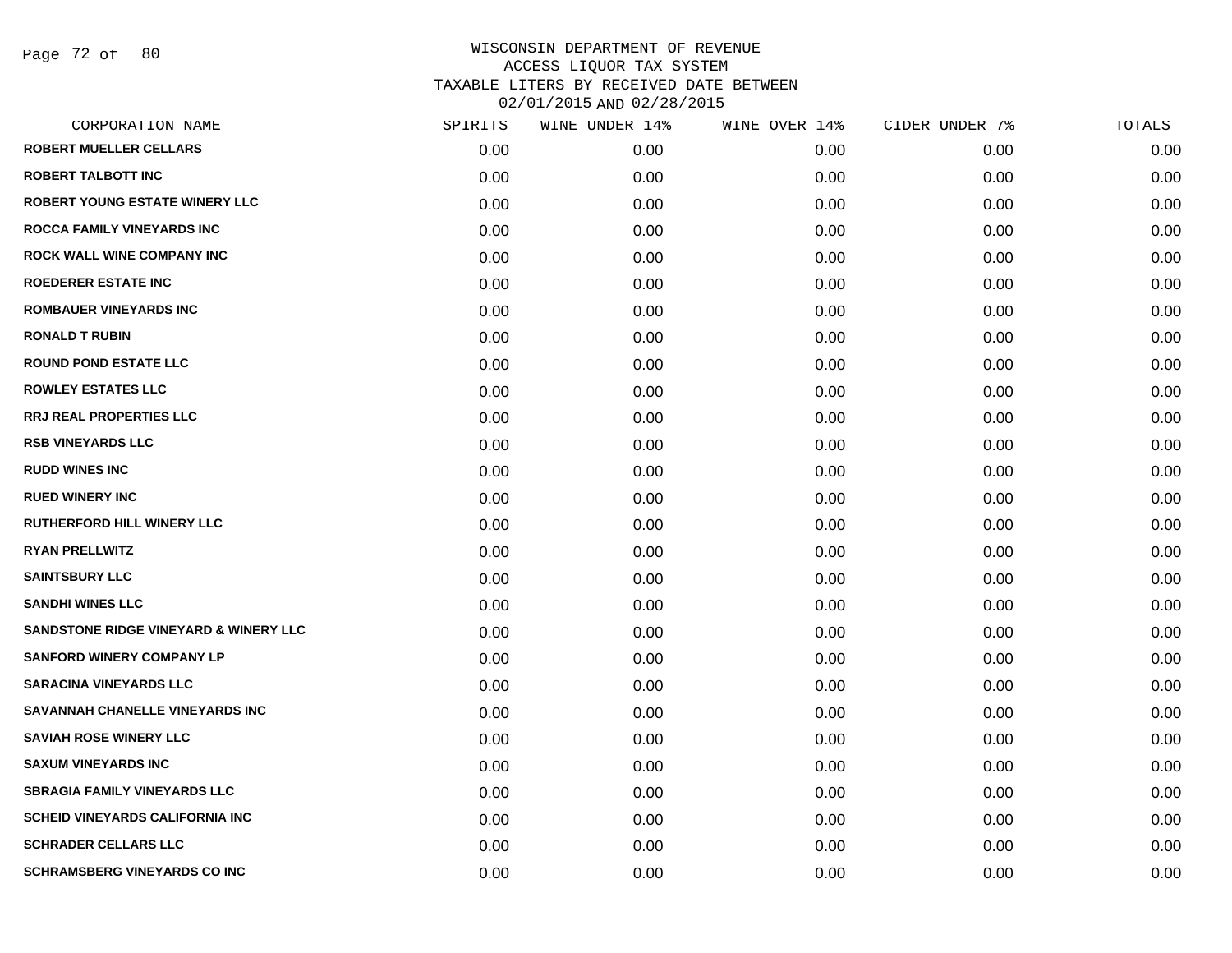Page 73 of 80

| CORPORATION NAME                    | SPIRITS | WINE UNDER 14% | WINE OVER 14% | CIDER UNDER 7% | TOTALS |
|-------------------------------------|---------|----------------|---------------|----------------|--------|
| <b>SCHUG WINERY LLC</b>             | 0.00    | 0.00           | 0.00          | 0.00           | 0.00   |
| <b>SCREAMING EAGLE PARTNERS LLC</b> | 0.00    | 0.00           | 0.00          | 0.00           | 0.00   |
| <b>SEAVER VINEYARDS LLC</b>         | 0.00    | 0.00           | 0.00          | 0.00           | 0.00   |
| <b>SEAVEY VINEYARD LP</b>           | 0.00    | 0.00           | 0.00          | 0.00           | 0.00   |
| <b>SEQUOIA GROVE VINEYARDS LP</b>   | 0.00    | 0.00           | 0.00          | 0.00           | 0.00   |
| SEVEN HILLS WINERY LLC              | 0.00    | 0.00           | 0.00          | 0.00           | 0.00   |
| <b>SEVEN STONES WINERY LLC</b>      | 0.00    | 0.00           | 0.00          | 0.00           | 0.00   |
| <b>SHADY LADIES LLC</b>             | 0.00    | 0.00           | 0.00          | 0.00           | 0.00   |
| <b>SHAFER VINEYARDS INC</b>         | 0.00    | 0.00           | 0.00          | 0.00           | 0.00   |
| <b>SHANNON RIDGE INC</b>            | 0.00    | 0.00           | 0.00          | 0.00           | 0.00   |
| <b>SIDURI WINES LLC</b>             | 0.00    | 0.00           | 0.00          | 0.00           | 0.00   |
| <b>SIERRA SUNRISE VINEYARDS</b>     | 0.00    | 0.00           | 0.00          | 0.00           | 0.00   |
| SILVER OAK WINE CELLARS LP          | 0.00    | 0.00           | 0.00          | 0.00           | 0.00   |
| <b>SINE QUA NON INC</b>             | 0.00    | 0.00           | 0.00          | 0.00           | 0.00   |
| SINNIPEE VALLEY VINEYARD LLC        | 0.00    | 0.00           | 0.00          | 0.00           | 0.00   |
| <b>SINSKEY VINEYARDS INC</b>        | 0.00    | 0.00           | 0.00          | 0.00           | 0.00   |
| <b>SISYPHUS LLC</b>                 | 0.00    | 0.00           | 0.00          | 0.00           | 0.00   |
| <b>SIX SIGMA WINERY LLC</b>         | 0.00    | 0.00           | 0.00          | 0.00           | 0.00   |
| <b>SKALLI CORPORATION</b>           | 0.00    | 0.00           | 0.00          | 0.00           | 0.00   |
| <b>SMALL VINES WINES INC</b>        | 0.00    | 0.00           | 0.00          | 0.00           | 0.00   |
| <b>SMITH &amp; HOOK WINERY</b>      | 0.00    | 0.00           | 0.00          | 0.00           | 0.00   |
| <b>SMITH &amp; SMITH</b>            | 0.00    | 0.00           | 0.00          | 0.00           | 0.00   |
| SMITH ANDERSON ENTERPRISES INC      | 0.00    | 0.00           | 0.00          | 0.00           | 0.00   |
| <b>SODA CANYON LLC</b>              | 0.00    | 0.00           | 0.00          | 0.00           | 0.00   |
| <b>SOKOL BLOSSER LTD</b>            | 0.00    | 0.00           | 0.00          | 0.00           | 0.00   |
| <b>SOMERSTON WINE COMPANY, LLC</b>  | 0.00    | 0.00           | 0.00          | 0.00           | 0.00   |
| SONOMA-CUTRER VINEYARDS INC         | 0.00    | 0.00           | 0.00          | 0.00           | 0.00   |
| SOUTH COAST WINERY INC              | 0.00    | 0.00           | 0.00          | 0.00           | 0.00   |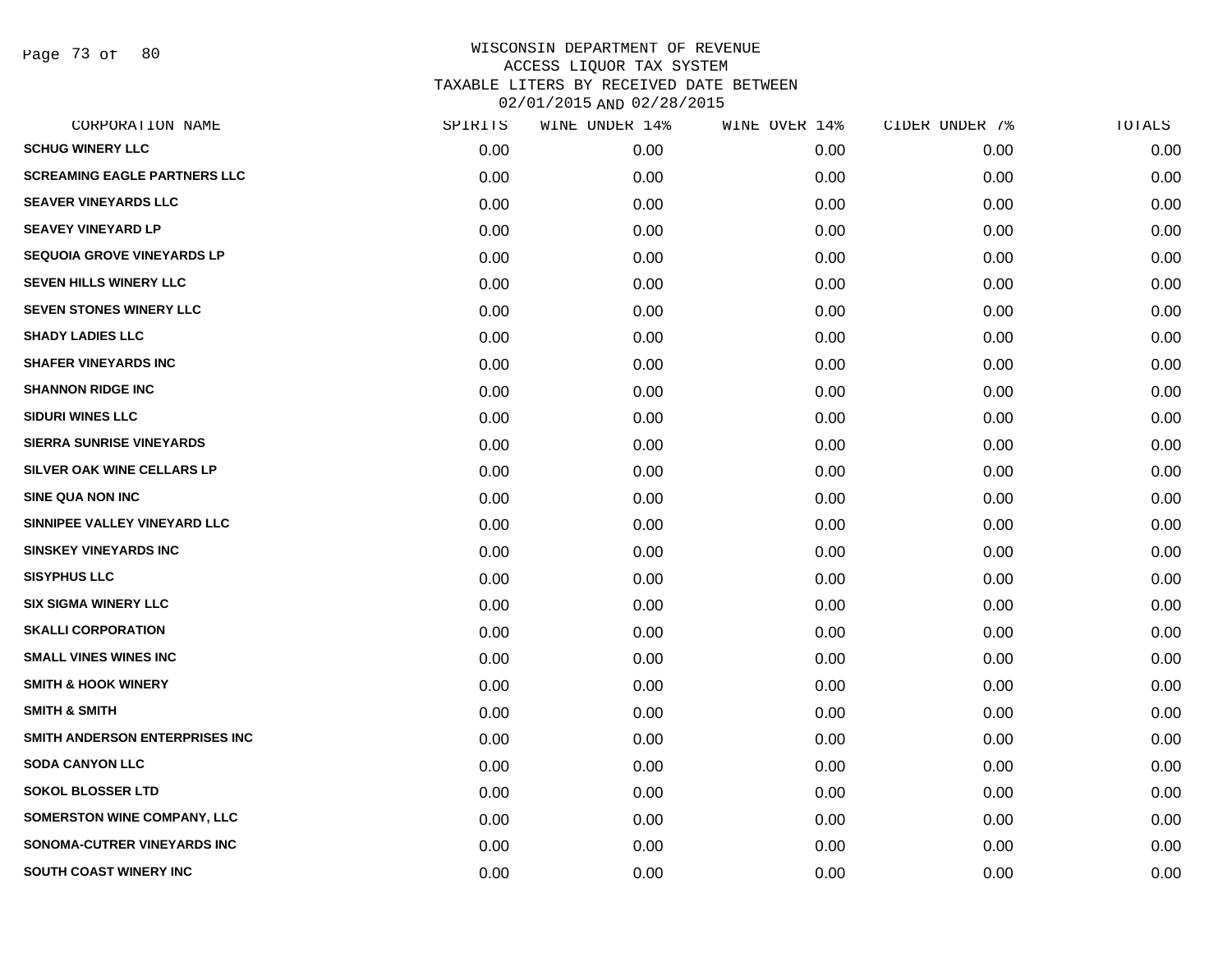Page 74 of 80

| CORPORATION NAME                           | SPIRITS | WINE UNDER 14% | WINE OVER 14% | CIDER UNDER 7% | TOTALS |
|--------------------------------------------|---------|----------------|---------------|----------------|--------|
| <b>SP GROSSNICKLE LLC</b>                  | 0.00    | 5.25           | 0.00          | 0.00           | 5.25   |
| SPANOS BERBERIAN WINERY LLC                | 0.00    | 0.00           | 0.00          | 0.00           | 0.00   |
| <b>SPARKLING OREGON LLC</b>                | 0.00    | 0.00           | 0.00          | 0.00           | 0.00   |
| <b>SPECIALTY BLENDS INC</b>                | 0.00    | 0.00           | 0.00          | 0.00           | 0.00   |
| <b>SPOTTSWOODE WINERY INC</b>              | 0.00    | 0.00           | 0.00          | 0.00           | 0.00   |
| <b>SPRING MOUNTAIN VINEYARD INC</b>        | 0.00    | 0.00           | 0.00          | 0.00           | 0.00   |
| <b>SPURGEON VINEYARDS &amp; WINERY LLC</b> | 0.00    | 0.00           | 0.00          | 0.00           | 0.00   |
| <b>ST HELENA ESTATE LLC</b>                | 0.00    | 0.00           | 0.00          | 0.00           | 0.00   |
| <b>ST JAMES WINERY INC</b>                 | 0.00    | 0.00           | 0.00          | 0.00           | 0.00   |
| ST JULIAN WINE COMPANY INC                 | 0.00    | 0.00           | 0.00          | 0.00           | 0.00   |
| ST. FRANCIS WINERY & VINEYARD L.P.         | 0.00    | 0.00           | 0.00          | 0.00           | 0.00   |
| <b>STAG'S LEAP WINE CELLARS LLC</b>        | 0.00    | 0.00           | 0.00          | 0.00           | 0.00   |
| <b>STAGLIN FAMILY VINEYARD LLC</b>         | 0.00    | 0.00           | 0.00          | 0.00           | 0.00   |
| <b>STE MICHELLE WINE ESTATES LTD</b>       | 0.00    | 0.00           | 0.00          | 0.00           | 0.00   |
| <b>STEPHAN VINEYARD INC</b>                | 0.00    | 0.00           | 0.00          | 0.00           | 0.00   |
| <b>STEPHEN M KENNEDY</b>                   | 0.00    | 0.00           | 0.00          | 0.00           | 0.00   |
| STEPHEN W. PARRY AND SUSAN F. PARRY        | 0.00    | 0.00           | 0.00          | 0.00           | 0.00   |
| <b>STEVEN J DEBAKER</b>                    | 0.00    | 0.00           | 0.00          | 0.00           | 0.00   |
| <b>STEVEN KENT LLC</b>                     | 0.00    | 0.00           | 0.00          | 0.00           | 0.00   |
| STEVEN M & JUDITH A JACOBSON LLC           | 0.00    | 0.00           | 0.00          | 0.00           | 0.00   |
| <b>STEVEN N LEDSON</b>                     | 0.00    | 0.00           | 0.00          | 0.00           | 0.00   |
| <b>STOLPMAN VINEYARDS LLC</b>              | 0.00    | 0.00           | 0.00          | 0.00           | 0.00   |
| <b>STONE EDGE WINERY LLC</b>               | 0.00    | 0.00           | 0.00          | 0.00           | 0.00   |
| STONE HILL WINE CO INC                     | 0.00    | 0.00           | 0.00          | 0.00           | 0.00   |
| <b>STONECUSHION INC</b>                    | 0.00    | 0.00           | 0.00          | 0.00           | 0.00   |
| STONEHAUS WINERY, INC.                     | 0.00    | 0.00           | 0.00          | 0.00           | 0.00   |
| <b>STONY HILL VINEYARD INC</b>             | 0.00    | 97.13          | 0.00          | 0.00           | 97.13  |
| STORYBOOK MOUNTAIN WINERY INC              | 0.00    | 0.00           | 0.00          | 0.00           | 0.00   |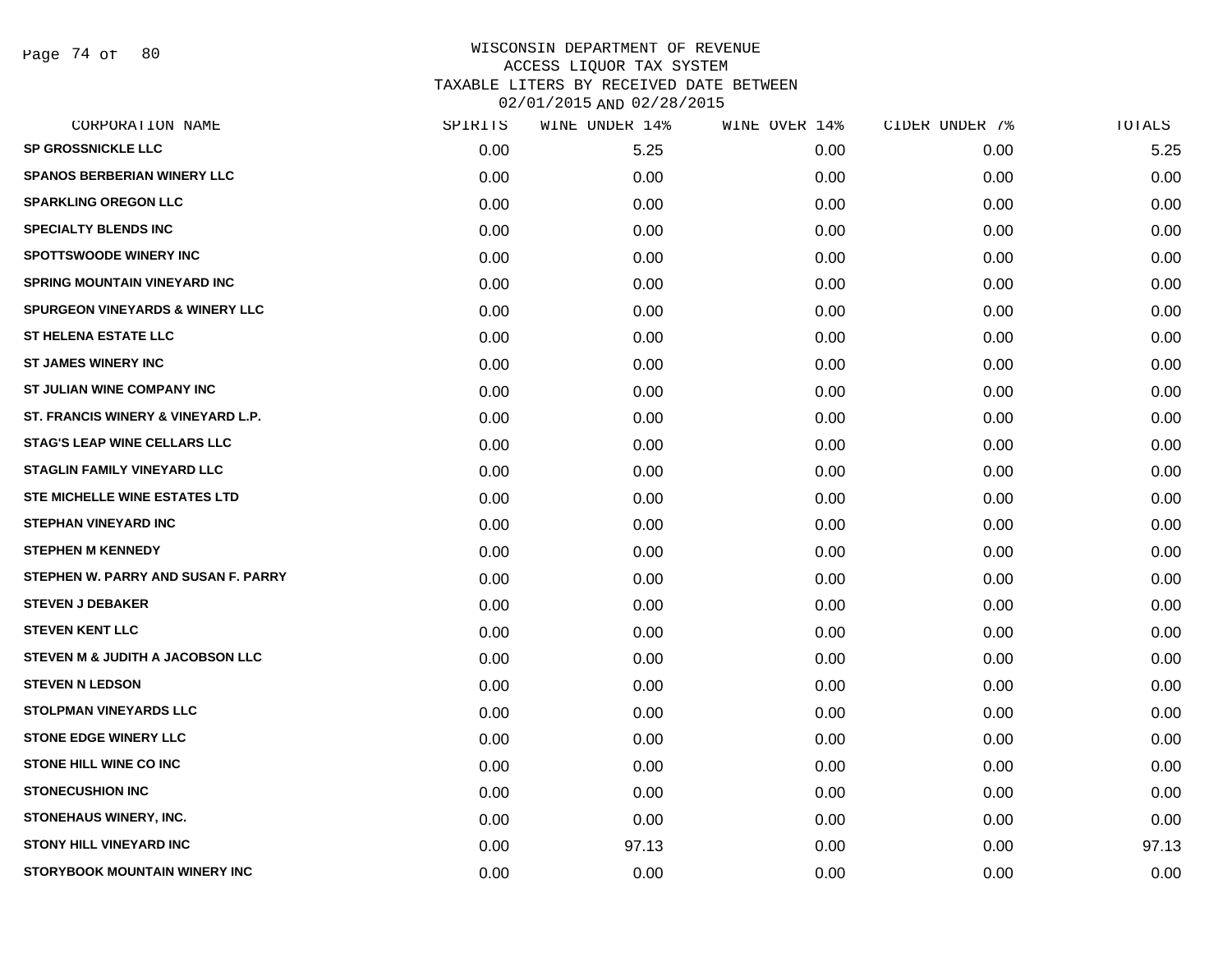| CORPORATION NAME                           | SPIRITS   | WINE UNDER 14% | WINE OVER 14% | CIDER UNDER 7% | TOTALS |
|--------------------------------------------|-----------|----------------|---------------|----------------|--------|
| <b>STRYKER SONOMA WINERY LLC</b>           | $0.00 \,$ | 0.00           | 0.00          | 0.00           | 0.00   |
| SULLIVAN VINEYARDS CORPORATION             | 0.00      | 0.00           | 0.00          | 0.00           | 0.00   |
| <b>SULPHUR SPRINGS WINERY LLC</b>          | 0.00      | 0.00           | 0.00          | 0.00           | 0.00   |
| <b>SUMMERS WINERY LLC</b>                  | 0.00      | 0.00           | 0.00          | 0.00           | 0.00   |
| <b>SUMMERWOOD WINERY &amp; INN INC</b>     | 0.00      | 0.00           | 0.00          | 0.00           | 0.00   |
| <b>SUNSTONE VINEYARDS &amp; WINERY INC</b> | 0.00      | 0.00           | 0.00          | 0.00           | 0.00   |
| <b>SUSAN M BOSWELL</b>                     | 0.00      | 0.00           | 0.00          | 0.00           | 0.00   |
| <b>SUTTER HOME WINERY INC</b>              | 0.00      | 0.00           | 0.00          | 0.00           | 0.00   |
| <b>SWANSON VINEYARDS &amp; WINERY</b>      | 0.00      | 0.00           | 0.00          | 0.00           | 0.00   |
| SWEAZEY WINERY INVESTMENT LLC              | 0.00      | 0.00           | 0.00          | 0.00           | 0.00   |
| <b>SWEET CHEEKS VINEYARDS INC</b>          | 0.00      | 0.00           | 0.00          | 0.00           | 0.00   |
| <b>TABLAS CREEK VINEYARD LP</b>            | 0.00      | 0.00           | 0.00          | 0.00           | 0.00   |
| <b>TAFT STREET INC</b>                     | 0.00      | 0.00           | 0.00          | 0.00           | 0.00   |
| <b>TAKARA SAKE USA INC</b>                 | 0.00      | 0.00           | 0.00          | 0.00           | 0.00   |
| <b>TALLEY VINEYARDS INC</b>                | 0.00      | 0.00           | 0.00          | 0.00           | 0.00   |
| <b>TAMBER BEY VINEYARDS LLC</b>            | 0.00      | 0.00           | 0.00          | 0.00           | 0.00   |
| <b>TANDEM WINES LLC</b>                    | 0.00      | 0.00           | 0.00          | 0.00           | 0.00   |
| <b>TARA BELLA WINERY LLC</b>               | 0.00      | 0.00           | 0.00          | 0.00           | 0.00   |
| TC VINEYARDS INC                           | 0.00      | 0.00           | 0.00          | 0.00           | 0.00   |
| <b>TEALE CREEK ASSOCIATES</b>              | 0.00      | 0.00           | 0.00          | 0.00           | 0.00   |
| <b>TEDESCHI VINEYARDS LTD</b>              | 0.00      | 0.00           | 0.00          | 0.00           | 0.00   |
| <b>TENBA RIDGE WINERY LLC</b>              | 0.00      | 0.00           | 0.00          | 0.00           | 0.00   |
| <b>TERRA SPRINGS LLC</b>                   | 0.00      | 0.00           | 0.00          | 0.00           | 0.00   |
| <b>TERRA VINUM LLC</b>                     | 0.00      | 0.00           | 0.00          | 0.00           | 0.00   |
| <b>TESTAROSSA VINEYARDS LLC</b>            | 0.00      | 0.00           | 0.00          | 0.00           | 0.00   |
| THE BIALE ESTATE                           | 0.00      | 0.00           | 0.00          | 0.00           | 0.00   |
| THE BRANDER VINEYARD                       | 0.00      | 0.00           | 0.00          | 0.00           | 0.00   |
| THE CHISELLED GRAPE WINERY LLC             | 0.00      | 0.00           | 0.00          | 0.00           | 0.00   |
|                                            |           |                |               |                |        |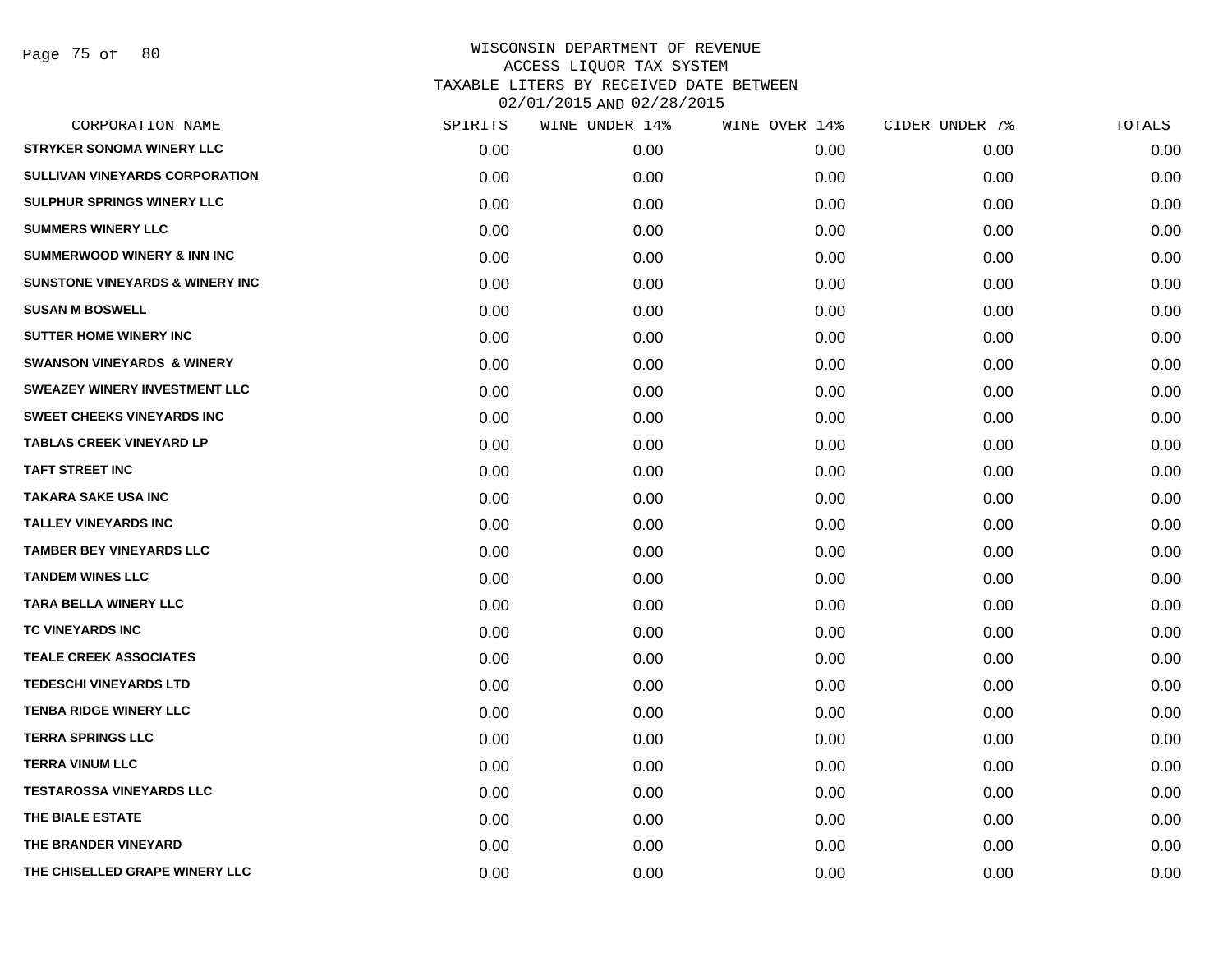|      | WINE UNDER 14% | WINE OVER 14% |      | TOTALS         |
|------|----------------|---------------|------|----------------|
| 0.00 | 0.00           | 0.00          | 0.00 | 0.00           |
| 0.00 | 0.00           | 0.00          | 0.00 | 0.00           |
| 0.00 | 0.00           | 0.00          | 0.00 | 0.00           |
| 0.00 | 0.00           | 0.00          | 0.00 | 0.00           |
| 0.00 | 0.00           | 0.00          | 0.00 | 0.00           |
| 0.00 | 0.00           | 0.00          | 0.00 | 0.00           |
| 0.00 | 0.00           | 0.00          | 0.00 | 0.00           |
| 0.00 | 0.00           | 0.00          | 0.00 | 0.00           |
| 0.00 | 4.50           | 0.00          | 0.00 | 4.50           |
| 0.00 | 0.00           | 0.00          | 0.00 | 0.00           |
| 0.00 | 0.00           | 0.00          | 0.00 | 0.00           |
| 0.00 | 0.00           | 0.00          | 0.00 | 0.00           |
| 0.00 | 0.00           | 0.00          | 0.00 | 0.00           |
| 0.00 | 0.00           | 0.00          | 0.00 | 0.00           |
| 0.00 | 0.00           | 0.00          | 0.00 | 0.00           |
| 0.00 | 0.00           | 0.00          | 0.00 | 0.00           |
| 0.00 | 0.00           | 0.00          | 0.00 | 0.00           |
| 0.00 | 0.00           | 0.00          | 0.00 | 0.00           |
| 0.00 | 0.00           | 0.00          | 0.00 | 0.00           |
| 0.00 | 0.00           | 0.00          | 0.00 | 0.00           |
| 0.00 | 0.00           | 0.00          | 0.00 | 0.00           |
| 0.00 | 0.00           | 0.00          | 0.00 | 0.00           |
| 0.00 | 0.00           | 0.00          | 0.00 | 0.00           |
| 0.00 | 0.00           | 0.00          | 0.00 | 0.00           |
| 0.00 | 0.00           | 0.00          | 0.00 | 0.00           |
| 0.00 | 0.00           | 0.00          | 0.00 | 0.00           |
| 0.00 | 0.00           | 0.00          | 0.00 | 0.00           |
| 0.00 | 0.00           | 0.00          | 0.00 | 0.00           |
|      | SPIRITS        |               |      | CIDER UNDER 7% |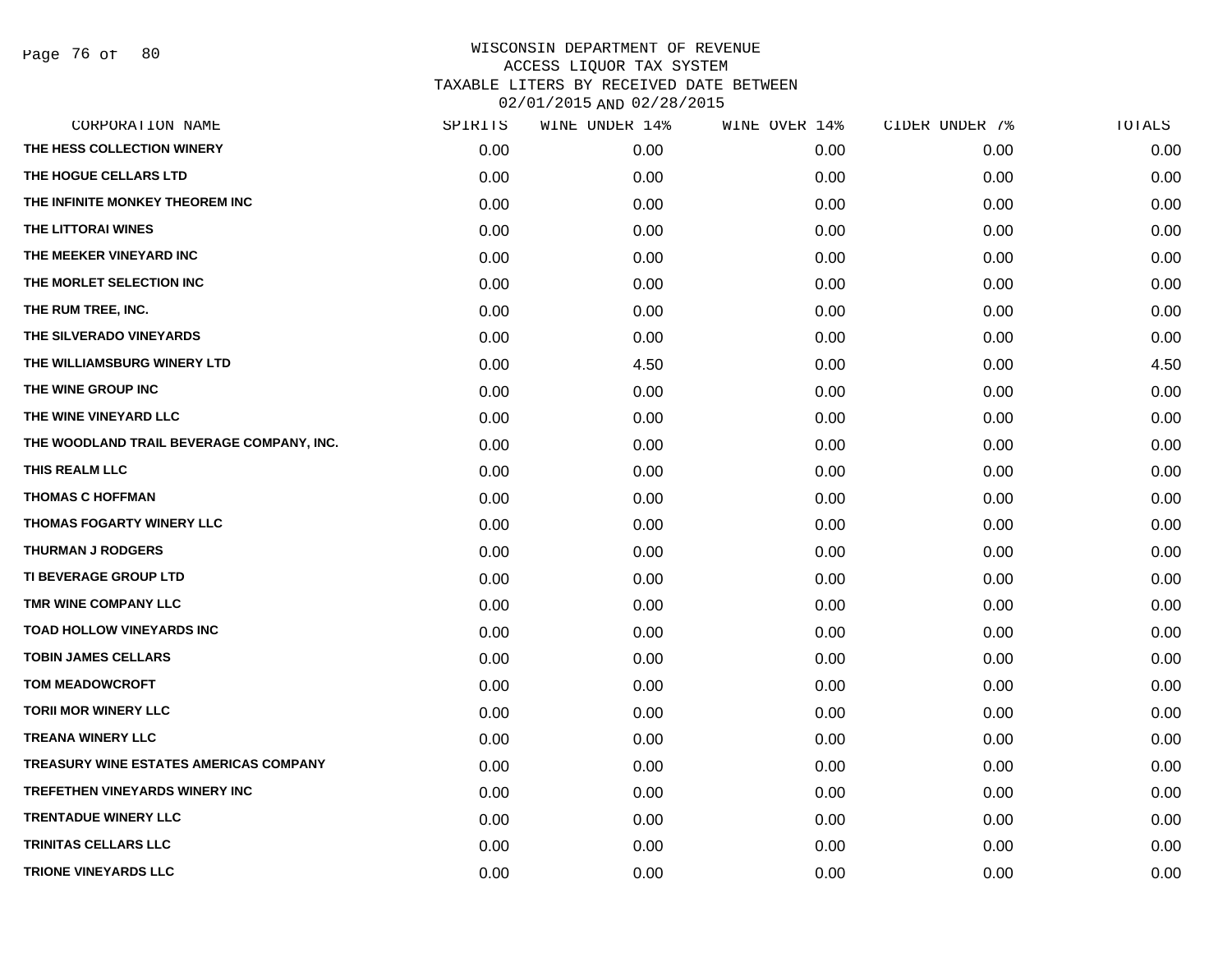Page 77 of 80

| CORPORATION NAME                                     | SPIRITS | WINE UNDER 14% | WINE OVER 14% | CIDER UNDER 7% | TOTALS |
|------------------------------------------------------|---------|----------------|---------------|----------------|--------|
| <b>TROY LANDWEHR</b>                                 | 0.00    | 0.00           | 0.00          | 0.00           | 0.00   |
| <b>TSG LLC</b>                                       | 0.00    | 484.50         | 151.51        | 0.00           | 636.01 |
| TURLEY WINE CELLARS INC                              | 0.00    | 0.00           | 0.00          | 0.00           | 0.00   |
| <b>TURNBULL WINE CELLARS</b>                         | 0.00    | 0.00           | 0.00          | 0.00           | 0.00   |
| TWIN PEAKS WINERY INC                                | 0.00    | 0.00           | 0.00          | 0.00           | 0.00   |
| <b>TWIN RIDGE ESTATES LLC</b>                        | 0.00    | 0.00           | 0.00          | 0.00           | 0.00   |
| <b>TWISTED OAK WINERY LLC</b>                        | 0.00    | 0.00           | 0.00          | 0.00           | 0.00   |
| <b>TWOMEY CELLARS LLC</b>                            | 0.00    | 0.00           | 0.00          | 0.00           | 0.00   |
| <b>UNTI WINE CO LLC</b>                              | 0.00    | 0.00           | 0.00          | 0.00           | 0.00   |
| V & C LLC                                            | 0.00    | 28.50          | 27.75         | 0.00           | 56.25  |
| <b>VALLEY VINEYARD LTD</b>                           | 0.00    | 0.00           | 0.00          | 0.00           | 0.00   |
| VAN RUITEN FAMILY WINERY LLC                         | 0.00    | 0.00           | 0.00          | 0.00           | 0.00   |
| VAN WYCHEN WINES INC.                                | 0.00    | 0.00           | 0.00          | 0.00           | 0.00   |
| <b>VANDER MILL LLC</b>                               | 0.00    | 0.00           | 0.00          | 0.00           | 0.00   |
| <b>VELVET ANTLER WINE LLC</b>                        | 0.00    | 0.00           | 0.00          | 0.00           | 0.00   |
| <b>VENTANA VINTNERS LLC</b>                          | 0.00    | 0.00           | 0.00          | 0.00           | 0.00   |
| <b>VERMEIL WINE GROUP LLC</b>                        | 0.00    | 0.00           | 0.00          | 0.00           | 0.00   |
| <b>VERNON VINEYARDS LTD</b>                          | 0.00    | 0.00           | 0.00          | 0.00           | 0.00   |
| <b>VERO WINE GROUP LLC &amp; WESTSIDE GRAPES LLC</b> | 0.00    | 0.00           | 0.00          | 0.00           | 0.00   |
| <b>VETRO WINERY LLC</b>                              | 0.00    | 0.00           | 0.00          | 0.00           | 0.00   |
| <b>VICINI ENTERPRISES LLC</b>                        | 0.00    | 0.00           | 0.00          | 0.00           | 0.00   |
| <b>VIGNETTE WINERY LLC</b>                           | 0.00    | 0.00           | 0.00          | 0.00           | 0.00   |
| <b>VILLA AMOROSA INC</b>                             | 0.00    | 0.00           | 0.00          | 0.00           | 0.00   |
| <b>VILLA ENCINAL PARTNERS LP</b>                     | 0.00    | 0.00           | 0.00          | 0.00           | 0.00   |
| <b>VILLA SAN JULIETTE INC</b>                        | 0.00    | 0.00           | 0.00          | 0.00           | 0.00   |
| <b>VILLA TOSCANO INC</b>                             | 0.00    | 0.00           | 0.00          | 0.00           | 0.00   |
| VIN DE ZO LLC                                        | 0.00    | 0.00           | 0.00          | 0.00           | 0.00   |
| <b>VINA ROBLES INC</b>                               | 0.00    | 0.00           | 0.00          | 0.00           | 0.00   |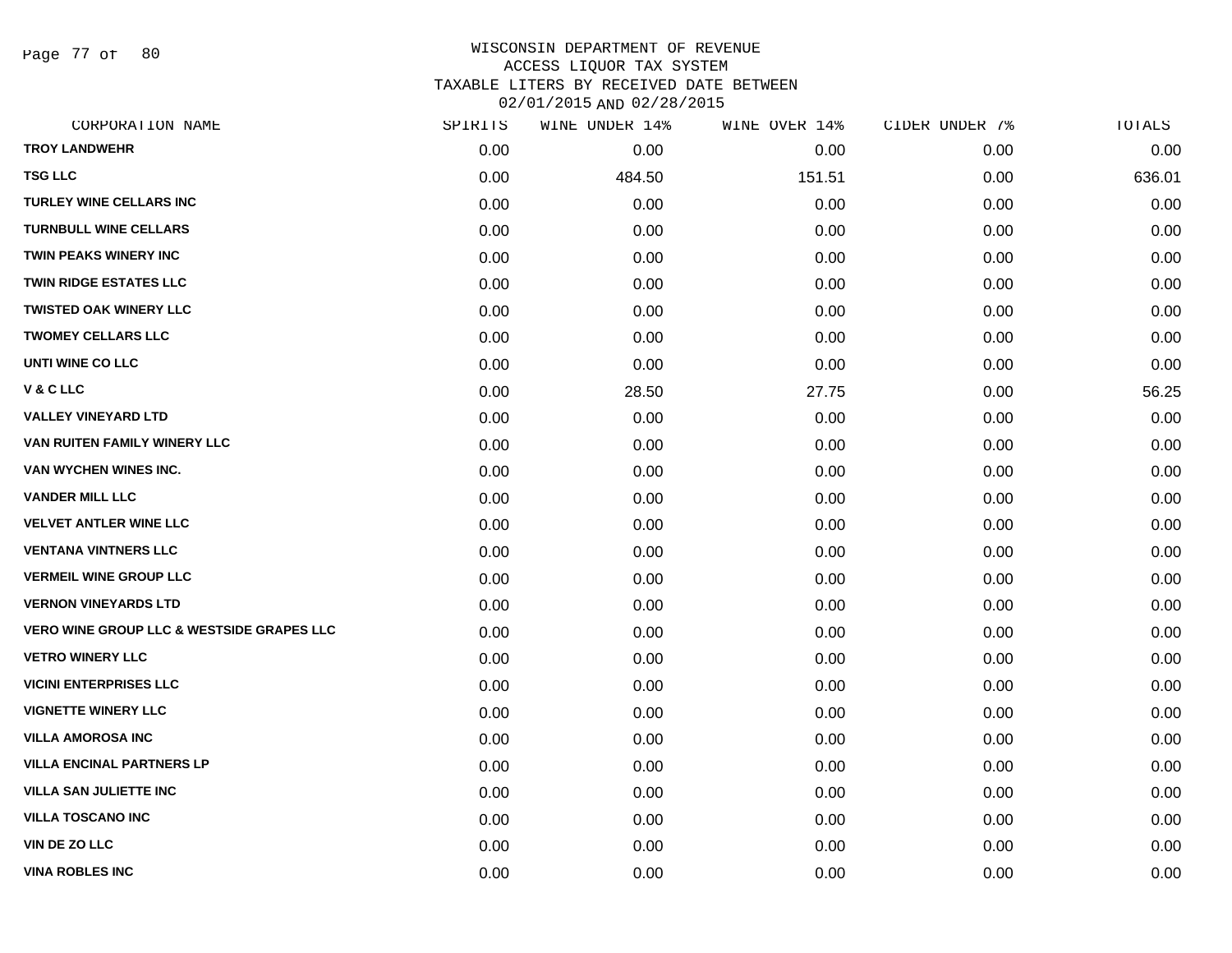Page 78 of 80

| CORPORATION NAME                                   | SPIRITS | WINE UNDER 14% | WINE OVER 14% | CIDER UNDER 7% | TOTALS |
|----------------------------------------------------|---------|----------------|---------------|----------------|--------|
| <b>VINCENT ARROYO WINERY INC</b>                   | 0.00    | 0.00           | 0.00          | 0.00           | 0.00   |
| <b>VINE &amp; SUN LLC</b>                          | 0.00    | 0.00           | 0.00          | 0.00           | 0.00   |
| <b>VINE CLIFF WINERY INC</b>                       | 0.00    | 0.00           | 0.00          | 0.00           | 0.00   |
| <b>VINEBURG LLC</b>                                | 0.00    | 0.00           | 0.00          | 0.00           | 0.00   |
| <b>VINEOAKS LLC</b>                                | 0.00    | 0.00           | 0.00          | 0.00           | 0.00   |
| <b>VINES TO CELLAR, INC.</b>                       | 0.00    | 0.00           | 0.00          | 0.00           | 0.00   |
| <b>VINEYARD 29 LLC</b>                             | 0.00    | 0.00           | 0.00          | 0.00           | 0.00   |
| <b>VINUM CELLARS INC</b>                           | 0.00    | 0.00           | 0.00          | 0.00           | 0.00   |
| <b>VON STIEHL WINERY LTD.</b>                      | 0.00    | 0.00           | 0.00          | 0.00           | 0.00   |
| W G BEST WEINKELLEREI INC                          | 0.00    | 0.00           | 0.00          | 0.00           | 0.00   |
| <b>WAITS-MAST FAMILY CELLARS LLC</b>               | 0.00    | 0.00           | 0.00          | 0.00           | 0.00   |
| <b>WASHINGTON VINTNERS LLC</b>                     | 0.00    | 0.00           | 0.00          | 0.00           | 0.00   |
| <b>WATTLE CREEK WINERY</b>                         | 0.00    | 0.00           | 0.00          | 0.00           | 0.00   |
| <b>WEGLARZ &amp; BOCK</b>                          | 0.00    | 0.00           | 0.00          | 0.00           | 0.00   |
| <b>WEIBEL INCORPORATED</b>                         | 0.00    | 0.00           | 0.00          | 0.00           | 0.00   |
| <b>WELLINGTON VINEYARDS, INC.</b>                  | 0.00    | 0.00           | 0.00          | 0.00           | 0.00   |
| <b>WENTE BROS</b>                                  | 0.00    | 0.00           | 0.00          | 0.00           | 0.00   |
| <b>WEST COAST WINE PARTNERS LLC</b>                | 0.00    | 0.00           | 0.00          | 0.00           | 0.00   |
| <b>WEST PRAIRIE WINERY LLC</b>                     | 0.00    | 0.00           | 0.00          | 0.00           | 0.00   |
| <b>WESTFALL WINERY LLC</b>                         | 0.00    | 0.00           | 0.00          | 0.00           | 0.00   |
| <b>WESTPORT WINERY LLC</b>                         | 0.00    | 0.00           | 0.00          | 0.00           | 0.00   |
| <b>WHEELER WINERY INC</b>                          | 0.00    | 0.00           | 0.00          | 0.00           | 0.00   |
| <b>WHISPERING BLUFFS VINEYARD &amp; WINERY LTD</b> | 0.00    | 0.00           | 0.00          | 0.00           | 0.00   |
| <b>WHISPERING WINDS WINERY LLC</b>                 | 0.00    | 0.00           | 0.00          | 0.00           | 0.00   |
| <b>WHITE OAK VINEYARDS &amp; WINERY LLC</b>        | 0.00    | 0.00           | 0.00          | 0.00           | 0.00   |
| WHITE WINTER WINERY INC                            | 0.00    | 0.00           | 0.00          | 0.00           | 0.00   |
| <b>WIENS CELLARS LLC</b>                           | 0.00    | 0.00           | 0.00          | 0.00           | 0.00   |
| <b>WILD MOUNTAIN WINERY INC</b>                    | 0.00    | 0.00           | 0.00          | 0.00           | 0.00   |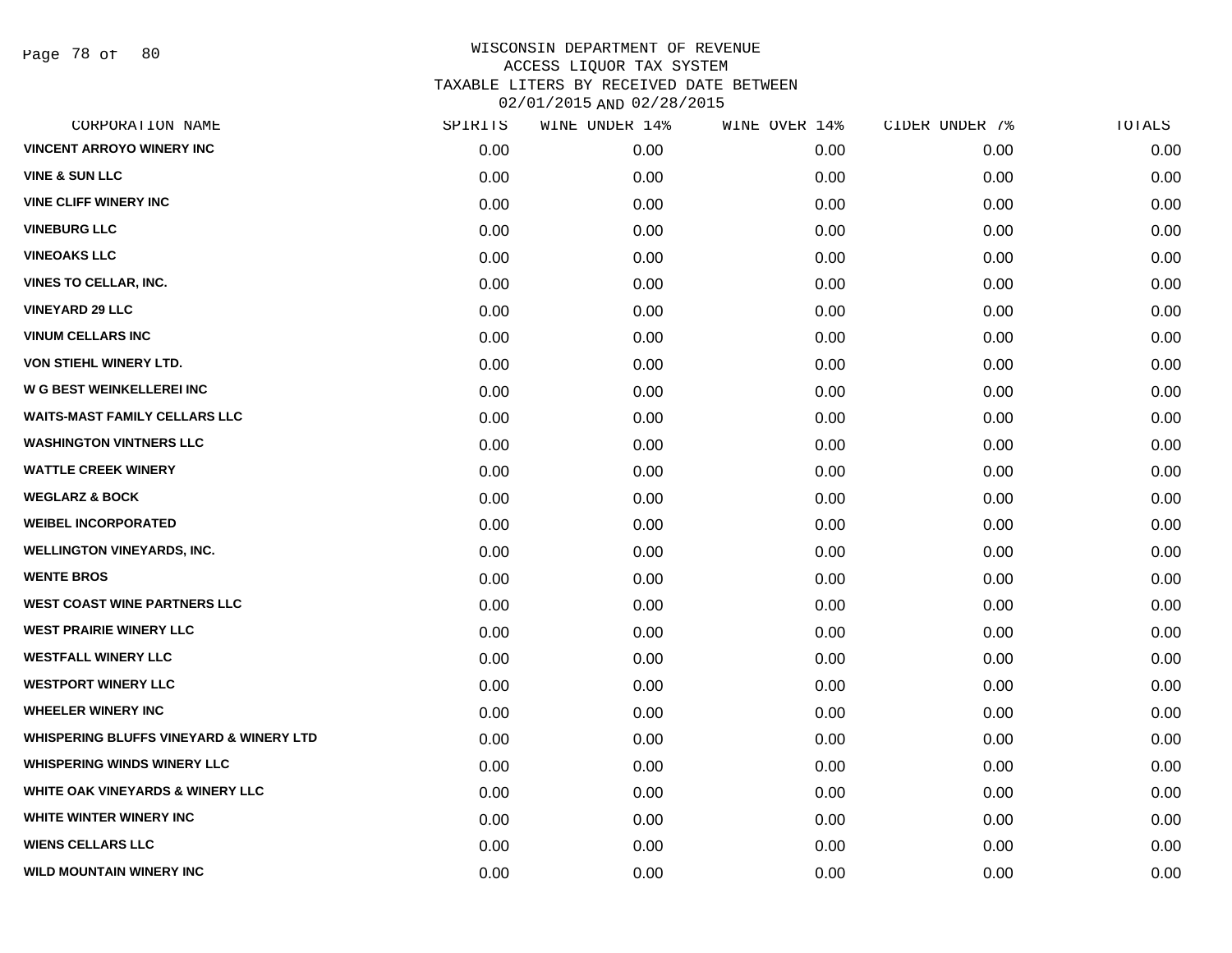| CORPORATION NAME                               | SPIRITS | WINE UNDER 14% | WINE OVER 14% | CIDER UNDER 7% | <b>TOTALS</b> |
|------------------------------------------------|---------|----------------|---------------|----------------|---------------|
| <b>WILDEROTTER WINERY LLC</b>                  | 0.00    | 0.00           | 0.00          | 0.00           | 0.00          |
| <b>WILLAKENZIE ESTATE INC</b>                  | 0.00    | 0.00           | 0.00          | 0.00           | 0.00          |
| <b>WILLAMETTE VALLEY VINEYARDS INC</b>         | 0.00    | 0.00           | 0.00          | 0.00           | 0.00          |
| <b>WILLIAM F BLUHM</b>                         | 0.00    | 0.00           | 0.00          | 0.00           | 0.00          |
| <b>WILLIAM MOSBY</b>                           | 0.00    | 0.00           | 0.00          | 0.00           | 0.00          |
| <b>WILLIAMS &amp; SELYEM LLC</b>               | 0.00    | 0.00           | 0.00          | 0.00           | 0.00          |
| <b>WILRONA LLC</b>                             | 0.00    | 0.00           | 0.00          | 0.00           | 0.00          |
| <b>WILSON CREEK WINERY &amp; VINEYARDS INC</b> | 0.00    | 0.00           | 0.00          | 0.00           | 0.00          |
| <b>WIND GAP WINES LLC</b>                      | 0.00    | 0.00           | 0.00          | 0.00           | 0.00          |
| <b>WINDERLEA WINE COMPANY LLC</b>              | 0.00    | 0.00           | 0.00          | 0.00           | 0.00          |
| <b>WINDWARD VINEYARD LLC</b>                   | 0.00    | 0.00           | 0.00          | 0.00           | 0.00          |
| <b>WINE BY JOE LLC</b>                         | 0.00    | 0.00           | 0.00          | 0.00           | 0.00          |
| WINE OF THE MONTH CLUB, INC.                   | 0.00    | 0.00           | 0.00          | 0.00           | 0.00          |
| <b>WINE ROAD VINTNERS LLC</b>                  | 0.00    | 0.00           | 0.00          | 0.00           | 0.00          |
| <b>WINEGREETING.COM INC</b>                    | 0.00    | 0.00           | 0.00          | 0.00           | 0.00          |
| <b>WINERY AT BLACK STAR FARMS LLC</b>          | 0.00    | 0.00           | 0.00          | 0.00           | 0.00          |
| <b>WINERY FULFILLMENT SERVICES LLC</b>         | 0.00    | 0.00           | 0.00          | 0.00           | 0.00          |
| <b>WINNESHIEK WILDBERRY WINERY LLC</b>         | 0.00    | 0.00           | 0.00          | 0.00           | 0.00          |
| <b>WINSIDE USA INC</b>                         | 0.00    | 0.00           | 0.00          | 0.00           | 0.00          |
| <b>WOLFF VINEYARD LLC</b>                      | 0.00    | 0.00           | 0.00          | 0.00           | 0.00          |
| WOLLERSHEIM WINERY, INC.                       | 0.00    | 0.00           | 0.00          | 0.00           | 0.00          |
| <b>WOLLERSHEIM WINERY, INC.</b>                | 0.00    | 0.00           | 0.00          | 0.00           | 0.00          |
| <b>WOODWARD CANYON WINERY INC</b>              | 0.00    | 0.00           | 0.00          | 0.00           | 0.00          |
| <b>WRH PARTNERS LLC</b>                        | 0.00    | 0.00           | 0.00          | 0.00           | 0.00          |
| YORKVILLE CELLARS INC                          | 0.00    | 0.00           | 0.00          | 0.00           | 0.00          |
| <b>ZD WINES LLC</b>                            | 0.00    | 0.00           | 0.00          | 0.00           | 0.00          |
| <b>ZIPZ INC</b>                                | 0.00    | 0.00           | 0.00          | 0.00           | 0.00          |
| TOTAL LITERS FOR 2/28/2015                     | 0.00    | 2,163.63       | 1,175.76      | 0.00           | 3,339.39      |